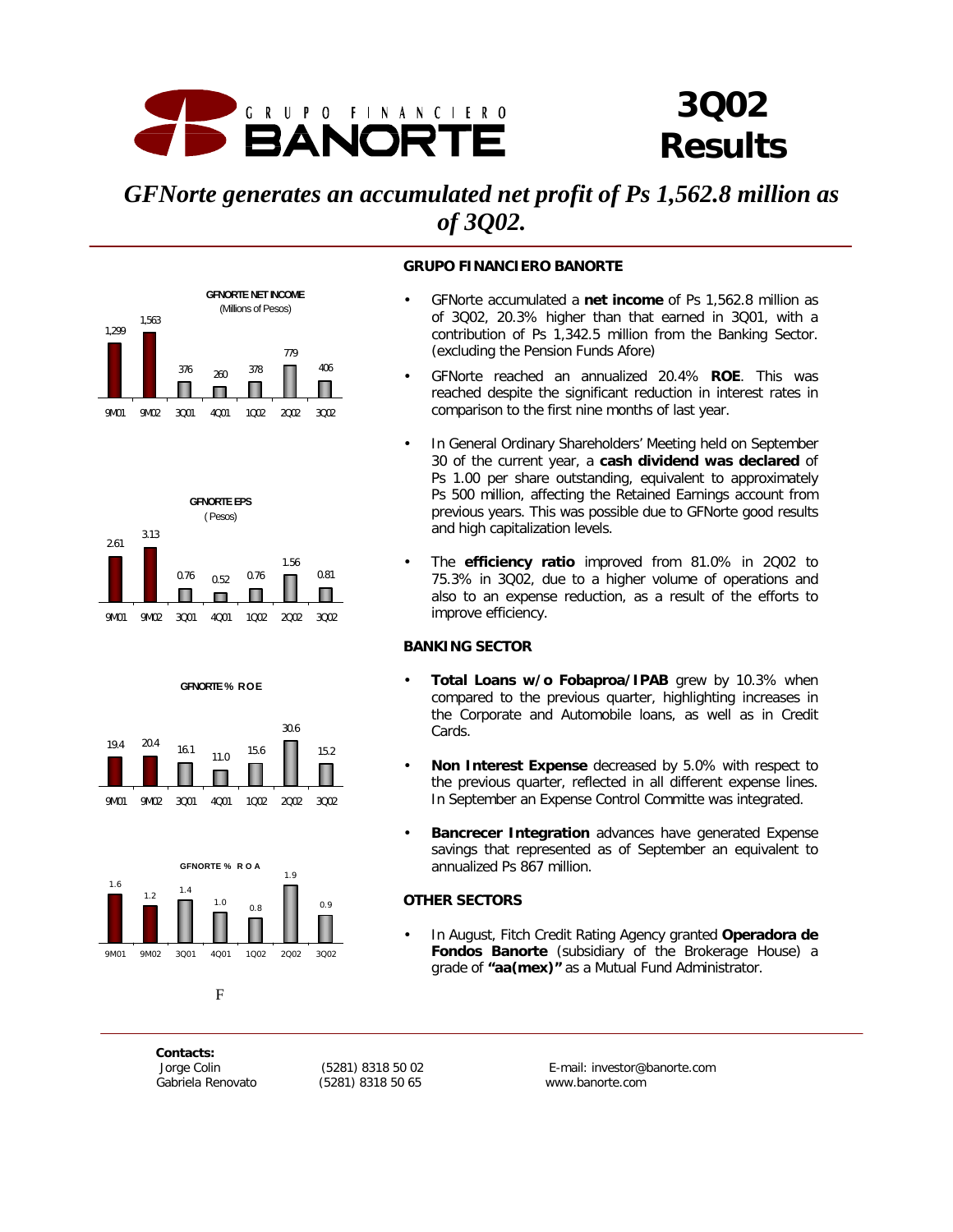

# **Highlights**





**% NIM**







#### **BANKING SECTOR**

#### **Net Profit**

For the first 9 months of the year, net income was Ps 1,342.5 million (excluding Afore), 20.2% higher than that at 3Q01, due to Bancrecer incorporation, to Assicurazioni Generali extraordinary income of Ps 388 million net in 2Q02, and to higher transaction volumes.

#### **Net Interest Margin**

The Net Interest Margin before Repomo decreased from 6.1% at 3Q01 to 4.6% at 3Q02 mainly due to a strong decrease in interest rates and to the incorporation of Bancrecer that has assets generating lower net interest margins than Banorte.

#### **Non Interest Income**

Accrued Non Interest Income in the year was 41.5% higher to those in the same period last year due to Bancrecer's contributions as of 2002, to new service charges implemented in February 2002, and to a higher transaction volume.

#### **Non Interest Expense**

Accrued Non Interest Expense at 3Q02 increased 37.7% in comparison to last year, mainly due to the effect of the Bancrecer merger in 1Q02. However, there have already been significant benefits from the synergies of this integration, reflecting savings equivalent to annualized Ps 867 million.

#### **Capitalization**

The quarter ended with a capitalization ratio of 12.8% vs. 15.4% in 3Q01. This decrease in ratio was mainly due to the investment in the acquisition of Bancrecer in 4Q01.

#### **Loan Portfolio**

At September 2002 closing, the Banking Sector loan portfolio had a book balance recorded of Ps 141.9 billion, a 71.7% growth with respect to September 2001 that is mainly due to the incorporation of Bancrecer and to Banorte placement strategy. A 261.9% growth in Housing and Consumer can be highlighted and Corporate Loans grew 57.9%, from Traditional Banking.

#### **Asset Quality**

The Banking Sector ended the quarter with a past due loan balance of Ps 4,717 million, resulting in a total past due loan to total loans ratio of 3.3%. The loan reserve coverage for past due loans was 118.6%.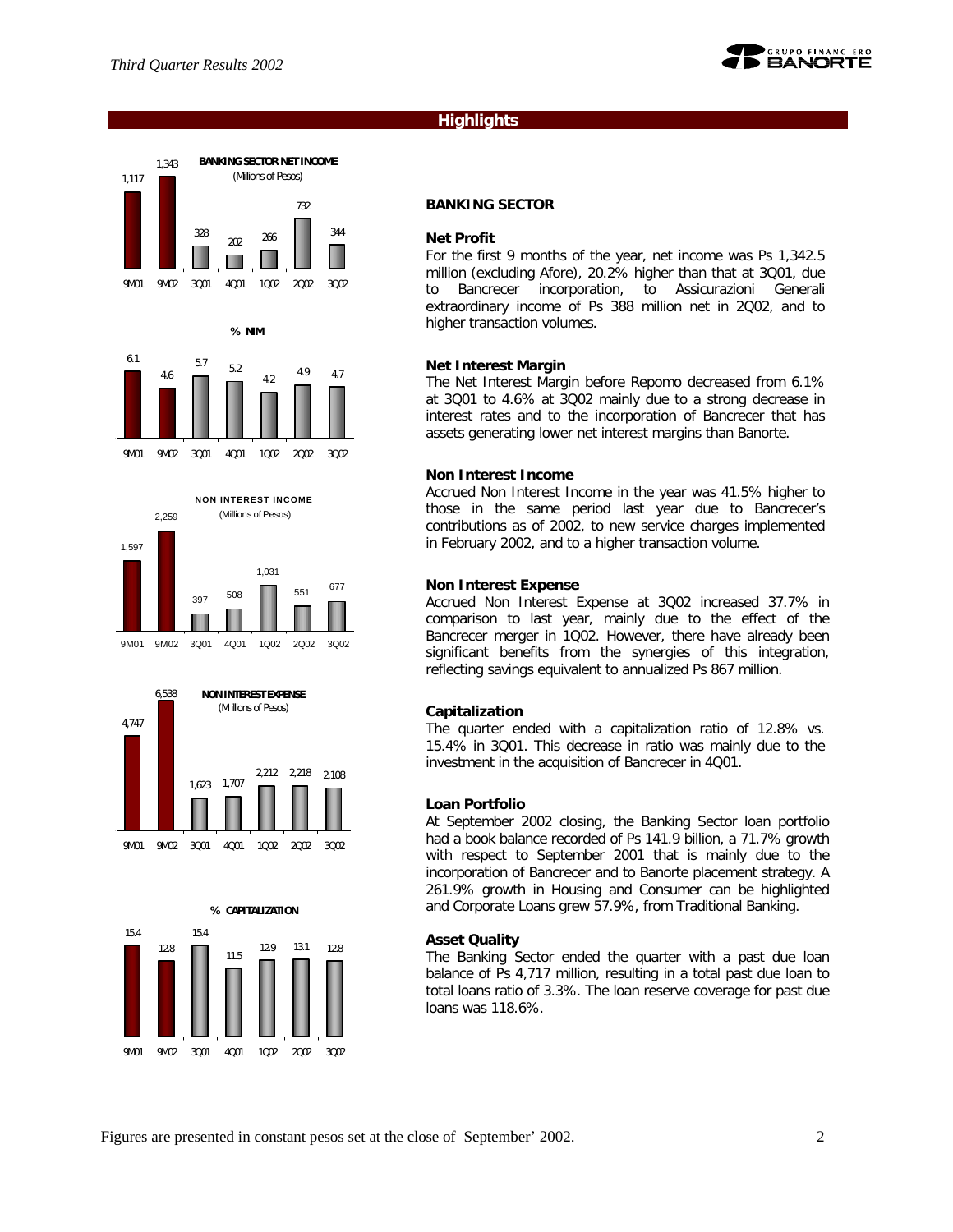

#### **Executive Summary**

#### **GRUPO FINANCIERO BANORTE**

GFNorte communicated its third quarter 2002 operating results. GFNorte and its subsidiaries net income was \$406 million in their third quarter of the year, 8% higher than the same quarter last year, accumulating a profit of Ps1,563 million in the year, 20% more than that of last year. These profits represented a 20.4% return on equity (ROE) for the year.

In the third quarter of the year, there was high market volatility both in equity and money markets. The strong interest rate increase at the third quarter closing caused a negative impact in the Non Interest Income in both Securities – realized gains and Securities – unrealized gains. Excluding the Ps 388 million extraordinary net income received from Generali, GFNorte's accumulated net income as of the third quarter is just 9.6% lower than that of the same period last year. The above, in spite of the 570 basis points interest rate fall between the first nine months in 2001 and the same period in 2002, which impacted net interest margins.

The Banking Sector represented 85% of the total profits obtained by GFNorte in the third quarter of the year, generating Ps 344 million, 5.0% higher than the third quarter in 2001 and a return on equity of 20.9%. Accumulated net profits as of the third quarter 2002 are Ps 1,343 million, 20% higher than those of the same period last year. On the other hand, the Brokerage Sector contributed with Ps 60.0 million to the net income of the year; the Long-Term Saving Sector with Ps 117.2 million; and the Auxiliary Organization Sector with Ps 53 million.

Assets under management by GFNorte at September 2002 closing, including deposits, third party deposits and the banking sector mutual funds, Brokerage House assets under management, and Afore pension funds, amounted to \$343 billion.

#### **BANKING SECTOR**

Total Deposits ended the quarter with a Ps 199 billion balance, 7% higher than last quarter due mainly to an increase in Term Deposits. Total Deposits increased 58.%with respect to September last year, due to the acquisition of Bancrecer and to the commercial network effort in this period.

The Banking Sector's loan portfolio at September closing, amounted to Ps 141.9 billion. Additionally, total loans without Fobaproa/IPAB continues with significant growth, ending the quarter with a balance of Ps 52.9 billion, 10% higher than last quarter. Commercial loans reached a balance of Ps 16,319 million, 13% higher than last quarter. The credit card portfolio ended the third quarter with a Ps 1,518 million balance, an increase of 25% with respect to the previous quarter supported by the "Lets card all Mexico" advertising campaign; mortgages ended the month of September with a Ps 9,742 million balance, which represented a 5% increase for the quarter. On the other hand, auto loans reached Ps 2,567 million, a 13% growth for the quarter. It is worth stating that for the ninth consecutive quarter, both mortgages as well as auto loans were able to record increases. Banorte's loan growth success is based on its fixed rates programs for its mortgages, auto loans and credit cards, as well as the proactive attitude and service quality of all its Group salesforce.

With respect to the asset quality, at September, the Banking Sector ended with past due loans of Ps 4,717 million, resulting in a past due loan ratio of 3.3%. In addition, the reserve coverage was 118.6%.

Non interest income, with respect to trading income, was negatively impacted for the second quarter in a row due to market volatility at the quarter closing. The influence of the above caused a 36% fall with regard to last year. However, revenues from fees charged from the traditional business grew 7% in the quarter, triggered by client transactions growth.

At September 2002, the non interest expense in the Banking Sector already shows the efforts carried out in expense reductions, as well as part of the benefits to be obtained from the synergy of integrating Bancrecer. Non Interest Expense decreased 5% versus the previous quarter and the Ps 10 million expense per branch recorded in Banorte for the first nine months of 2001 was reduced to Ps 6 million, a 40% decrease.

Capitalization ratio reached a 13.8% level for Banorte, considering both loan and market risks. Bancentro, on the other hand, reached a 9.0% ratio. This allowed the Group Banking Sector to reach a 12.8% capitalization ratio. This capitalization level allows GFNorte Banking Sector to have a solid growth platform.

It worth mentioning that Internet banking is becoming an important tool for our clients. The number of transactions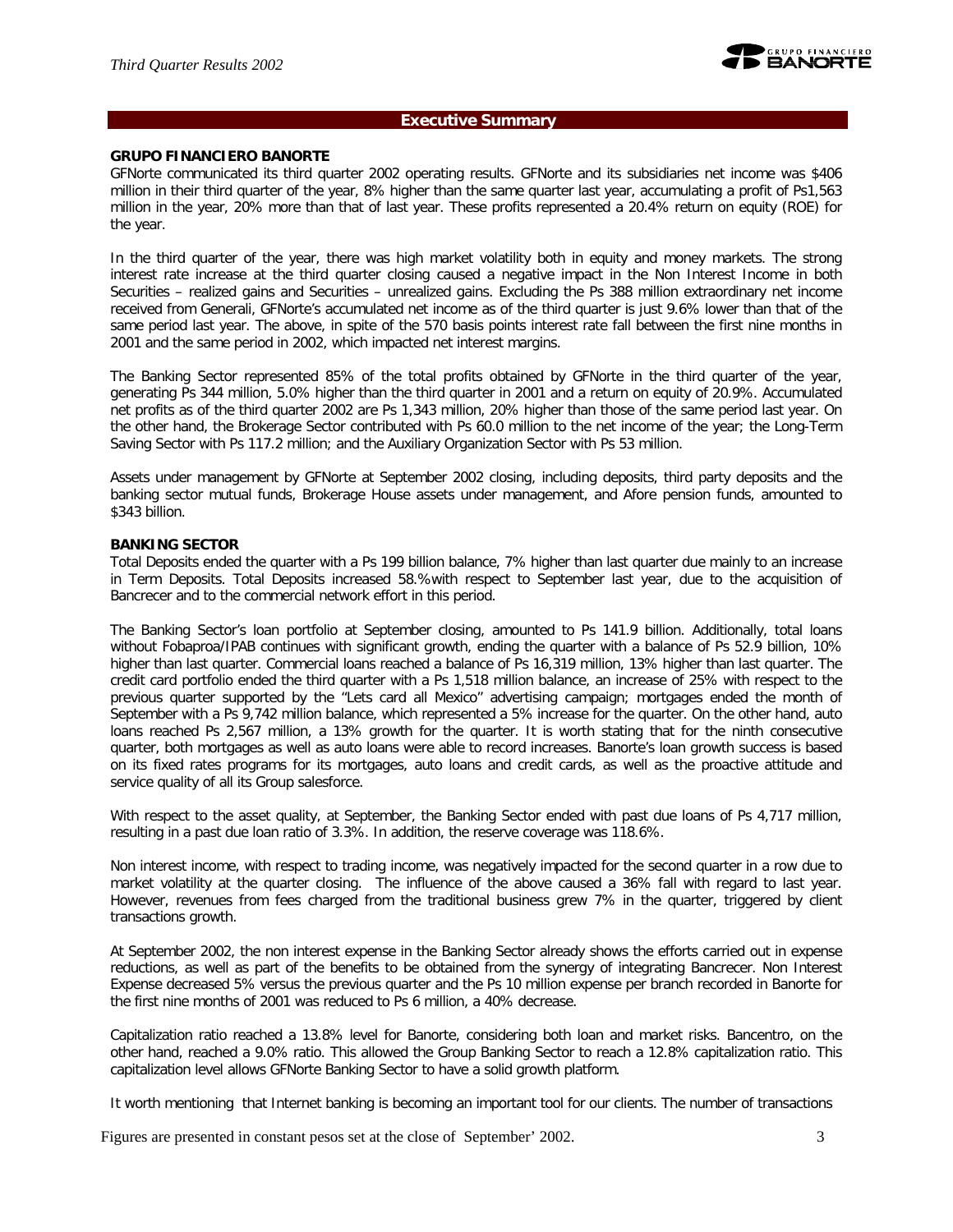

last September reached 2.6 million, double the volume of Sep'01. Visits to our portal Banorte.com increased from 42,000 to 142,000 per month in the same period.

Thanks to its good results, and solid financial position, last October 14, GFNorte paid Ps 500 million in dividends, declared in the General Ordinary Shareholders' Meeting held on September 30, 2002. The payment was equivalent to distributing \$1 Mexican peso per outstanding share. This dividend is a sample of GFNorte's current strength.

#### **BROKERAGE SECTOR**

The Group Brokerage Sector (Casa de Bolsa Banorte) generated a Ps 60.0 million accumulated net profit as of the third quarter 2002, considerably higher than that recorded in the same period last year, due to the increase in assets under management, and the relocation of the mutual fund administration that was previously located in Bancentro to Operadora de Fondos of Casa de Bolsa (Mutual Funds Operator). As of September, The Brokerage House assets under management amounted Ps 124 billion, 37% higher than those recorded in the same period in 2001.

In August, Fitch Credit Rating Agency granted Operadora de Fondos Banorte (subsidiary of the Brokerage House) a grading of "aa(mex)" as an Investment Financial Asset Administrator.

#### **LONG TERM SAVING SECTOR**

In the Long Term Savings Sector, Banorte-Generali AFORE continued increasing the number of its affiliates, accumulating 2,565,691; second place in new workers affiliation for the year. Banorte-Generali AFORE continues with one of the least affiliating costs of the industry and a certificate account market share of 9.7%. The funds administered amounted to Ps 17,908 million as of September 2002, 30.6% more than the same period last year. In the Insurance business, total assets grew 20.7% in this period. On the other hand, the Pensions company showed an important increase in assets of around 30.5% with respect to the same period. With an annual yield of 13.01%, Banorte-Generali AFORE had highest yield in the market for it's customers as of September, 2002. Fees charged to our clients were reduced recently, making our Afore one of the best option in the market. Both the Bankassurance and the Annuities businesses showed an important asset annual growth of 21% and 31% respectively. GFNorte profits generated by the Long Term Savings Sector businesses in the first three quarters of the year were Ps 117 million, 43% higher than those obtained in the same period last year, mainly due to higher and better quality affiliation in the Afores company and to Insurance Banking sales growth

#### **AUXILIARY ORGANIZATION SECTOR**

The Auxiliary Organization Sector had accumulated profits at September 2002 of Ps 53 million, highlighting the annual Leasing loan growth of 17%.

#### **BANCRECER INTEGRATION**

The integration of Banorte-Bancrecer continues in accordance with the program established. One of the most important Integration stages began on October 1. Banorte products were then made available to the Bancrecer network. A new brand of checks named "Enlaces" was launched to the market for both Banorte and the Bancrecer network. Phase 2, the Interoperativity project was implemented, and the organizational structures as well as the processes of both networks were integrated in all branches.

As of today, Banorte has a 1,069 branches network and it is expected to conclude the front-end integration process by the end of the year, as planned. All branches will carry the same Banorte brand and will offer our customers the same range of products and services. We have already become just one entity and one organization offering the same opportunities and trainning to our employees.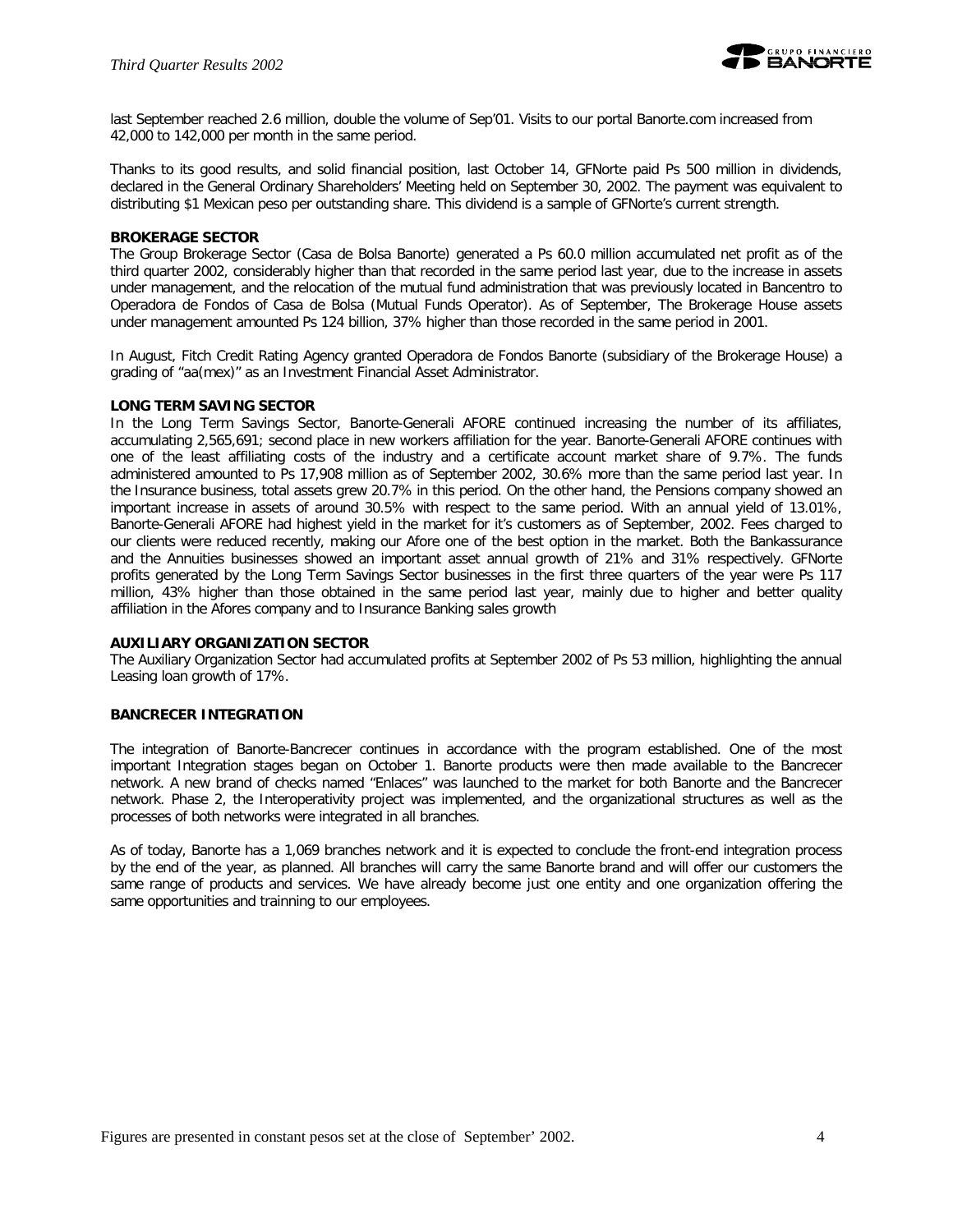# **Grupo Financiero Banorte**

| <b>Grupo Financiero Banorte Earnings</b> |        | <b>QUARTER</b><br><b>ACCUMULATE</b> |       |         |         |
|------------------------------------------|--------|-------------------------------------|-------|---------|---------|
| (Millions of Pesos)                      | 3001   | 2002                                | 3002  | 3001    | 3002    |
| G. F. Banorte [holding]                  | 10.8   | (4.4)                               | (3.7) | 28.6    | (10.0)  |
| Banco Mercantil del Norte (1)            | 126.7  | 651.0                               | 268.7 | 395.6   | 1,075.5 |
| Banco del Centro                         | 201.2  | 81.1                                | 75.7  | 720.8   | 267.0   |
| <b>Banking Sector</b>                    | 327.9  | 732.1                               | 344.4 | 1,116.5 | 1,342.5 |
| Brokerage Sector (Brokerage House)       | 1.0    | 30.3                                | 6.1   | 14.8    | 60.0    |
| Afore                                    | 37.0   | 13.0                                | 41.8  | 75.7    | 98.7    |
| Insurance                                | (0.3)  | (2.7)                               | (0.8) | 7.9     | 25.3    |
| Annuities                                | (15.2) | (8.2)                               | (1.6) | (1.4)   | (6.8)   |
| <b>Long-Term Saving Sector</b>           | 21.5   | 2.0                                 | 39.3  | 82.2    | 117.2   |
| Leasing                                  | 6.8    | 6.9                                 | 9.2   | 20.9    | 21.1    |
| Factoring                                | 3.4    | 8.0                                 | 6.8   | 24.3    | 19.8    |
| Warehousing                              | 2.2    | 2.4                                 | 2.7   | 6.8     | 7.2     |
| Bonding                                  | 2.1    | 1.4                                 | 0.9   | 5.5     | 4.9     |
| <b>Auxiliary Organization Sector</b>     | 14.5   | 18.7                                | 19.6  | 57.4    | 53.0    |
| <b>Total</b>                             | 375.7  | 778.7                               | 405.6 | 1,299.4 | 1,562.8 |
| 1) 96.11% owned by GFNorte.              |        |                                     |       |         |         |

| <b>GFNorte Income Statement</b>          |         | <b>QUARTER</b> | <b>ACCUMULATE</b> |         |         |
|------------------------------------------|---------|----------------|-------------------|---------|---------|
| (Millions of Pesos)                      | 3Q01    | 2002           | 3002              | 3Q01    | 3002    |
| Net Interest Income (NII)                | 1,595.7 | 2,145.0        | 2,118.6           | 5,220.7 | 6,175.5 |
| + REPOMO-Margin                          | 20.1    | 39.1           | (22.3)            | 36.7    | 44.0    |
| $=$ NET Interest Income after Repomo     | 1.615.8 | 2.184.1        | 2,096.3           | 5.257.4 | 6,219.5 |
| - Loan Loss Provisions                   | 173.3   | 191.4          | 174.1             | 817.0   | 530.9   |
| - Loss Sharing Provisions                | 25.7    | 11.7           | 7.4               | 158.7   | 21.0    |
| =Net Interest Income after Provisions    | 1,416.8 | 1,981.1        | 1,914.9           | 4,281.7 | 5,667.7 |
| + Non Interest Income                    | 653.2   | 834.2          | 1,031.8           | 2,246.9 | 3,227.0 |
| $=$ Total Operating Income               | 2,070.0 | 2,815.3        | 2,946.7           | 6,528.6 | 8,894.7 |
| - Non Interest Expense                   | 1,837.6 | 2,487.7        | 2,378.3           | 5,399.3 | 7,337.8 |
| $=$ Net Operating Income                 | 232.5   | 327.6          | 568.4             | 1.129.3 | 1,556.9 |
| Non Operating Income (Expense) Net       | 246.0   | 215.7          | (2.3)             | 500.3   | 61.5    |
| $=$ Pre-tax Income                       | 478.5   | 543.3          | 566.1             | 1,629.3 | 1,618.4 |
| - Income Tax & profit sharing            | (1.7)   | 72.4           | 89.0              | 68.5    | 199.9   |
| - Tax on asset                           | 27.2    | 25.8           | 26.6              | 34.6    | 74.0    |
| - Deferred Income Tax & profit sharing   | 32.0    | 12.1           | 21.8              | 204.2   | 108.6   |
| $=$ Net Income before Subsidiaries       | 421.0   | 433.0          | 428.8             | 1,322.4 | 1,236.0 |
| + Undistributed Earnings of Subsidiaries | (4.1)   | (18.8)         | 25.5              | 67.0    | 59.5    |
| $=$ Net Income-contin. Operation         | 416.9   | 414.3          | 454.3             | 1,389.4 | 1,295.5 |
| + Extraordinary Items, net               |         | 403.3          | 2.4               |         | 405.7   |
| - Minoritary Income                      | 41.1    | 38.8           | 51.0              | 90.0    | 138.4   |
| =Total Net Income                        | 375.7   | 778.7          | 405.6             | 1,299.4 | 1,562.8 |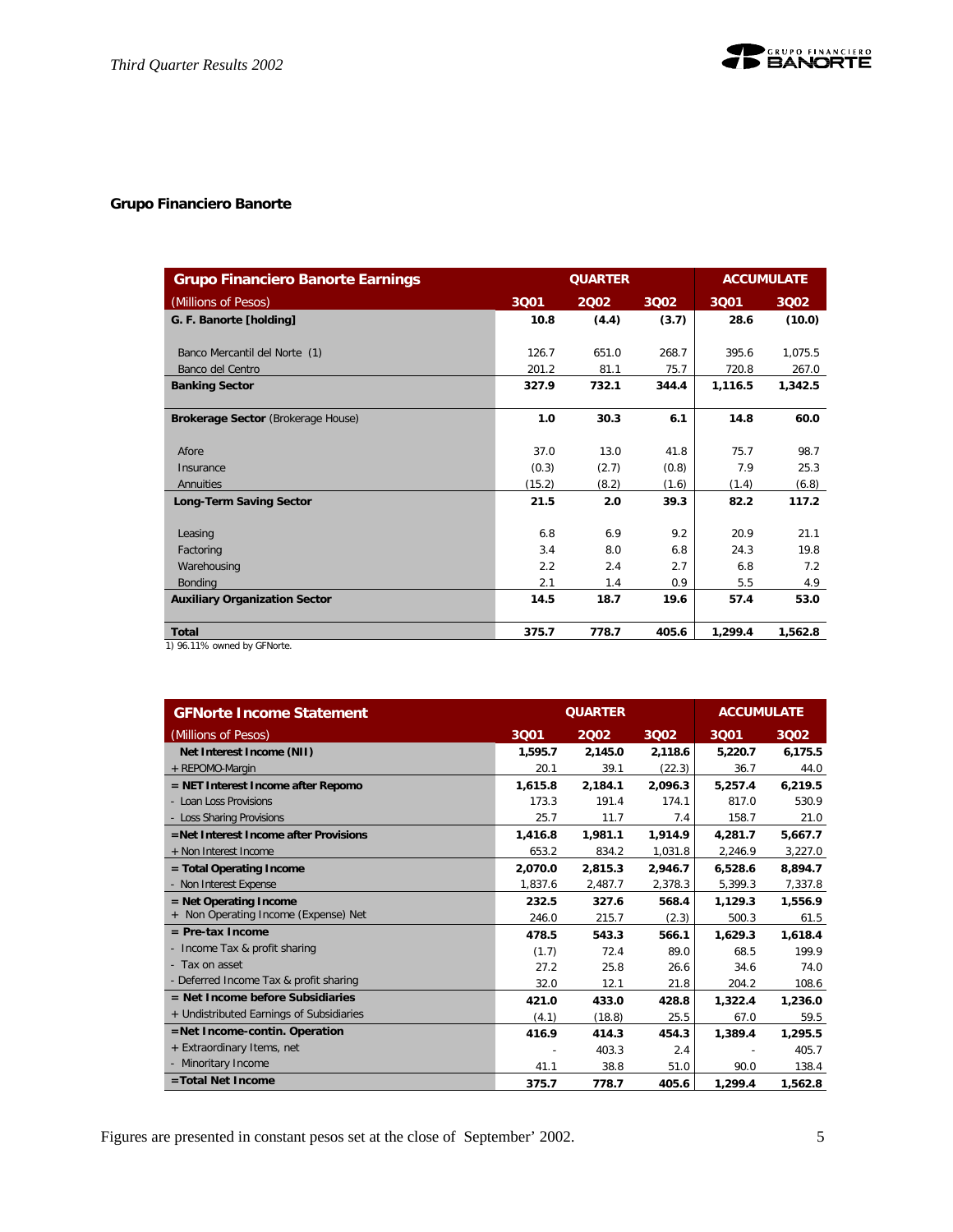| <b>Group's Balance Sheet Highlights</b>        |         |         |         |
|------------------------------------------------|---------|---------|---------|
| (Millions of Pesos)                            | 3Q01    | 2002    | 3002    |
| Performing loans excluding Fobaproa - IPAB (1) | 30.348  | 44.591  | 49.274  |
| <b>FOBAPROA Loans</b>                          | 49.541  | 91.987  | 89,010  |
| Past Due Loans                                 | 4.666   | 4.756   | 4.751   |
| <b>Total Loans</b>                             | 84.555  | 141.334 | 143.036 |
| <b>Loan Loss Reserves</b>                      | 4.660   | 5.537   | 5.616   |
| <b>Total Assets</b>                            | 106.019 | 176.317 | 180.653 |
| Deposits                                       | 74.282  | 120.761 | 129.460 |
| Equity                                         | 10.179  | 11,432  | 11,090  |
| Assets under Management (2)                    | 231.887 | 319.533 | 342.873 |

1) Excludes Fobaproa-IPAB notes and loans to IPAB that are accounted in the Loans to Government Entities line.

2) Includes Deposits, On behalf of Third Parties Deposits and Mutual Funds of the Banking Sector, Assets under management of the Brokerage Sector and those of the Afore.

| <b>GFNorte Share Data</b>               |       | <b>QUARTER</b> | <b>ACCUMULATE</b> |       |       |
|-----------------------------------------|-------|----------------|-------------------|-------|-------|
|                                         |       |                |                   |       |       |
|                                         | 3001  | 2002           | 3002              | 3001  | 3002  |
| Net Income per Share (Pesos)            | 0.75  | 1.56           | 0.81              | 2.61  | 3.13  |
| Dividends per Share (Pesos)             |       |                | 1.00              |       | 1.00  |
| Book Value per Share (1) (Pesos)        | 18.76 | 21.03          | 20.29             | 18.76 | 20.29 |
| Shares Outstanding (Millions of Shares) | 497.1 | 500.7          | 499.9             | 497.1 | 499.9 |
| Price (Pesos)                           | 13.72 | 22.94          | 22.99             | 13.72 | 22.99 |
| P/BV (Times)                            | 0.73  | 1.09           | 1.13              | 0.73  | 1.13  |
| Market Cap (Millions of Dollars)        | 726   | 1.154          | 1.127             | 726   | 1,127 |
| 1) Eveluding Minority boldings          |       |                |                   |       |       |

1) Excluding Minority holdings.

| <b>Group's Financial Ratios</b>                                 |       | <b>QUARTER</b> | <b>ACCUMULATE</b> |       |        |
|-----------------------------------------------------------------|-------|----------------|-------------------|-------|--------|
|                                                                 | 3001  | 2002           | 3002              | 3001  | 3002   |
| ROA (1)                                                         | 1.4%  | 1.9%           | 0.9%              | 1.6%  | 1.2%   |
| ROE(2)                                                          | 16.1% | 30.6%          | 15.2%             | 19.4% | 20.4%  |
| Efficiency Ratio (3)                                            | 79.2% | 81.0%          | 75.3%             | 74.8% | 80.0%  |
| Efficiency Ratio (w/o Depreciation & contributions to IPAB) (4) | 69.6% | 69.0%          | 64.9%             | 66.4% | 68.5%  |
| Past Due Loans to Total Loans                                   | 5.5%  | 3.4%           | 3.3%              | 5.5%  | 3.3%   |
| Loan Loss Reserves to past Due Loans                            | 99.9% | 116.4%         | 118.2%            | 99.9% | 118.2% |

1) Annualized earnings as a percentage of the average of end of the month assets over the period.

2) Annualized earnings as a percentage of the average of end of the month equity over the period.

3) Non Interest Expense / (Total Operating Income – Repomo Margin + Loan Loss Provisions - Trading Income)

4) (Non Interest Expense – Contributions to IPAB - Depreciation) / (Total Operating Income – Repomo Margin + Loan Loss Provisions-Trading Income)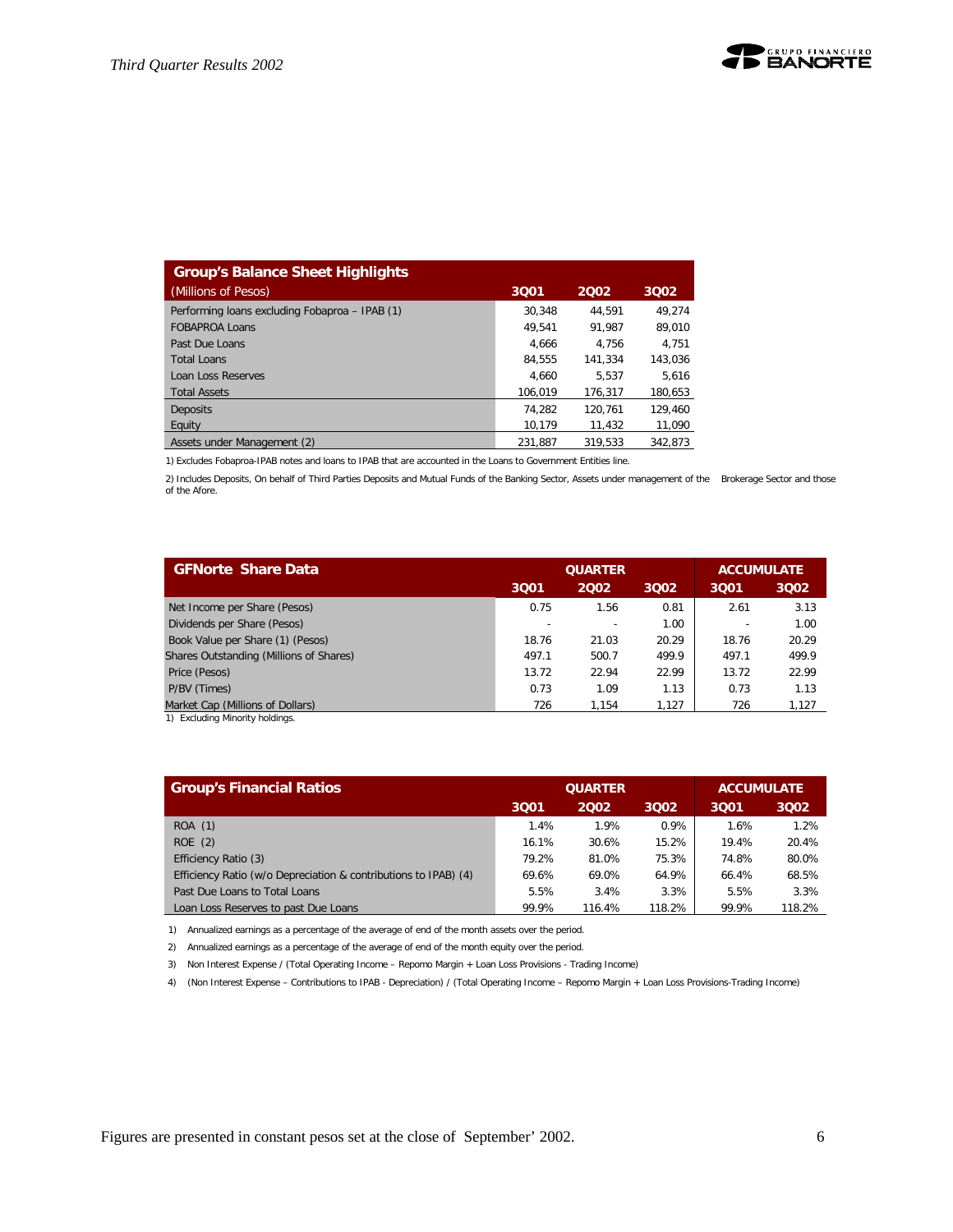

#### **Banking Sector**

| <b>Banking Sector's Financial Ratios</b>                       |        | <b>QUARTER</b> |        | <b>ACCUMULATE</b> |        |
|----------------------------------------------------------------|--------|----------------|--------|-------------------|--------|
|                                                                | 3Q01   | 2002           | 3Q02   | 3Q01              | 3Q02   |
| Profitability                                                  |        |                |        |                   |        |
| % Net Interest Margin                                          | 5.7%   | 4.9%           | 4.7%   | 6.1%              | 4.6%   |
| ROA (1)                                                        | 1.3%   | 1.8%           | 0.8%   | 1.4%              | 1.1%   |
| ROE(2)                                                         | 17.1%  | 34.7%          | 15.1%  | 20.0%             | 20.9%  |
| Operation                                                      |        |                |        |                   |        |
| Efficiency Ratio (3)                                           | 82.8%  | 81.5%          | 76.9%  | 76.4%             | 81.4%  |
| Efficiency Ratio (w/o Depreciation & contribution to IPAB) (4) | 72.8%  | 69.2%          | 66.2%  | 67.8%             | 69.8%  |
| <b>Assets Quality</b>                                          |        |                |        |                   |        |
| % Past Due Loans w/o Fobaproa                                  | 14.0%  | 9.8%           | 8.9%   | 14.0%             | 8.9%   |
| % Past Due Loans with Fobaproa                                 | 5.6%   | 3.4%           | 3.3%   | 5.6%              | 3.3%   |
| Loan Loss Reserves to past Due Loans                           | 100.0% | 117.2%         | 118.6% | 100.0%            | 118.6% |
| <b>Quarter Growths</b>                                         |        |                |        |                   |        |
| Loans w/o Fobaproa                                             | 1.4%   | 3.0%           | 10.3%  | $(4.3)\%$         | 59.7%  |
| <b>Total Loans</b>                                             | 0.4%   | 0.4%           | 1.4%   | $(10.1)$ %        | 71.7%  |
| <b>Traditional Deposits</b>                                    | (5.0)% | (8.3)%         | 7.2%   | $(21.0)\%$        | 73.7%  |
| <b>Total Deposits</b>                                          | 0.2%   | (5.9)%         | 6.5%   | 15.5%             | 58.0%  |
| Capitalization                                                 |        |                |        |                   |        |
| % Tier 1 (5)                                                   | 12.1%  | 10.6%          | 10.3%  | 12.1%             | 10.3%  |
| % Total Capitalization Ratio (5)                               | 15.4%  | 13.1%          | 12.8%  | 15.4%             | 12.8%  |

1) Annualized Net Income as a percentage of the average of end of the month assets over the period.

2) Annualized Net Income as a percentage of the average of end of the month equity over the period.

3) Non Interest Expense / (Total Operating Income – Repomo Margin + Loan Loss Provisions - Trading Income)

4) (Non Interest Expense – Contributions to IPAB - Depreciation) / (Total Operating Income – Repomo Margin + Loan Loss Provisions-Trading Income)

5) The Banking Sector Ratio is included for information purposes. A ratio for each bank is presented in the capitalization section.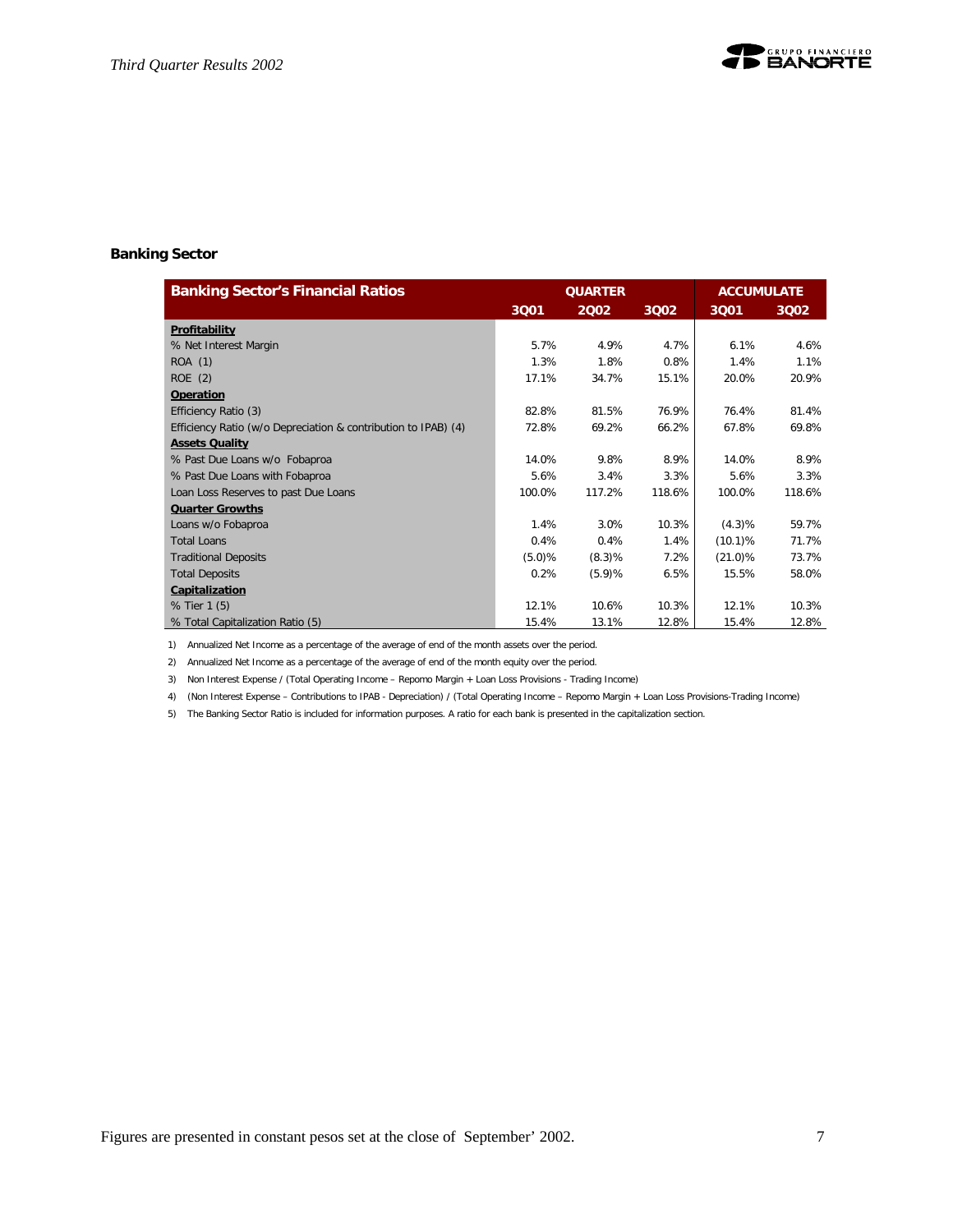## **Information by Sectors**

### **1.- Banking Sector**

| <b>Income Statement</b>                  | <b>QUARTER</b><br><b>ACCUMULATE</b> |         |         |         |         |
|------------------------------------------|-------------------------------------|---------|---------|---------|---------|
| (Millions of Pesos)                      | 3001                                | 2002    | 3002    | 3001    | 3002    |
| Net Interest Income                      | 1.490.0                             | 2.062.9 | 2.038.3 | 4.872.3 | 5.935.4 |
| + REPOMO-Margin                          | 27.6                                | 47.8    | (11.2)  | 60.0    | 72.3    |
| = Net Interest Income after Repomo       | 1,517.6                             | 2,110.7 | 2,027.1 | 4,932.3 | 6,007.6 |
| - Loan Loss Provisions                   | 167.7                               | 191.4   | 173.9   | 809.7   | 530.6   |
| - Loss Sharing Provisions                | 25.7                                | 11.7    | 7.4     | 158.7   | 21.0    |
| = Net Interest Income after Provisions   | 1,324.3                             | 1,907.7 | 1,845.8 | 3,963.9 | 5,456.0 |
| + Non Interest Income                    | 396.7                               | 550.8   | 677.0   | 1,596.8 | 2,258.6 |
| = Total Operating Income                 | 1.721.0                             | 2,458.4 | 2.522.8 | 5.560.7 | 7.714.6 |
| - Non Interest Expense                   | 1.622.7                             | 2,218.3 | 2,108.4 | 4,746.9 | 6.538.3 |
| $=$ Net Operating Income                 | 98.2                                | 240.1   | 414.4   | 813.8   | 1,176.3 |
| + Non Operating Income (Expense) Net     | 232.8                               | 217.3   | 0.6     | 483.5   | 65.6    |
| $=$ Pre-tax Income                       | 331.0                               | 457.4   | 415.0   | 1,297.3 | 1,241.9 |
| - Income Tax & profit sharing            | (3.3)                               | 35.6    | 27.0    | 50.7    | 62.6    |
| - Tax on asset                           | 3.1                                 | 25.8    | 26.6    | 9.1     | 74.0    |
| - Deferred Income Tax & profit sharing   | 0.6                                 | 17.1    | 23.3    | 119.7   | 120.1   |
| $=$ Net Income before Subsidiaries       | 330.6                               | 378.9   | 338.1   | 1,117.9 | 985.2   |
| + Undistributed Earnings of Subsidiaries | 39.9                                | (10.8)  | 56.6    | 91.6    | 93.9    |
| = Net Income-continuos Operation         | 370.5                               | 368.2   | 394.7   | 1,209.5 | 1,079.1 |
| + Extraordinary Items, net               |                                     | 403.3   | 2.4     |         | 405.7   |
| Minoritary Income                        |                                     | $\sim$  |         | (0.1)   |         |
| =Total Net Income                        | 370.5                               | 771.4   | 397.1   | 1,209.6 | 1,484.7 |
|                                          |                                     |         |         |         |         |
| $=$ Net Operating Income (W/O Trading)   | 172.3                               | 350.2   | 442.3   | 560.3   | 1,012.7 |

The third quarter Banking Sector net income (at 100% and including pension funds Afore using the equity method) was Ps 397.1 million, 48.5% lower than in 2Q02 mainly because of the extraordinary net income of Ps 403.3 million from Assicurazioni Generali in 2Q02. Excluding the extraordinary income in 2Q02, Net Income increased 7.9%. Net Operating Income (excluding Non Interest Income) increased 26.3%. Accumulated Net Income for the year showed an amount of Ps 1,484.7 million, 22.7% higher than last year for the same period. Net Interest Margin before Repomo increased an accrued 21.8% as of 3Q02 with respect to the same period in 2002 , mainly due to the Bancrecer merger and to a non-recurring income recorded in 2Q02 for an amount of Ps 178 million derived from the Agriculture and Stock-Raising Debtors Support Program. Loan Loss Provisions decreased 34.5% in the year in comparison to last year, ending with a reserve coverage of 118.6%. Non Interest Income for the first nine months of the year grew by 41.5% with respect to that of the same period in 2001, both from Bancrecer's contribution and Service Fees increase derived from new fees beginning February 2002 and an increase in the volume of transactions. Accrued Non Interest Expense in the year increased 37.7% mainly due to the merger with Bancrecer in 2002; however, there have been significant improvements as a consequence of the synergies reached between both Institutions, which included termination of 2,055 employees and the closing of 119 branches in 2002. Other Revenues and Expenses decreased 86.4% in comparison to last year, due to an important reduction in the Repomo-other revenues as well as in the Repomo-other expenses, lower Recoveries, and because in January 2002, the administration of the Mutual Funds returned to the Brokerage House.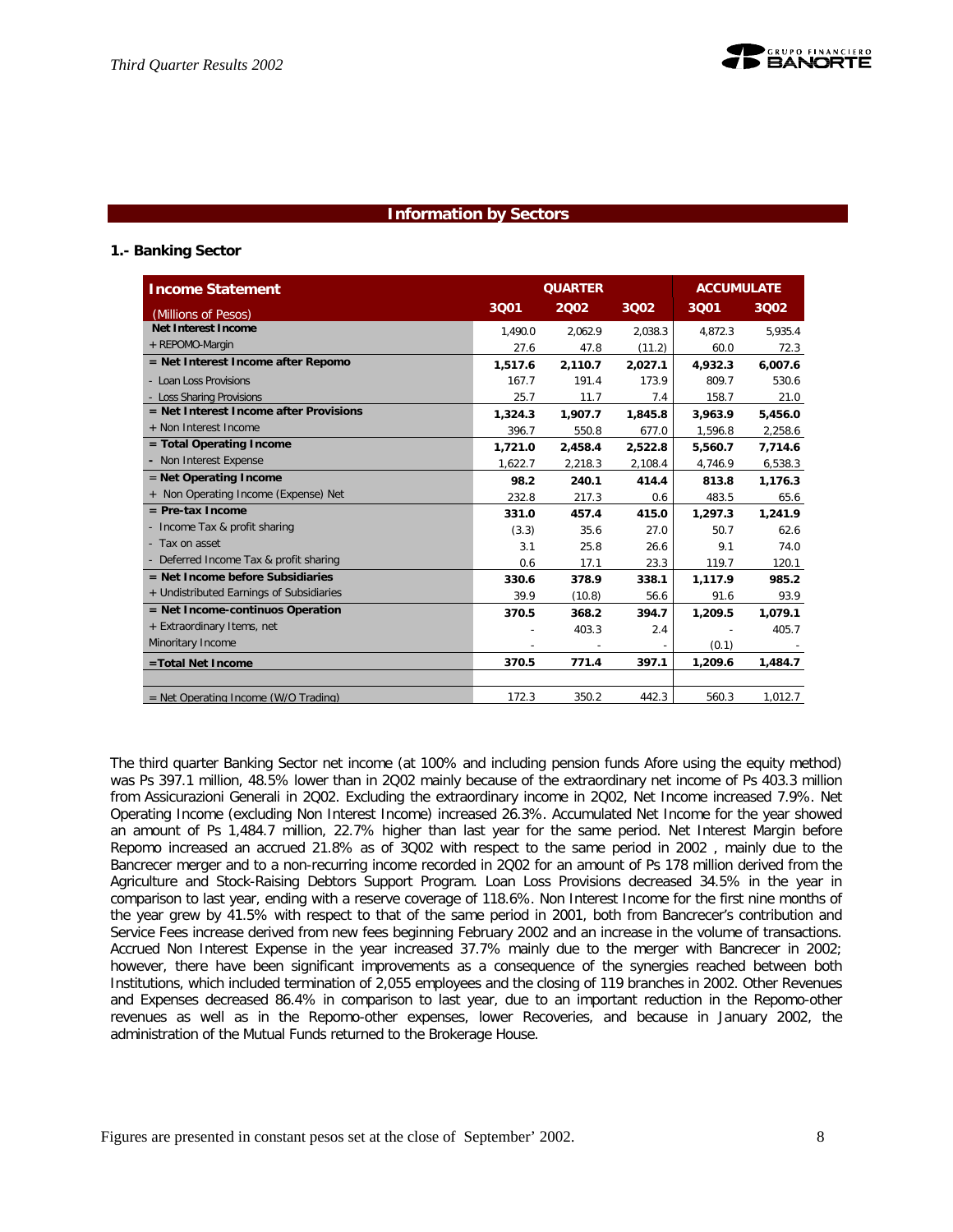#### **Net Interest Income**

| <b>Banking Sector Net Interest Income</b> |         | <b>QUARTER</b> | <b>ACCUMULATE</b> |          |          |
|-------------------------------------------|---------|----------------|-------------------|----------|----------|
| (Millions of Pesos)                       | 3001    | 2002           | 3002              | 3001     | 3002     |
| Interest Income                           | 4.732.9 | 5.387.9        | 5.759.9           | 18.274.7 | 16.705.4 |
| <b>Interest Expense</b>                   | 3.329.2 | 3.523.6        | 3.866.7           | 13.618.2 | 11.225.7 |
| Loan Fees                                 | 92.0    | 207.9          | 156.0             | 229.7    | 484.2    |
| <b>Fees Paid</b>                          | 5.6     | 9.4            | 10.9              | 13.9     | 28.5     |
| Net Interest Income before Repomo         | 1,490.0 | 2.062.9        | 2,038.3           | 4.872.3  | 5,935.4  |
| Average Earning Assets                    | 104,406 | 168.092        | 172.265           | 107.318  | 172,273  |
| % Net Interest Margin (1)                 | 5.7%    | 4.9%           | 4.7%              | 6.1%     | 4.6%     |

1) Anualized Net Interest Income (NII) to average total earnings assets for the period.

| Net Interest Income                 |                | 3001                     |                | 2002          |                |               |  | 3Q02 |
|-------------------------------------|----------------|--------------------------|----------------|---------------|----------------|---------------|--|------|
| (Millions of Pesos)                 | <b>BANORTE</b> | <b>BANCEN</b>            | <b>BANORTE</b> | <b>BANCEN</b> | <b>BANORTE</b> | <b>BANCEN</b> |  |      |
| Interest Income- loans & securities | 2.849.7        | 1.097.3                  | 3,507.7        | 1,221.0       | 3,691.4        | 1,195.2       |  |      |
| Interest Income- repo agreement     | 61.2           | 725.1                    | 152.8          | 503.3         | 130.4          | 742.7         |  |      |
| Foreign exchange Valuation          |                | (0.4)                    | 2.6            |               | 0.2            |               |  |      |
| UDI valuation                       |                |                          | 0.5            |               | 0.1            |               |  |      |
| Interest Income                     | 2,910.9        | 1,822.0                  | 3,663.7        | 1.724.3       | 3,822.0        | 1,937.9       |  |      |
| Interest Expenses-dep.& funding     | 1.574.9        | (8.2)                    | 1.844.0        | 8.6           | 2.002.4        | 13.9          |  |      |
| Interest expenses- repo agreement   | 1.027.1        | 721.8                    | 1.017.9        | 638.3         | 1.197.0        | 638.6         |  |      |
| Foreign exchange Valuation          | 4.2            |                          |                | 1.5           |                | 0.5           |  |      |
| UDI valuation                       | (0.1)          | 9.5                      | 12.0           | 1.2           | 13.0           | $1.2^{\circ}$ |  |      |
| - Interest Expense                  | 2,606.1        | 723.2                    | 2,873.9        | 649.7         | 3,212.5        | 654.2         |  |      |
| Loan Fees                           | 91.7           | 0.3                      | 207.8          | 0.2           | 155.8          | 0.2           |  |      |
| Fees paid                           | 5.6            | $\overline{\phantom{0}}$ | 9.4            |               | 10.9           |               |  |      |
| $=$ Net Interest Income             | 391.0          | 1,099.1                  | 988.1          | 1,074.8       | 754.4          | 1,283.8       |  |      |

In the quarter, the Net Interest Income before Repomo increased 8.1% with respect to the last quarter (excluding non recurring income of Ps 178 million recorded in 2Q02 derived from the Agriculture and Stock-Raising Debtors Support Program), due to different factors that influenced its performance as follows:

#### **Increases:**

• Higher loans granted in the quarter, increasing 10.3%. This affected the Net Interest Income.

• The positive effect of the increase in the Exchange Rate from 9.96 per dollar to 10.23 pesos per dollar, from June to September 2002.

• An increase in market rates in the quarter, since the average 28-day Cetes rate increased from an average of 6.54% in 2Q02 to 7.10% in 3Q02, and the 28-day TIIE increased from an average of 7.65% to 8.08% in the same period.

Accrued Net Interest Income before Repomo at 3Q02 (excluding the non recurring income), increased 18.2% from last year mainly because of the Bancrecer merger in 2002 and a mix of different factors as explained below:

- Significant decrease in the market interest rates, since the nine month average 28-day Cetes, in comparison to the same period in 2001, decreased from 12.68% to 7.00%, and the 28-day TIIE decreased from 14.17% to 8.08% in the same period. This interest rate fall affected the Net Interest Income negatively.
- A 110.8% increase in loans fees proceeding from higher loan placing impacted the Net Interest Income favorably.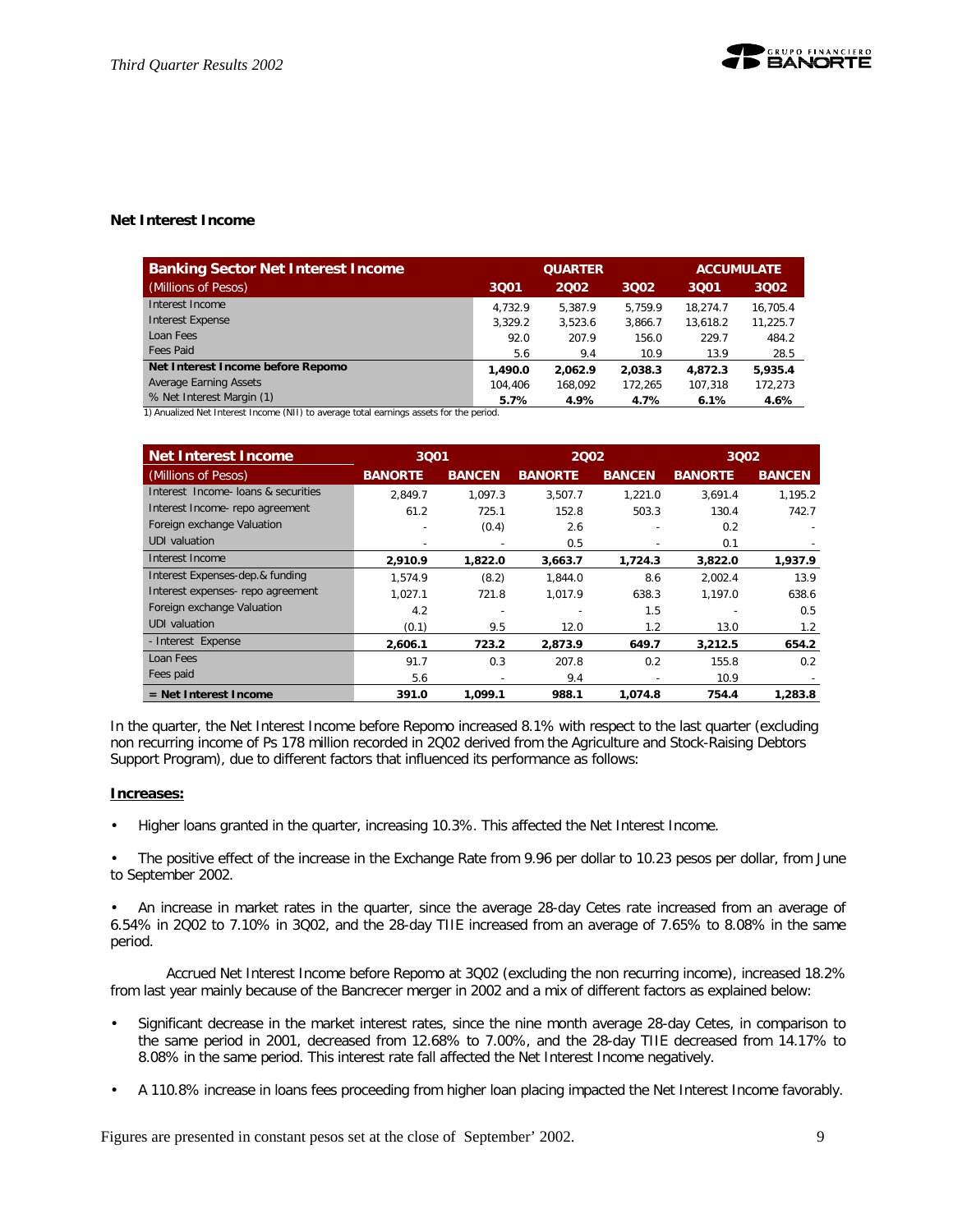The Net Interest Margin for the quarter (excluding the 2Q02 non recurring Income) increased from 4.5% in 2Q02 to 4.7% in 3Q02. This indicator accrued in the year a decrease from 6.1% in 2001 to 4.6% in 2002, mainly due to the strong negative impact of lower interest rates and to the effect of the Bancrecer merger, which had a lower Net Interest Margin because of higher IPAB portfolio concentration in its total Average Earning Assets.

#### **Non Interest Income**

| <b>Non Interest Income</b>             | <b>QUARTER</b><br><b>ACCUMULATE</b> |         |        |         |         |
|----------------------------------------|-------------------------------------|---------|--------|---------|---------|
| (Millions of Pesos)                    | 3001                                | 2002    | 3002   | 3Q01    | 3Q02    |
| + Fund Transfers                       | 16.2                                | 50.6    | 46.8   | 43.2    | 138.9   |
| + Account Management Fees              | 79.4                                | 168.8   | 159.4  | 238.9   | 484.5   |
| + Fiduciary                            | 438.7                               | 237.7   | 188.1  | 810.0   | 615.3   |
| + Credit Card                          | 86.9                                | 148.9   | 144.2  | 259.1   | 416.4   |
| + Income From loan portfolios acquired | 41.5                                | 22.1    | 109.3  | 41.5    | 175.2   |
| + Electronic Banking Services          | 25.2                                | 32.0    | 61.2   | 82.5    | 179.8   |
| + From Fobaproa                        | 64.6                                | 62.0    | 50.2   | 232.8   | 247.1   |
| + Other Fees                           | 47.1                                | 121.7   | 148.2  | 140.2   | 390.5   |
| Fees on purchased services:            | 799.6                               | 843.7   | 907.4  | 1,848.2 | 2,647.7 |
| + Fund Transfers                       |                                     |         | ٠      |         |         |
| + Other Fees                           | 328.8                               | 182.8   | 202.5  | 504.8   | 552.7   |
| <b>Fees Paid:</b>                      | 328.8                               | 182.8   | 202.5  | 504.8   | 552.7   |
| $=$ Net Fees                           | 470.8                               | 660.9   | 704.9  | 1,343.4 | 2,095.0 |
| + Foreign Exchange                     | 48.0                                | 105.0   | 68.6   | 151.0   | 239.6   |
| + Securities- Realized gains           | (24.1)                              | (170.3) | (87.2) | 97.0    | (14.5)  |
| + Securities- Unrealized gains         | (98.0)                              | (44.8)  | (9.4)  | 5.5     | (61.5)  |
| <b>Trading Income</b>                  | (74.1)                              | (110.1) | (27.9) | 253.5   | 163.6   |
| = Non Interest Income                  | 396.7                               | 550.8   | 677.0  | 1,596.8 | 2,258.6 |

Due to its increasing significance, two new accounts are broken down departing this report: one for Electronic Banking Services, which includes automatic tellers, Internet Banking, Point of Sale Terminals, and Telephone Banking; and the other for Income from loan portfolios acquired, which includes fees generated by three of the five packages purchased in the last 18 months that are administered by Bancen.

The Non Interest Income for the quarter increased 22.9% in comparison to the previous quarter. This variance is due to different factors explained below:

#### **Service Fees**

- Electronic Banking Fees increased 91.3% in the quarter, mainly due to the initial transactions for paying taxes through the Internet Banking beginning this quarter.
- The Income from loan portfolios acquired increased 394.6% due to the significant collections realized in the quarter.
- Fees from Fobaproa decreased 19.0% with respect to 2Q02, due to less portfolio collections in the quarter.

Net fees charged to IPAB for the Serfin portfolio collections totalled Ps 55.2 million, which with respect to the Ps 123.0 million from the previous quarter, meant a decrease of 55.1%. Accrued Net Fees of Serfin for the year decreased 47.2% with respect to last year, ending 3Q02 with an amount of Ps 252.6 million.

| <b>REVENUES FROM SERFIN PORTFOLIO</b><br>(Millions of Pesos) |       | <b>QUARTER</b> | <b>ACCUMULATE</b> |       |       |
|--------------------------------------------------------------|-------|----------------|-------------------|-------|-------|
|                                                              | 3001  | 2002           | 3002              | 3001  | 3002  |
| Fee Income (Fiduciary)                                       | 196.2 | 200.3          | 146.3             | 713.0 | 476.3 |
| - Fee Expense (Other Fees Paid)                              | 83.8  | 77.3           | 91.1              | 234.3 | 223.8 |
| $=$ Net Fees                                                 | 112.4 | 123.0          | 55.2              | 478.7 | 252.6 |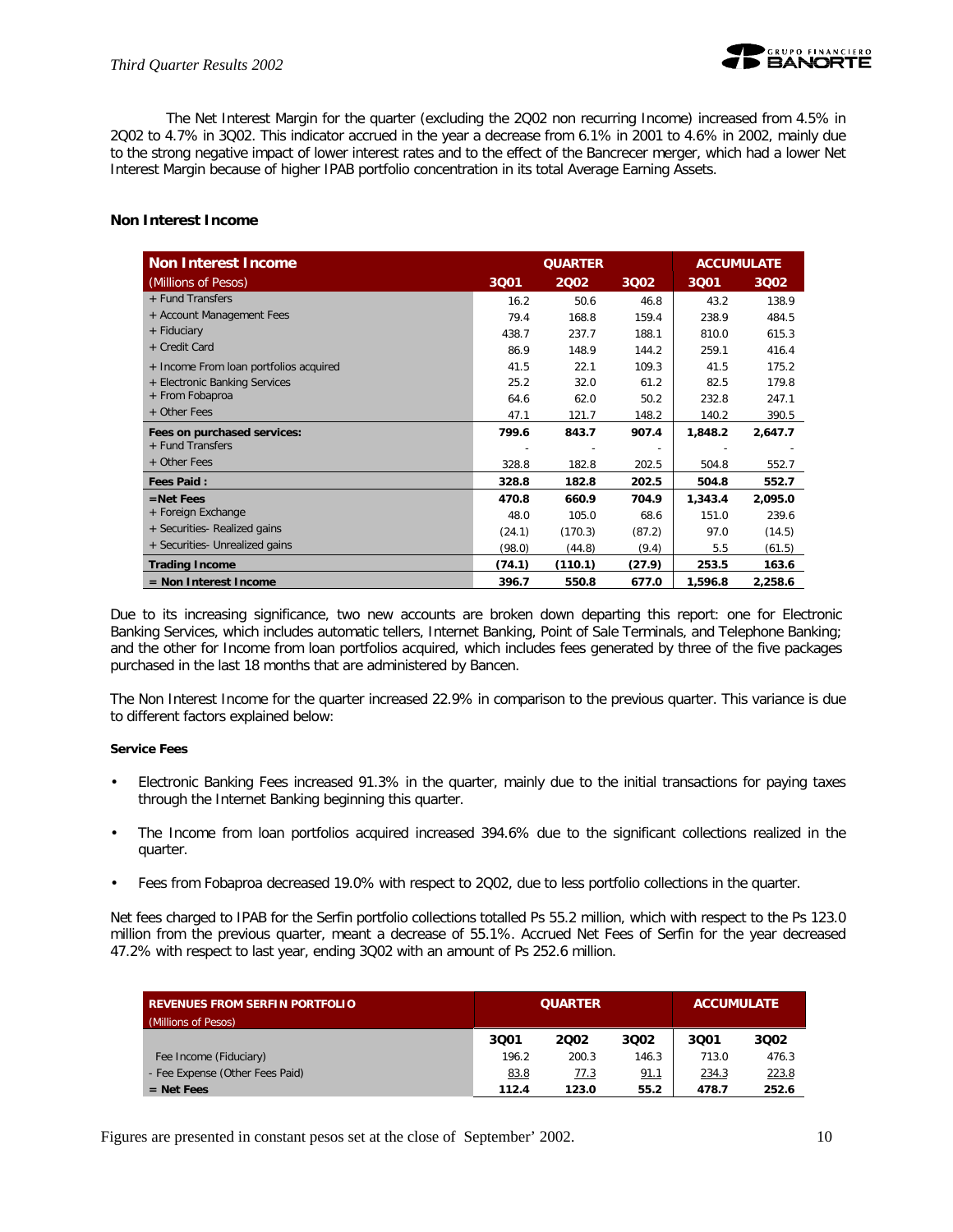

#### **Trading Income**

- Income from Foreign Exchange trading decreased by 34.7% when compared to the previous quarter due to Ps 27 million of non-recurrent income recorded in 2Q02 stemming from US dollar Treasury position coverage.
- Trading Income had a negative impact in the fixed income securities position as a consequence of the volatility in interest rates that recorded a sudden increase at the end of the quarter with the Cetes 28-day rate increasing from 6.99% to 8.60% in the last week of September, due to market nervousness and an increase in "corto" by the central bank, reflecting losses of Ps 87.2 million in Security Realized Gains and PS 9.4 million in Securities Unrealized Gains.

Accrued Non Interest Income for the first nine months of the year increased 41.5% with respect to the same period last year. This increase was due both to Bancrecer's contributions to the results of this Sector beginning in 2002 and to service fees, because in February fees began to be charged to clients for checks issued and the service charge rates were revised. Income from loan portfolios acquired increased 322.2% due to significant collections in 2002; charges to Fobaproa increasing 6.1% with respect to last year, and those from the Serfin portfolio collections decreasing 47.2%. Trading Income decreased 35.5% with respect to last year because of the negative impact of higher interest rates volatility in 2002.

#### **Non Interest Expense**

| <b>Non Interest Expense</b>          |         | <b>QUARTER</b> | <b>ACCUMULATE</b>        |         |         |
|--------------------------------------|---------|----------------|--------------------------|---------|---------|
| (Millions of Pesos)                  | 3Q01    | 2002           | 3002                     | 3001    | 3002    |
| Personnel Expenses                   | 709.4   | 936.8          | 882.7                    | 2.108.7 | 2.800.9 |
| +Professional Fees                   | 87.6    | 100.8          | 107.7                    | 248.8   | 293.9   |
| +Operation & Administration Expenses | 434.3   | 552.0          | 539.9                    | 1.257.1 | 1,668.0 |
| +Rent, Depreciation& Amortization    | 195.5   | 331.2          | 273.7                    | 533.7   | 896.9   |
| $+$ Tax other than income tax        | 104.6   | 135.6          | 148.2                    | 321.0   | 405.1   |
| +Contributions to IPAB               | 91.3    | 161.8          | 156.1                    | 277.5   | 473.3   |
| - Corporate Expense Recoveries       |         |                | $\overline{\phantom{a}}$ |         |         |
| $=$ Non Interest Expense             | 1.622.7 | 2.218.3        | 2.108.4                  | 4.746.9 | 6,538.3 |

Non Interest Expense for the quarter decreased 5.0% with respect to 2Q02, mainly due to reductions of a 5.8% in Personnel Expenses and 17.4% in Income, Depreciation and Amortization as a result of the synergies obtained with Bancrecer and the measures to control expenses. The decrease in Income, Depreciation and Amortization can be explained on the one hand by the early amoritzation of Ps 40.5 million from two Banorte system projects that were cancelled in 2Q02. In the quarter, an additional 22 branches were closed, thus accumulating 119 branches closed so far this year and eliminating 81 additional positions, for a total 2,055 accrued employee reduction in the year. In September, the Expense Control Committee was formed whose purpose is to coordinate efforts to obtain reductions in Operating Expenses, in addition to those initially foreseen with Bancrecer integration. This Committee will revise all the Banking areas looking for expense reductions, and will subsequently analyze the internal operating processes to make them more efficient. The Efficiency Ratio improved from 81.5% in 2Q02 to 76.9% at 3Q02 closing.

Accrued Non Interest Expense for the first nine months of the year increased 37.7% with respect to the same period last year basically due to the Bancrecer merger in 2002. However, significant Expense reductions have been reached as a result of the synergies reached with Bancrecer, since their annualized savings reached at third quarter closing amounts to an equivalent of \$867 million, exceeding the original goal of Ps 800 million established for 2003.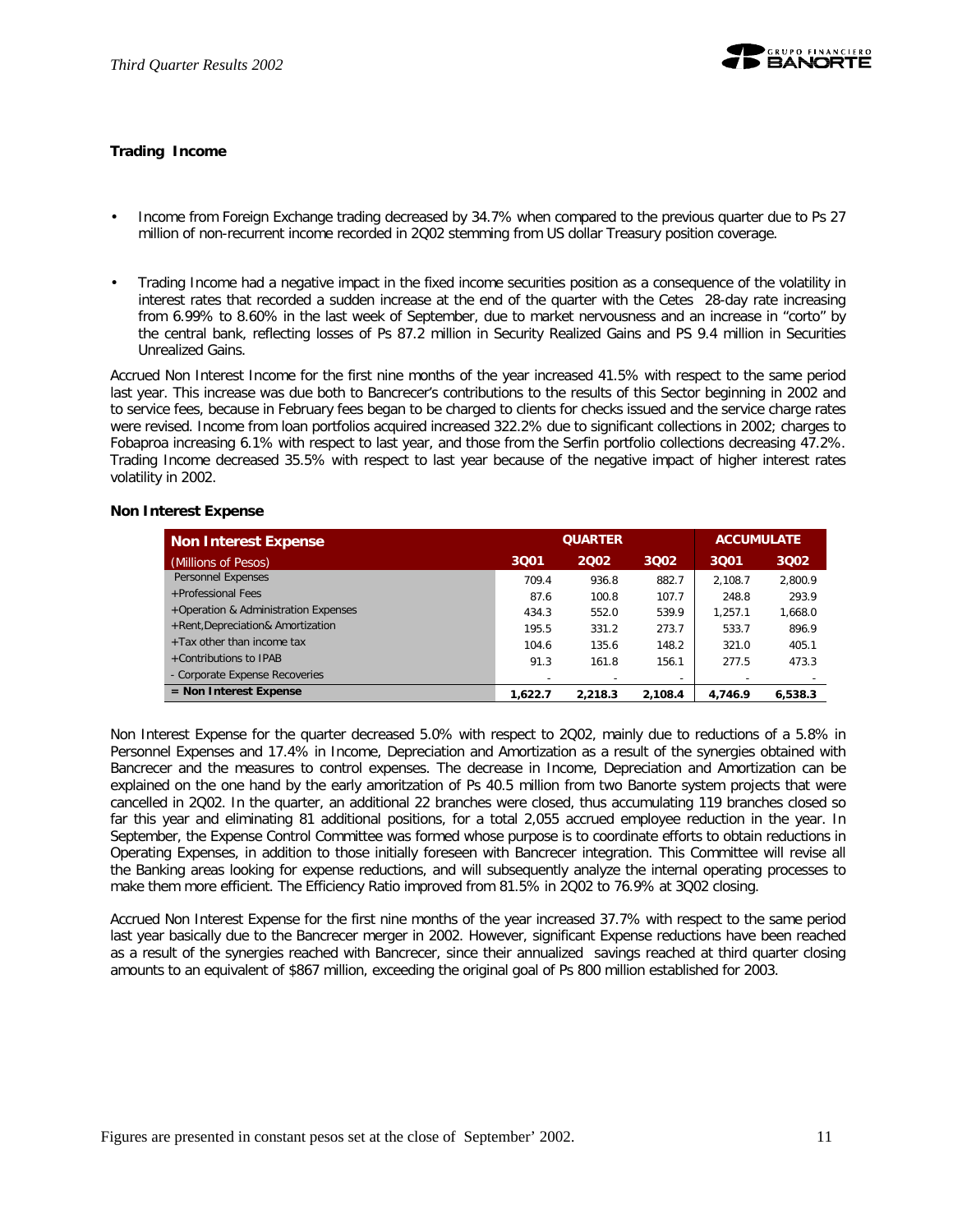

## **Non Operating Income (Expense) Net**

| Non Operating Income (Expense)         | <b>QUARTER</b> |        |                          | <b>ACCUMULAATE</b> |         |  |
|----------------------------------------|----------------|--------|--------------------------|--------------------|---------|--|
| (Millions of Pesos)                    | 3001           | 2002   | 3002                     | 3Q01               | 3002    |  |
| +Other Revenues                        | 120.8          | 180.5  | 77.9                     | 358.7              | 334.9   |  |
| +Foreign Exchange                      |                |        | $\overline{\phantom{a}}$ |                    |         |  |
| $+$ Recoveries                         | 87.8           | 69.6   | 140.4                    | 374.3              | 268.5   |  |
| +Repomo-other revenues                 | 43.0           | 1.1    | 1.1                      | 90.0               | 2.9     |  |
| =Non Operating Income                  | 251.6          | 251.2  | 219.5                    | 823.0              | 606.2   |  |
| -Other Expenses                        | (4.6)          | (40.6) | (140.7)                  | (313.5)            | (344.0) |  |
| -Foreign Exchange                      |                | (4.7)  | (0.2)                    |                    | (6.6)   |  |
| -Repomo-other expenses                 | (14.3)         | (69.8) | (78.0)                   | (26.1)             | (190.1) |  |
| $=$ Non Operating Expense              | (18.9)         | (33.9) | (218.8)                  | (339.6)            | (540.6) |  |
| $=$ Non Operating Income (Expense) Net | 232.8          | 217.3  | 0.6                      | 483.5              | 65.6    |  |

The net result in the quarter for Non Operating Income was Ps 0.6 million, compared to the Ps 217.3 million in 2Q02. This variance was due mainly to the write off of provisions for securities mark to market precautionary reserve of Ps 101.2 million (Other Expenses) and other items in the other Revenues for Ps 78.7 million in 2Q02, and to the Ps 70.8 million Recoveries increase in 3Q02.

In the first nine months of the year, accrued Non Operating Income decreased 86.4% with respect to the same period in 2001, mainly due to the 28.3% lower Recoveries; a 96.8% decrease in Repomo - Other Revenues; to a significant increase in the Repomo - Other Expenses of 628.4%; and to the transfer of the Mutual Funds administration to the Brokerage House in January 2002 which was reflected in Other Income, which decreased 6.6%.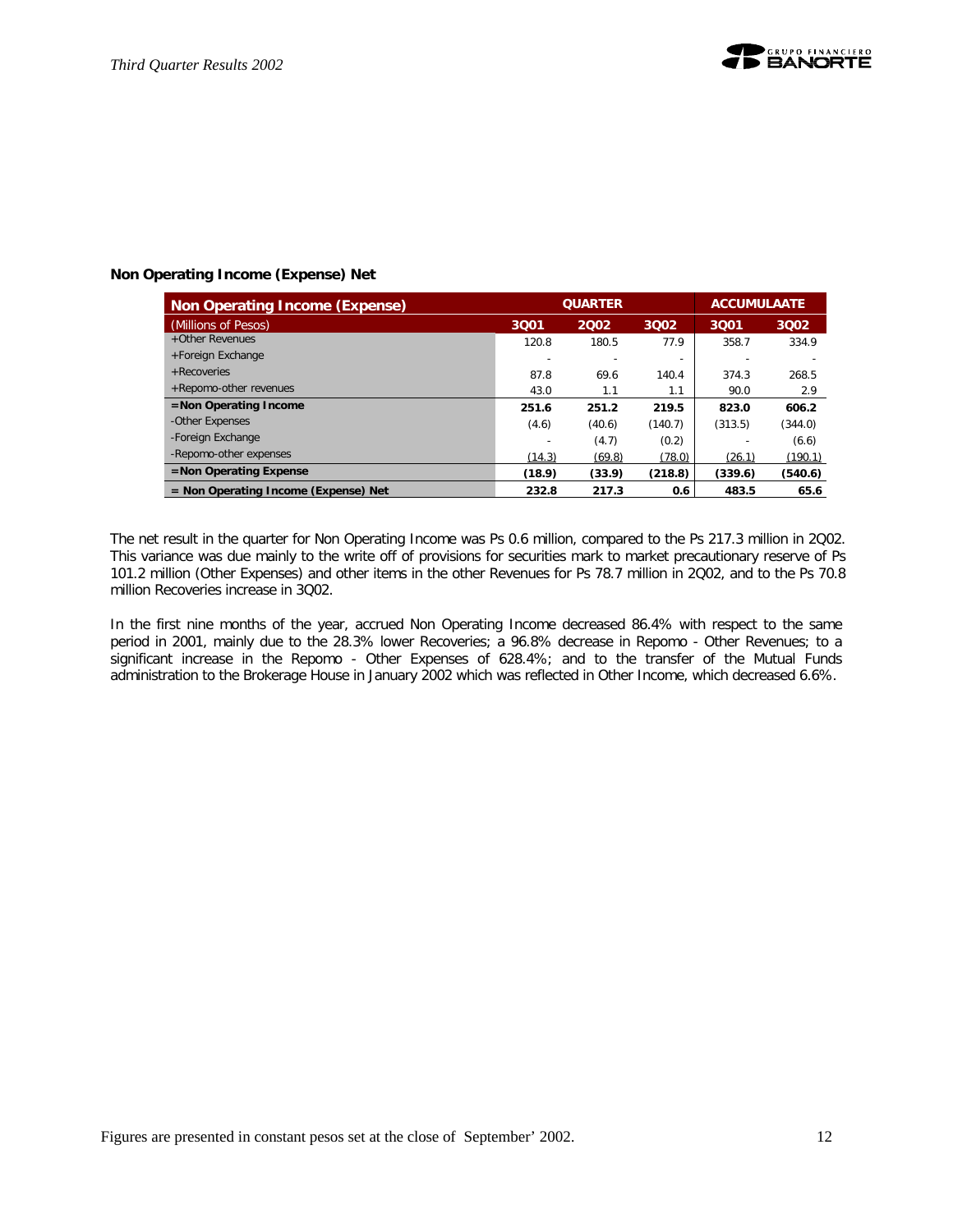

### **Loan Portfolio**

| <b>Loan Portfolio</b>          | <b>TRADITIONAL</b><br><b>BANKING</b> |        | <b>RECOVERY</b><br><b>BANKING</b> |                          | <b>FOBAPROA</b> |                          | <b>TOTAL</b> |         |
|--------------------------------|--------------------------------------|--------|-----------------------------------|--------------------------|-----------------|--------------------------|--------------|---------|
| (Millions of Pesos)            | 2002                                 | 3Q02   | 2002                              | 3Q02                     | 2002            | 3Q02                     | 2002         | 3Q02    |
| Commercial                     | 24,185                               | 27,689 | 1,808                             | 1,760                    |                 | ٠                        | 25,992       | 29,449  |
| Corporate                      | 9,787                                | 11,370 | 52                                | 24                       |                 | ٠                        | 9,839        | 11,394  |
| Commercial                     | 14,111                               | 15,994 | 1,755                             | 1,734                    |                 | ٠                        | 15,865       | 17,728  |
| Other                          | 287                                  | 325    | 2                                 | 2                        |                 | $\overline{\phantom{a}}$ | 288          | 327     |
| <b>Financial Entities</b>      | 1,247                                | 1,496  | ٠                                 | ٠                        |                 | ٠                        | 1,247        | 1,496   |
| Consumer                       | 3,863                                | 4,537  | 209                               | 117                      | ۰               | ٠                        | 4,072        | 4,654   |
| Credit Card                    | 1,219                                | 1,518  | 90                                | $\overline{\phantom{a}}$ |                 | ۰                        | 1,309        | 1,518   |
| Automobile                     | 2,268                                | 2,567  | 18                                | 18                       |                 | ٠                        | 2,286        | 2,585   |
| Other                          | 376                                  | 453    | 101                               | 98                       |                 | ٠                        | 477          | 551     |
| <b>Mortgages</b>               | 9,323                                | 9,742  | 3,732                             | 3,703                    | -               | ۰                        | 13,054       | 13,445  |
| <b>Government Entities</b>     | 3,564                                | 3,839  | 9                                 | ٠                        | 82,645          | 79,149                   | 86,217       | 82,988  |
| <b>Government Entities</b>     | 3,564                                | 3,839  |                                   |                          |                 | $\overline{\phantom{a}}$ | 3,573        | 3,839   |
| <b>IPAB</b>                    |                                      |        | $\overline{\phantom{0}}$          | $\sim$                   | 82,645          | 79,149                   | 82,645       | 79,149  |
| Fobaproa                       | ۰                                    |        |                                   | ٠                        | 9,342           | 9,861                    | 9,342        | 9,861   |
| <b>Total</b>                   | 42,182                               | 47,303 | 5,758                             | 5,580                    | 91,987          | 89,010                   | 139,925      | 141,893 |
| Total Loans w/o Fobaproa/ IPAB |                                      |        |                                   |                          |                 |                          | 47,938       | 52,882  |
| Fobraproa / IPAB loans         |                                      |        |                                   |                          |                 |                          | 91,987       | 89,010  |
| Past Due Loans                 |                                      |        |                                   |                          |                 |                          | 4,705        | 4,717   |

The significant promotion carried out by Banorte to increase loan placements was reflected in positive results, since the quarter ended with a Total Loan Portfolio balance without Fobaproa/IPAB of PS 52,882 million. This balance increased 10.3% in comparison to last quarter, with a 15.8% growth standing out in the Corporate Portfolio, 16.0% in Credit Cards, and 13.1% in Auto Loans. IPAB loans decreased 4.2% due to a prepayment of Ps 2,500 million from Bancen and Banpais Portfolios in the quarter, having notified one month in advance pursuant to the contract established with this Institute. Likewise, we were notified about a USD 520 million prepayment corresponding to the entirety of the US dollar Banpaís Fobaproa note which was payed in October 28, 2002.

The U.S. dollar loan portfolio represented approximately 18% of the Total Loan Portfolio without Fobaproa / IPAB. Consequently, the increase in the U.S. dollar exchange rate (from 9.96 to 10.23 Mexican pesos/dollar) contributed with approximately Ps 245 million to the quarter increase in portfolio balance. This represents just 5% of the quarterly Loan Portfolio increase. The Ps 4,944 million growth in the Loan Portfolio without Fobaproa / IPAB was practically double the amount amortized by the IPAB in the 3Q02.

Past Due Loans remained practically the same as in 2Q02, with a balance of Ps 4,717 million and a past due loan ratio of 3.3%, slightly less than last quarter due to the portfolio growth in the quarter.

| LOANS PORTFOLIO OF TRADITIONAL BANKING |        |        |            |
|----------------------------------------|--------|--------|------------|
| (Millions of Pesos)                    | 3001   | 3002   | % Growth   |
| Commercial (1)                         | 11,223 | 16,319 | 45.4%      |
| <b>Mortgage and Consumer</b>           | 3,945  | 14,279 | 261.9%     |
| Mortgage                               | 2.206  | 9.742  | 341.5%     |
| Credit Card                            | 591    | 1.518  | 156.8%     |
| Automobile                             | 943    | 2.567  | 172.2%     |
| Other                                  | 205    | 453    | 120.8%     |
| Corporate                              | 7.203  | 11,370 | 57.9%      |
| <b>Recovery Banking</b>                | 6,581  | 5.580  | $(15.2)$ % |

(1) Includes Other loans

When comparing the loan portfolio at the quarter closing to that at 3Q01, we can appreciate important increases due both to the Bancrecer merger and loan placements. The growth in Mortgage and Consumer loans was 261.9% and in Commercial Loans was 45.4%. These growths are the result of the important promotion carried out by Banorte for loan placements, and they also reflect that the Consumer Sector continues to be very dynamic and that there is a higher loan demand from businesses.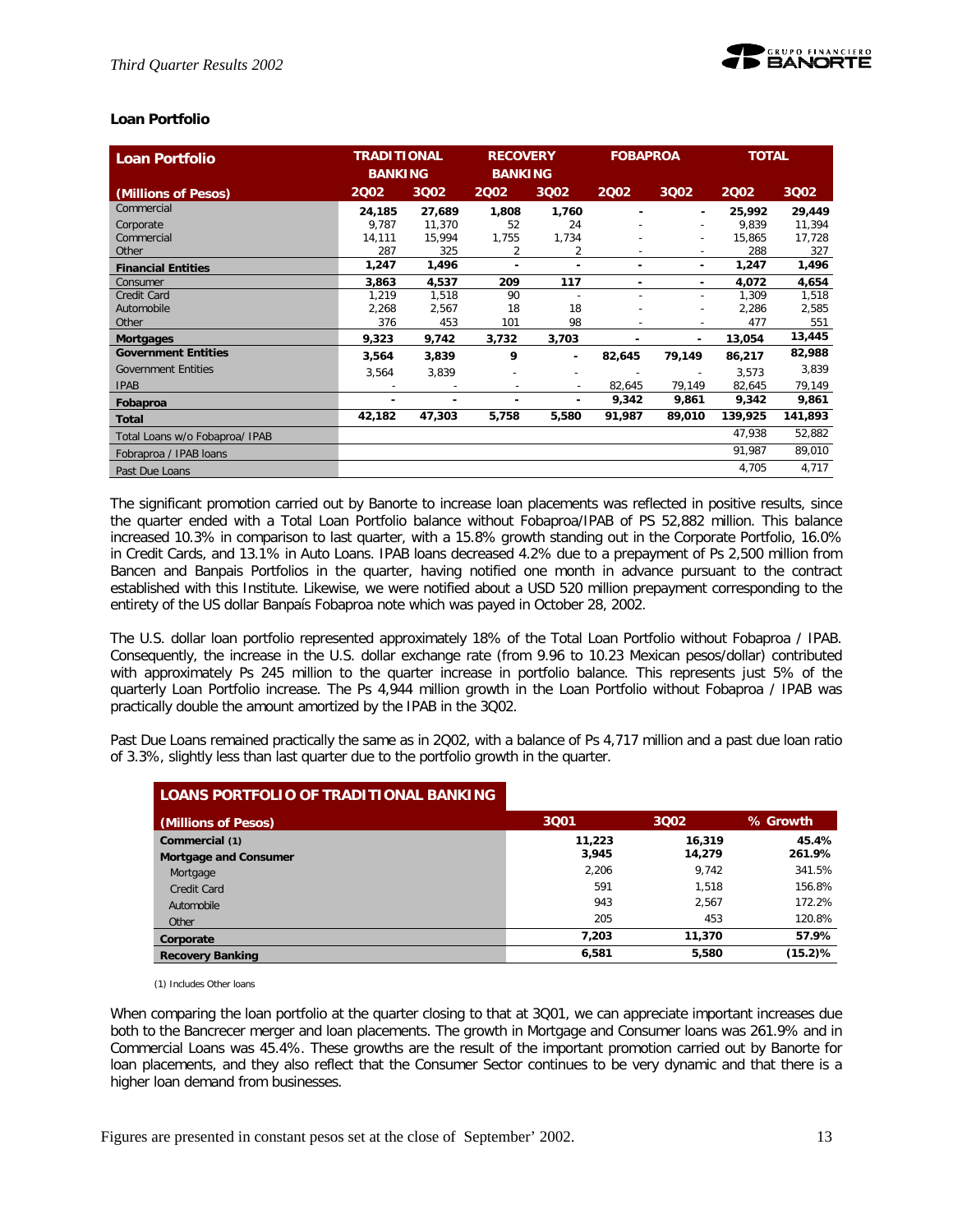

#### **Classified Loans**

|                | COMMERCIAL (*) |      |                          |                          | <b>MORTGAGE</b>          |               |       | <b>CONSUMER</b> |                          |              | <b>TOTAL</b> |         |
|----------------|----------------|------|--------------------------|--------------------------|--------------------------|---------------|-------|-----------------|--------------------------|--------------|--------------|---------|
| Category       | Loans          | ℅    | Reserve Loans            |                          | $\%$                     | Reserve Loans |       | $\%$            | <b>Reserve</b>           | Loans        | ℅            | Reserve |
| $\overline{A}$ | 27.049         | 83.9 | 210                      | 7.515                    | 55.9                     | 41            | 3.764 | 80.9            | 19                       | 38.327       | 76.1         | 270     |
| $\overline{B}$ | 1.921          | 6.0  | 239                      | 3.262                    | 24.3                     | 201           | 498   | 10.7            | 50                       | 5.681        | 11.3         | 490     |
| C <sub>1</sub> | 1.139          | 3.5  | 340                      | 804                      | 6.0                      | 249           | 106   | 2.3             | 48                       | 2.049        | 4.1          | 637     |
| D              | 66             | 0.2  | 47                       | 1.494                    | 11.1                     | 1.046         | 121   | 2.6             | 88                       | 1.681        | 3.3          | 1.181   |
| F.             | 2.042          | 6.3  | 2.022                    |                          |                          | -             | 216   | 4.6             | 214                      | 2.258        | 4.5          | 2.234   |
| Not Classified | 39             | 0.1  | $\overline{\phantom{0}}$ | 371                      | 2.8                      | -             | (51)  | (1.1)           |                          | 359          | 0.7          |         |
| <b>Total</b>   | 32.256 100.0   |      | 2.859                    | 13,445                   | 100.0                    | 1.536.7       | 4.654 | 100.0           | 419                      | 50,355 100.0 |              | 4.814   |
| Excepted       | $\sim$         |      | $\overline{\phantom{0}}$ | $\overline{\phantom{0}}$ | $\overline{\phantom{0}}$ | -             | -     |                 | $\overline{\phantom{a}}$ | 92,809       |              |         |
|                |                |      |                          |                          |                          |               |       |                 |                          |              |              |         |

Total 32,256 100.0 2,859 13,445 100.0 1,536.7 4,654 100.0 419 143,164 100.0 4,814<br>Note : Consolidated with UDIS. With September'02, per application of Report 1449,1460,1480 Y 14 of the CNByV (the National Banking and Secur (\*) Includes Financial Intermediaries, Government Entities, Irrevocable Lines of Credit and Signatures Guarantees Granted.

#### **Loans Loss Reserves (LLR)**

| <b>Loan Loss Reserves</b>               | 3002           |               |              |
|-----------------------------------------|----------------|---------------|--------------|
| (Millions of Pesos)                     | <b>BANORTE</b> | <b>BANCEN</b> | <b>Total</b> |
| PREVIOUS PERIOD END BALANCE             | 5,086          | 430           | 5,516        |
| Provision taken in the period           | 154            | 3             | 158          |
| UDI trusts transfers                    | 17             | (8)           | 9            |
| Charge offs and discounts:              |                |               |              |
| <b>Commercial Portfolio</b>             |                | (3)           | (2)          |
| Foreclosed assets                       | (2)            |               | (2)          |
| <b>Consumer Portfolio</b>               | (1)            |               | (1)          |
| Mortgage Portfolio                      | (43)           | 6             | (37)         |
|                                         | (45)           | 3             | (42)         |
| Cost of debtors support programs        | (33)           | (3)           | (36)         |
| Valuation and Others                    | (9)            |               | (9)          |
| <b>LOAN LOSS RESERVES AT PERIOD END</b> | 5,169          | 425           | 5.595        |

(\*) It does not include UDI trusts eliminations.

During the quarter, Ps 158 million were provisioned through the Income Statement and Ps 42 million were taken out through Charge offs and discounts related to Collections and restructuring of loans, from which Ps 37 millions came from Mortgage loans, Ps 2 millions came from Commercial loans, Ps 2 millions from Foreclosed assets and Ps 1 million from Consumer loans. The Loan Loss Reserve balance at the end of 3Q02 was Ps 5,595 million.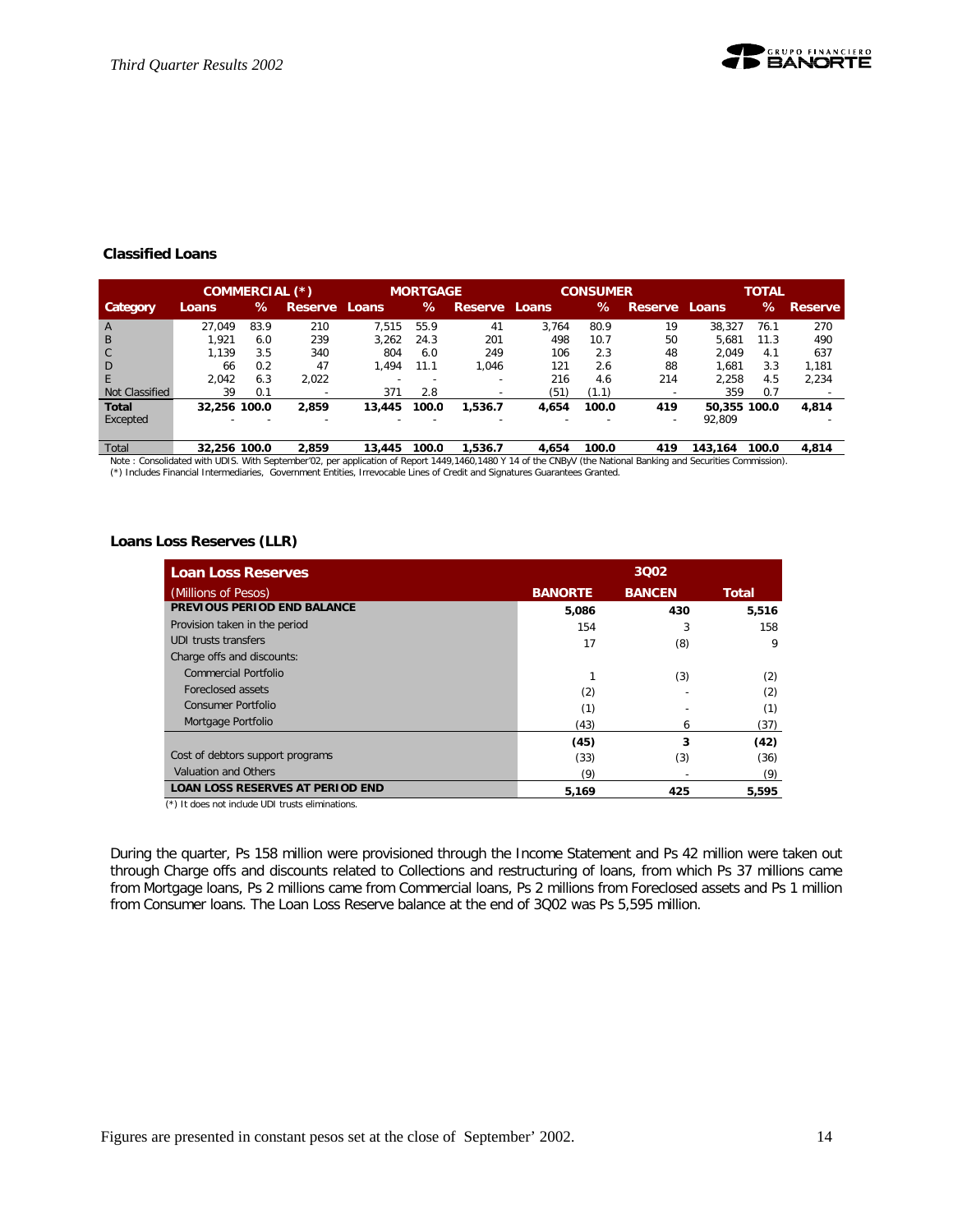## **Reserve Coverage**

| <b>Reserve Coverage</b>         |                 |                 |                      |
|---------------------------------|-----------------|-----------------|----------------------|
| (Millions of Pesos)             | <b>Past Due</b> | <b>Reserves</b> | <b>Reserves/Past</b> |
|                                 | Loans           |                 | <b>Due Loans</b>     |
| <b>BANORTE</b>                  |                 |                 |                      |
| Commercial                      | 2,372           | 2,372           | 100.0%               |
| <b>Financial Intermediaries</b> |                 |                 |                      |
| Consumer                        | 321             | 321             | 100.0%               |
| Mortgage                        | 1,717           | 1,717           | 100.0%               |
| <b>Goverment Entities</b>       |                 |                 |                      |
| Surplus                         |                 | 758             |                      |
| <b>Total Banorte</b>            | 4,411           | 5,169           | 117.2%               |
| <b>BANCEN</b>                   |                 |                 |                      |
| Commercial                      | 171             | 171             | 100.0%               |
| <b>Financial Intermediaries</b> |                 |                 |                      |
| Consumer                        |                 |                 |                      |
| Mortgage                        | 135             | 135             | 100.0%               |
| <b>Goverment Entities</b>       |                 |                 |                      |
| Surplus                         |                 | 119             |                      |
| <b>Total Bancen</b>             | 306             | 425             | 138.9%               |
| <b>Total Banking Sector</b>     | 4,717           | 5,595           | 118.6%               |

The Reserve Coverage of the Banking Sector at 3Q02 was 118.6%. For Banorte the reserve coverage was 117.2% and 138.9% for Bancen. Both Banks have individual coverages of 100.0% for each type loan portfolio, with surpluses of Ps 758 million in Banorte and Ps 119 million in Bancen.

# **Deposits**

| <b>Deposits</b>                         |         |         |         |
|-----------------------------------------|---------|---------|---------|
| (Millions of Pesos)                     | 3001    | 2002    | 3002    |
| <b>Demand Deposits</b>                  | 27,138  | 47.846  | 47,482  |
| Time Deposits                           | 46.085  | 71.779  | 80,809  |
| <b>Bonds</b>                            | 1.402   | 1.313   | 1,326   |
| <b>Traditional Deposits</b>             | 74,625  | 120.938 | 129,618 |
| On behalf of Third Parties Deposits (*) | 51.534  | 66.240  | 69,701  |
| <b>Total Deposits</b>                   | 126,159 | 187,178 | 199,319 |

(\*) Accounted in Memorandum Accounts.

The quarter ended with a Total Deposit balance of Ps 199.3 billion, 6.5% higher than last quarter, mainly due to Treasury operations to fund assets by temporary switching from Time Deposits to Loans from Banks in 2Q02, to take advantage of the lower cost. Traditional Deposits increased 7.2% with respect to 2Q02 as a result of the publicity to attract new clientele, specially through the Bancrecer network.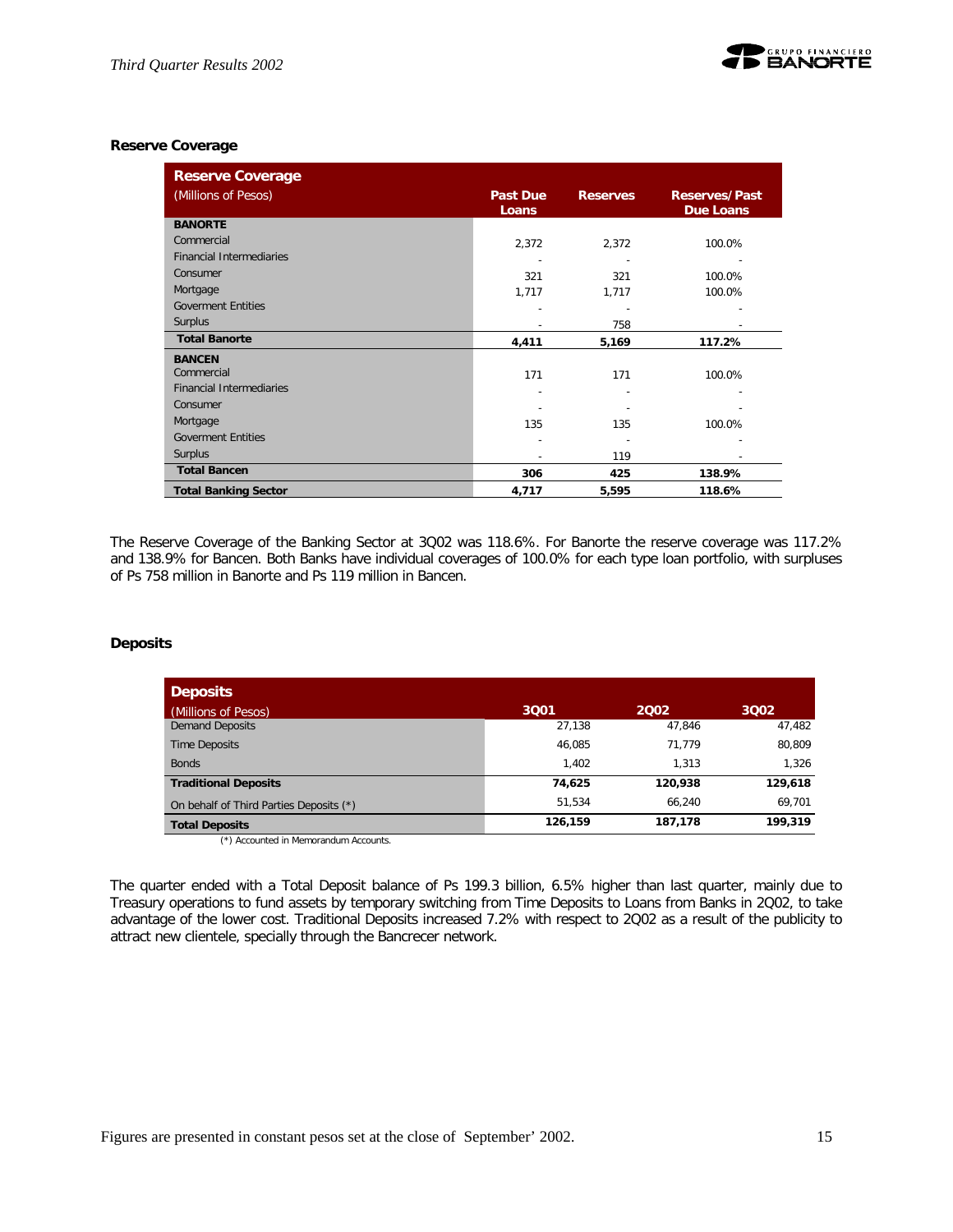

## **Capitalization**

| <b>Capitalization</b>             |                | <b>RULES OF 2003</b> |                |               |  |  |  |
|-----------------------------------|----------------|----------------------|----------------|---------------|--|--|--|
| (Millions of Pesos)               | 2002           |                      | 3002           |               |  |  |  |
|                                   | <b>BANORTE</b> | <b>BANCEN</b>        | <b>BANORTE</b> | <b>BANCEN</b> |  |  |  |
| <b>Basic Capital</b>              | 6.824          | 1.662                | 7.016.0        | 1.542.9       |  |  |  |
| Supplemental Capital              | 2.007          |                      | 2.042.0        | 1.5           |  |  |  |
| <b>Net Capital</b>                | 8,831          | 1.664                | 9.058.0        | 1,544.4       |  |  |  |
| Credit risk assets                | 56.342         | 8.003                | 58.785.4       | 3.980.5       |  |  |  |
| Net Capital/ Credit Risk Assets   | 15.7%          | 20.8%                | 15.4%          | 38.8%         |  |  |  |
| Total risk assets (1)             | 63,242         | 17,174               | 65,633.7       | 17,118.2      |  |  |  |
| Tier 1                            | 10.8%          | 9.7%                 | 10.7%          | 9.0%          |  |  |  |
| Tier 2                            | 3.2%           |                      | 3.1%           |               |  |  |  |
| <b>Total Capitalization Ratio</b> | 14.0%          | 9.7%                 | 13.8%          | 9.0%          |  |  |  |

(1) Includes Market Risks. Without inter-company eliminations

Note.- The disclosure of capital and credit risk assets is included in the Notes to Banking Sector Financial Statements section.

At the close of 3Q02, Banorte presented a credit risk capitalization ratio of 15.4%, and 13.8% considering also market risks, with 10.7% of Tier 1 and 3.1% of Tier 2. Bancen, on the other hand, closed with a 38.8% ratio with respect to the credit risk assets, and with 9.0% including market risks. Its Tier 1 ratio was 9.0% and zero as for Tier 2. The Net Capital of both banks increased basically for profits generated in the quarter and had a decreasing effect due to dividens declared at the end of September of Ps 192.2 million for Banorte and Ps 191.2 million for Bancen.

#### **US Dollar Assets and Liabilities**

| <b>US Dollar Assets and Liabilities</b> | 2002           |               | 3002           |               |  |
|-----------------------------------------|----------------|---------------|----------------|---------------|--|
| (Millions of Dollars)                   | <b>BANORTE</b> | <b>BANCEN</b> | <b>BANORTE</b> | <b>BANCEN</b> |  |
| <b>Liabilities</b>                      |                |               |                |               |  |
| <b>Retail Deposits</b>                  | 1,126.9        |               | 1,104.7        |               |  |
| Market Issues                           | 231.5          |               | 57.9           |               |  |
| Loans from Banks                        | 108.9          |               | 236.9          |               |  |
| Intergroup Funding                      |                |               |                |               |  |
| <b>Development Banks</b>                | 97.3           | 28.3          | 90.3           | 27.8          |  |
| <b>Cross Currency Swaps</b>             | 125.2          |               | 448.7          |               |  |
| Deferred payments                       |                |               |                |               |  |
| Loan Loss Reserves                      | 140.0          | 1.8           | 143.4          | 1.7           |  |
| Foreign Exchange Derivatives            | 117.8          |               | 100.1          |               |  |
| Other liabilities                       | 9.2            |               | 11.6           |               |  |
| <b>Total Liabilities</b>                | 1,956.9        | 30.1          | 2,193.6        | 29.5          |  |
| <b>Assets</b>                           |                |               |                |               |  |
| Cash                                    | 25.9           |               | 31.7           |               |  |
| Deposits on Foreign Banks               | 268.5          | 26.9          | 229.9          | 26.8          |  |
| <b>Intergroup Deposits</b>              |                |               |                |               |  |
| <b>USCP</b>                             | 133.3          |               | 50.0           |               |  |
| <b>Remittances Securitization Trust</b> | 13.2           |               | 7.0            |               |  |
| Investment portfolio                    | 145.3          |               | 355.3          |               |  |
| Loan portfolio                          | 750.2          | 1.8           | 907.2          | 1.2           |  |
| Fobaproa - IPAB Notes(1)                | 495.8          |               | 490.0          |               |  |
| Foreign Exchange Derivatives            | 97.6           |               | 89.7           |               |  |
| Other assets                            | 27.1           | 1.4           | 32.9           | 1.6           |  |
| <b>Total Assets</b>                     | 1,956.9        | 30.1          | 2,193.6        | 29.5          |  |

(1) The balance is net of Fobaproa checking accounts.

The combined total of Banorte and Bancen 3Q02 total closing assets balance in U.S. dollars was \$ 2,223.1 million U.S. dollars, 11.9% more than at 2Q02. This increase was reflected mainly in the Investment Portfolio and Loan Portfolio items with increases of \$ 210.0 million U.S. dollars and \$ 156.4 million U.S. dollars, respectively, funded with Cross Currency Swaps and Banking Loans. Assets in U.S. dollars represented 12.8% of the Total Group Banking Sector Assets.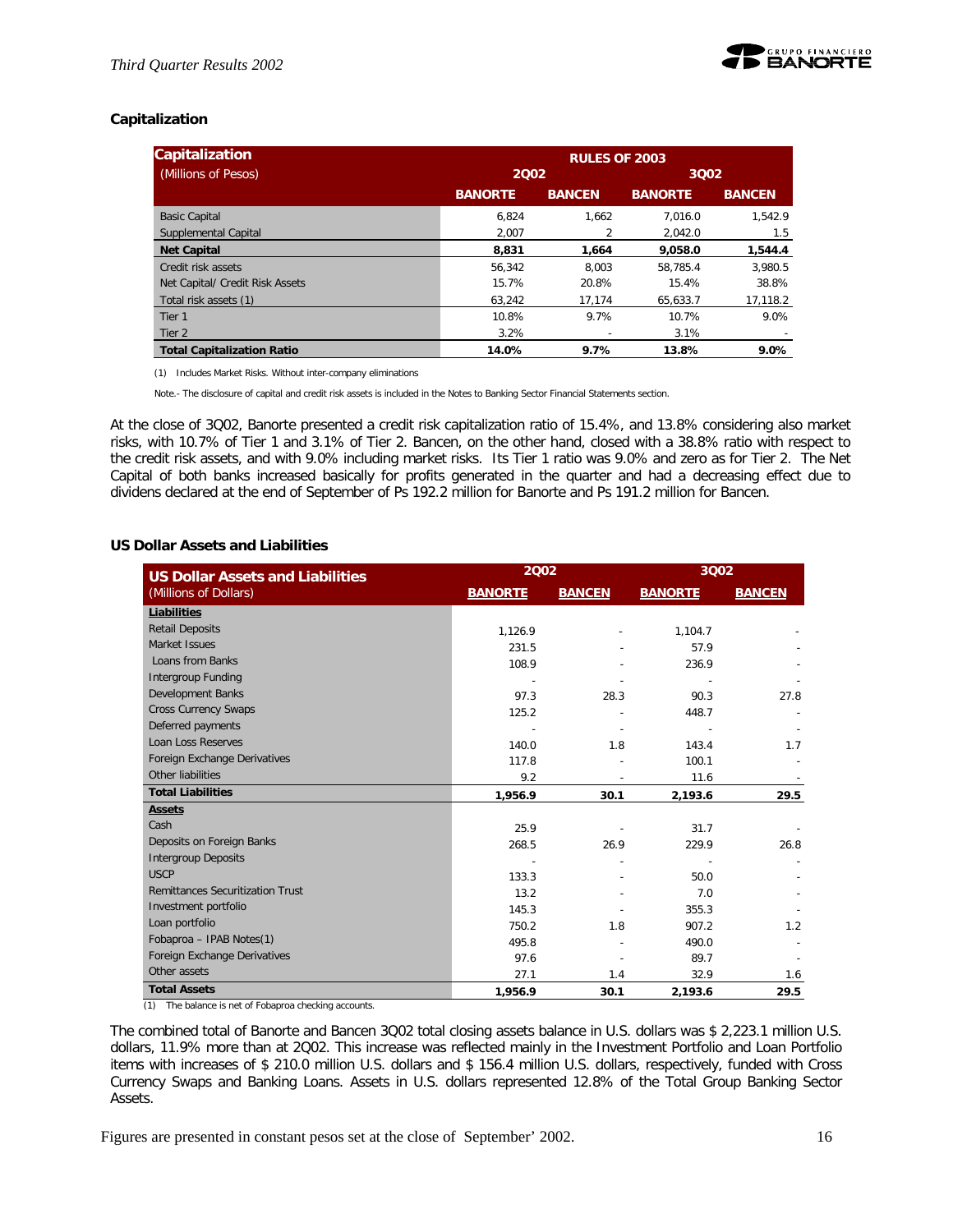

#### **Recovery Banking**

| <b>Recovery Banking Income Statement</b> | <b>ACCUMULATED</b> |                 |  |  |
|------------------------------------------|--------------------|-----------------|--|--|
| (Millones de Pesos)                      | 3Q01               | 3002            |  |  |
| Net Interest Income                      | 24                 | (5)             |  |  |
| +REPOMO-margin                           |                    |                 |  |  |
| =Net Interest Income After REPOMO        | 24                 | (5)             |  |  |
| - Loan Loss Provisions                   |                    | 7               |  |  |
| $=$ Net Interest Income After Provisions | 24                 | (12)            |  |  |
| + Fiduciary                              | 479                | 253             |  |  |
| + Fobaproa Fees (1)                      | 233                | 247             |  |  |
| + Other Fees                             | 68                 | 214             |  |  |
| Non Interest Income                      | 780                | 714             |  |  |
| = Total Operating Income                 | 804                | 702             |  |  |
| Non Interest Expense                     | 377                | 209(2)          |  |  |
| $=$ Net Operating Income                 | 427                | 493             |  |  |
| - Other Revenues and Expenses            |                    |                 |  |  |
| $=$ Pre-tax Income                       | 427                | 493             |  |  |
| - Income Tax & Profit Sharing            |                    | 45              |  |  |
| - Tax on Asset                           |                    |                 |  |  |
| - Deferred Income Tax & Profit Sharing   |                    |                 |  |  |
| $=$ Net Income before Subsidiaries       | 427                | 448             |  |  |
| + Undistributed Earnings of Subsidiaries |                    | $(25)$ $_{(2)}$ |  |  |
| $=$ Net Income-continuos Operation       | 427                | 423             |  |  |
| + Extraordinary Items, net               |                    |                 |  |  |
| - Minoritary Income                      |                    | ٠               |  |  |
| $=$ Total Net Income                     | 427                | 423             |  |  |

(1) Net Figures.

(2) Non Interest Expense of Sólida was netted out in the Undistributed Earnings of Subsidiaries line where Solida's Net Income is shown..

The following table shows the amounts of assets managed by the Recovery Bank and the concepts where these assets are found, as well as the items where the income from each portfolio are registered

| <b>Assets Under</b><br><b>Management</b> | 3002   | <b>ACCOUNTING IN THE BALANCE</b><br><b>SHEET</b> | <b>ACCOUNTING IN THE INCOME</b><br><b>STATEMENT</b>                                   |
|------------------------------------------|--------|--------------------------------------------------|---------------------------------------------------------------------------------------|
| (Millions of Pesos)                      |        |                                                  |                                                                                       |
| Fobaproa-IPAB: Portfolios                |        |                                                  |                                                                                       |
| Banking Sector (1)                       | 19.409 | Out of balance trusts                            | Fees from FOBAPROA                                                                    |
| Serfin                                   | 13,466 | Serfin Trust                                     | Fiduciary (3)                                                                         |
| Repossesed assets                        | 11,625 | Out of balance trusts                            | Fobaproa fees and Fiduciary                                                           |
|                                          | 44,500 |                                                  |                                                                                       |
| Loans purchased to IPAB(2):              | 10.722 | Sólida Administradora de Portafolios<br>Bancen   | Undistributed Earnings from Subsidiaries (Sólida)<br>and Non Interest Income (Bancen) |
| <b>Banking Sector Portfolio:</b>         |        |                                                  |                                                                                       |
| Banking Sector (1)                       | 5.440  | Banorte's Portfolio                              | Net Interest Income                                                                   |
| Repossesed assets                        | 1,254  | Banorte's Repossesed assets                      | Other Revenues and Expenses                                                           |
|                                          | 6,694  |                                                  |                                                                                       |
| Total<br>.<br>.<br>.                     | 61,916 | . .                                              |                                                                                       |

(1) Includes the loan portfolios sold to Fobaproa by Bancen and Banpaís. (2) Includes 5 packages.

(3) Departing 3Q01 this trust is consolidated and affects the following accounts: Interest Expenses, Fiduciary, Other Fees Paid, and Operation & Administration Expenses.

This section is intended to dimension the Recovery Banking business contribution to the Banking Sector. Recovery Banking has contributed substantially in the last years to the Banking Sector's earnings. However, it is important to mention that this contribution tends to be smaller as the Traditional GFNorte Banking Business is strengthened.

A breakdown of the Recovery Banking contribution to the earnings of said Sector is given below.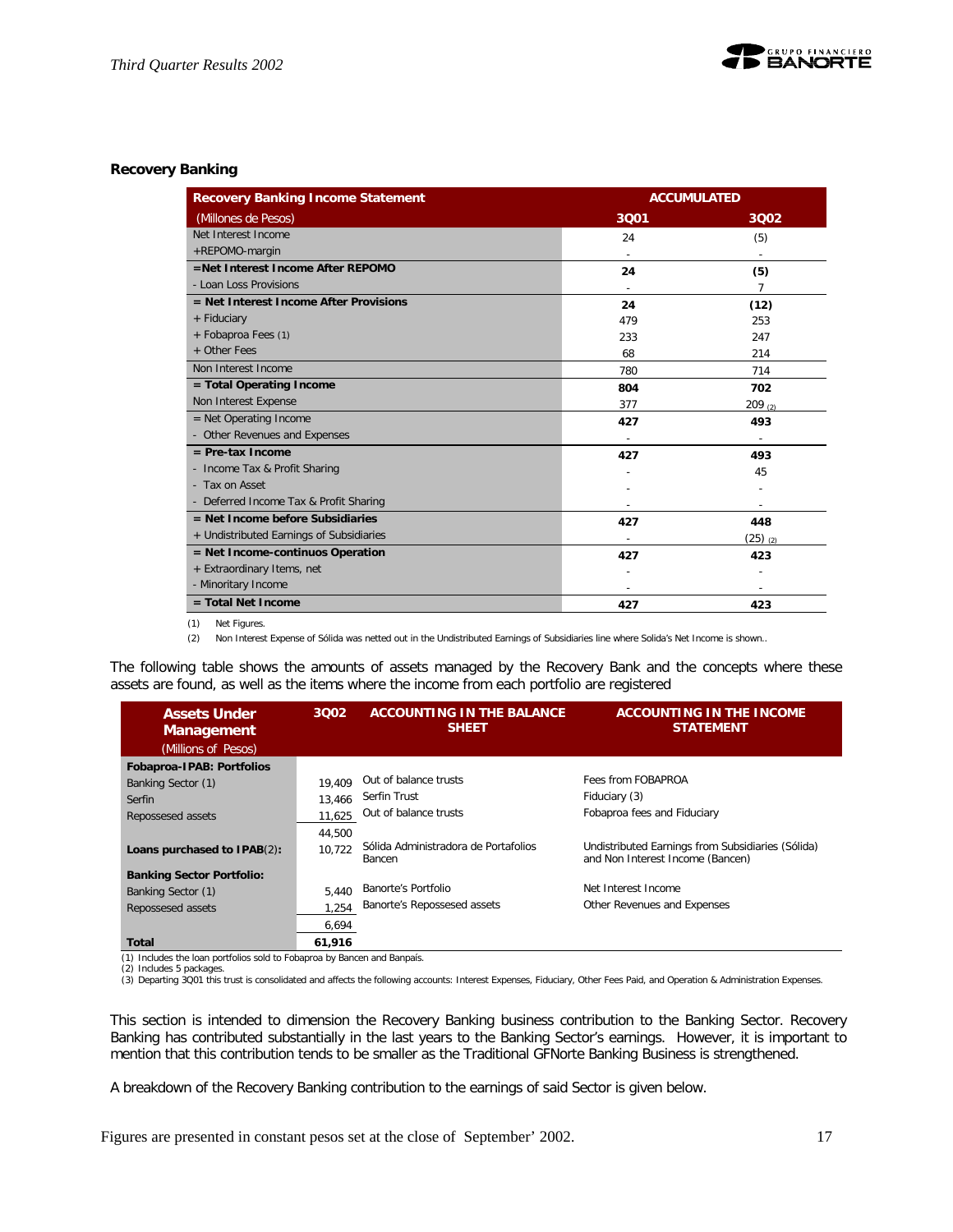

The basis to calculate these figures were the assets managed by Recovery Banking which consist of: the loan portfolios ceded to Fobaproa by Bancen and Banpaís before being sold, the purchase of collecting rights of the Serfin Portfolio, and the portfolios bought to the IPAB. Additionally, it administrates own portfolio which, given its characteristics, have been transferred to be collected through the Recovery Banking.

Following are the Recovery Banking earnings as a percentage of the overall earnings of the Banking Sector:

| <b>Recovery Banking Contribution</b>  | <b>ACCUMULATED</b> |                        |
|---------------------------------------|--------------------|------------------------|
| (Millions of Pesos)                   | 3001               | 3002                   |
| <b>Traditional Banking Net Income</b> | 783                | 659                    |
| Recovery Bank Net Income              | 427                | 423                    |
| Banking Sector Net Income(*)          | 1,210              | $1,082$ <sup>(1)</sup> |
| $=$ % of Contribution                 | 35.3%              | 39.1%                  |

 (\*) Banking Sector 100.0% (1) Excludes Ps 403 millions of extraordinary income from Generali

The Recovery Banking contributed with Ps 423 million to the year profits of the Banking Sector, equivalent to a 39.1% participation.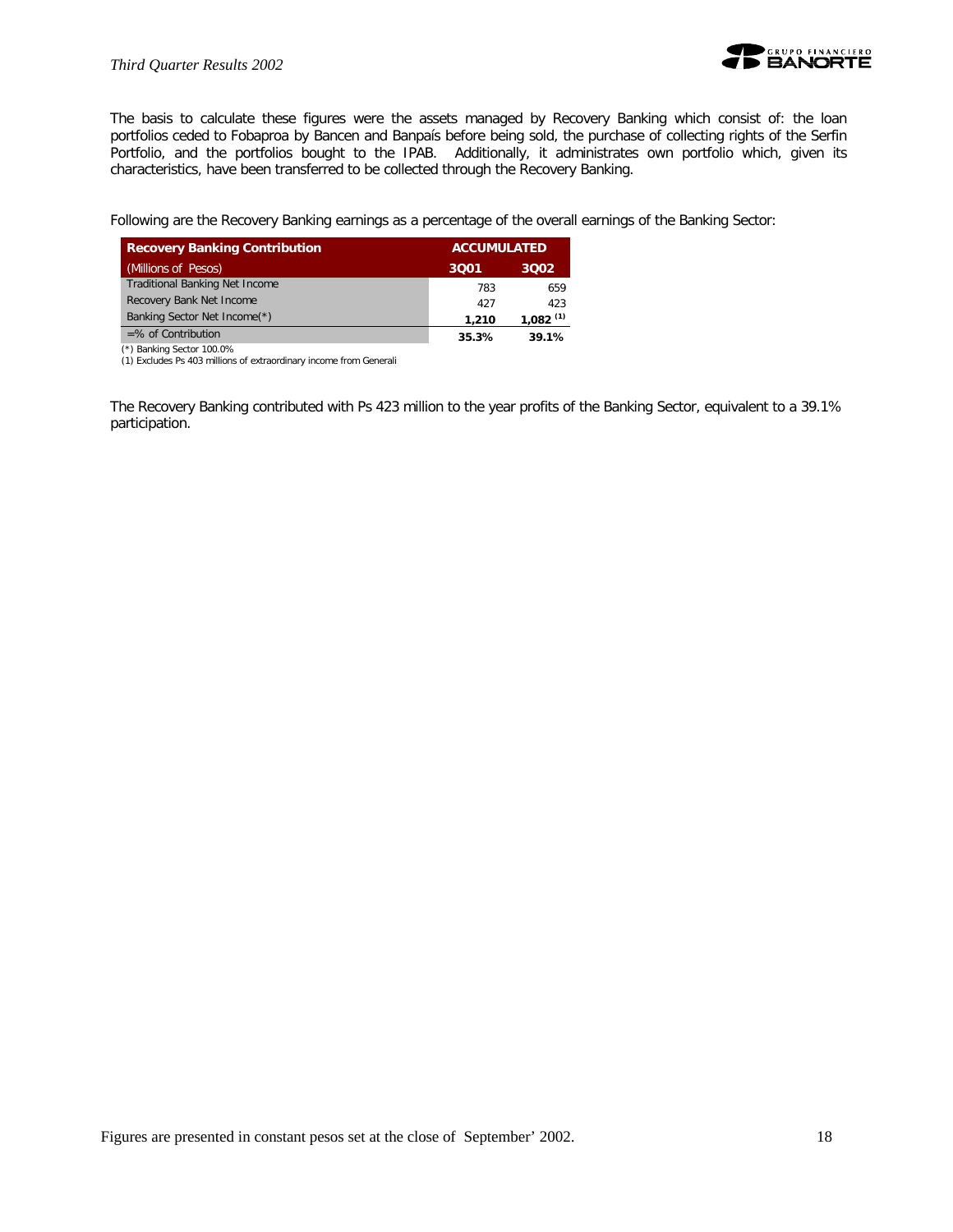## **2.- Brokerage Sector**

| <b>Brokerage Sector</b> |          | <b>QUARTER</b> | <b>ACCUMULATE</b> |          |           |
|-------------------------|----------|----------------|-------------------|----------|-----------|
| (Millions of Pesos)     | 3Q01     | 2002           | 3001              | 3002     |           |
| <b>Brokerage House</b>  |          |                |                   |          |           |
| Net Income              | 1.0      | 30.3           | 6.1               | 14.8     | 60.0      |
| Equity                  | 230.7    | 298.9          | 303.1             | 230.7    | 303.1     |
| <b>Total Assets</b>     | 345.4    | 456.9          | 439.0             | 345.4    | 439.0     |
| Assets under Management | 90.839.5 | 113.530.7      | 124.055.8         | 90.839.5 | 124.055.8 |
| ROE %                   | 1.7%     | 40.8%          | 8.1%              | 9.8%     | 27.9%     |

The *Brokerage Sector* (Brokerage House) recorded a profit of Ps 6.1 million in the third quarter of 2002. Profits earned this period were lower than those recorded in the second quarter. However, accrued Net Income at third quarter 2002 amounted to a total of Ps 60.0 million, figure that is 305.4% higher than that for the same period in 2001. This was due, among other factors, to the revenues provided by money market operations, same that although practically equal to those provided in the same period last year, were 23% higher than the figures budgeted, basically due to the corporate loan portfolio growth.

In addition, Operadora de Fondos Banorte, S.A. de C.V., business in charge of administering the mutual funds promoted by the Institute, began operations as a subsidiary of the Brokerage House at the end of December 2001. It has contributed significantly to increase operating income of the Brokerage House this year. Until last year this income was reflected in Bancen.

The stock brokerage income reached Ps 14.7 million in the third quarter of the year, figure 29% lower than the Ps 20.8 million obtained in the second quarter. Thus, accumulated income for the year represented Ps 55.7 million, figure practically equal to that generated in the same period last year despite the decrease in the Brokerage transactions this year.

It is important to highlight that the Business has kept strict control of its expenses and consequently, these stayed 7.0% below those from the same period last year.

## **3.-Long Term Savings Sector**

| <b>Long Term Savings Sector</b>   |            | <b>QUARTER</b> | <b>ACCUMULATE</b> |           |            |
|-----------------------------------|------------|----------------|-------------------|-----------|------------|
| (Millions of pesos)               | 3001       | 2002           | 3002              | 3Q01      | 3002       |
| <b>Afore</b>                      |            |                |                   |           |            |
| Net Income                        | 72.6       | 25.5           | 81.9              | 148.5     | 193.5      |
| Equity                            | 1,207.7    | 1,251.6        | 1,328.1           | 1,207.7   | 1,328.1    |
| <b>Total Assets</b>               | 1,445.6    | 1,504.5        | 1,634.4           | 1,445.6   | 1,634.4    |
| Assets under Management (SIEFORE) | 13,707.6   | 16,772.9       | 17,907.6          | 13,707.6  | 17,907.6   |
| ROE %                             | 24.5%      | 8.2%           | 25.1%             | 17.3%     | 20.6%      |
| <b>Insurance</b>                  |            |                |                   |           |            |
| Net Income                        | (0.6)      | (5.4)          | (1.6)             | 15.5      | 49.5       |
| Equity                            | 144.2      | 191.3          | 192.2             | 144.2     | 192.2      |
| <b>Total Assets</b>               | 1,529.7    | 1,753.6        | 1,846.1           | 1,529.7   | 1,846.1    |
| <b>Technical Reserves</b>         | 1,223.2    | 1,410.6        | 1,480.8           | 1,223.2   | 1,480.8    |
| Premium sold                      | 185.4      | 280.6          | 663.4             | 301.0     | 917.1      |
| ROE %                             | (1.6)%     | $(10.6)\%$     | (3.4)%            | 17.1%     | 34.9%      |
| <b>Annuities</b>                  |            |                |                   |           |            |
| Net Income                        | (29.8)     | (16.1)         | (3.2)             | (2.8)     | (13.3)     |
| Equity                            | 124.0      | 114.2          | 111.1             | 124.0     | 111.1      |
| <b>Total Assets</b>               | 3.307.3    | 4,259.0        | 4,317.0           | 3,307.3   | 4,317.0    |
| <b>Technical Reserves</b>         | 3.160.8    | 4,132.4        | 4,195.7           | 3.160.8   | 4,195.7    |
| ROE %                             | $(93.6)\%$ | (51.5)%        | (11.3)%           | $(3.2)\%$ | $(14.3)\%$ |

The *Afore* showed a Net Income of Ps 81.9 million for the quarter (51% are from Bancen), 221.2% higher than in 2Q02. Accumulated Net Income increased 30.3% with respect to last year, mainly as a result of the significant 30.6% annual increase in the SIEFORE Assets under management derived form the publicity efforts carried out. It ranks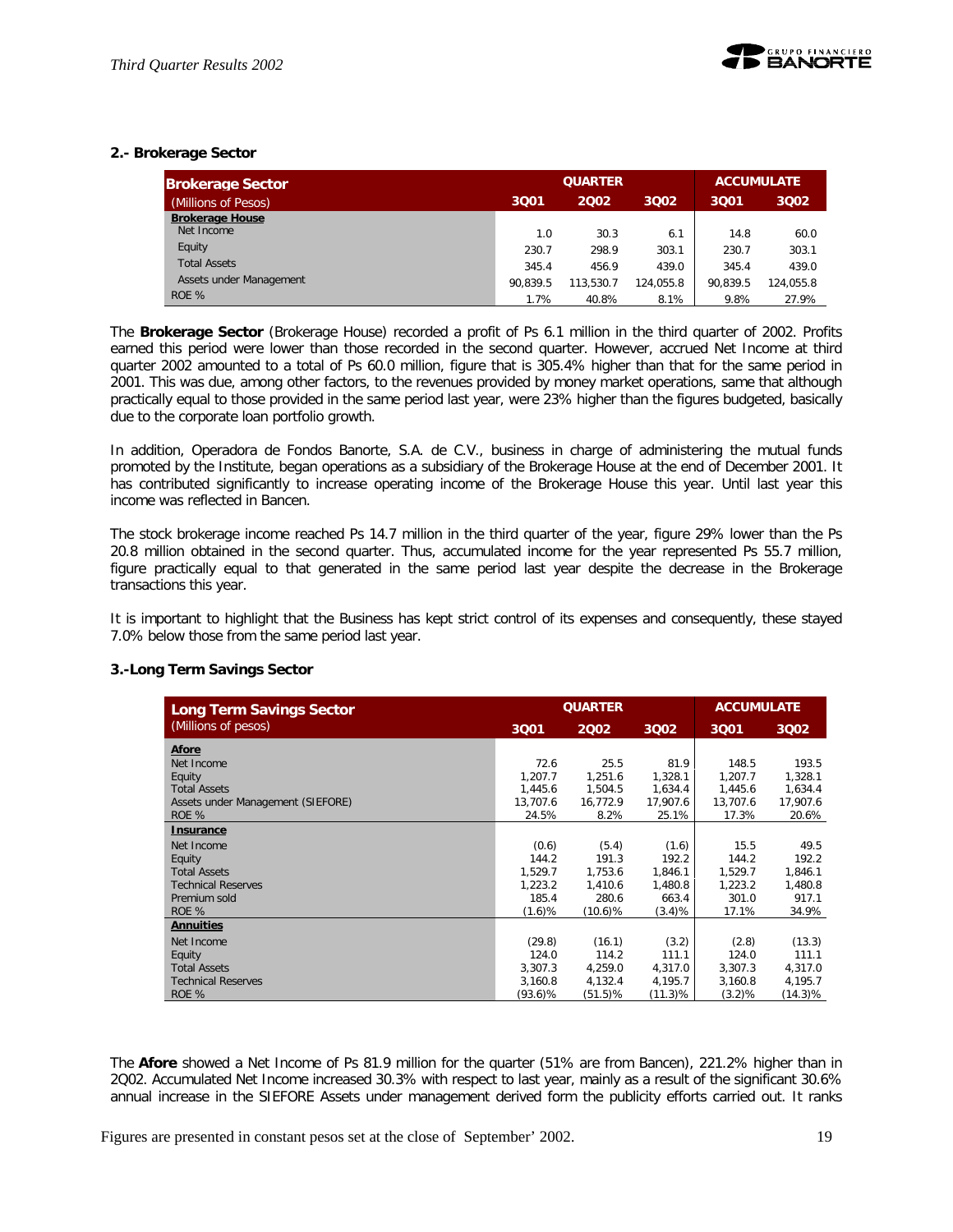

second place in affiliations in the year and has one of the lower costs per affiliate in the industry. At 3Q02 closing, there were a total of 2,565,691 affiliates and had a 9.7% certificate account market share. The Net Income variation with respect to last quarter is due mainly to the business cyclicity because the employee contributions are every two months and therefore, in the 1<sup>st</sup> and  $3^{rd}$  quarter of each year there are two contributions and in the  $2^{nd}$  and  $4^{th}$ quarters of each year there is only one contribution.

The **Insurance Company** had a Ps 1.6 million loss (51% from GFNorte) for the quarter due to the negative impact of the price vector in its investment portfolio, because of the Market interest rates volatility, and to a lesser degree, to the increase in claims from Hurricane Isidore havoc in the Southwest of the Country. Now there are sales of insurance at previous Bancrecer branches. Retained earnings for the year were Ps 49.5 million, 219% higher than last year. Insurance premiums issued increased 205% from last year.

The *Annuities* business had a Ps 3.2 million loss in the quarter (51% from GFNorte); lower than the 2Q02 Ps 16.1 million loss. The variance is due mainly to the significant negative impact of the interest rate volatility in the fixed income securities portfolio. The total loss for the year was Ps 13.3 million, higher than the Ps 2.8 million loss in 2001 due to a higher market volatility in 2002 in comparison to 2001, and to the significant decrease in technical reserves earnings from lower interest rates. Currently, it ranks 5th place in the industry, with a 9.8% market share in premiums sold.

| <b>Auxiliary Organizations Sector</b> |                 | <b>QUARTER</b>   | <b>ACCUMULAATE</b> |                  |                  |
|---------------------------------------|-----------------|------------------|--------------------|------------------|------------------|
| (Millions of pesos)                   | 3Q01            | 2002             | 3002               | 3Q01             | 3Q02             |
| Leasing                               |                 |                  |                    |                  |                  |
| Net Income                            | 6.8             | 6.9              | 9.2                | 20.9             | 21.1             |
| Equity                                | 145.2           | 142.5            | 152.0              | 145.2            | 152.0            |
| Loan Portfolio(*)                     | 714.1           | 808.4            | 832.3              | 714.1            | 832.3            |
| Past Due Loans                        | 18.5            | 22.4             | 22.3               | 18.5             | 22.3             |
| <b>Loan Loss Reserves</b>             | 13.5            | 12.9             | 12.6               | 13.5             | 12.6             |
| <b>Total Assets</b>                   | 724.8           | 815.0            | 841.2              | 724.8            | 841.2            |
| ROE %                                 | 19.0%           | 19.8%            | 24.8%              | 20.4%            | 20.0%            |
| Factoring                             |                 |                  |                    |                  |                  |
| Net Income                            | 3.4             | 8.0              | 6.8                | 24.3             | 19.8             |
| Equity                                | 182.9           | 150.2            | 156.9              | 182.9            | 156.9            |
| Loan Portfolio                        | 1,897.4         | 1,981.0          | 1,962.3            | 1,897.4          | 1,962.3          |
| Past Due Loans                        | 11.5            | 28.1             | 12.6               | 11.5             | 12.6             |
| Loan Loss Reserves                    | 10.0            | 8.7              | 8.6                | 10.0             | 8.6              |
| ROE %<br><b>Total Assets</b>          | 1,899.4<br>7.5% | 1,981.3<br>21.6% | 1,960.5<br>17.5%   | 1,899.4<br>17.7% | 1,960.5<br>17.9% |
| Warehousing                           |                 |                  |                    |                  |                  |
| Net Income                            |                 |                  |                    |                  |                  |
|                                       | 2.2             | 2.4              | 2.7                | 6.8              | 7.2              |
| Equity                                | 59.7            | 66.4             | 69.2               | 59.7             | 69.2             |
| Inventories $(**)$                    | 174.0           | 484.6            | 247.4              | 174.0            | 247.4            |
| <b>Total Assets</b>                   | 236.1           | 543.8            | 314.9              | 236.1            | 314.9            |
| ROE %                                 | 14.6%           | 14.7%            | 15.9%              | 15.9%            | 14.7%            |
| <b>Bonding</b>                        |                 |                  |                    |                  |                  |
| Net Income                            | 2.1             | 1.4              | 0.9                | 5.5              | 4.9              |
| Equity                                | 71.8            | 77.3             | 78.1               | 71.8             | 78.1             |
| <b>Total Assets</b>                   | 150.1           | 162.9            | 172.5              | 150.1            | 172.5            |
| ROE %                                 | 11.8%           | 7.0%             | 4.5%               | 10.6%            | 8.5%             |

**New Accounting Principles : Warehousing, Leasing & Factoring= Circular 1490**

(\*) Departing 2Q00 it includes operating lease.

(\*\*) Accounted in Other Assets, Deferred charges and Intangibles account.

The *Leasing* company reported net income of Ps 9.2 million in the quarter, 33.3% higher than in 2Q02 mainly due to higher credit placements at fixed rates, to the increase in fees, and to sales of leased goods. Accumulated Net Income for the year was Ps 21.1 million, 1.0% higher than last year. Total loan portfolio grew 16.6% in comparison to September 2001 due to the efforts carried out to grow the loan portfolio. Past due loans were 2.7% less at 3Q02, and the quarter ended with a 57% reserve coverage ratio. Currently, it ranks the  $7<sup>th</sup>$  place among the 28 leasing businesses in the sector.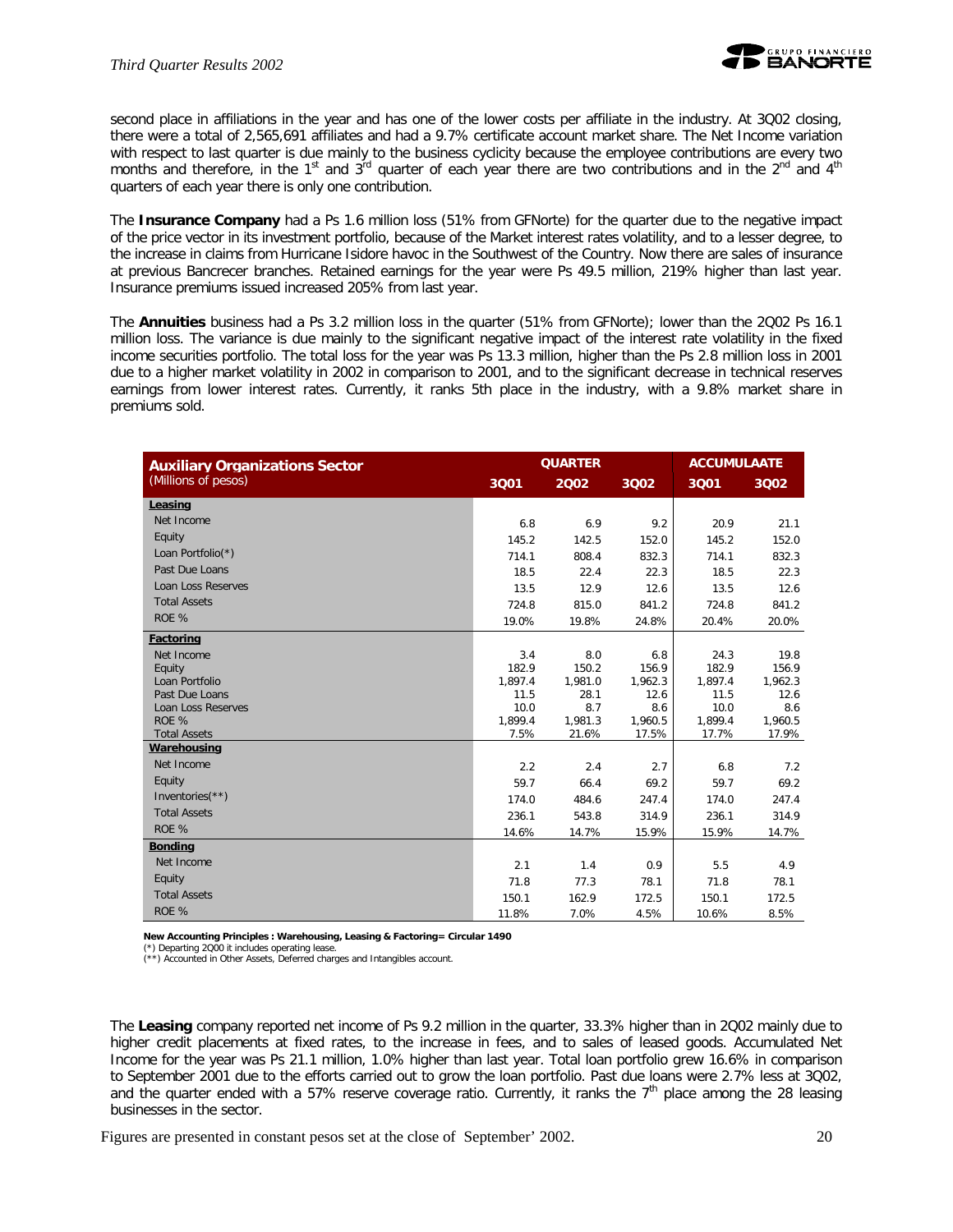

The *Factoring* business generated profits of Ps 6.8 million in the quarter, 15.0% less than those in 2Q02, and accumulated profits for the year of Ps 19.8 million, 18.5% lower than those of last year. Total Loan Portfolio grew 3.4% with respect to 3T01 as a result of new loan granting. Past due loans ended with a balance of Ps 12.6 million ; 55.2% less than 2Q02 thanks to significant recoveries achieved in the quarter, with a reserve coverage ratio of 68%. Currently, ranks in 1<sup>st</sup> place among the 11 factoring businesses.

The *Warehousing* had net income of Ps 2.7 million in 3Q02, 12.5% higher than that of the previous quarter. Accumulated profits for the year were Ps 7.2 million, 5.9% more than those accrued in 2001. This net income was achieved basically, thanks to Inventory Commercializing and to direct domestic storage, which have compensated the decrease in fiscal warehousing services that still resent the effect of the economic slowdown.

The *Bonding* generated Ps 0.9 million in net income in the quarter; 35.7% lower than that of last quarter, due to an increase in the level of claims. Accumulated profits for the year were Ps 4.9 million, 10.9% less than 2001, mainly as a consequence of the market contraction due to lesser construction projects. The business is still making efforts in publicity for lower level clientele and has a strict expense control.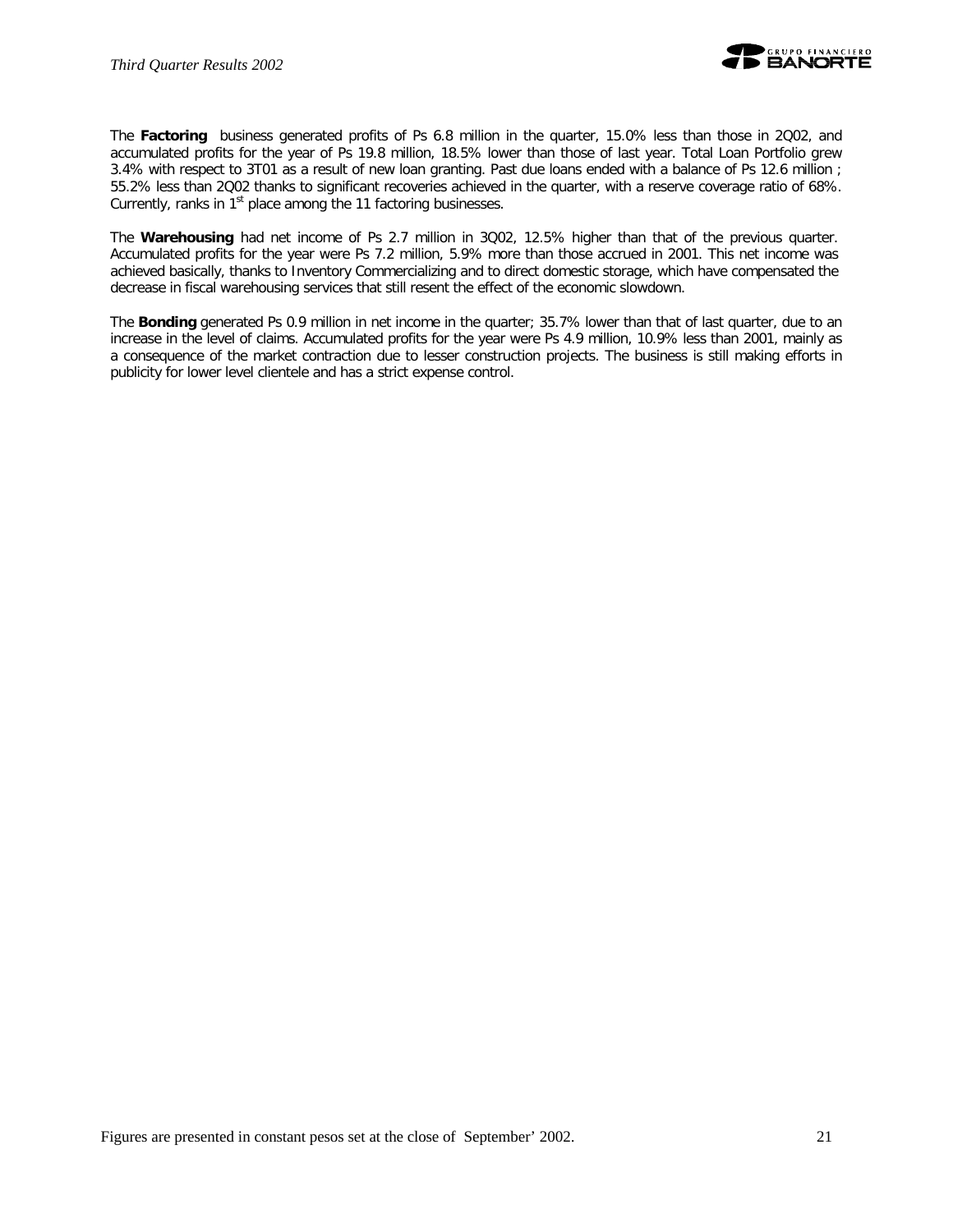



# ANNEXES

- 1. MACROECONOMIC ENVIRONMENT
- 2. GRUPO FINANCIERO GENERAL INFORMATION
- 3. ACCOUNTING CHANGES AND REGULATIONS
- 4. FINANCIAL STATEMENTS
- 5. NOTES TO BANKING SECTOR FINANCIAL **STATEMENTS**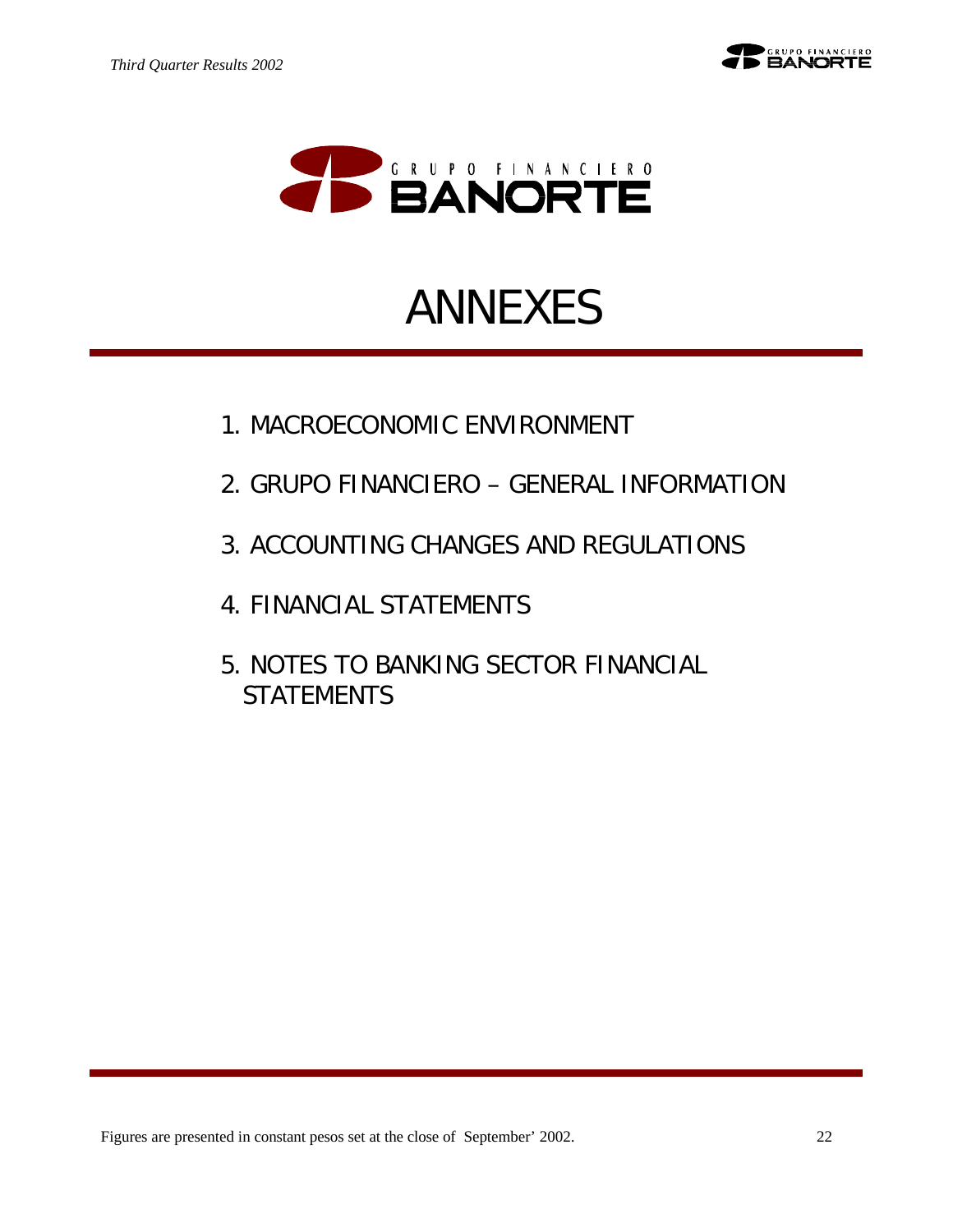

## **ANNEX 1. Macroeconomic Environment**

Third Quarter, 2002 was distinguished by an environment of nervousness and uncertainty in the international financial markets and by a change in expectations that signals more moderate world economic activity evolving. In addition, several internal events occurred in the quarter – such as that related to a possible strike at PEMEX (Petróleos Mexicanos - Mexican Petroleum Institute) – that echoed in volatility of the financial market in our country. However, even with both of these adverse external and domestic factors, the Mexican economy absorbed the shocks in relative order without halting its course of recovery.

Learning of new corporate scandals and the lack of encouraging news with regard to the evolution of the U.S. economy, as well as uncertainty as to a possible war against Iraq, contributed to the Dow Jones 17.9% loss in the third quarter of the year. Aversion towards stock market risks also influenced the Mexican Stock Exchange, which contracted 11.34% this period.

In the third quarter, the Mexican peso recorded a devaluation of 2.6%, while in the previous quarter it was 9.7%. With respect to interest rates, 28-day Mexican Treasury Bills averaged 7.10% in the quarter to end with 8.60%

In the first nine months of the year, accumulated inflation was 3.94%. Among other pressure on prices we can find increases in domestic gas and energy. This, together with high agricultural prices in some months, has lead to inflation expectations for this year of around a little over 5%. The quarter can be distinguished by its high annual inflation (5.51%, 5.29%, and 4.95% in July, August, and September, respectively).

On the economic activity side, the third quarter continued with slow export recovery, although at a rate slightly higher than the previous quarter. However, the dynamics observed in the external sector is not enough to reactivate industrial production significantly. In the month of August, the latter only grew 0.7% annually. Sales in the commercial sector, on the other hand, continued their growing path, albeit at a slightly slower rate than last quarter. Even though a better business climate is perceived with regard to last year, investments have shown signs of less recovery strength.

Although perspectives of evolution of the Mexican economic and financial markets have become moderate, in general, a stable panorama is perceived with continuous strength for next year.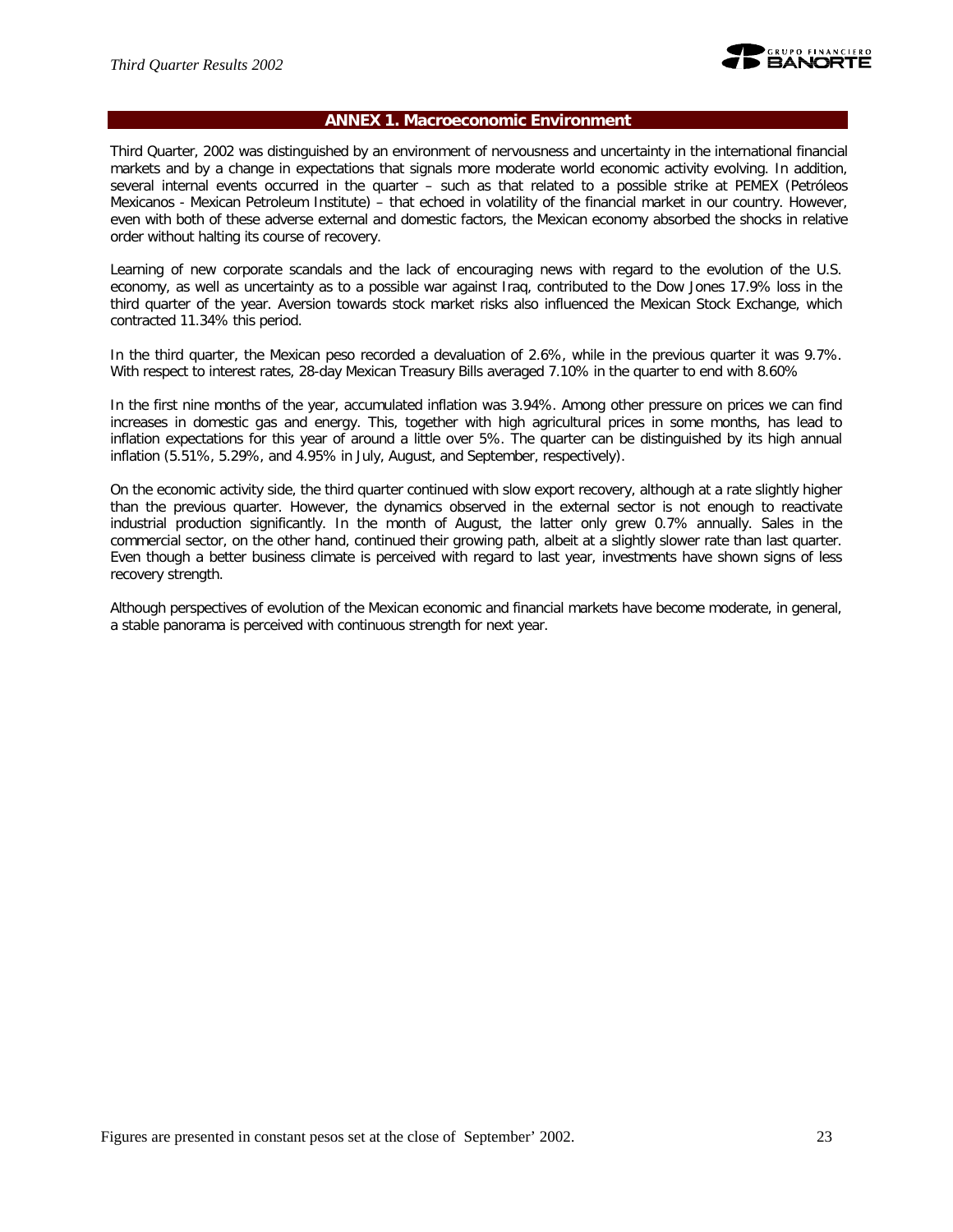

# **ANNEX 2 .-Grupo Financiero- General Information**

# **GFNorte Ownership in Subsidiaries**

|                               | 2002   |
|-------------------------------|--------|
| Banco Mercantil del Norte (1) | 96.11% |
| Banco del Centro              | 99.99% |
| <b>Brokerage House</b>        | 99.99% |
| Pension Funds Afore (2)       | 51.00% |
| Insurance                     | 51.00% |
| Annuities                     | 51.00% |
| Leasing                       | 99.99% |
| Factoring                     | 99.99% |
| Warehousing                   | 99.99% |
| <b>Bonding</b>                | 99.99% |

(1) As a result of merging Banpaís in February, 2000.

(2) Subsidiary of Banco del Centro.

# **Holding Company Capital Structure**

| <b>Number of Shares</b>          | <b>SERIE O</b><br>As of September 30, 2002 |
|----------------------------------|--------------------------------------------|
| Number of shares issued          | 504.586.887                                |
| - Shares held on Treasury        | 4.660.763                                  |
| $=$ Number of shares outstanding | 499,926,124                                |

# **Banorte Ratings**

| Firm             | <b>Opinion</b><br><b>Calificated</b><br><b>Entity</b> |                       | Category                       | Date           |
|------------------|-------------------------------------------------------|-----------------------|--------------------------------|----------------|
| Moody's Investor | Banorte                                               | <b>POSITIVE</b>       | Outlook                        |                |
|                  |                                                       | Baa2                  | LT Foreign Currency Deposits   |                |
|                  |                                                       | $D+$                  | Modest Bank Financial Strength | August 2002    |
|                  |                                                       | $P-2$                 | ST Foreign Currency Deposits   |                |
| Standard & Poors | Banorte                                               | <b>NEGATIVE</b>       | Outlook                        |                |
|                  |                                                       | <b>BB</b>             | LT Foreign Issuer Credit       |                |
|                  |                                                       | <b>BB</b>             | LT Local Issuer Credit         | September 2002 |
|                  |                                                       | B                     | ST Foreign Issuer Credit       |                |
|                  |                                                       | R                     | ST Local Issuer Credit         |                |
| Fitch            | Banorte                                               | <b>STABLE</b>         | Outlook                        |                |
|                  |                                                       | BBB-                  | Foreign Currency LT Debt       | June 2002      |
|                  |                                                       | BBB-                  | Local Currency LT Debt         |                |
|                  |                                                       | F <sub>3</sub>        | Foreign Currency ST Debt       |                |
|                  |                                                       | F <sub>3</sub>        | Local Currency ST Debt         |                |
|                  |                                                       | C/D                   | Individual-Foreign Currency    |                |
| Fitch            | Sólida                                                | Average High<br>(mex) | Financial Assets Administrator | June 2002      |

#### **No. of Employees & Distribution Network**

| <b>EMPLOYEES</b>            | 3001   | 2002   | 3002   |
|-----------------------------|--------|--------|--------|
| Banking Sector (*)          | 8.444  | 13.154 | 12.928 |
| Other Sectors               | 2,525  | 2,180  | 2,014  |
| <b>Total Group</b>          | 10.969 | 15,334 | 14,942 |
| <b>DISTRIBUTION NETWORK</b> |        |        |        |
| Branches $(**)$             | 462    | 1.091  | 1.069  |
| <b>ATM</b>                  | 1.549  | 2.527  | 2.497  |

(\*) Includes Sólida Administradora de Portafolios.

(\*\*)Includes banking modules and excludes 1 branch located in Cayman Island.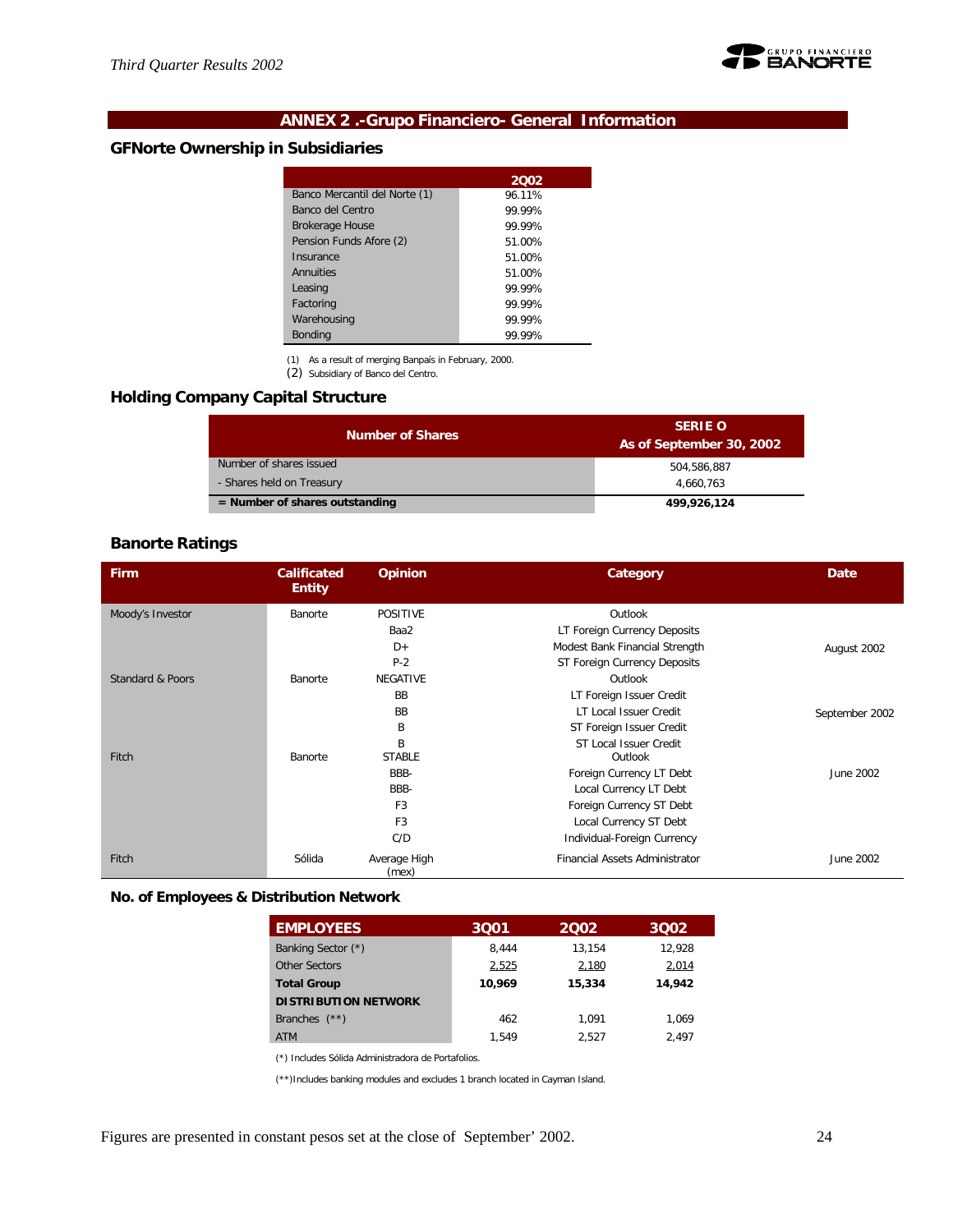

#### **ANNEX 3 .-Accounting Changes and Regulations**

**AHMSA**.- In the second quarter of 2002, Banorte wrote off \$53.9 million U.S. dollars in Badwill of Available Securities for the Sale of AHMSA generated in fiscal years 1999, 2000, and 2001 to the Retained Earnings account from previous years, due to having cancelled negotiations between the Creditors' Committee and AHMSA shareholders.

In view of the financial problems that Grupo Acerero del Norte and its subsidiaries had in 1999, this entity declared suspension of payments. Likewise, AHMSA listing on the Bolsa Mexicana de Valores was suspended. Consequently, Banorte suspended bearing interest on these instruments in May 2002 and charged the deficit from valuation to equity, using the market price of these securities. In fiscal years 2000, 2001, and 2002, market value has reflected a permanent decrease.

Concluding from all the above, the charge to results from AHMSA's badwill share needed to be recognized in each of 1999, 2000 and 2001 fiscal years.

#### **Terms and Particular Features of the Merger Process.**

The Secretaría de Hacienda y Crédito Público authorized the Banorte – Bancrecer merger, in which the latter is the merging company and Banorte is the merged company. The merging party thereby changed its name to "Banco Mercantil del Norte, S.A., Institución de Banca Múltiple, Grupo Financiero Banorte".

This merger is a reorganization or transaction between companies under common control, pursuant to the Generally Accepted Accounting Principles of the United States of America, which were complementarily applied in accordance with the Accounting Criteria for Financial Institutions referred to in Circulars 1448 and 1488, issued by the National Banking and Securities Commission.

Up to February 28, 2002, both Institutions issued separate financial statements. As of March 2002, a single financial statement is drawn up for the merged entity.

For this purpose, Banorte's book balances of assets, liabilities and stockholders' equity were transferred to Bancrecer, thereby proceeding to eliminate the inter-company operations between both Institutions.

There were no changes made to the accounting policies applicable to Financial Institutions as a result of the reorganization in question.

The following table summarizes the merger process, indicating the effect on financial statements as well as detailing the inter-company transactions that were eliminated.

|                                | Banorte<br>(before<br>consolidation | Bancrecer | Total   | Intercompany<br>Operations | Intercompany<br>Operations | Balance of the<br>Merged entity |
|--------------------------------|-------------------------------------|-----------|---------|----------------------------|----------------------------|---------------------------------|
| Millions of pesos              |                                     |           |         | Debit                      | Credit                     |                                 |
|                                |                                     |           |         |                            |                            |                                 |
| ASSETS                         | 106,528                             | 69,681    | 176,209 |                            | 12,107                     | 164,102                         |
|                                |                                     |           |         |                            |                            |                                 |
| LIABILITIES                    | 99,839                              | 67,838    | 167,677 | 10,264                     |                            | 157,413                         |
|                                |                                     |           |         |                            |                            |                                 |
| STOCKHOLDER'S<br><b>EQUITY</b> | 6,689                               | 1,843     | 8,532   | 1,843                      |                            | 6,689                           |

As the above table shows, the remaining stockholders' equity is that of Banorte, as it is the Holder of Bancrecer shares. The stockholders' equity of the latter Institution is eliminated against Permanent Investment in shares that Banorte kept in its assets.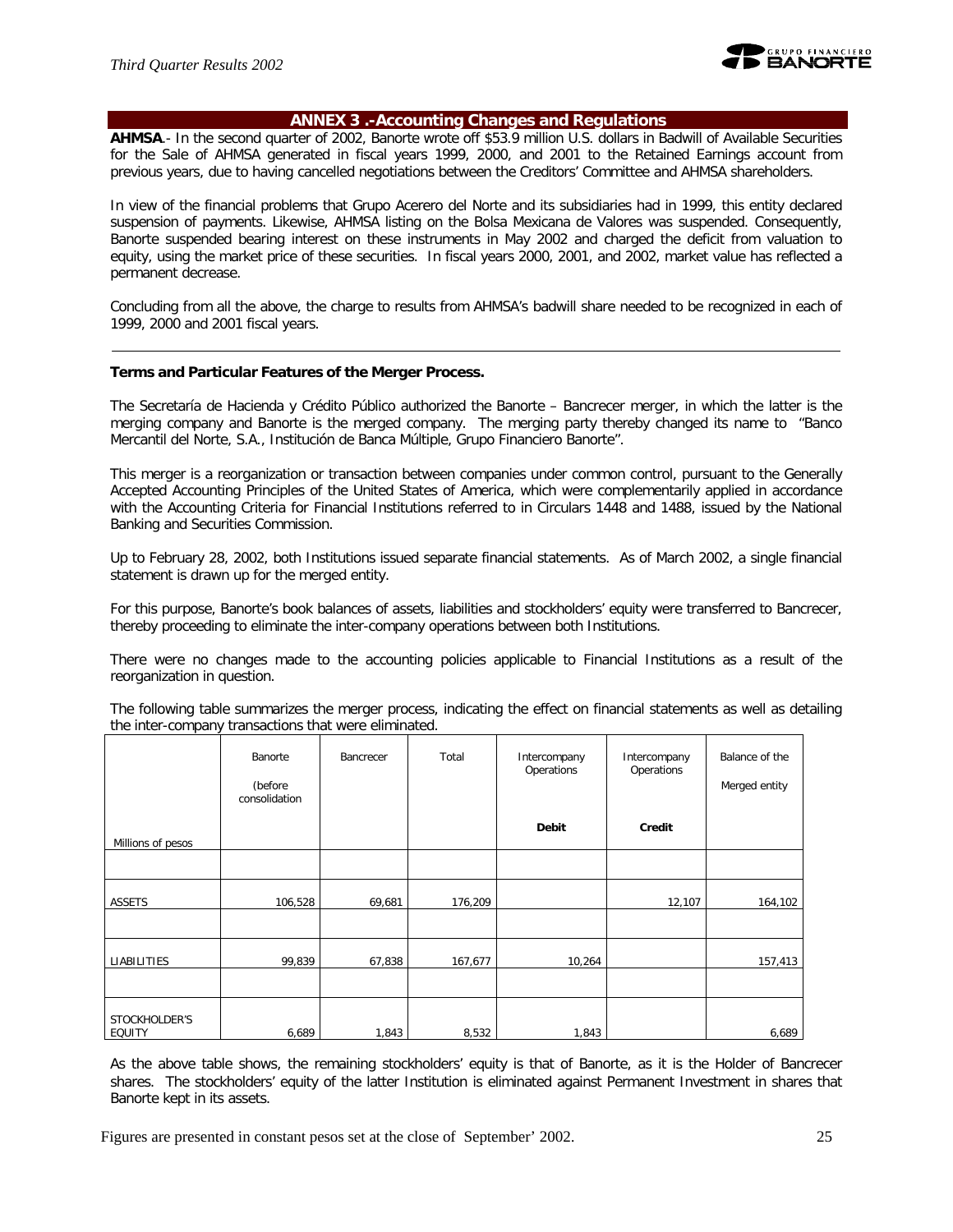

The stockholders' equity of the merged company totals Ps 2,273,482,963.00 (Two billion, two hundred seventy-three million, four hundred eighty two thousand, nine hundred and sixty three Mexican pesos 00/100) represented by 22,734,829,630 ordinary nominative shares of the "O" series, for a nominal value of Ps 0.10 (ten cents Mexican Currency).

Bancrecer, S.A., as a result of the merger, cancelled the shares it had deposited in the Company Treasury which had not been paid.

The nominal value of each stockholders' equity representative shares was modified from Ps 100.00 (one hundred Mexican pesos 00/100) to Ps 0.10 (ten cents Mexican Currency).

| <b>Interbank Eliminations in Balance lines</b>                                                                   |              |        |  |
|------------------------------------------------------------------------------------------------------------------|--------------|--------|--|
| (Millions of Pesos)                                                                                              | <b>Debit</b> | Credit |  |
| Stockholder's Equity<br>Investments in Subsidiaries                                                              | 1,843        | 1,843  |  |
| Interbank loans<br>Cash and due from banks                                                                       | 10,201       | 10,201 |  |
| Deferred Taxes (Liabilities)<br>Deferred Taxes (Assets)                                                          | 63           | 63     |  |
| (The last registers were reclassifications only, in accordance to CNBV and accounting criteria for presentation) |              |        |  |

#### **Interbank Eliminations in Income lines**

#### **Interest Income – Expense**

| (Millions of Pesos)<br>Interest Income.- Loans & Securities              | <b>Debit</b><br>39.1 | Credit |
|--------------------------------------------------------------------------|----------------------|--------|
| Interest Expense. - Deposits & funding                                   |                      | 39.1   |
| Interest Income.- Repo agreements<br>Interest Expense. - Repo agreements | 0.7                  | 0.7    |
| Earnings of Subsidiaries                                                 | 84.6                 |        |
| Net Interest Income before Repomo                                        |                      | 645.4  |
| REPOMO – margin                                                          | 11.1                 |        |
| Loan Loss Provisions                                                     | 11.6                 |        |
| Non Interest Income                                                      |                      | 283.8  |
| Non Interest Expense                                                     | 789.0                |        |
| Non Operating Income (Expense)                                           | 22.9                 |        |
| Tax on Asset                                                             | 11.8                 |        |
| Deferred Income Tax & Profit Sharing                                     |                      | 1.3    |
| Earnings of Subsidiaries                                                 |                      | 0.5    |

For comparability purposes, Bancrecer's quarterly figures appear consolidated in the corresponding accounts of Banorte's (merged) earnings statements. Therefore, to avoid duplicating figures, the profit that, by means of the participation method Banorte had registered as subsidiaries profit, is eliminated.

#### **Reserves for Integration Expenses.-**

In Official Document number 60-II-105587, dated December 11, 2001, the National Banking and Securities Commission authorized the creation in December 2001 of a Reserve for Integration Expenses against Capital Reserves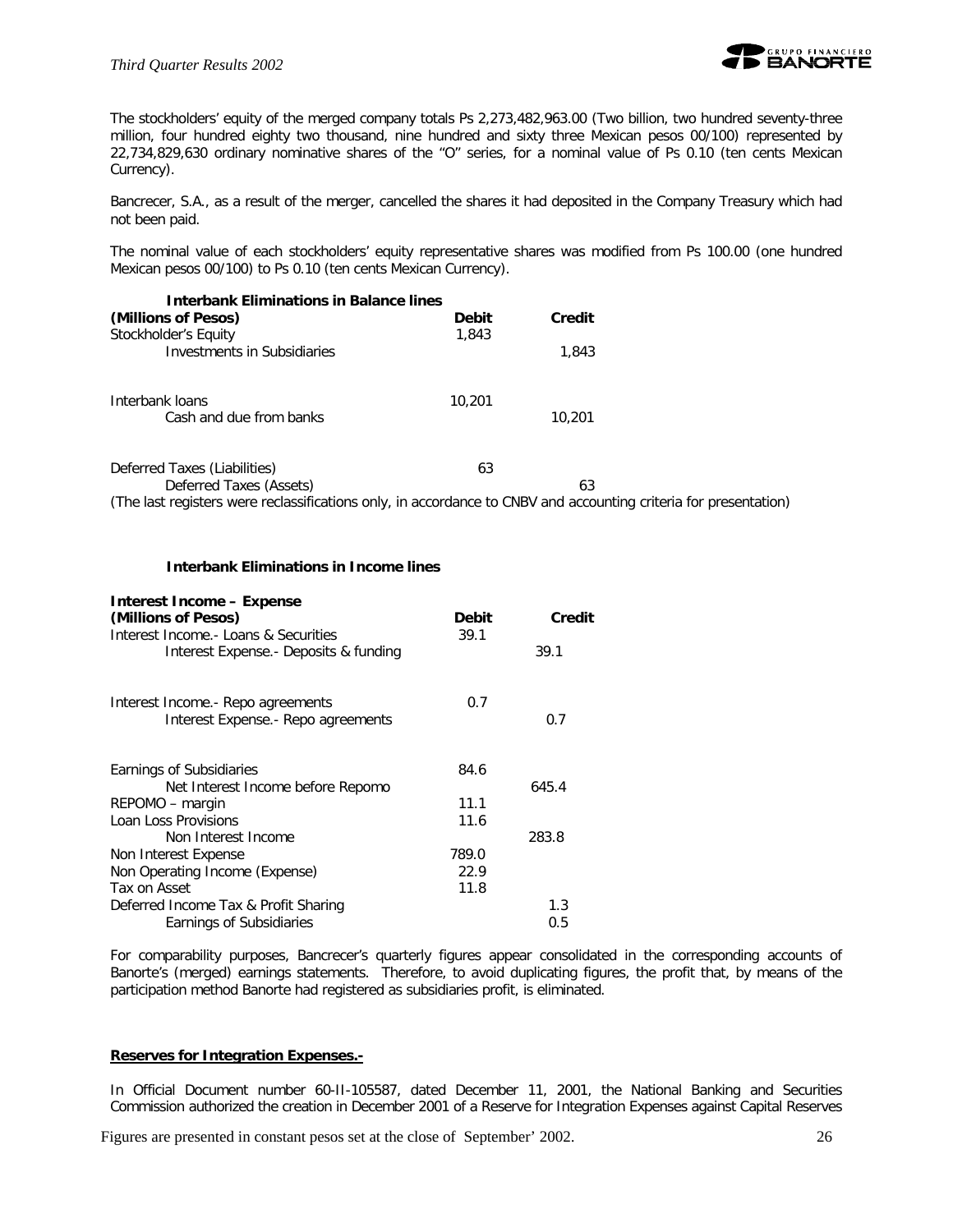

for a total of Ps 678.1 million. Said provision contemplates the following concepts:

#### **1. Reorganization**

#### **1.1 Restructuring Cost**

The amount to cover the Bancrecer personnel severance pay to those laid off because of the organizational restructuring, product of the integration.

#### **1.2 Outplacement Program**

Fees to pay to specialized external advisors that will help the dismissed personnel to take on new productive activities on their own or to find new jobs.

#### **1.3 Acquittance on loans made out to personnel laid off**

Pursuant to internal policies, the Bank will grant an acquittance on the loans granted to the personnel subject to dismissal, 30% on commercial loans and 20% on mortgage loans.

#### **2. Integration**

#### **2.1 Operative Integration**

The necessary expenses to integrate all the branches into a single operative framework.

#### **2.2 Re-branding**

The necessary expenses to re-brand Bancrecer's branches, these expenses such concepts as indoor and outdoor painting, carpeting, sign make-over, and project coordination. Also included are the expenses needed to uniform signage and image inside the branches.

#### **2.3 Amortization of Installation Expenses due to branch shutdowns**

Installation expenses incurred at the Bancrecer branches that will soon close down according to Banorte's strategic plan.

#### **3. After Retirement obligations (medical service)**

The actuarial study of medical service benefits up to January 1, 2000, showed accumulated debts for retirement benefits for a total of Ps 132.3 million. Banorte does not have the corresponding detailed actuarial calculation; therefore, a conservative adjustment of Ps 80.7 million has been included.

The present actuarial calculation shows a need for Ps 49.8 million, which was reclassified as Obligations After Withdrawal. The surplus was canceled against Commercial Loans.

The amounts of each concept are:

(Millions of pesos) Inicial September 2002 September, 2002 Balance changes Balance 1. Reorganization 368.1 (283.9) 84.2 2. Integration 229.2 (50.8) 3. After Retirement obligations (medical service) 80.7 (80.7) **Total 678.1 (347.3) 262.7**

If these reserve had not been constituted by December 2002, the movements in the present business year associated with the Banorte-Bancrecer integration would have been in assets as a goodwill for the same amount as said reserves, as per Bulletin B-8 of the Generally Accepted Accounting Principles, paragraph 22, "Acquisition and sales of subsidiaries."

#### **Deferred Taxes.-**

Taxes are calculated on the fiscal income of the year, applying the fiscal regulation currently in effect. However, due to the temporary differences in acknowledging income and expense for accounting and fiscal purposes,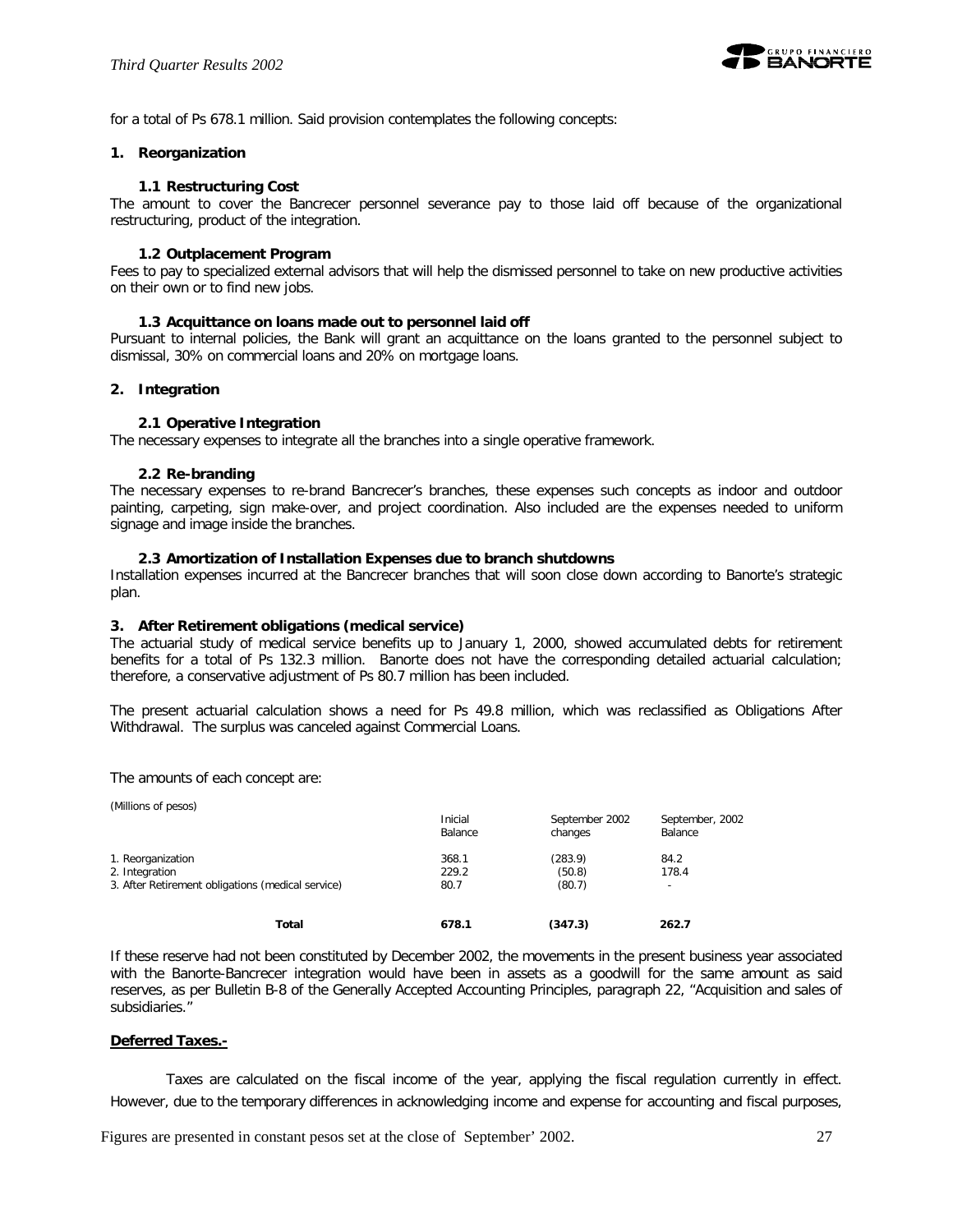

as well as the differences in the book and fiscal balance accounts, Banorte (already merged) has acknowledged a deferred tax in its favor for Ps 835,769, that is made up as follows:

|                                                                      | 2002               |              |              |  |  |  |  |  |
|----------------------------------------------------------------------|--------------------|--------------|--------------|--|--|--|--|--|
|                                                                      | Temporary          |              | Deferred     |  |  |  |  |  |
| (Pesos)                                                              |                    |              |              |  |  |  |  |  |
| CONCEPT                                                              | <b>Differences</b> | <b>ISR</b>   | PTU          |  |  |  |  |  |
| Loan Loss Provisions (not deducted)                                  | Ps 3,162,772       | Ps 1,106,970 | 23,107<br>Ps |  |  |  |  |  |
| Tax loss carryforwards                                               | 10,326             | 3.614        |              |  |  |  |  |  |
| Deficit from retirement obligations                                  | 601,449            | 210,507      | 60,145       |  |  |  |  |  |
| Tax on assets<br>Excess of fiscal on account value                   |                    |              |              |  |  |  |  |  |
| of foreclosed assets                                                 | 171,050            | 59,868       |              |  |  |  |  |  |
| <b>Total Assets</b>                                                  | Ps 3,945,597       | Ps 1,380,959 | Ps 83.252    |  |  |  |  |  |
|                                                                      |                    |              |              |  |  |  |  |  |
|                                                                      |                    | 2002         |              |  |  |  |  |  |
|                                                                      | Temporary          |              | Deferred     |  |  |  |  |  |
| CONCEPT                                                              | <b>Differences</b> | <b>ISR</b>   | PTU          |  |  |  |  |  |
| Excess of fiscal over account value<br>of fixed assets and expenses, | 171,050            | 59,868       |              |  |  |  |  |  |
| Intangible and Others<br>Accrued interest and inflationary           | Ps 1,560,845       | 546,296      | 42,320       |  |  |  |  |  |
| effect on special CETES                                              |                    |              |              |  |  |  |  |  |
| Value market results                                                 |                    |              |              |  |  |  |  |  |
| UDI trusts payable income tax                                        |                    | 39,826       |              |  |  |  |  |  |
|                                                                      |                    |              |              |  |  |  |  |  |
| <b>Total Liabilities</b>                                             | Ps 1,560,845       | 586.122      | 42.320       |  |  |  |  |  |
| <b>Accumulated Net Effect</b>                                        | Ps 2.384.752       | Ps 794.837   | 40,932<br>Ps |  |  |  |  |  |
| <b>DEFERRED TAX</b>                                                  |                    |              | Ps 835.769   |  |  |  |  |  |
|                                                                      |                    |              |              |  |  |  |  |  |

As a result of the modifications to the Income Tax Law (ISR), published on January 1, 2002, the ISR rate (35%) will be reduced annually as of 2003 until the nominal rate of 32% is reached in 2005. Consequently, this gradual reduction in Income Tax, in turn, will reduce the assets from deferred taxes in the same years, thereby affecting the year's earnings.

Pursuant to paragraph 28 of Bulletin D-4 of the Generally Accepted Accounting Principles, issued by the Mexican Institute of Public Accountants, the administration has made financial and fiscal projections based on conservative economic condition scenarios. They will enable recovery of the deferred asset tax with future fiscal profit within the normal course of operations of Banorte (already merged). Additionally, as mentioned in item (b) of the aforementioned paragraph, the right to deferred tax generated by Bancrecer's fiscal loss, which totals Ps 1,596,350, will be considered when there is a greater likelihood of having sufficient future taxable profits, as contemplated in the paragraph cited above.

In regard to the updated fiscal accounts balance related to the Stockholder's Equity, based on Bulletin D-4 paragraph 75, it is convenient to highlight that the deferred tax movements of the current year were not created against Capital accounts, and that fiscal accounts (Net Income and Updated Capital Contributions) were calculated according to the current fiscal regulations.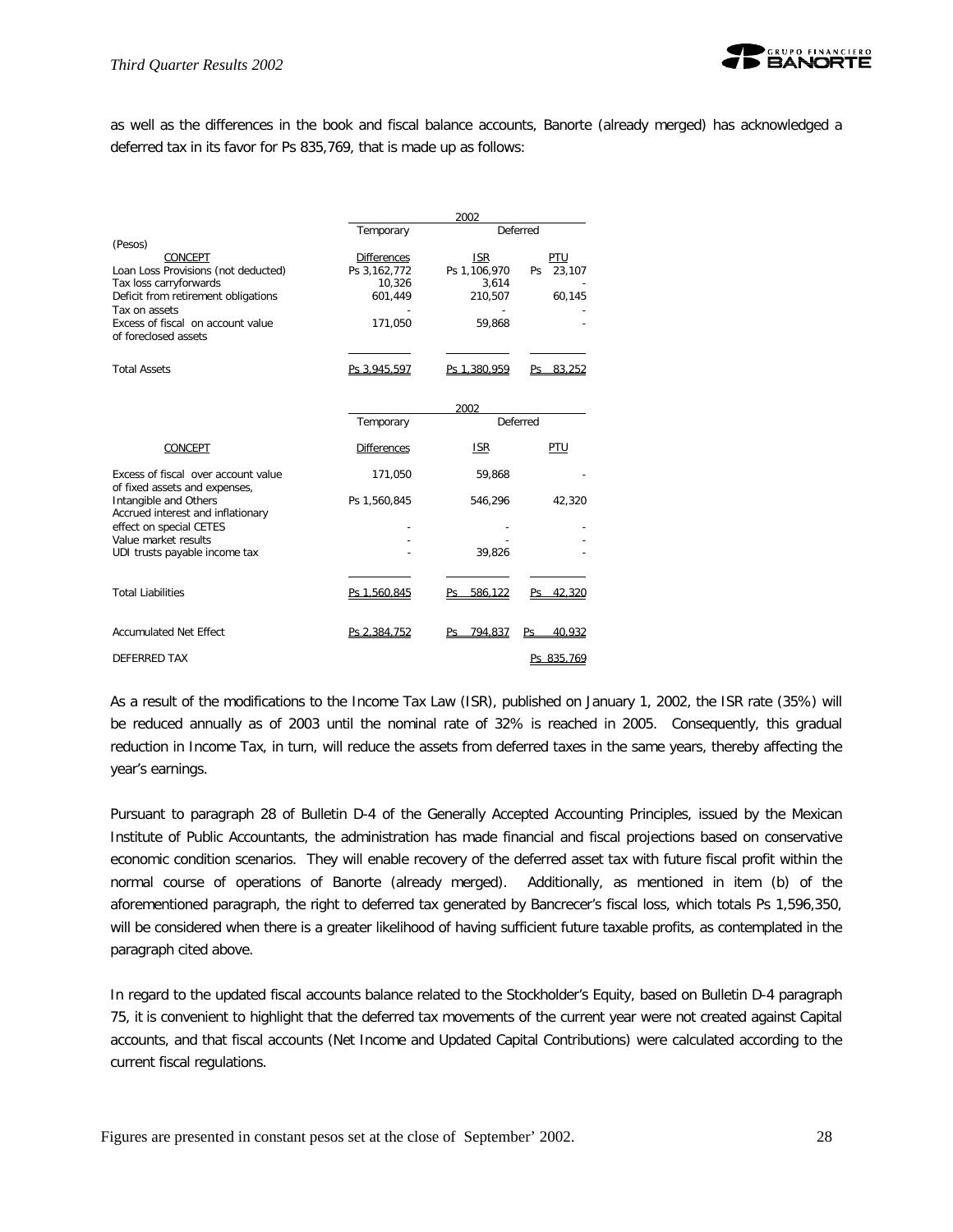

### **Goodwill.-**

As per Bulletin B-8 of the Generally Accepted Accounting Principles, paragraph 22 "Acquisition and sales of subsidiaries," an Asset Goodwill was created in 2Q02 for the amount of Ps 69.6 million, which mostly consists of:

- Interests shown in assets derived from the Agriculture, Livestock and Fishing Support Programs that were not acknowledged by the Federal Government, and
- Integration-associated expenses not covered by the Integration Reserve, as the latter is insufficient according to the new estimate of Ps 19.9 million.

#### **Correction to 2Q02 quarterly report.-**

In the Executive Summary section of the 2Q02 quarterly report it was referred that Sólida Administradora de Portafolios, S.A. de C.V. was a Bancen's subsidiary when it should had been referred it is a Banorte's Subsidiary.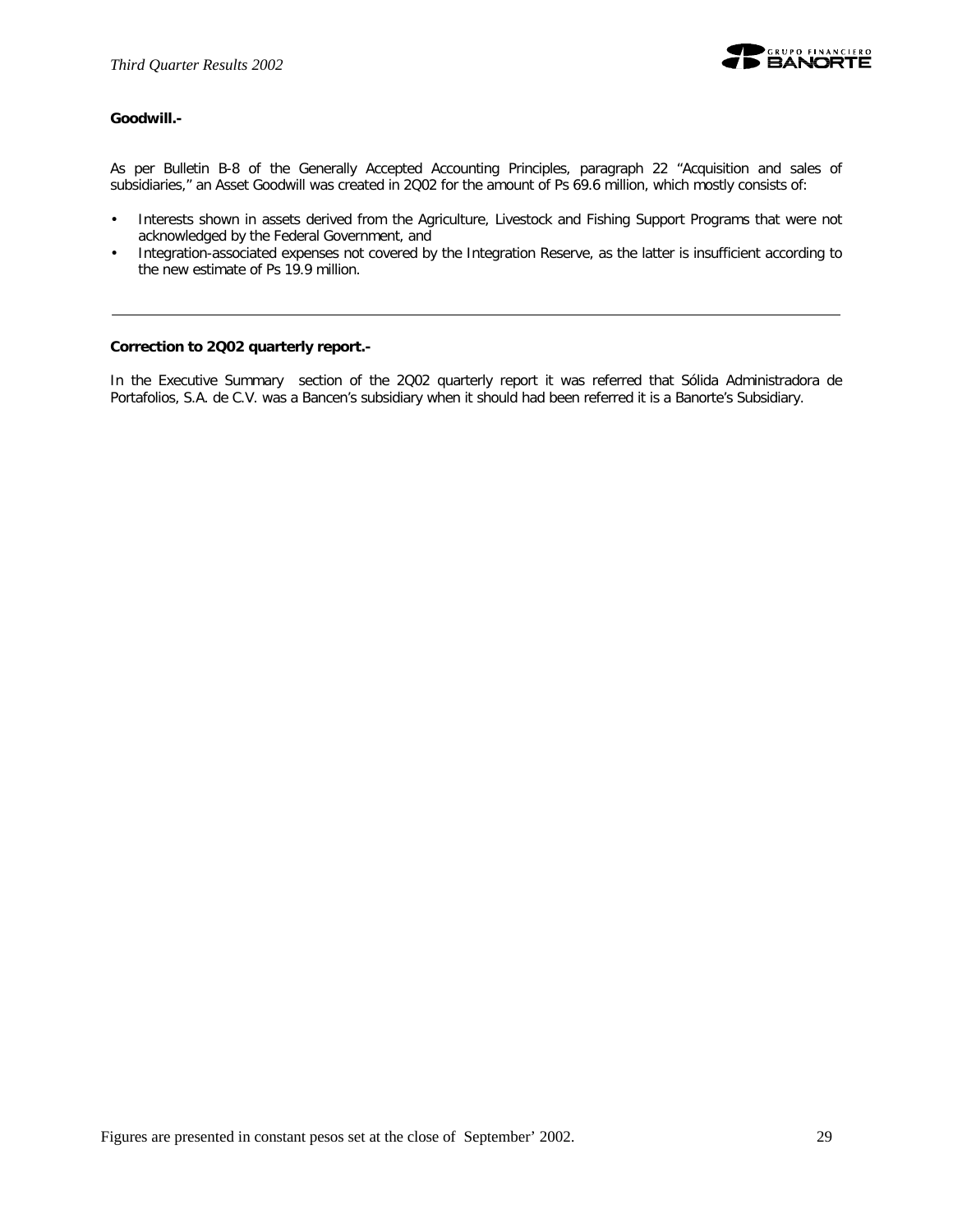$\sim$ 



|                                                                               |                          |                          |                                |                | <b>ANNEX 4.- Financial Statements</b>                     |                |                |              |              |                |
|-------------------------------------------------------------------------------|--------------------------|--------------------------|--------------------------------|----------------|-----------------------------------------------------------|----------------|----------------|--------------|--------------|----------------|
|                                                                               |                          |                          |                                |                | <b>HOLDING</b> - Income Statement (Millions of Pesos)     |                |                |              |              |                |
|                                                                               | 1001                     | 2001                     | 3Q01                           | 4Q01           | <b>ACUM</b>                                               | 1002           | 2002           | 3Q02         | 4Q02         | <b>ACUM</b>    |
| Income from Subsidiaries and                                                  | 564                      | 361                      | 374                            | 249            | 1,548                                                     | 383            | 786            | 412          |              | 1,581          |
| <b>Interest Expense</b>                                                       | $\overline{a}$           |                          | $\overline{\phantom{a}}$       |                |                                                           |                |                |              |              |                |
| <b>Trading Income</b>                                                         |                          |                          |                                |                |                                                           |                |                |              |              |                |
| Fees & Tarifs                                                                 |                          |                          | $\overline{a}$                 |                |                                                           |                |                |              |              |                |
| <b>REPOMO</b>                                                                 | (3)                      | (3)                      | (3)                            | (4)            | (15)                                                      | (2)            | (3)            | (3)          |              | (8)            |
| <b>Total Operating Income</b>                                                 | 560                      | 357                      | 371                            | 245            | 1,533                                                     | 381            | 783            | 409          |              | 1,573          |
| Operation & Administrative expenses                                           | $\sim$                   | 1                        | $\mathbf{1}$                   | $\mathbf{1}$   | $\overline{2}$                                            | $\sim$         | $\mathbf{1}$   | 1            |              | 2              |
| <b>Operating Income</b>                                                       | 560                      | 357                      | 370                            | 244            | 1,531                                                     | 380            | 782            | 408          |              | 1,571          |
| Non Operating Income                                                          | $\overline{\phantom{a}}$ | 8                        | 10                             | 18             | 35                                                        |                |                | 1            |              | 2              |
| Non Operating Expense                                                         | $\sim$                   | $\overline{\phantom{a}}$ | $\sim$                         |                |                                                           |                |                |              |              |                |
| <b>Non Operating Income</b>                                                   |                          | 8                        | 10                             | 18             | 35                                                        | ä,             | $\mathbf{1}$   | $\mathbf{1}$ |              | $\overline{2}$ |
| Pre-tax Income                                                                | 560                      | 365                      | 380                            | 262            | 1,567                                                     | 381            | 783            | 409          |              | 1,573          |
| Income Tax & Profit Sharing                                                   |                          | $\overline{a}$           |                                |                |                                                           | 3              | 3              | 3            |              | 10             |
| Tax on Assets                                                                 |                          | 1                        | 24                             | $\overline{2}$ | 28                                                        |                | $\overline{a}$ |              |              |                |
| Deferred Inc. Tax and Profit sharing                                          | $\overline{a}$           | $\overline{a}$           | (20)                           | $\overline{a}$ | (20)                                                      | (1)            | 1              |              |              |                |
|                                                                               |                          | 1                        | 4                              | $\overline{2}$ | 8                                                         | $\overline{2}$ | 4              | 3            |              | 10             |
| Net income from Continuos                                                     | 560                      | 364                      | 376                            | 259            | 1,559                                                     | 378            | 779            | 406          |              | 1,563          |
| Extraordinary Items, net                                                      |                          |                          |                                |                |                                                           |                |                |              |              |                |
| <b>Total Net Income</b>                                                       | 560                      | 364                      | 376                            | 259            | 1,559                                                     | 378            | 779            | 406          |              | 1,563          |
|                                                                               |                          |                          | <b>HOLDING - BALANCE SHEET</b> |                | (Millions of Pesos)                                       |                |                |              |              |                |
| <b>ASSETS</b>                                                                 |                          | 1001                     | 2001                           | 3Q01           | 4Q01                                                      | 1002           |                | 2002         | 3Q02         | 4Q02           |
| Cash and due from Banks                                                       |                          | 210                      | 435                            | 310            | 151                                                       | 162            |                | 158          | 134          |                |
| <b>Financial Instruments:</b>                                                 |                          |                          |                                |                |                                                           |                |                |              |              |                |
| Sundry debtors and other assets, net                                          |                          | 46                       | 2                              |                | 36                                                        | 45             |                | 50           | 64           |                |
| Real Estate, Furniture & Equipment, net                                       |                          |                          |                                |                |                                                           |                |                |              |              |                |
| Investments in subsidiaries<br>Deferred taxes                                 |                          | 8,291                    | 8,755                          | 9,028          | 9,277                                                     | 9,669          |                | 10,347       | 10,477       |                |
| Goodwill                                                                      |                          |                          |                                | 1              |                                                           |                |                |              |              |                |
| Other Assets, Deferred charges, intang                                        |                          | 1                        | 1                              | 1              |                                                           | 1              |                |              |              |                |
| TOTAL ASSETS                                                                  |                          | 8,548                    | 9,193                          | 9,339          | 9,413                                                     | 9,877          |                | 10,555       | 10,675       |                |
| <b>LIABILITIES</b>                                                            |                          |                          |                                |                |                                                           |                |                |              |              |                |
| Due to banks and correspondents                                               |                          |                          |                                |                |                                                           |                |                |              |              |                |
| Income Tax & Profit Sharing                                                   |                          |                          |                                | 5              | 6                                                         | 9              |                | 8            | 10           |                |
| Other Payable accounts                                                        |                          | 5                        |                                | 11             |                                                           |                |                | $\mathbf{1}$ | 500          |                |
| Other payable accounts                                                        |                          | 5                        |                                | 16             | 6                                                         | 9              |                | 9            | 510          |                |
| Deferred taxes<br><b>TOTAL LIABILITIES</b>                                    |                          | ٠<br>5                   |                                | $\blacksquare$ | 12<br>19                                                  | 16             |                | 17           | 23           |                |
| STOCKHOLDER 'S EQUITY                                                         |                          |                          |                                | 16             |                                                           | 24             |                | 26           | 533          |                |
| Paid-in Capital                                                               |                          | 4,993                    | 5,034                          | 5,010          | 5,021                                                     | 5,023          |                | 5,022        | 5,020        |                |
| Share subscription premiums                                                   |                          | 1,377                    | 1,453                          | 1,431          |                                                           | 1,461          |                | 1,466        | 1,470        |                |
| Subordinated Convertible Debentures                                           |                          |                          |                                |                | 1,456                                                     |                |                |              |              |                |
| <b>Subscribed Capital</b>                                                     |                          | 6,370                    | 6,487                          | 6,441          | 6,477                                                     | 6,484          |                | 6,489        | 6,490        |                |
| <b>Capital Reserves</b>                                                       |                          | 800                      | 1,000                          | 917            | 962                                                       | 973            |                | 1,048        | 1,034        |                |
| <b>Retained Earnings</b>                                                      |                          | 8,424                    | 8,335                          | 8,336          | 8,335                                                     | 9,894          |                | 9,817        | 9,317        |                |
| Surplus (Deficit) from securities                                             |                          |                          |                                |                |                                                           |                |                |              |              |                |
| Results of foreign operations exchange                                        |                          |                          |                                |                | (5, 137)                                                  | (5, 140)       |                |              |              |                |
| Excess (Insuf.) in capital restatement<br>Non Mon assets results Fixed Assets |                          | (5, 131)                 | (5, 132)                       | (5, 134)       |                                                           |                |                | (5, 139)     | (5, 137)     |                |
| Non Mon assets results Investm                                                |                          | (2, 480)                 | (2, 422)                       | (2, 535)       | (2,801)                                                   | (2, 737)       |                | (2, 842)     | (3, 124)     |                |
| Adjustment in the employees pension                                           |                          |                          |                                |                |                                                           |                |                |              |              |                |
| Accumulated Deferred tax effect                                               |                          |                          |                                |                |                                                           |                |                |              |              |                |
| Net Income                                                                    |                          | 560                      | 924                            | 1,299          | 1,559                                                     | 378            |                | 1,157        | 1,563        |                |
| <b>Earned Capital</b>                                                         |                          | 2,173                    | 2,705                          | 2,883          | 2,918                                                     | 3,369          |                | 4,041        | 3,653        |                |
| Total Stockholder 's Equity                                                   |                          | 8,543                    | 9,192                          | 9,324          | 9,395                                                     | 9,853          |                | 10,529       | 10,143       |                |
| TOTAL LIABILITIES & STOCKHOLDER'S                                             |                          | 8,548                    | 9,193                          | 9,339          | 9,413                                                     | 9,877          |                | 10,555       | 10,675       |                |
|                                                                               |                          |                          |                                |                | <b>MEMORANDUM ACCOUNTS OF HOLDING</b> (Millions of Pesos) |                |                |              |              |                |
|                                                                               |                          | 1001                     | 2001                           | 3Q01           | 4Q01                                                      | 1002           |                | 2002         | 3Q02         | 4Q02           |
| Client securities held in custody<br>Other trust account items                |                          | 2,941<br>14,743          | 2,902<br>14,545                | 2,882<br>117   | 3,021<br>115                                              | 2,989<br>114   |                | 3,505<br>112 | 3,463<br>111 |                |
|                                                                               |                          | 17,684                   | 17,447                         | 2,999          | 3,136                                                     | 3,103          |                | 3,617        | 3,574        |                |
|                                                                               |                          |                          |                                |                |                                                           |                |                |              |              |                |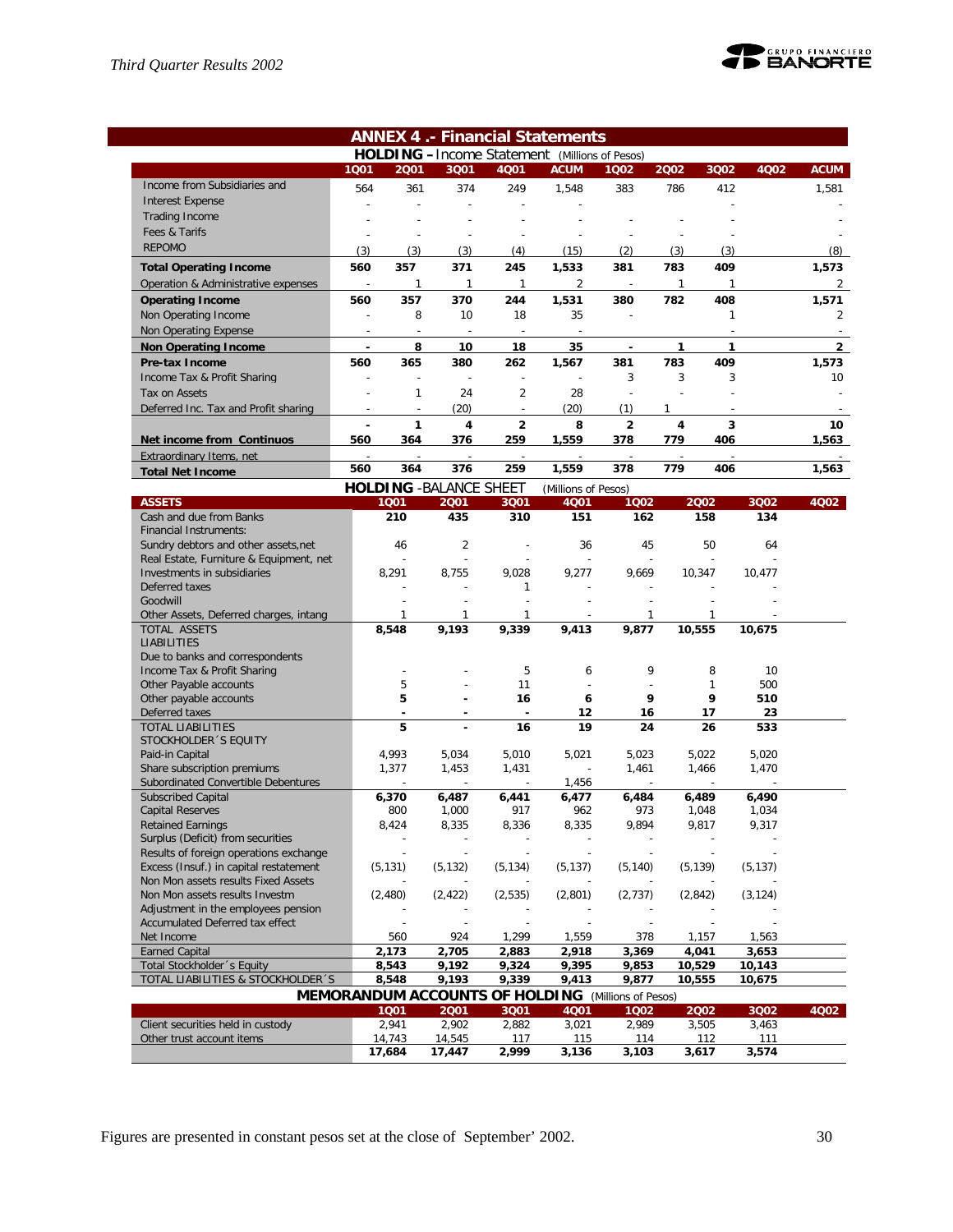

# **GRUPO FINANCIERO BANORTE–CONSOLIDATED INCOME STATEMENT** *(Millions of Pesos)*

| <b>NET INTEREST INCOME</b>                            | 1001                  | 2001           | 3Q01                     | 4001           | <b>ACUM</b>  | 1002                     | 2002           | 3Q02                     | 4Q02 | <b>ACUM</b>  |
|-------------------------------------------------------|-----------------------|----------------|--------------------------|----------------|--------------|--------------------------|----------------|--------------------------|------|--------------|
| Interest Income                                       | 8,874                 | 4,853          | 4,839                    | 4,407          | 22,974       | 5,658                    | 5,482          | 5,848                    |      | 16,989       |
| <b>Interest Expense</b>                               | 7,208                 | 3,024          | 3,329                    | 3,084          | 16,645       | 3,859                    | 3,536          | 3,875                    |      | 11,269       |
| Loan Fees                                             | 67                    | 70             | 92                       | 104            | 334          | 120                      | 208            | 156                      |      | 484          |
| <b>Fees Paid</b>                                      | $\overline{4}$        | 4              | 6                        | 7              | 21           | 8                        | 9              | 11                       |      | 28           |
| Net Interest Income (NII)                             | 1,730                 | 1,895          | 1,596                    | 1,421          | 6.642        | 1.912                    | 2,145          | 2,119                    |      | 6,175        |
| Repomo-Margin                                         | 7                     | 9              | 20                       | 21             | 57           | 27                       | 39             | (22)                     |      | 44           |
| <b>NII after Repomo</b>                               | 1,737                 | 1,904          | 1,616                    | 1,441          | 6,699        | 1,939                    | 2,184          | 2,096                    |      | 6,220        |
| Loan Loss Provisions                                  | 186                   | 458            | 173                      | 196            | 1,013        | 165                      | 191            | 174                      |      | 531          |
| Loss Sharing Provisions                               | 79                    | 54             | 26                       | 17             | 176          | $\overline{2}$           | 12             | $\overline{7}$           |      | 21           |
| <b>NII after Provisions</b>                           | 1,473                 | 1,392          | 1,417                    | 1,228          | 5,510        | 1,772                    | 1,981          | 1,915                    |      | 5,668        |
| Fund transfers                                        | 13                    | 14             | 16                       | 18             | 62           | 42                       | 51             | 47                       |      | 139          |
| Account management                                    | 77                    | 82             | 79                       | 61             | 300          | 156                      | 169            | 159                      |      | 484          |
| Fiduciary                                             | 251                   | 120            | 439                      | 203            | 1,013        | 190                      | 238            | 188                      |      | 615          |
| Income from Loan Portfolios Acquired                  | $\overline{a}$        | $\overline{a}$ | 41                       | 55             | 97           | 44                       | 22             | 109                      |      | 175          |
| <b>Electronic Banking Services</b>                    | 27                    | 30             | 25                       | 29             | 111          | 87                       | 32             | 61                       |      | 180          |
| Credit Card                                           | 84                    | 89             | 87                       | 97             | 356          | 123                      | 149            | 144                      |      | 416          |
| Fees from FOBAPROA                                    | 82                    | 86             | 65                       | 44             | 276          | 135                      | 62             | 50                       |      | 247          |
| Other fees                                            | 268                   | 212            | 299                      | 317            | 1,095        | 437                      | 391            | 489                      |      | 1,318        |
| Fees on services,                                     | 802                   | 633            | 1,051                    | 824            | 3,310        | 1,213                    | 1,113          | 1,249                    |      | 3,575        |
| Fund transfers<br>Other fees                          | Ĭ.<br>84              | ÷,<br>80       | Ĭ.<br>327                | 177            | 667          | 175                      | 188            | 210                      |      | 573          |
|                                                       | 84                    | 80             | 327                      | 177            | 667          | 175                      | 188            | 210                      |      | 573          |
| Fees paid,<br>Foreign exchange                        | 57                    | 46             | 48                       | 50             | 201          | 66                       | 105            | 69                       |      | 240          |
| Securities -Realized gains                            | 55                    | 63             | (16)                     | $\overline{2}$ | 103          | 261                      | (148)          | (63)                     |      | 49           |
| Securities- Unrealized gains                          | 117                   | (14)           | (103)                    | 39             | 39           | (4)                      | (48)           | (12)                     |      | (64)         |
| <b>Market-related Income</b>                          | 229                   | 94             | (71)                     | 91             | 343          | 323                      | (91)           | (6)                      |      | 225          |
| <b>Total Non Interest Income</b>                      | 947                   | 647            | 653                      | 739            | 2,986        | 1,361                    | 834            | 1,032                    |      | 3,227        |
| <b>Total Operating Income</b>                         | 2,420                 | 2,039          | 2,070                    | 1,967          | 8,496        | 3,133                    | 2,815          | 2,947                    |      | 8,895        |
| Personnel                                             | 779                   | 766            | 785                      | 723            | 3,052        | 1,071                    | 1,025          | 957                      |      | 3,053        |
| <b>Professional Fees</b>                              | 89                    | 75             | 89                       | 95             | 347          | 87                       | 102            | 109                      |      | 299          |
| Operation & Administrative expenses                   | 470                   | 582            | 542                      | 624            | 2,218        | 703                      | 691            | 689                      |      | 2,083        |
| Rents, depreciation and amortization                  | 202                   | 191            | 224                      | 224            | 841          | 331                      | 370            | 315                      |      | 1,015        |
| Taxes, other than income tax                          | 111                   | 111            | 107                      | 204            | 533          | 124                      | 138            | 152                      |      | 414          |
| Contributions to IPAB                                 | 97                    | 89             | 91                       | 93             | 370          | 155                      | 162            | 156                      |      | 473          |
| Corporate expenses Recoveries                         |                       |                |                          |                |              |                          |                |                          |      |              |
| <b>Non-Interest Expense</b>                           | 1.748                 | 1,814          | 1,838                    | 1,963          | 7,362        | 2.472                    | 2.488          | 2.378                    |      | 7.338        |
| <b>Operating Income</b>                               | 672                   | 225            | 232                      | 5              | 1,134        | 661                      | 328            | 568                      |      | 1,557        |
| <b>Other Revenues</b>                                 | 162                   | 329            | 273                      | 404            | 1,168        | 254                      | 470            | 729                      |      | 1,453        |
| Foreign exchange                                      | $\overline{a}$        |                | $\overline{a}$           |                |              |                          |                |                          |      |              |
| Recoveries                                            | 110                   | 180            | 89                       | 152            | 531          | 59                       | 70             | 141                      |      | 270          |
| Repomo-other revenues                                 | (17)                  | 73             | 53                       | (43)           | 66           | $\mathbf{1}$             | $\overline{2}$ | $\overline{\mathcal{L}}$ |      | 5            |
| <b>Non Operating Income</b>                           | 254                   | 582            | 415                      | 514            | 1,764        | 315                      | 542            | 871                      |      | 1,728        |
| Other Expense                                         | (183)                 | (387)          | (155)                    | (172)          | (896)        | (421)                    | (249)          | (795)                    |      | (1, 465)     |
| Foreign exchange                                      |                       |                |                          |                |              | (2)                      | (5)            |                          |      | (7)          |
| Repomo-other Expenses                                 | (4)                   | (8)            | (14)                     | (28)           | (55)         | (44)                     | (73)           | (79)                     |      | (195)        |
| <b>Non Operating Expense</b>                          | (187)                 | (395)          | (169)                    | (200)          | (951)        | (467)                    | (326)          | (874)                    |      | (1,667)      |
| Non Operating Income (Expense), net<br>Pre-tax Income | 67                    | 187            | 246                      | 314            | 814          | (152)                    | 216            | (2)                      |      | 62           |
| Income Tax                                            | 739                   | 412            | 478                      | 318            | 1,948        | 509                      | 543            | 566                      |      | 1,618        |
| Profit sharing                                        | 4                     | 9              | 32                       | 51             | 96           | 37                       | 34             | 62                       |      | 132          |
| Tax on Assets                                         | 17                    | 41             | (34)                     | (21)           | 3            | $\overline{2}$           | 39             | 27                       |      | 68           |
| Deferred Inc. Tax and Profit sharing                  | $\overline{c}$<br>111 | 5<br>61        | 27<br>32                 | 7<br>(1)       | 41<br>204    | 22<br>75                 | 26<br>12       | 27<br>22                 |      | 74<br>109    |
|                                                       |                       |                |                          |                |              |                          |                |                          |      |              |
| Net Income before subsidiaries                        | 134<br>606            | 116<br>296     | 58<br>421                | 36<br>282      | 343<br>1,604 | 135<br>374               | 110<br>433     | 137<br>429               |      | 382<br>1,236 |
| Subsidiaries 'net income                              | (2)                   | 73             | (4)                      | (6)            | 61           | 53                       | (19)           | 25                       |      | 60           |
| Net Income from continuos operations                  | 604                   | 369            | 417                      | 276            | 1,666        | 427                      | 414            | 454                      |      | 1,295        |
| Extraodinary items, net                               |                       |                | $\overline{\phantom{a}}$ | $\overline{a}$ |              | $\overline{\phantom{a}}$ | 403            | $\overline{2}$           |      | 406          |
| Minority Interest                                     | 44                    | 5              | 41                       | 17             | 107          | 48                       | 39             | 51                       |      | 138          |
| <b>TOTAL NET INCOME</b>                               | 560                   | 364            | 376                      | 259            | 1,559        | 378                      | 779            | 406                      |      | 1,563        |
|                                                       |                       |                |                          |                |              |                          |                |                          |      |              |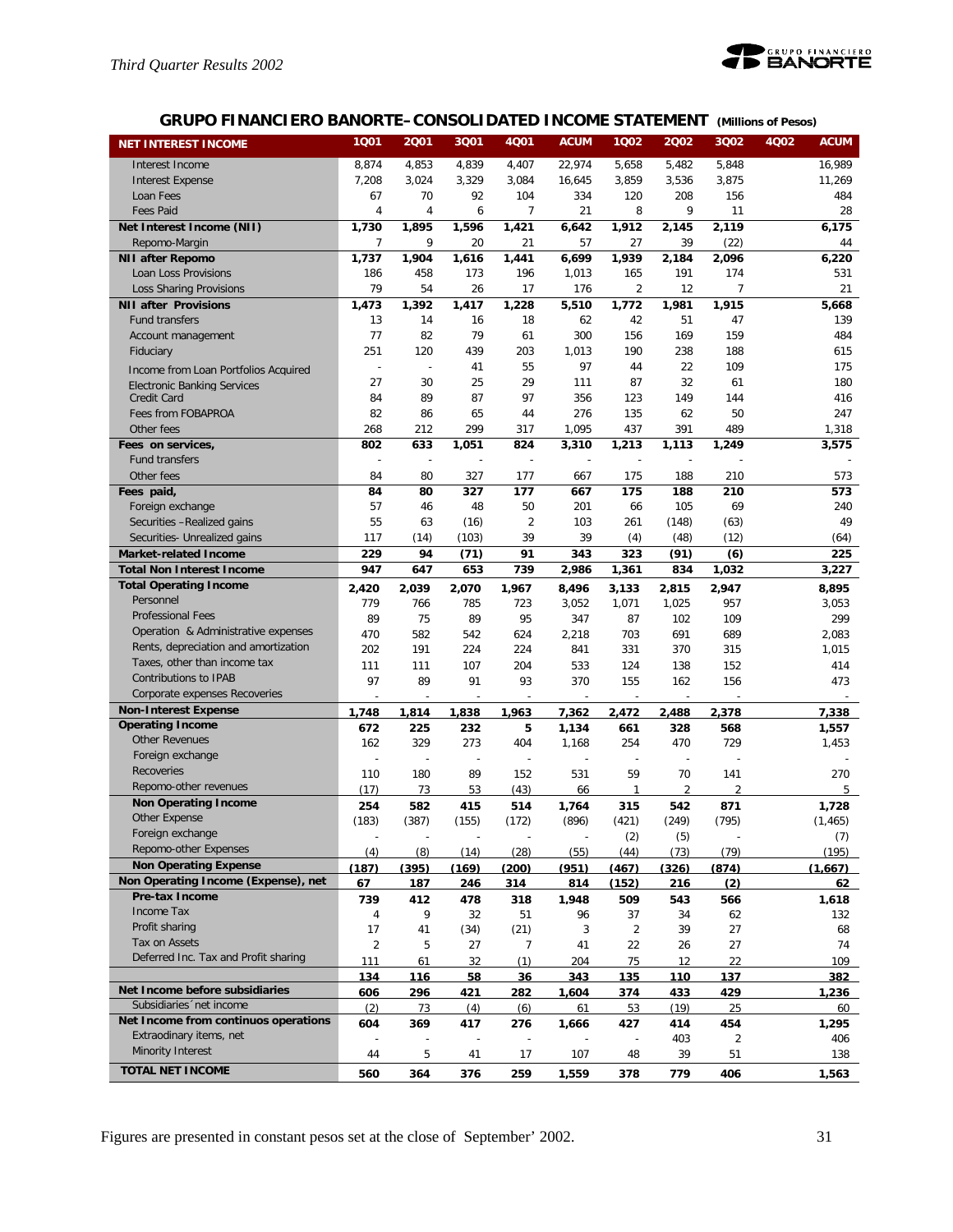

| <b>GRUPO FINANCIERO BANORTE-</b> CONSOLIDATED BALANCE SHEET (Millions of Pesos) |  |
|---------------------------------------------------------------------------------|--|
|---------------------------------------------------------------------------------|--|

| <b>ASSETS</b>                           | 1001                     | 2001                     | 3001    | 4001                     | 1002    | 2002           | 3002    | 4Q02 |
|-----------------------------------------|--------------------------|--------------------------|---------|--------------------------|---------|----------------|---------|------|
| <b>Cash and due from Banks</b>          | 8,329                    | 8,237                    | 9,101   | 7,957                    | 17,190  | 17,492         | 19,539  |      |
| Negotiable Instruments                  | 6,670                    | 6,384                    | 2,142   | 2,484                    | 3,757   | 3,241          | 2,334   |      |
| Securities held for sale                | 1,886                    | 1,682                    | 1,306   | 1,094                    | 940     | 1,051          | 841     |      |
| Securities held to maturity             | 1,350                    | 1,404                    | 1,454   | 3,149                    | 3,954   | 4,073          | 6,339   |      |
| <b>Financial Instruments:</b>           | 9,906                    | 9,469                    | 4,902   | 6,727                    | 8,650   | 8,365          | 9,515   |      |
| Repurchase agreements, net              | 179                      | 221                      | 124     | 164                      | 150     | 142            | 186     |      |
| Operations with collateral              |                          |                          |         |                          |         |                |         |      |
| Futures receivable, net                 |                          |                          |         |                          |         |                |         |      |
| Options and derivatives, net            | 5                        | 52                       | 8       | 16                       |         |                |         |      |
| <b>Repos &amp; Derivatives:</b>         | 184                      | 272                      | 132     | 179                      | 176     | 142            | 186     |      |
| Commercial                              | 21,377                   | 19,387                   | 20,352  | 23,976                   | 24,544  | 25,838         | 29,314  |      |
| <b>Financial Intermediaries</b>         | 69                       | 62                       | 118     | 92                       | 72      | 59             | 53      |      |
| Consumer                                | 1,337                    | 1,473                    | 1,769   | 2,453                    | 3,280   | 3,907          | 4,473   |      |
| Mortgage                                | 4,326                    | 4,401                    | 4,556   | 4,864                    | 10,813  | 11,215         | 11,593  |      |
| <b>Goverment Entities</b>               | 41,735                   | 41,355                   | 40,781  | 40,478                   | 41,211  | 86,218         | 82,991  |      |
| Fobaproa                                | 12,790                   | 12,104                   | 12,314  | 10,213                   | 56,572  | 9,341          | 9,861   |      |
| Fiduciary collection rights             | $\overline{a}$           | $\overline{a}$           | $\sim$  |                          | $\sim$  |                |         |      |
| <b>Performing Loans</b>                 | 81,634                   | 78,782                   | 79,889  | 82,075                   | 136,491 | 136,578        | 138,284 |      |
| Commercial                              | 1,871                    | 2,233                    | 2,524   | 2,583                    | 2,524   | 2,628          | 2,568   |      |
| <b>Financial Intermediaries</b>         |                          |                          |         |                          |         |                |         |      |
| Consumer                                | 669                      | 332                      | 324     | 337                      | 367     | 287            | 331     |      |
| Mortgage                                | 2,011                    | 1,898                    | 1,818   | 1,763                    | 1,863   | 1,839          | 1,852   |      |
| <b>Goverment Entities</b>               |                          |                          |         |                          |         | $\overline{2}$ |         |      |
| <b>Past Due Loans</b>                   | 4,550                    | 4,463                    | 4,666   | 4,683                    | 4,755   | 4,756          | 4,751   |      |
| <b>Total Loans</b>                      | 86,184                   | 83,245                   | 84,555  | 86,758                   | 141,246 | 141,334        | 143,036 |      |
| Preventive Ioan loss reserves           | 4,561                    | 4,453                    | 4,660   | 4,658                    | 5,473   | 5,537          | 5,616   |      |
| <b>Net Loan Portfolio</b>               | 81,624                   | 78,792                   | 79,895  | 82,100                   | 135,772 | 135,797        | 137,420 |      |
| Credit Assets Portfolio                 |                          | $\overline{a}$           | 2,497   | 2,647                    | 2,449   | 2,300          | 2,057   |      |
| Sundry debtors and other assets, net    | 2,444                    | 2,551                    | 1,176   | 1,313                    | 1,770   | 1,658          | 1,780   |      |
| Foreclosed assets, net                  | 1,549                    | 1,590                    | 1,550   | 1,406                    | 1,372   | 1,313          | 1,262   |      |
| Real Estate, Furniture & Equipment, net | 3,508                    | 3,455                    | 3,621   | 3,756                    | 5,698   | 5,638          | 5,627   |      |
| Investments in subsidiaries             | 990                      | 1,015                    | 1,029   | 1,027                    | 1,168   | 1,295          | 1,314   |      |
| Deferred taxes                          | 655                      | 681                      | 698     | 737                      | 589     | 599            | 612     |      |
| Goodwill                                | $\overline{\phantom{a}}$ | $\overline{\phantom{a}}$ | $\sim$  | $\overline{\phantom{a}}$ |         |                |         |      |
| Deferred charges & Intangibles          | 1,630                    | 1,458                    | 1,419   | 1,407                    | 1,472   | 1,719          | 1,342   |      |
| UDIS Mortgage loans reserve coverage    |                          | $\overline{a}$           |         |                          |         |                |         |      |
| <b>Other Assets</b>                     | 10,776                   | 10,750                   | 11,989  | 12,292                   | 14,517  | 14,522         | 13,994  |      |
| <b>TOTAL ASSETS</b>                     | 110,819                  | 107,520                  | 106,019 | 109,256                  | 176,305 | 176,317        | 180,653 |      |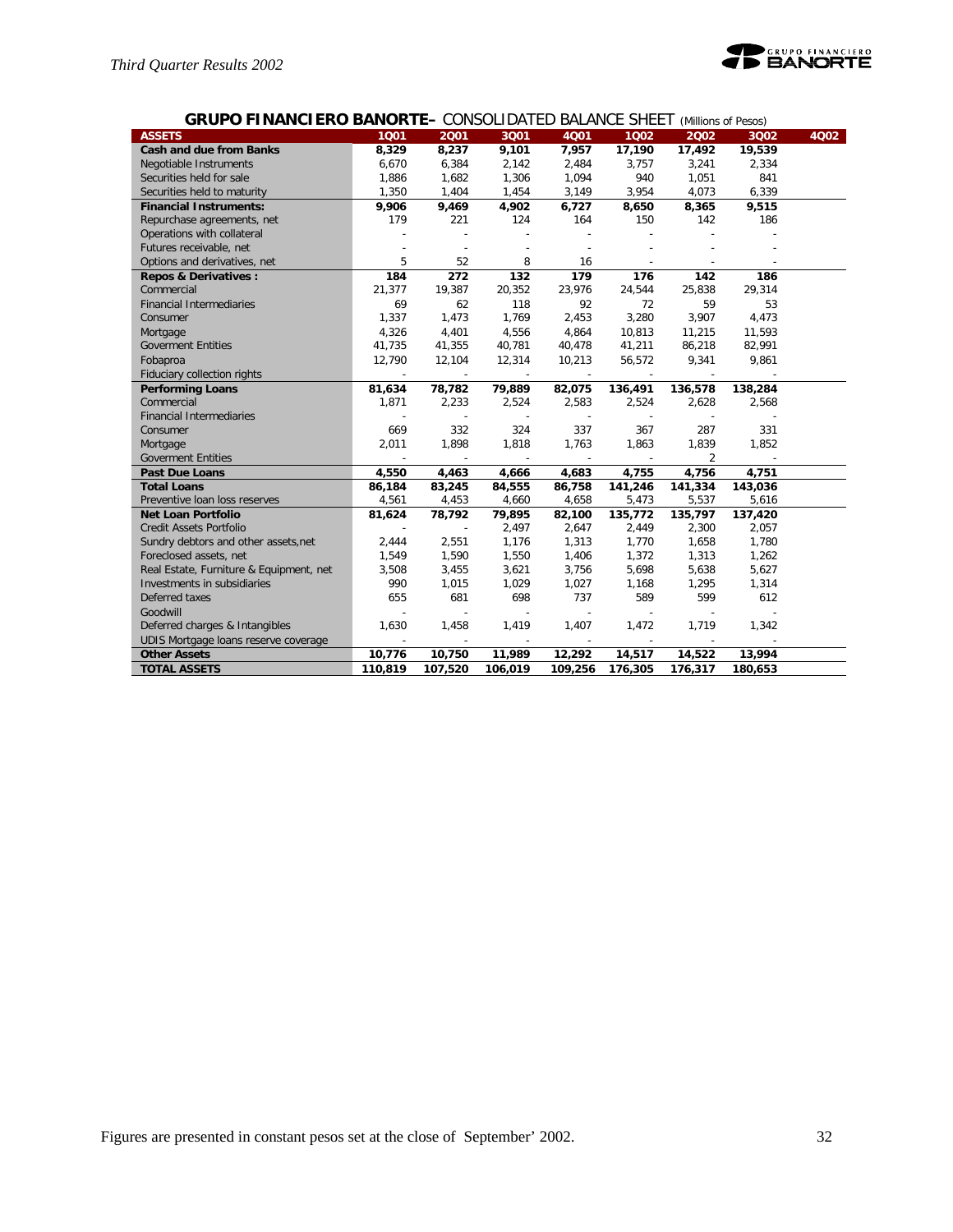

|                                        | <b>GRUPO FINANCIERO BANORTE - CONSOLIDATED BALANCE SHEET</b><br>(Millions of Pesos) |                |                |          |          |               |          |      |
|----------------------------------------|-------------------------------------------------------------------------------------|----------------|----------------|----------|----------|---------------|----------|------|
| <b>LIABILITIES</b>                     | 1001                                                                                | 2001           | 3Q01           | 4001     | 1002     | 2002          | 3002     | 4Q02 |
| <b>Demand Deposits</b>                 | 26,031                                                                              | 26,629         | 27,105         | 30,578   | 49,840   | 47,827        | 47,458   |      |
| <b>Time Deposits</b>                   | 47,306                                                                              | 51,160         | 45,775         | 46,386   | 80,485   | 71,622        | 80,676   |      |
| <b>Bonds</b>                           | 1,436                                                                               | 1,382          | 1,402          | 1,349    | 1,364    | 1,313         | 1,326    |      |
| <b>Deposits</b>                        | 74,773                                                                              | 79,172         | 74,282         | 78,313   | 131,688  | 120,761       | 129,460  |      |
| Demand                                 | 4,492                                                                               | 8              | 21             | 2,604    | 1,467    | 11,793        | 615      |      |
| Short term                             | 9,469                                                                               | 4,398          | 7,869          | 5,116    | 14,090   | 14,747        | 22,585   |      |
| Long term                              | 10,264                                                                              | 10,161         | 9,854          | 9,029    | 12,855   | 12,504        | 10,707   |      |
| Due to banks and correspondents        | 24,225                                                                              | 14,567         | 17,744         | 16,749   | 28,412   | 39,044        | 33,908   |      |
| Repurchase agreements, net             | 53                                                                                  | 108            | 135            | 111      | 68       | 163           | 238      |      |
| Operations with collateral             |                                                                                     |                |                |          |          |               |          |      |
| Futures receivable, net                |                                                                                     |                |                |          |          |               |          |      |
| Options and derivatives, net           | 22                                                                                  | $\overline{2}$ | 41             | 10       |          | 83            | 515      |      |
| <b>Repos &amp; Derivatives:</b>        | 75                                                                                  | 110            | 177            | 121      | 68       | 247           | 754      |      |
| Income Tax & Profit Sharing            | 301                                                                                 | 113            | 109            | 31       | 44       | 142           | 305      |      |
| Other Payable accounts                 | 1,977                                                                               | 2,054          | 2,059          | 2,386    | 3,897    | 3,295         | 3,711    |      |
| Other payable accounts                 | 2,278                                                                               | 2,167          | 2,168          | 2,417    | 3,941    | 3,437         | 4,017    |      |
| Subordinated non Convertible Debenture |                                                                                     | 1,384          | 1,412          | 1,384    | 1,412    | 1,384         | 1,412    |      |
| <b>Deferred Taxes</b>                  |                                                                                     |                |                |          |          |               |          |      |
| Deferred credits                       | 112                                                                                 | 109            | 57             | 53       | 61       | 12            | 13       |      |
| <b>TOTAL LIABILITIES</b>               | 101,462                                                                             | 97,509         | 95,839         | 99,037   | 165,582  | 164,885       | 169,563  |      |
| <b>STOCKHOLDER 'S EQUITY</b>           |                                                                                     |                |                |          |          |               |          |      |
| Paid-in Capital                        | 4,993                                                                               | 5,034          | 5,010          | 5,021    | 5,023    | 5,022         | 5,020    |      |
| Share subscription premiums            | 1,377                                                                               | 1,453          | 1,431          | 1,456    | 1,461    | 1,466         | 1,470    |      |
| Subordinated Convertible Debentures    | $\sim$                                                                              | $\blacksquare$ | $\mathbb{Z}^2$ | $\sim$   | $\sim$   | $\mathcal{L}$ | $\sim$   |      |
| <b>Subscribed Capital</b>              | 6,370                                                                               | 6,487          | 6,441          | 6,477    | 6,484    | 6,489         | 6,490    |      |
| <b>Capital Reserves</b>                | 800                                                                                 | 1,000          | 917            | 962      | 973      | 1,048         | 1,034    |      |
| <b>Retained Earnings</b>               | 8,424                                                                               | 8,335          | 8,336          | 8,335    | 9,894    | 9,817         | 9,317    |      |
| Surplus (Deficit) from securities      |                                                                                     |                |                |          |          |               |          |      |
| Results of foreign operations exchange |                                                                                     |                |                |          |          |               |          |      |
| Excess (Insuf.) in capital restatement | (5, 131)                                                                            | (5, 132)       | (5, 134)       | (5, 137) | (5, 140) | (5, 139)      | (5, 137) |      |
| Non Mon assets results Fixed Assets    |                                                                                     |                |                |          |          |               |          |      |
| Non Mon assets results Investm         | (2,480)                                                                             | (2, 422)       | (2, 535)       | (2,801)  | (2,737)  | (2,842)       | (3, 124) |      |
| Adjustment in the employees pension    |                                                                                     |                |                |          |          |               |          |      |
| Accumulated Deferred tax effect        |                                                                                     |                |                |          |          |               |          |      |
| Net Income                             | 560                                                                                 | 924            | 1,299          | 1,559    | 378      | 1,157         | 1,563    |      |
| <b>Earned Capital</b>                  | 2,173                                                                               | 2,705          | 2,883          | 2,918    | 3,369    | 4,041         | 3,653    |      |
| <b>Minority Holdings</b>               | 814                                                                                 | 819            | 855            | 824      | 870      | 903           | 948      |      |
| Total Stockholder 's Equity            | 9,357                                                                               | 10,011         | 10,179         | 10,219   | 10,723   | 11,432        | 11,090   |      |
| <b>TOTAL LIABILITIES &amp;</b>         | 110,819                                                                             | 107,520        | 106,019        | 109,256  | 176,305  | 176,317       | 180,653  |      |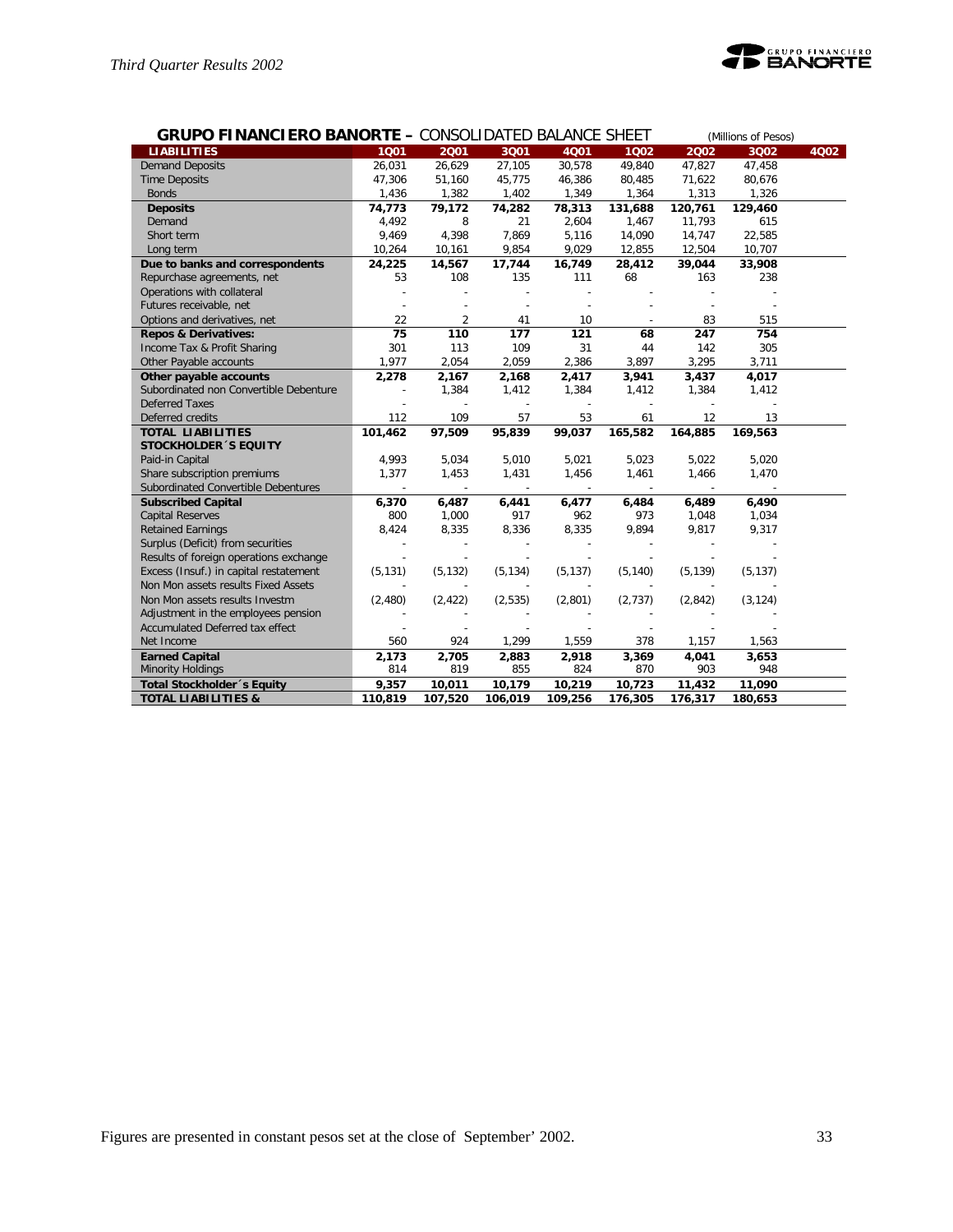

# **MEMORANDUM ACCOUNTS OF GRUPO FINANCIERO BANORTE CONSOLIDATED**

| (Millions of Pesos)                         | 1Q01       | 2001           | 3Q01       | 4Q01       | 1Q02       | 2002       | 3Q02           | 4Q02 |
|---------------------------------------------|------------|----------------|------------|------------|------------|------------|----------------|------|
| ONBEHALF OF THIRD PARTY                     |            |                |            |            |            |            |                |      |
| Customers' banks                            | 3          | $\overline{2}$ | 3          | 3          | 4          | 3          | $\overline{2}$ |      |
| Dividends receivable from customers         |            | $\overline{a}$ | ÷,         | ÷          |            |            | $\overline{a}$ |      |
| Interest receivable from customers          |            |                |            |            |            |            |                |      |
| Liquidation of customer transactions        | 8.048      | 10.041         | 12,201     | 14,789     | 17,569     | 17,635     | 13,765         |      |
| Customer Ioans                              |            |                |            |            |            |            |                |      |
| Liquidation with foreign currencies of      |            |                |            |            |            |            |                |      |
| Margin accounts in futures operations       |            |                |            |            |            |            |                |      |
| Other current accounts                      |            |                |            |            |            |            |                |      |
| <b>CUSTOMERS CURRENT ACCOUNT</b>            | 8,051      | 10,043         | 12,204     | 14,792     | 17,573     | 17,638     | 13,767         |      |
| Client securities held in custody           | 73,824     | 85,965         | 89,585     | 98,153     | 106,632    | 112,283    | 122,532        |      |
| Securities and documents received in        |            |                | 1          | 24         |            | 1          |                |      |
| Client securities abroad                    |            |                |            |            |            |            |                |      |
| <b>CLIENT SECURITIES</b>                    | 73,824     | 85,965         | 89,586     | 98,177     | 106,632    | 112,284    | 122,532        |      |
| Repurchase operations for customers         | 20,703     | 21,568         | 22,600     | 26,478     | 25,471     | 25,429     | 23,702         |      |
| Clients securities loans                    |            |                |            |            |            |            |                |      |
| Purchase of Futures & forward contracts     |            |                |            |            |            |            |                |      |
| Sale of futures and forward contracts       |            |                |            |            |            |            |                |      |
| Purchasing operations (option price)        | 360        | 42             | 89         | 38         | 46         | 26         | 70             |      |
| Sales operations (option price)             |            |                |            |            |            |            |                |      |
| Purchase of derivative packages             |            |                |            |            |            |            |                |      |
| Sale of derivative packages                 |            |                |            |            |            |            |                |      |
| Administration trusts                       | 1,123      | 863            | 1,058      | 1,023      | 1,076      | 1,066      | 1,242          |      |
| <b>TRANSACTIONS ON BEHALF CLIENT</b>        | 22,186     | 22,473         | 23,746     | 27,539     | 26,593     | 26,522     | 25,015         |      |
| TOTAL ON BEHALF OF THIRD PARTY              | 104,061    | 118,481        | 125,537    | 140,508    | 150,798    | 156,444    | 161,315        |      |
| Signature guarantees granted                | 3          | 3              | 3          | 3          | 14         |            |                |      |
| Issuing of irrevocable letters of credit    | 1,216      | 1,059          | 818        | 538        | 684        | 945        | 915            |      |
| Property in trust and guardianship          | 39,938     | 37,166         | 36,839     | 41,245     | 79,420     | 74,813     | 80,492         |      |
| Assets held in custody or in administration | 83,000     | 84,973         | 80,260     | 82,365     | 123,750    | 116.103    | 124,722        |      |
| Amounts committed to operations with        | 4,092      | 4,239          | 4,389      | 4,898      | 53,392     | 52,629     | 5,655          |      |
| In Transit drafts                           |            |                |            |            |            |            |                |      |
| Certificates of Deposit in circulation      | 163        | 117            | 98         | 95         | 85         | 84         | 180            |      |
| Secured Credit Cards from the company       |            | ÷,             | ÷,         |            |            |            |                |      |
| Securities given to the company in custody  | 24         | 22             | 47         | 111        | 86         | 122        | 140            |      |
| Government securities in custody of the     | 28         | 36             | 44         | 89         |            | 82         | 72             |      |
| Securities given to the company on          |            |                |            |            |            |            |                |      |
| Securities outside the country              |            |                |            |            |            |            |                |      |
| Liquidations with foreign currencies abroad |            |                |            |            |            |            |                |      |
| Debits to the contingency fund              |            |                |            |            |            |            |                |      |
| Other contingent obligations                | 17,271     | 17,442         | 10,600     | 10,628     | 13,827     | 18,207     | 14,351         |      |
| Banking transactions on behalf of third-    | 84,468     | 102,648        | 62,254     | 106,971    | 110,223    | 142,463    | 151,157        |      |
| Investments in funds for the retirem.saving | 2,377      | 2,397          | 2,380      | 2,388      | 2,398      | 2,410      | 2,379          |      |
| Integration of the credit portfolio         |            |                |            |            |            |            |                |      |
| Amounts contracted in derivative            | 2,775      | 2,511          | 2,753      | 3,405      | 4,125      | 3,116      | 2,549          |      |
| Other trust account items                   | 263,982    | 264,337        | 185,141    | 184,894    | 348,064    | 348,949    | 319,831        |      |
| <b>OWN ACCOUNT OPERATIONS</b>               | 501,337    | 516,951        | 385,625    | 437,630    | 736,068    | 759,924    | 702,443        |      |
| Repurchase agreements                       |            |                |            |            |            |            |                |      |
| Securities to be received                   | 113,035    | 138,418        | 149,976    | 149,968    | 177,518    | 176,534    | 197,682        |      |
| (Less) Securities to be delivered           | (112, 877) | (138, 211)     | (150,089)  | (149, 810) | (177, 475) | (176, 673) | (197,900)      |      |
| <b>REPURCHASE TRANSACTIONS-</b>             | 159        | 206            | (113)      | 158        | 43         | (139)      | (219)          |      |
| Securities to be received                   | 62,056     | 97,777         | 108,759    | 95,776     | 117,201    | 129,026    | 135,541        |      |
| (Less) securities to be delivered           | (62,088)   | (97, 870)      | (108, 657) | (95, 881)  | (117, 162) | (128,908)  | (135, 374)     |      |
| REPURCHASE TRANSACTIONS- SOLD               | (33)       | (93)           | 102        | (105)      | 39         | 118        | 166            |      |
| TOTAL ON OWN ACCOUNT                        | 501,463    | 517,064        | 385,614    | 437,683    | 736,149    | 759,902    | 702,391        |      |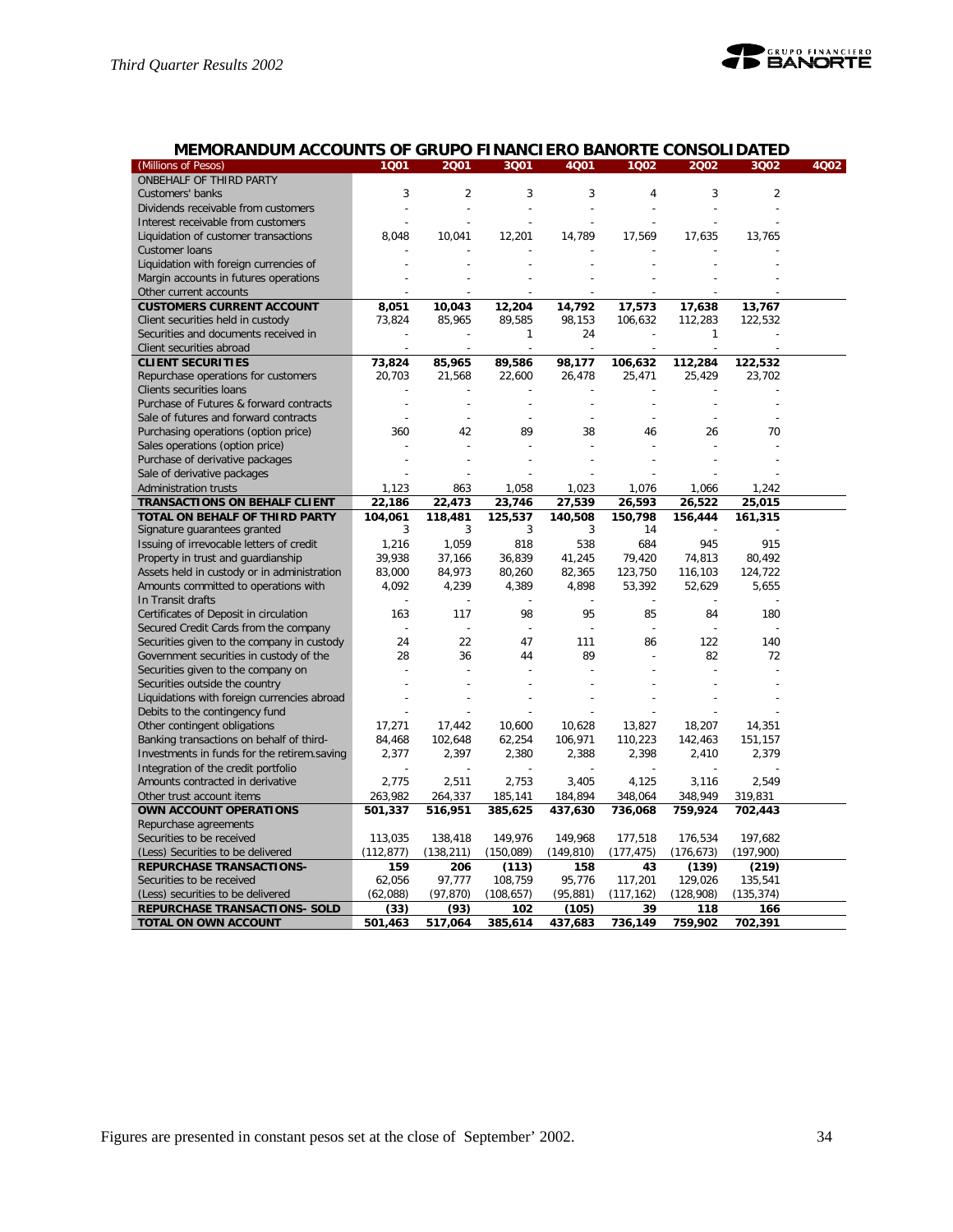

# **GRUPO FINANCIERO BANORTE CONSOLIDATED STATEMENT OF CASH FLOW**

JANUARY 1, 2002 –SEPTEMBER 30,2002

 *(Millions of Pesos)*

| <b>CASH FLOW FROM OPERATING ACTIVITIES:</b>                                                                     |                      |
|-----------------------------------------------------------------------------------------------------------------|----------------------|
| <b>Net Income</b>                                                                                               | 1,562.8              |
| Adjustments to Reconcile Net Income to Net Cash by Operating Activities                                         |                      |
| Mark to Market Valuation Results                                                                                | 59.0                 |
| Provisions for loan losses                                                                                      | 551.9                |
| Depreciation and amortization                                                                                   | 568.0                |
| Defferred Taxes                                                                                                 | 108.6                |
| Provisions for Obligations                                                                                      | 1,067.6              |
| <b>Minoritary Interest</b>                                                                                      | (138.4)              |
| Undistribuated Earnings of Subsidiaries                                                                         |                      |
|                                                                                                                 | 2,216.6              |
| <b>Cash Flows From Investing Activities:</b>                                                                    |                      |
| <b>Banks Deposits</b>                                                                                           | 51,149.2             |
| Decrease (Increase) loan portfolio                                                                              | (55, 873.6)          |
| Decrease (Increase) credit assets portfolio                                                                     | 589.6                |
| Decrease (Increase) treasury operations                                                                         | (2,847.2)            |
| Decrease (Increase) financial instruments                                                                       | 626.3                |
| Loans from banks and other entities<br>Net Resources provided by operations                                     | 17,159.8<br>10,804.0 |
| <b>Financial Activities:</b><br>Subordinated Debentures Interest<br>Payment of Subordinated Debentures Interest | 83.8<br>(55.8)       |
| Issuance of stock                                                                                               | 8.2                  |
| Net Resources provided by Investing activities                                                                  | 36.1                 |
| <b>CASH FLOW FROM FINANCING ACTIVITIES:</b>                                                                     |                      |
| Proceeds from issuance of common stock                                                                          | (2, 136.0)           |
| Decrease (Increase) Deferred charges or credits                                                                 | (235.3)              |
| Decrease (Increase) Deferred taxes                                                                              | (16.5)               |
| Decrease (Increase) Foreclosed assets                                                                           | (143.3)              |
| Decrease (Increase) in accounts receivable and payable                                                          | (826.2)              |
|                                                                                                                 |                      |
| Net Cash provided by financing activities                                                                       | (3,037.8)            |
| Decrease (increase) in cash and due from banks                                                                  | 11,581.7             |
| Cash and due from banks at the beginning of the year                                                            | 7,956.9              |
| Cash and due from banks at the end of the year                                                                  | 19,538.5             |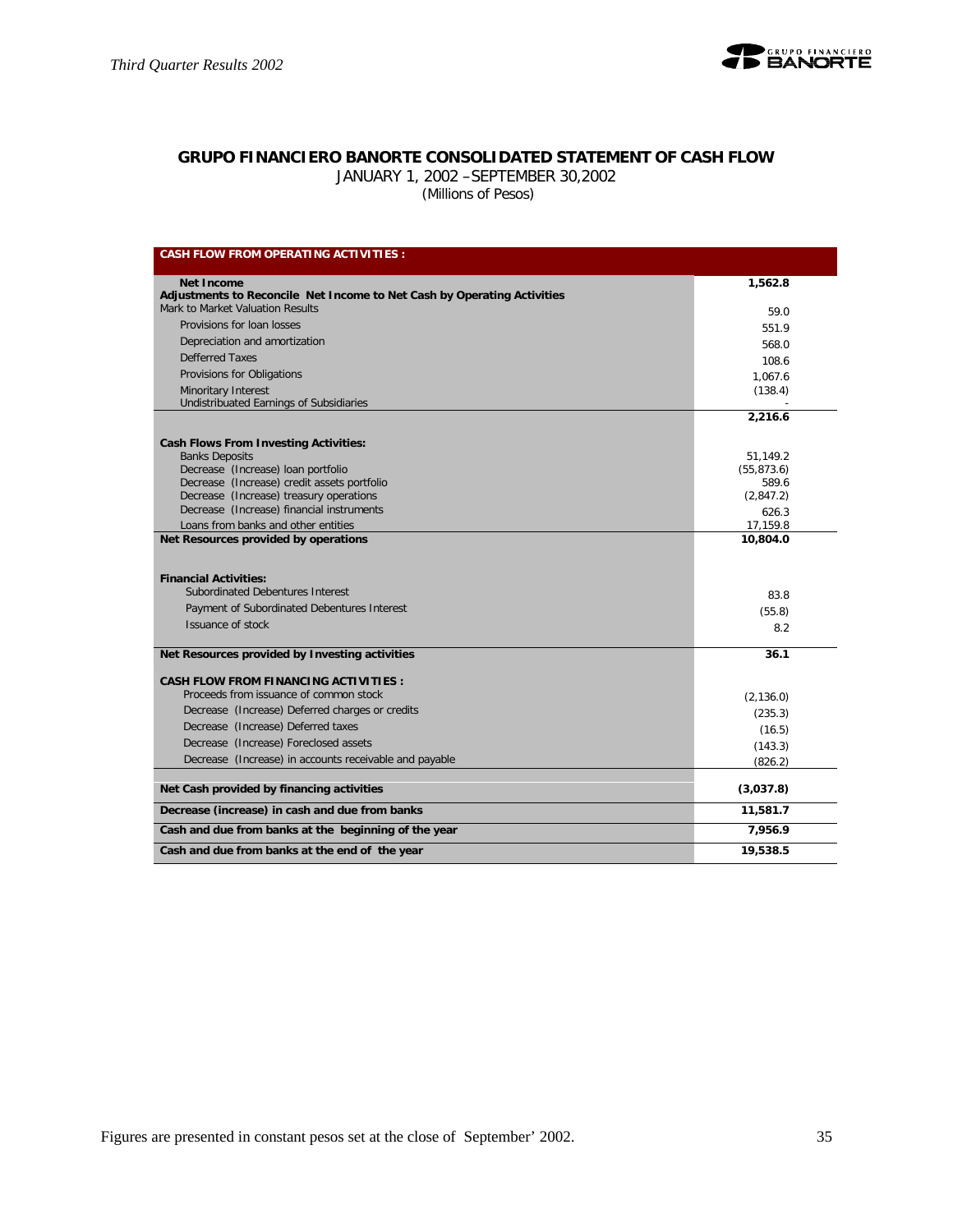# **GRUPO FINANCIERO BANORTE CONSOLIDATED STATEMENTS OF CHANGES IN STOCKHOLDERS´ EQUITY JANUARY 1, 2002- SEPTEMBER 30, 2002-.** (Millions of Pesos)

|                                 | ונטטט דוט טווטווויוון<br><b>CONTRIBUATED CAPITAL</b> |                 |                   |  |  |  |  |  |  |
|---------------------------------|------------------------------------------------------|-----------------|-------------------|--|--|--|--|--|--|
|                                 | Fixed Paid-in                                        | Paid-in Capital | & oth. Securities |  |  |  |  |  |  |
|                                 | Capital                                              | Premium         |                   |  |  |  |  |  |  |
| Balance as of December 31,2001  | 3,002.1                                              | 2,018.4         | 1,456.1           |  |  |  |  |  |  |
| <b>Stock Changes</b>            |                                                      |                 |                   |  |  |  |  |  |  |
| Issuance of stock               |                                                      | (0.6)           | 13.8              |  |  |  |  |  |  |
| <b>Profits Capitalization</b>   | -                                                    |                 |                   |  |  |  |  |  |  |
| Total                           |                                                      |                 |                   |  |  |  |  |  |  |
|                                 |                                                      | (0.6)           | 13.8              |  |  |  |  |  |  |
| <b>Total Income</b>             |                                                      |                 |                   |  |  |  |  |  |  |
| Total Income:                   |                                                      |                 |                   |  |  |  |  |  |  |
| Net Income                      |                                                      |                 |                   |  |  |  |  |  |  |
| Results of assets holdings      |                                                      |                 |                   |  |  |  |  |  |  |
| Minority Interest               |                                                      |                 |                   |  |  |  |  |  |  |
| <b>Total</b>                    |                                                      |                 |                   |  |  |  |  |  |  |
|                                 | -                                                    |                 |                   |  |  |  |  |  |  |
| Balance as of September 30,2002 |                                                      |                 |                   |  |  |  |  |  |  |
|                                 | 3,002.1                                              | 2,017.8         | 1.469.9           |  |  |  |  |  |  |

|                                                                                                                                                      | Capital<br>Reserve<br>S.                          | Retained<br>earnings                  | <b>Excess if</b><br>Insuf.<br>Capital<br>Restatement | <b>EARNED CAPITAL</b><br>Non Monetary<br><b>Assets Results</b><br>(Investment) | <b>Net</b><br>Income<br>of the year | <b>Minorit</b><br>ary<br>Intere<br>ct.               | <b>Total</b><br><b>Stockholder</b><br>s <sup>2</sup> Equity |
|------------------------------------------------------------------------------------------------------------------------------------------------------|---------------------------------------------------|---------------------------------------|------------------------------------------------------|--------------------------------------------------------------------------------|-------------------------------------|------------------------------------------------------|-------------------------------------------------------------|
| Balance as of December 31,2001                                                                                                                       | 962.4                                             | 8,335.1                               | (5, 137.2)                                           | (2,801.3)                                                                      | 1,558.8                             | 824.0                                                | 10,218.4                                                    |
| <b>Stock Changes</b><br>Issuance of stock<br><b>Profits Capitalization</b><br><b>Provisions Created</b><br><b>Dividends Declared</b><br><b>Total</b> | (5.0)<br>$\overline{\phantom{a}}$<br>76.5<br>71.5 | 1,558.8<br>(76.5)<br>(499.9)<br>982.3 |                                                      | $\overline{\phantom{a}}$                                                       | (1,558.8)<br>(1, 558.8)             | $\overline{\phantom{a}}$<br>$\overline{\phantom{a}}$ | 8.2<br>(499.9)<br>(491.8)                                   |
| <b>Total Income</b><br>Total Income:<br>Net Income<br>Results of assets holdings<br>Minority Interest                                                | $\overline{\phantom{a}}$                          |                                       | $\overline{\phantom{a}}$                             | (322.8)                                                                        | 1,562.8                             | $\sim$<br>$\overline{\phantom{a}}$<br>123.7          | 1,562.8<br>(322.8)<br>123.7                                 |
| <b>Total</b>                                                                                                                                         | $\overline{\phantom{a}}$                          | $\overline{\phantom{a}}$              | $\overline{\phantom{a}}$                             | (322.8)                                                                        | 1,562.8                             | 123.7                                                | 1,363.6                                                     |
| Balance as of September 30,2002                                                                                                                      | 1.033.9                                           | 9,317.4                               | (5, 137.2)                                           | (3, 124.1)                                                                     | 1.562.8                             | 947.7                                                | 11,090.3                                                    |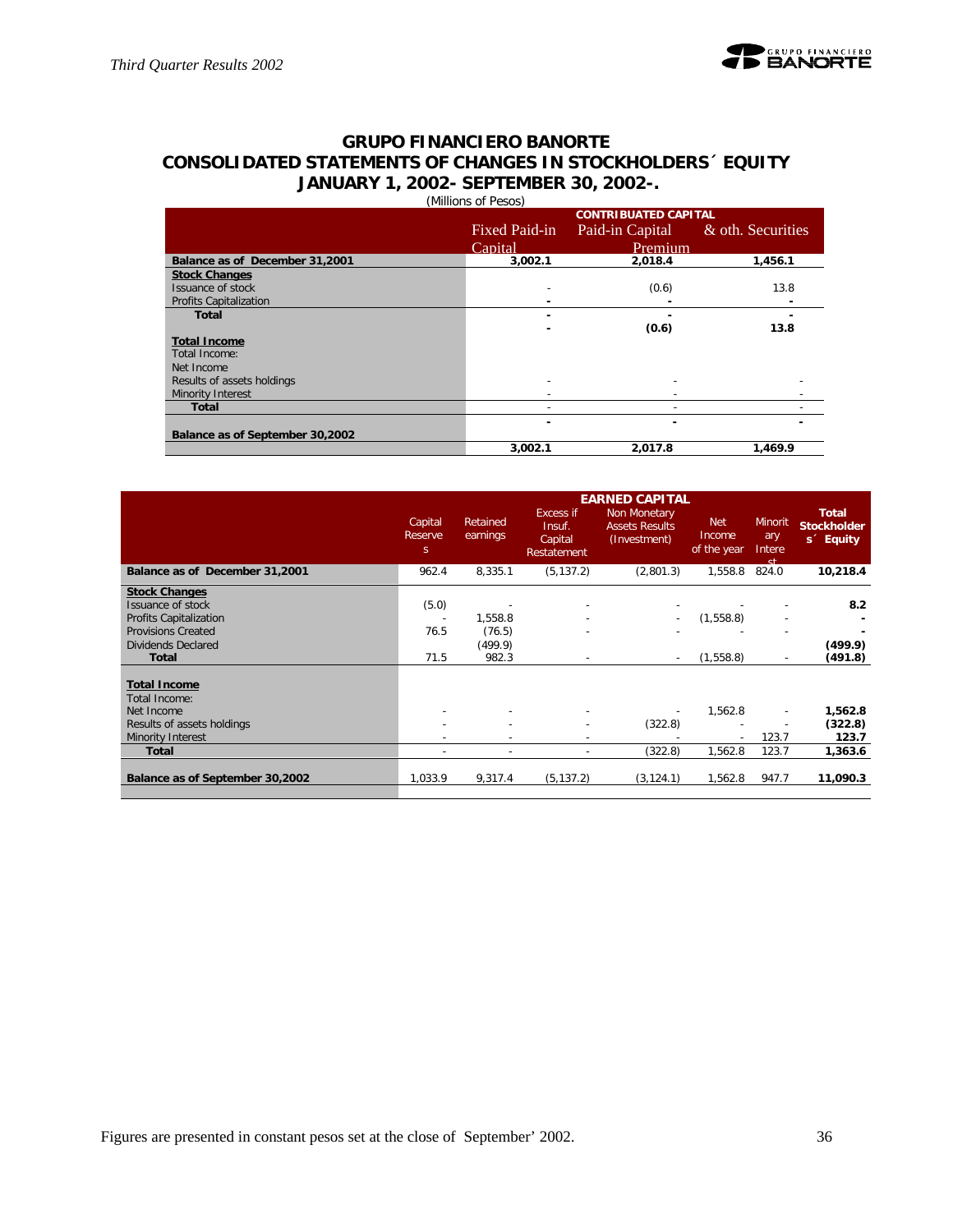![](_page_36_Picture_1.jpeg)

# **BANKING SECTOR-** INCOME STATEMENT (\*) *(Millions of Pesos)*

| <b>NET INTEREST INCOME</b>           | 1Q01           | 2001                     | 3Q01           | <b>4Q01</b> | <b>ACUM</b>  | 1Q02                     | 2002  | 3Q02  | <b>4Q02</b> | <b>ACUM</b> |
|--------------------------------------|----------------|--------------------------|----------------|-------------|--------------|--------------------------|-------|-------|-------------|-------------|
| Interest Income                      | 8,834          | 4,707                    | 4,733          | 4,293       | 22,568       | 5,558                    | 5,388 | 5,760 |             | 16,705      |
| <b>Interest Expense</b>              | 7,266          | 3,023                    | 3,329          | 3,063       | 16,681       | 3,835                    | 3,524 | 3,867 |             | 11,226      |
| Loan Fees                            | 67             | 70                       | 92             | 104         | 334          | 120                      | 208   | 156   |             | 484         |
| <b>Fees Paid</b>                     | $\overline{4}$ | 4                        | 6              | 7           | 21           | 8                        | 9     | 11    |             | 28          |
| Net Interest Income (NII)            | 1,632          | 1,750                    | 1,490          | 1,328       | 6,200        | 1,834                    | 2,063 | 2,038 |             | 5,935       |
| Repomo-Margin                        | 14             | 18                       | 28             | 39          | 99           | 36                       | 48    | (11)  |             | 72          |
| <b>NII after Repomo</b>              | 1,646          | 1,768                    | 1,518          | 1,366       | 6,299        | 1,870                    | 2,111 | 2,027 |             | 6.008       |
| Loan Loss Provisions                 | 185            | 457                      | 168            | 196         | 1,006        | 165                      | 191   | 174   |             | 531         |
| <b>Loss Sharing Provisions</b>       | 79             | 54                       | 26             | 17          | 176          | 2                        | 12    | 7     |             | 21          |
| <b>NII after Provisions</b>          | 1,382          | 1,257                    | 1,324          | 1,153       | 5,117        | 1,703                    | 1,908 | 1,846 |             | 5,456       |
| <b>Fund transfers</b>                | 13             | 14                       | 16             | 18          | 62           | 42                       | 51    | 47    |             | 139         |
| Account management                   | 77             | 82                       | 79             | 61          | 300          | 156                      | 169   | 159   |             | 484         |
| Fiduciary                            | 251            | 120                      | 439            | 203         | 1,013        | 190                      | 238   | 188   |             | 615         |
| Income from Loan Portfolios Acquired | Ē,             | $\overline{\phantom{a}}$ | 41             | 55          | 97           | 44                       | 22    | 109   |             | 175         |
| <b>Flectronic Banking Services</b>   | 27             | 30                       | 25             | 29          | 111          | 87                       | 32    | 61    |             | 180         |
| Credit Card                          | 84             | 89                       | 87             | 97          | 356          | 123                      | 149   | 144   |             | 416         |
| Fees from FOBAPROA                   | 82             | 86                       | 65             | 44          | 276          | 135                      | 62    | 50    |             | 247         |
| Other fees                           | 47             | 46                       | 47             | 113         | 253          | 121                      | 122   | 148   |             | 390         |
| Fees on services,                    | 581            | 467                      | 800            | 620         | 2,468        | 897                      | 844   | 907   |             | 2,648       |
| <b>Fund transfers</b>                |                |                          |                |             |              |                          |       |       |             |             |
| Other fees                           | 88             | 89                       | 329            | 182         | 687          | 167                      | 183   | 202   |             | 553         |
| Fees paid,                           | 88             | 89                       | 329            | 182         | 687          | 167                      | 183   | 202   |             | 553         |
| Foreign exchange                     | 57             | 46                       | 48             | 50          | 201          | 66                       | 105   | 69    |             | 240         |
| Securities -Realized gains           | 34             | 87                       | (24)           | (20)        | 76           | 243                      | (170) | (87)  |             | (15)        |
| Securities- Unrealized gains         | 119            | (16)                     | (98)           | 41          | 46           | (7)                      | (45)  | (9)   |             | (61)        |
| <b>Market-related Income</b>         | 210            | 117                      | (74)           | 70          | 323          | 302                      | (110) | (28)  |             | 164         |
| <b>Total Non Interest Income</b>     | 704            | 496                      | 397            | 508         | 2,105        | 1,031                    | 551   | 677   |             | 2,259       |
| <b>Total Operating Income</b>        | 2,086          | 1,753                    | 1,721          | 1,661       | 7,222        | 2.733                    | 2,458 | 2,523 |             | 7,715       |
| Personnel                            | 717            | 682                      | 709            | 642         | 2,751        | 981                      | 937   | 883   |             | 2,801       |
| <b>Professional Fees</b>             | 87             | 74                       | 88             | 93          | 342          | 85                       | 101   | 108   |             | 294         |
| Operation & Administrative expenses  | 371            | 452                      | 434            | 498         | 1,755        | 576                      | 552   | 540   |             | 1,668       |
| Rents, depreciation and amortization | 174            | 165                      | 196            | 181         | 715          | 292                      | 331   | 274   |             | 897         |
| Taxes, other than income tax         | 108            | 108                      | 105            | 201         | 522          | 121                      | 136   | 148   |             | 405         |
| Contributions to IPAB                | 97             | 89                       | 91             | 93          | 370          | 155                      | 162   | 156   |             | 473         |
| Corporate expenses Recoveries        |                |                          |                |             |              |                          |       |       |             |             |
| <b>Non-Interest Expense</b>          | 1,555          | 1,570                    | 1,623          | 1,707       | 6,454        | 2,212                    | 2,218 | 2,108 |             | 6,538       |
| <b>Operating Income</b>              | 532            | 184                      | 98             | (46)        | 768          | 522                      | 240   | 414   |             | 1,176       |
| <b>Other Revenues</b>                | 98             | 140                      | 121            | 201         | 560          | 76                       | 181   | 78    |             | 335         |
| Foreign exchange                     |                |                          |                |             |              |                          |       |       |             |             |
| Recoveries                           | 109            | 178                      | 88             | 152         | 527          | 58                       | 70    | 140   |             | 268         |
| Repomo-other revenues                | (18)           | 65                       | 43             | (61)        | 29           | 1                        | 1     | 1     |             | 3           |
| <b>Non Operating Income</b>          | 188            | 383                      | 252            | 293         | 1.116        | 136                      | 251   | 219   |             | 606         |
| Other Expense                        | (115)          | (194)                    | (5)            | 34          | (280)        | (244)                    | 41    | (141) |             | (344)       |
| Foreign exchange                     |                |                          |                |             |              | (2)                      | (5)   |       |             | (7)         |
| Repomo-other Expenses                | (4)            | (8)                      | (14)           | (28)        | (55)         | (42)                     | (70)  | (78)  |             | (190)       |
| <b>Non Operating Expense</b>         | (119)          | (201)                    | (19)           | 5           | (334)        | (288)                    | (34)  | (219) |             | (541)       |
| Non Operating Income (Expense), net  | 69             | 182                      | 233            | 298         | 781          | (152)                    | 217   | 1     |             | 66          |
| Pre-tax Income                       | 601            | 366                      | 331            | 252         | 1,549        | 369                      | 457   | 415   |             | 1,242       |
| Income lax                           |                |                          | 30             | (30)        |              |                          |       |       |             |             |
| Profit sharing                       | 16             | 38                       | (33)           | (19)        | $\mathbf{1}$ | $\overline{\phantom{a}}$ | 36    | 27    |             | 63          |
| Tax on Assets                        | $\overline{2}$ | 4                        | 3              | 5           | 14           | 22                       | 26    | 27    |             | 74          |
| Deferred Inc. Tax and Profit sharing | 70             | 49                       | 1              | 78          | 197          | 80                       | 17    | 23    |             | 120         |
|                                      | 88             | 91                       | $\blacksquare$ | 33          | 212          | 101                      | 79    | 77    |             | 257         |
| Net Income before subsidiaries       | 513            | 274                      | 331            | 219         | 1,337        | 268                      | 379   | 338   |             | 985         |
| Subsidiaries 'net income             | 41             | 11                       | 40             |             | 92           | 48                       | (11)  | 57    |             | 94          |
| Net Income from continuos operations | 554            | 285                      | 371            | 219         | 1,429        | 316                      | 368   | 395   |             | 1,079       |
| Extraodinary items, net              |                |                          |                |             |              |                          | 403   | 2     |             | 406         |
| Minority Interest                    |                |                          |                |             |              |                          |       |       |             |             |
| <b>TOTAL NET INCOME</b>              | 554            | 285                      | 371            | 219         | 1,429        | 316                      | 771   | 397   |             | 1,485       |

**(\*)Afore is included in the Subsidiaries' net income.**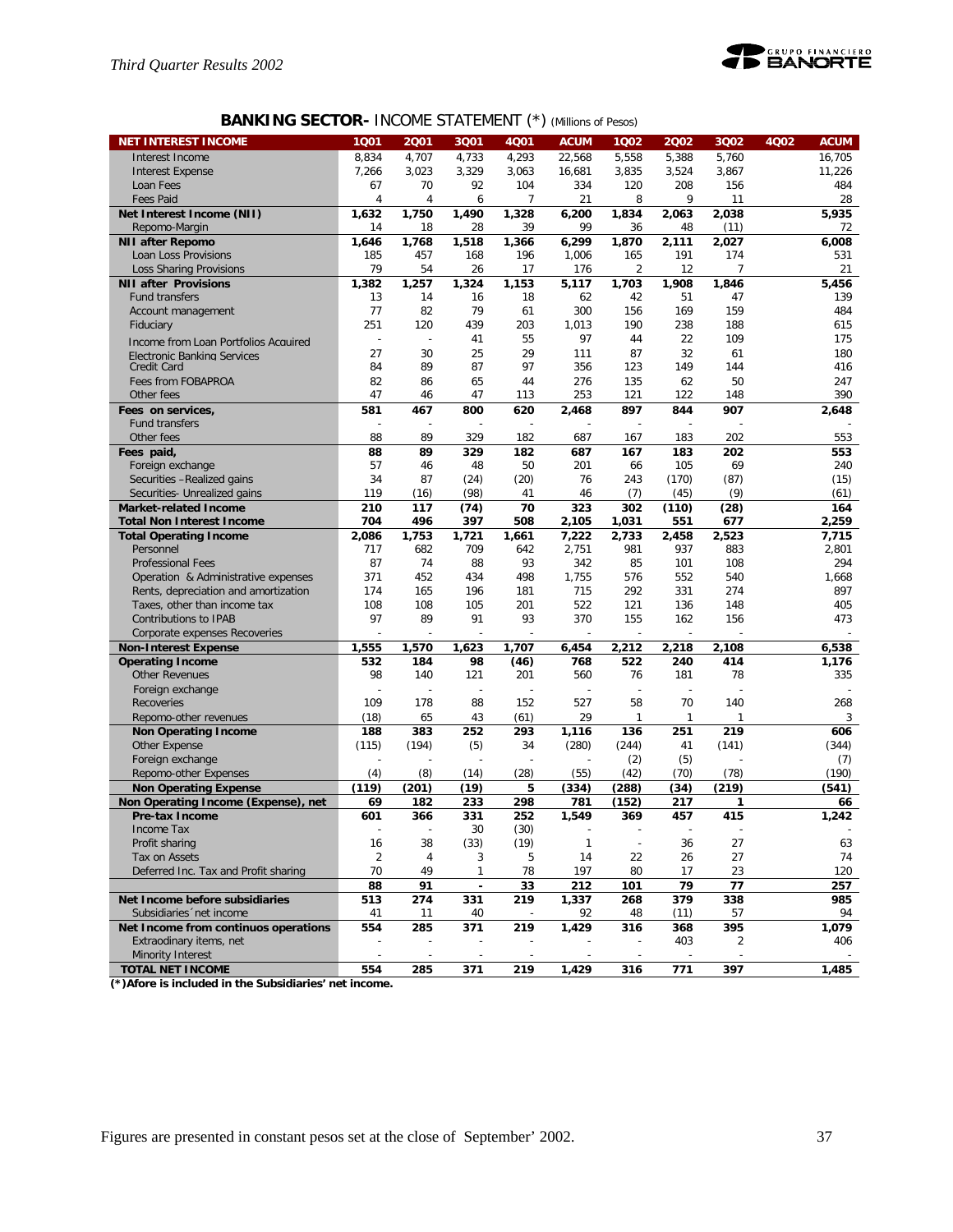![](_page_37_Picture_1.jpeg)

| <b>BANKING SECTOR -BALANCE SHEET</b> (*) (Millions of Pesos) |  |
|--------------------------------------------------------------|--|
|--------------------------------------------------------------|--|

| <b>ASSETS</b>                           | 1001                     | 2001                     | 3Q01    | <b>4Q01</b> | 1002                     | 2002           | 3Q02    | 4Q02 |
|-----------------------------------------|--------------------------|--------------------------|---------|-------------|--------------------------|----------------|---------|------|
| Cash and due from Banks                 | 7,922                    | 7,925                    | 8,698   | 7,562       | 16,759                   | 17,178         | 19,089  |      |
| Negotiable Instruments                  | 6,573                    | 5,157                    | 2,001   | 2,230       | 3,610                    | 3,035          | 2,120   |      |
| Securities held for sale                | 1,886                    | 1,682                    | 1,306   | 1,094       | 940                      | 1,051          | 841     |      |
| Securities held to maturity             | 1,350                    | 1,404                    | 1,454   | 3,149       | 3,954                    | 4,073          | 6,339   |      |
| <b>Financial Instruments:</b>           | 9,809                    | 8,242                    | 4,761   | 6,473       | 8,504                    | 8,159          | 9,301   |      |
| Repurchase agreements, net              | 138                      | 161                      | 74      | 144         | 107                      | 98             | 160     |      |
| Operations with collateral              |                          |                          | $\sim$  |             |                          |                |         |      |
| Futures receivable, net                 |                          |                          |         |             |                          |                |         |      |
| Options and derivatives, net            | 5                        | 52                       |         | 16          | 26                       |                |         |      |
| <b>Repos &amp; Derivatives:</b>         | 143                      | 212                      | 74      | 160         | 133                      | 98             | 160     |      |
| Commercial                              | 19,337                   | 17,261                   | 18,031  | 21,253      | 22,263                   | 23,405         | 26,906  |      |
| <b>Financial Intermediaries</b>         | 1,846                    | 1,309                    | 617     | 611         | 617                      | 1,247          | 1,496   |      |
| Consumer                                | 1,329                    | 1,447                    | 1,715   | 2,378       | 3,208                    | 3,794          | 4,332   |      |
| Mortgage                                | 4,326                    | 4,401                    | 4,556   | 4,864       | 10,813                   | 11,215         | 11,593  |      |
| <b>Goverment Entities</b>               | 41,712                   | 41,332                   | 40,777  | 40,474      | 41,208                   | 86,214         | 82,988  |      |
| Fobaproa                                | 12,790                   | 12,104                   | 12,314  | 10,213      | 56,572                   | 9,341          | 9,861   |      |
| Fiduciary collection rights             | $\overline{\phantom{a}}$ | $\overline{\phantom{a}}$ | $\sim$  |             | $\overline{\phantom{a}}$ | $\sim$         | $\sim$  |      |
| <b>Performing Loans</b>                 | 81,339                   | 77,853                   | 78,010  | 79,793      | 134,681                  | 135,217        | 137,176 |      |
| Commercial                              | 1,853                    | 2,214                    | 2,494   | 2,544       | 2,475                    | 2,587          | 2,543   |      |
| <b>Financial Intermediaries</b>         |                          | $\sim$                   | $\sim$  | $\sim$      | $\overline{\phantom{a}}$ | $\sim$         |         |      |
| Consumer                                | 659                      | 322                      | 324     | 328         | 357                      | 278            | 322     |      |
| Mortgage                                | 2,011                    | 1,898                    | 1,818   | 1,763       | 1,863                    | 1,839          | 1,852   |      |
| <b>Goverment Entities</b>               |                          | $\overline{\phantom{a}}$ | $\sim$  |             |                          | $\overline{2}$ |         |      |
| <b>Past Due Loans</b>                   | 4.522                    | 4,435                    | 4,636   | 4,635       | 4,696                    | 4,705          | 4,717   |      |
| <b>Total Loans</b>                      | 85,861                   | 82,288                   | 82,646  | 84,428      | 139,377                  | 139,923        | 141,893 |      |
| Preventive Ioan loss reserves           | 4,543                    | 4,435                    | 4,636   | 4,635       | 5,451                    | 5,516          | 5,595   |      |
| <b>Net Loan Portfolio</b>               | 81,319                   | 77,853                   | 78,010  | 79,792      | 133,925                  | 134,407        | 136,298 |      |
| Credit Assets Portfolio                 | $\overline{\phantom{a}}$ | $\sim$                   | 2,497   | 2,647       | 2,449                    | 2,300          | 2,057   |      |
| Sundry debtors and other assets, net    | 1,621                    | 1,931                    | 1,093   | 1,151       | 1,628                    | 1,480          | 1,577   |      |
| Foreclosed assets, net                  | 1,540                    | 1,582                    | 1,542   | 1,398       | 1,364                    | 1,306          | 1,256   |      |
| Real Estate, Furniture & Equipment, net | 3,326                    | 3,265                    | 3,418   | 3,492       | 5,453                    | 5,376          | 5,339   |      |
| Investments in subsidiaries             | 1,017                    | 984                      | 1,033   | 1,002       | 1,063                    | 1,062          | 1,116   |      |
| Deferred taxes                          | 814                      | 848                      | 914     | 920         | 770                      | 741            | 753     |      |
| Deferred charges & Intangibles          | 750                      | 606                      | 577     | 670         | 648                      | 685            | 566     |      |
| UDIS Mortgage loans reserve coverage    | $\sim$                   | $\sim$                   | $\sim$  | $\sim$      | $\overline{\phantom{a}}$ | $\sim$         | $\sim$  |      |
| <b>Other Assets</b>                     | 9,067                    | 9,215                    | 11,074  | 11,280      | 13,375                   | 12,950         | 12,664  |      |
| <b>TOTAL ASSETS</b>                     | 108,260                  | 103,447                  | 102,618 | 105,267     | 172,697                  | 172,792        | 177,512 |      |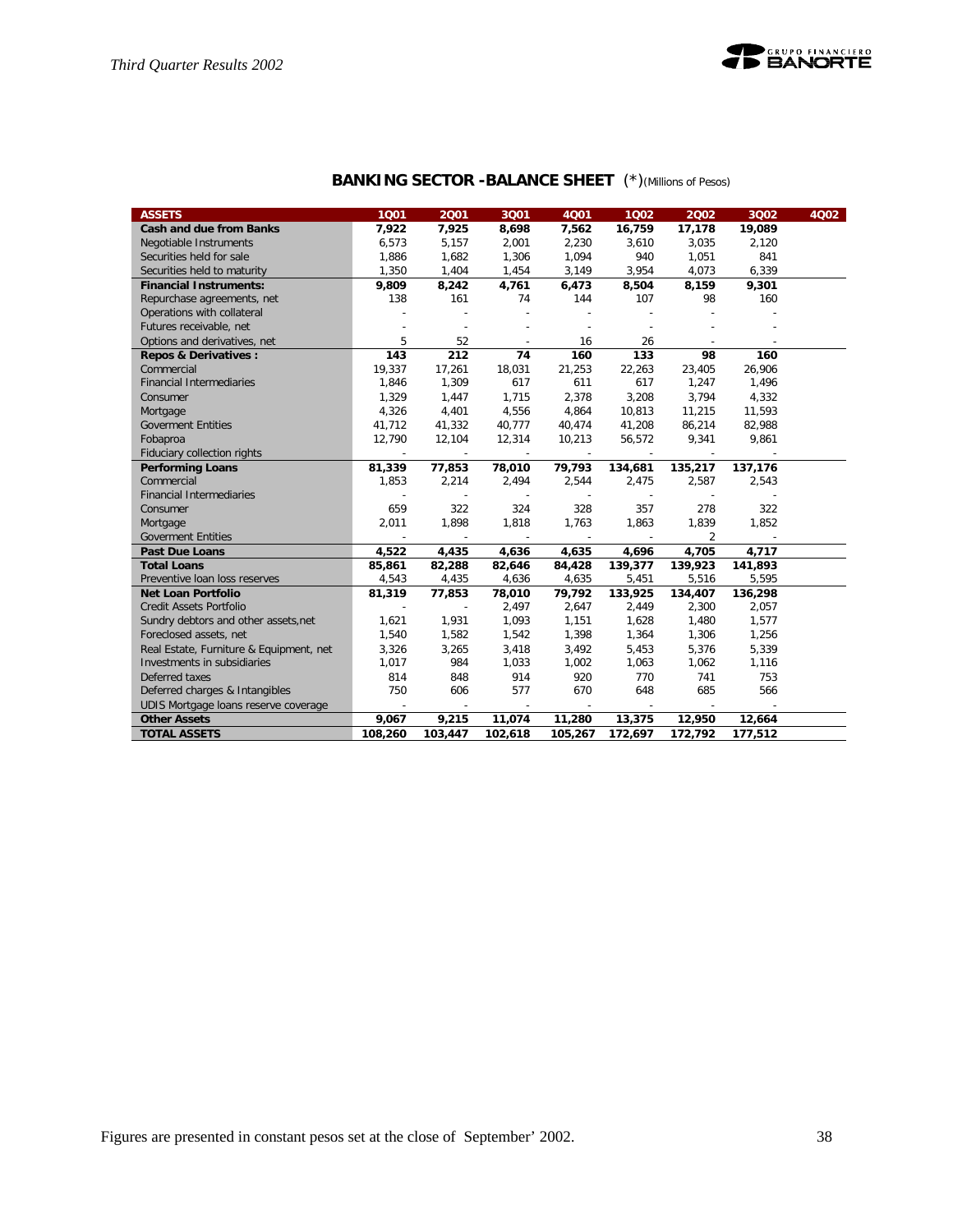![](_page_38_Picture_1.jpeg)

|                                        | <b>BANKING SECTOR-BALANCE SHEET</b><br>$(*)$ (Millions of Pesos) |                          |                          |          |          |                          |          |      |  |  |
|----------------------------------------|------------------------------------------------------------------|--------------------------|--------------------------|----------|----------|--------------------------|----------|------|--|--|
| <b>LIABILITIES</b>                     | 1001                                                             | 2001                     | 3Q01                     | 4Q01     | 1002     | 2002                     | 3Q02     | 4Q02 |  |  |
| <b>Demand Deposits</b>                 | 26,055                                                           | 26,659                   | 27,138                   | 30,606   | 49,877   | 47,846                   | 47,482   |      |  |  |
| <b>Time Deposits</b>                   | 47,426                                                           | 50,476                   | 46,085                   | 46,537   | 80,646   | 71,779                   | 80,809   |      |  |  |
| <b>Bonds</b>                           | 1,436                                                            | 1,382                    | 1,402                    | 1,349    | 1,364    | 1,313                    | 1,326    |      |  |  |
| <b>Deposits</b>                        | 74,917                                                           | 78,516                   | 74,625                   | 78,492   | 131,887  | 120,938                  | 129,618  |      |  |  |
| Demand                                 | 4,492                                                            | 8                        | 21                       | 2,604    | 1,467    | 11,793                   | 615      |      |  |  |
| Short term                             | 8,580                                                            | 3,210                    | 6,181                    | 3,037    | 12,457   | 13,329                   | 21,669   |      |  |  |
| Long term                              | 10,102                                                           | 9,906                    | 9,708                    | 8,763    | 12,555   | 12,225                   | 10,439   |      |  |  |
| Due to banks and correspondents        | 23,174                                                           | 13,124                   | 15,910                   | 14,404   | 26,479   | 37,347                   | 32,723   |      |  |  |
| Repurchase agreements, net             | 20                                                               | 57                       | 91                       | 96       | 34       | 124                      | 216      |      |  |  |
| Operations with collateral             |                                                                  |                          |                          |          |          |                          |          |      |  |  |
| Futures receivable, net                |                                                                  |                          |                          |          |          |                          |          |      |  |  |
| Options and derivatives, net           | 18                                                               | $\overline{2}$           | 32                       | 10       |          | 83                       | 515      |      |  |  |
| <b>Repos &amp; Derivatives:</b>        | 37                                                               | 59                       | 123                      | 106      | 34       | 208                      | 731      |      |  |  |
| Income Tax & Profit Sharing            | 274                                                              | 89                       | 86                       | 5        | 10       | 96                       | 117      |      |  |  |
| Other Payable accounts                 | 1,888                                                            | 1,957                    | 1,937                    | 2,104    | 3,721    | 3,057                    | 3,036    |      |  |  |
| Other payable accounts                 | 2,162                                                            | 2,046                    | 2,023                    | 2,109    | 3,731    | 3,153                    | 3,152    |      |  |  |
| Subordinated non Convertible Debenture | ÷,                                                               | 1,384                    | 1,412                    | 1,384    | 1,412    | 1,384                    | 1,412    |      |  |  |
| <b>Deferred Taxes</b>                  |                                                                  |                          | ÷,                       |          |          |                          |          |      |  |  |
| Deferred credits                       | 126                                                              | 121                      | 65                       | 72       | 72       | 17                       | 15       |      |  |  |
| <b>TOTAL LIABILITIES</b>               | 100,417                                                          | 95,250                   | 94,158                   | 96,568   | 163,615  | 163,047                  | 167,652  |      |  |  |
| STOCKHOLDER 'S EQUITY                  |                                                                  |                          |                          |          |          |                          |          |      |  |  |
| Paid-in Capital                        | 5,165                                                            | 5,165                    | 5,165                    | 5,344    | 5,344    | 5,344                    | 5,344    |      |  |  |
| Share subscription premiums            | 588                                                              | 588                      | 588                      | 929      | 929      | 928                      | 928      |      |  |  |
| Subordinated Convertible Debentures    |                                                                  | $\overline{\phantom{a}}$ | $\overline{\phantom{a}}$ |          |          | $\overline{\phantom{a}}$ |          |      |  |  |
| <b>Subscribed Capital</b>              | 5,753                                                            | 5,753                    | 5,753                    | 6,272    | 6,273    | 6,272                    | 6,272    |      |  |  |
| <b>Capital Reserves</b>                | 2,327                                                            | 2,404                    | 2,404                    | 2,404    | 2,404    | 2,404                    | 2,404    |      |  |  |
| <b>Retained Earnings</b>               | 2,304                                                            | 2,227                    | 2,227                    | 1,779    | 3,208    | 2,613                    | 2,221    |      |  |  |
| Surplus (Deficit) from securities      | (534)                                                            | (434)                    | (544)                    | (578)    | (550)    | (41)                     | 57       |      |  |  |
| Results of foreign operations exchange |                                                                  |                          |                          |          |          |                          |          |      |  |  |
| Excess (Insuf.) in capital restatement | (2, 233)                                                         | (2, 235)                 | (2, 237)                 | (2, 240) | (2, 242) | (2, 242)                 | (2, 241) |      |  |  |
| Non Mon assets results Fixed Assets    |                                                                  |                          |                          |          |          |                          | 11       |      |  |  |
| Non Mon assets results Investm         | (66)                                                             | (95)                     | (92)                     | (104)    | (66)     | (87)                     | (89)     |      |  |  |
| Adjustment in the employees pension    |                                                                  |                          |                          |          |          |                          |          |      |  |  |
| Accumulated Deferred tax effect        | (262)                                                            | (262)                    | (262)                    | (262)    | (262)    | (262)                    | (262)    |      |  |  |
| Net Income                             | 554                                                              | 839                      | 1,210                    | 1,429    | 316      | 1,088                    | 1,485    |      |  |  |
| <b>Earned Capital</b>                  | 2,090                                                            | 2,443                    | 2,706                    | 2,427    | 2,809    | 3,473                    | 3,587    |      |  |  |
| <b>Minority Holdings</b>               | $\overline{\phantom{a}}$                                         | $\overline{\phantom{a}}$ | $\sim$                   |          | $\sim$   | $\overline{\phantom{a}}$ |          |      |  |  |
| Total Stockholder 's Equity            | 7,843                                                            | 8,197                    | 8,460                    | 8,700    | 9,082    | 9,745                    | 9,860    |      |  |  |
| <b>TOTAL LIABILITIES &amp;</b>         | 108,260                                                          | 103,447                  | 102,618                  | 105,267  | 172,697  | 172,792                  | 177,512  |      |  |  |

| <b>ACCOUNTS OF</b><br><b>INKING SECTOR</b><br>BА<br>(Millions of Pesos) |           |            |            |           |            |            |            |      |  |  |
|-------------------------------------------------------------------------|-----------|------------|------------|-----------|------------|------------|------------|------|--|--|
|                                                                         | 1001      | 2001       | 3Q01       | 4Q01      | 1002       | 2002       | 3Q02       | 4Q02 |  |  |
| Signature guarantees granted                                            | 3         | 3          | 3          | 3         | 14         |            |            |      |  |  |
| Other contingent obligations                                            | 10,382    | 10,314     | 10,600     | 10,628    | 13,827     | 18,207     | 14,351     |      |  |  |
| Irrevocable lines of credit                                             | 1.216     | 1,059      | 818        | 538       | 684        | 945        | 915        |      |  |  |
| Assets held in trust and mandate                                        | 39,938    | 37.166     | 36.839     | 41.245    | 79.420     | 74.813     | 80.492     |      |  |  |
| Assets held in custody or in administration                             | 78,388    | 80,382     | 75,485     | 77,023    | 118,967    | 110.624    | 119,302    |      |  |  |
| Investment banking transactions for third                               | 86,468    | 102,648    | 62,254     | 106,971   | 110,223    | 142,463    | 151,157    |      |  |  |
| Engaged amounts in fobaproa operations                                  | 4,092     | 4,239      | 4,389      | 4,898     | 53,392     | 52,629     | 5,655      |      |  |  |
| Investment of retirement saving funds                                   | 2,377     | 2,397      | 2,380      | 2,388     | 2,398      | 2,410      | 2,379      |      |  |  |
| Integration of loan portfolio                                           |           |            |            |           |            |            |            |      |  |  |
| Received amounts in derivative instruments                              | 2,775     | 2,511      | 2,753      | 3,405     | 4,125      | 3,116      | 2,549      |      |  |  |
| Fobaproa trusts                                                         |           |            |            |           |            |            |            |      |  |  |
| Securities to be received                                               | 92,333    | 116,850    | 127,376    | 123,489   | 152,047    | 151,105    | 173,980    |      |  |  |
| (Less) payable for reversal                                             | (92, 195) | (116, 689) | (127, 468) | (123,345) | (152, 011) | (151, 229) | (174, 195) |      |  |  |
| Receivables for reversal                                                | 41.956    | 76,254     | 86,138     | 69,325    | 92,264     | 103,577    | 111,831    |      |  |  |
| (Less) securities to be delivered                                       | (41, 975) | (76, 311)  | (86,064)   | (69, 421) | (92, 226)  | (103, 478) | (111, 671) |      |  |  |
| Other control accounts                                                  | 246,426   | 246,786    | 175,827    | 172,821   | 336,360    | 337,622    | 308,139    |      |  |  |
|                                                                         | 472,183   | 487,609    | 371,329    | 419,968   | 719,483    | 742.804    | 684,883    |      |  |  |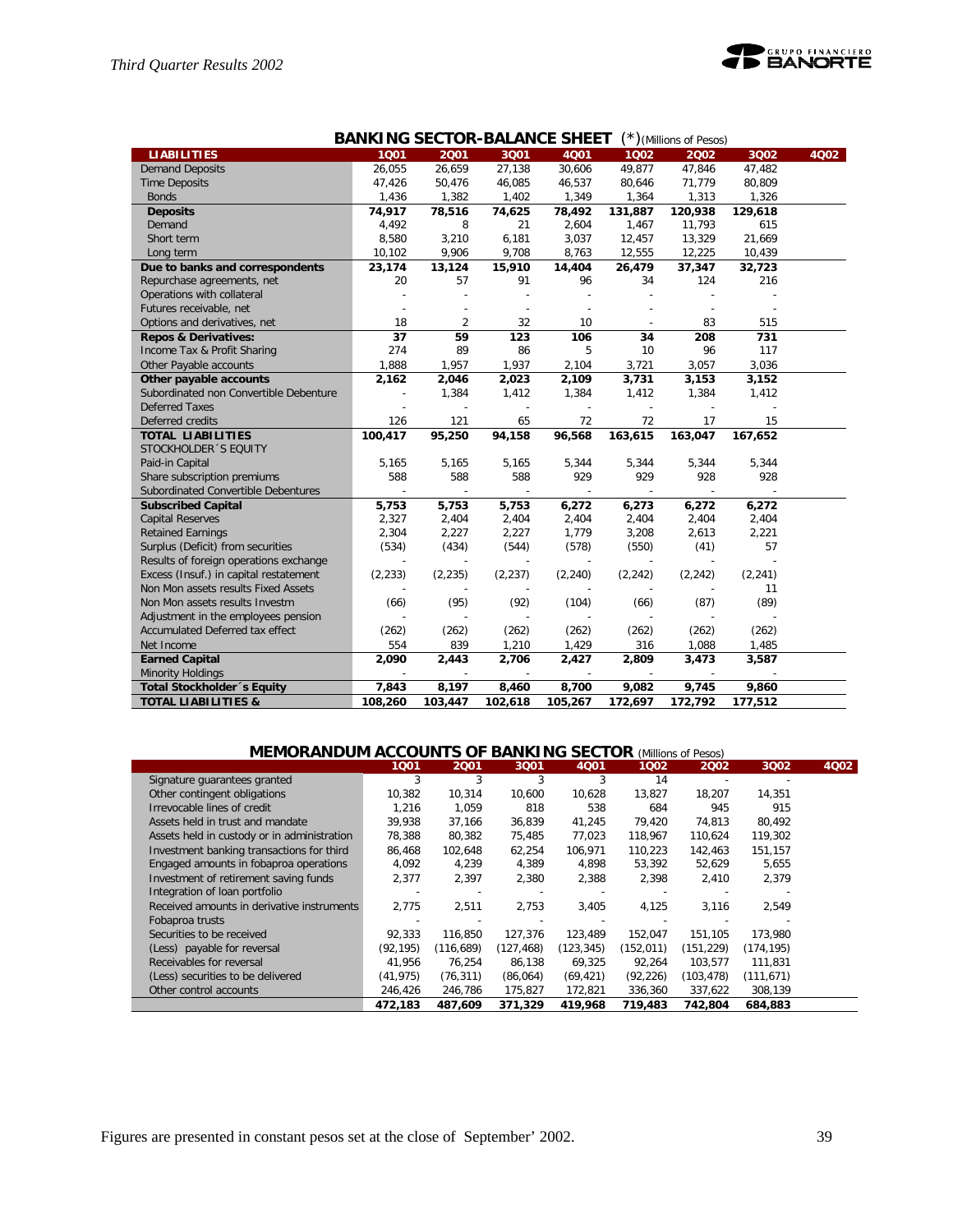| <b>BANCO MERCANTIL DEL NORTE- INCOME STATEMENT (*)</b> (Millions of Pesos) |  |  |  |  |
|----------------------------------------------------------------------------|--|--|--|--|
|----------------------------------------------------------------------------|--|--|--|--|

| NET INTEREST INCOME                  | 1001                 | 2001                          | 3Q01                     | 4Q01       | <b>ACUM</b>    | 1Q02                     | 2002         | 3Q02           | 4Q02 | <b>ACUM</b> |
|--------------------------------------|----------------------|-------------------------------|--------------------------|------------|----------------|--------------------------|--------------|----------------|------|-------------|
| Interest Income                      | 7,106                | 4,367                         | 4,052                    | 3,437      | 18,962         | 4,900                    | 4,700        | 5,073          |      | 14,763      |
| <b>Interest Expense</b>              | 5,531                | 2,874                         | 2,621                    | 2,267      | 13,293         | 3,195                    | 2,901        | 3,234          |      | 9,330       |
| Loan Fees                            | 67                   | 70                            | 92                       | 104        | 333            | 120                      | 208          | 156            |      | 484         |
| Fees Paid                            | 4                    | $\overline{4}$                | 6                        | 7          | 21             | 8                        | 9            | 11             |      | 28          |
| Net Interest Income (NII)            | 1,638                | 1,558                         | 1,518                    | 1,268      | 5,981          | 1,817                    | 1,997        | 1,984          |      | 5,799       |
| Repomo-Margin                        | 20                   | 21                            | 21                       | 37         | 98             | 25                       | 41           | (12)           |      | 55          |
| <b>NII after Repomo</b>              | 1,657                | 1,579                         | 1,539                    | 1,304      | 6,079          | 1,843                    | 2,039        | 1,972          |      | 5,854       |
| Loan Loss Provisions                 | 153                  | 449                           | 172                      | 177        | 951            | 152                      | 185          | 173            |      | 510         |
| Loss Sharing Provisions              | 79                   | 54                            | 26                       | 17         | 176            | 2                        | 12           | $\overline{7}$ |      | 21          |
| <b>NII after Provisions</b>          | 1,425                | 1,076                         | 1,341                    | 1,110      | 4,952          | 1,689                    | 1,842        | 1,792          |      | 5,323       |
| <b>Fund transfers</b>                | 13                   | 14                            | 16                       | 18         | 62             | 42                       | 51           | 47             |      | 139         |
| Account management                   | 77                   | 82                            | 79                       | 61         | 300            | 156                      | 169          | 159            |      | 484         |
| Fiduciary                            | 19                   | 20                            | 17                       | 16         | 72             | 53                       | 35           | 37             |      | 125         |
| Income from Loan Portfolios Acquired | $\overline{a}$       | ÷                             | $\overline{a}$           |            | $\overline{a}$ | ÷                        |              |                |      |             |
| Electronic Banking Services          | 27                   | 30                            | 25                       | 29         | 111            | 87                       | 32           | 61             |      | 180         |
| Credit Card                          | 84                   | 89                            | 87                       | 97         | 356            | 123                      | 149          | 144            |      | 416         |
| Fees from FOBAPROA                   | 77                   | 83                            | 63                       | 38         | 262            | 132                      | 61           | 44             |      | 237         |
| Other fees                           | 47                   | 46                            | 47                       | 108        | 248            | 120                      | 122          | 147            |      | 389         |
| Fees on services,                    | 344                  | 365                           | 334                      | 368        | 1,411          | 713                      | 618          | 640            |      | 1,971       |
| <b>Fund transfers</b>                |                      |                               |                          |            |                |                          |              |                |      |             |
| Other fees                           | 76                   | 75                            | 76                       | 81         | 309            | 109                      | 104          | 109            |      | 321         |
| Fees paid,                           | 76                   | 75                            | 76                       | 81         | 309            | 109                      | 104          | 109            |      | 321         |
| Foreign exchange                     | 57                   | 46                            | 48                       | 50         | 201            | 66                       | 105          | 69             |      | 240         |
| Securities - Realized gains          | 14                   | 79                            | (2)                      | 28         | 119            | 136                      | (11)         | 15             |      | 140         |
| Securities- Unrealized gains         | 68                   | (46)                          | (23)                     | 22         | 20             | 5                        | (34)         | (7)            |      | (35)        |
| <b>Market-related Income</b>         | 140                  | 79                            | 23                       | 100        | 340            | 207                      | 60           | 77             |      | 344         |
| <b>Total Non Interest Income</b>     | 408                  | 368                           | 281                      | 386        | 1,442          | 811                      | 574          | 608            |      | 1,994       |
| <b>Total Operating Income</b>        | 1,833                | 1,444                         | 1,622                    | 1,496      | 6,394          | 2.500                    | 2,417        | 2,400          |      | 7,317       |
| Personnel                            | 717                  | 682                           | 709                      | 642        | 2,751          | 981                      | 937          | 883            |      | 2,801       |
| <b>Professional Fees</b>             | 74                   | 67                            | 80                       | 85         | 306            | 78                       | 95           | 101            |      | 274         |
| Operation & Administrative expenses  | 369                  | 450                           | 427                      | 489        | 1,735          | 573                      | 560          | 545            |      | 1,677       |
| Rents, depreciation and amortization | 174                  | 165                           | 193                      | 181        | 712            | 292                      | 331          | 274            |      | 897         |
| Taxes, other than income tax         | 99                   | 104                           | 100                      | 197        | 500            | 117                      | 131          | 145            |      | 394         |
| Contributions to IPAB                | 95                   | 88                            | 94                       | 86         | 363            | 153                      | 159          | 154            |      | 466         |
| Corporate expenses Recoveries        | (32)                 | (11)                          |                          |            | (43)           | (15)                     | (26)         | (22)           |      | (63)        |
| <b>Non-Interest Expense</b>          | 1,495                | 1,544                         | 1,603                    | 1,680      | 6,323          | 2,178                    | 2,187        | 2,080          |      | 6,445       |
| Operating Income                     | 337                  | (100)                         | 19                       | (185)      | 71             | 321                      | 230          | 321            |      | 872         |
| <b>Other Revenues</b>                | 42                   | 70                            | 50                       | 140        | 303            | 53                       | 153          | 55             |      | 261         |
| Foreign exchange                     |                      |                               |                          |            |                |                          |              |                |      |             |
| <b>Recoveries</b>                    | 108                  | 177                           | 85                       | 152        | 522            | 57                       | 69           | 140            |      | 266         |
| Repomo-other revenues                | (18)                 | 65                            | 43                       | (61)       | 29             | 1                        | $\mathbf{1}$ | 1              |      | 3           |
| <b>Non Operating Income</b>          | 133                  | 312                           | 178                      | 230        | 853            | 111                      | 223          | 196            |      | 530         |
| Other Expense                        | (115)                | (119)                         | (78)                     | 34         | (278)          | (167)                    | (35)         | (134)          |      | (336)       |
| Foreign exchange                     |                      |                               |                          |            |                | (2)                      | (5)          |                |      | (7)         |
| Repomo-other Expenses                |                      |                               |                          |            |                | (18)                     | (42)         | (55)           |      | (114)       |
| <b>Non Operating Expense</b>         | (115)                | (119)                         | (78)                     | 34         | (278)          | (186)                    | (82)         | (189)          |      | (457)       |
| Non Operating Income (Expense), net  | 18                   | 193                           | 100                      | 264        | 575            | (75)                     | 141          | 6              |      | 72          |
| Pre-tax Income                       | 355                  | 93                            | 118<br>19                | 79         | 646            | 247                      | 370          | 327            |      | 944         |
| Income tax                           |                      | 38                            |                          | (19)       | $\mathbf{1}$   | $\overline{\phantom{a}}$ | 36           | 27             |      | 63          |
| Profit sharing<br>Tax on Assets      | 16<br>$\overline{2}$ | $\overline{4}$                | (33)                     | (19)       | 14             |                          |              |                |      | 74          |
| Deferred Inc. Tax and Profit sharing | 70                   | 49                            | 3<br>1                   | 5<br>17    | 137            | 22<br>68                 | 26<br>8      | 27<br>10       |      | 87          |
|                                      |                      |                               |                          |            |                |                          | 70           |                |      |             |
| Net income before subsidiaries       | 88<br>267            | 91<br>$\overline{\mathbf{c}}$ | (11)                     | (16)<br>95 | 152<br>494     | 90<br>157                | 301          | 64<br>263      |      | 223<br>721  |
| Subsidiaries 'net income             | 8                    | 3                             | 130<br>3                 | (17)       | (3)            | 5                        | (27)         | 14             |      | (7)         |
| Net Income from continuos operations | 276                  | 5                             | 132                      | 79         | 492            | 162                      | 274          | 277            |      | 713         |
| Extraodinary items, net              |                      |                               |                          |            |                |                          | 403          | 2              |      | 406         |
| Minority Interest                    |                      | $\overline{\phantom{a}}$      | $\overline{\phantom{a}}$ |            |                |                          |              |                |      |             |
| <b>TOTAL NET INCOME</b>              | 276                  | 5                             | 132                      | 79         | 492            | 162                      | 677          | 280            |      | 1,119       |
|                                      |                      |                               |                          |            |                |                          |              |                |      |             |

(\*) Consoldiate Subsidiaries.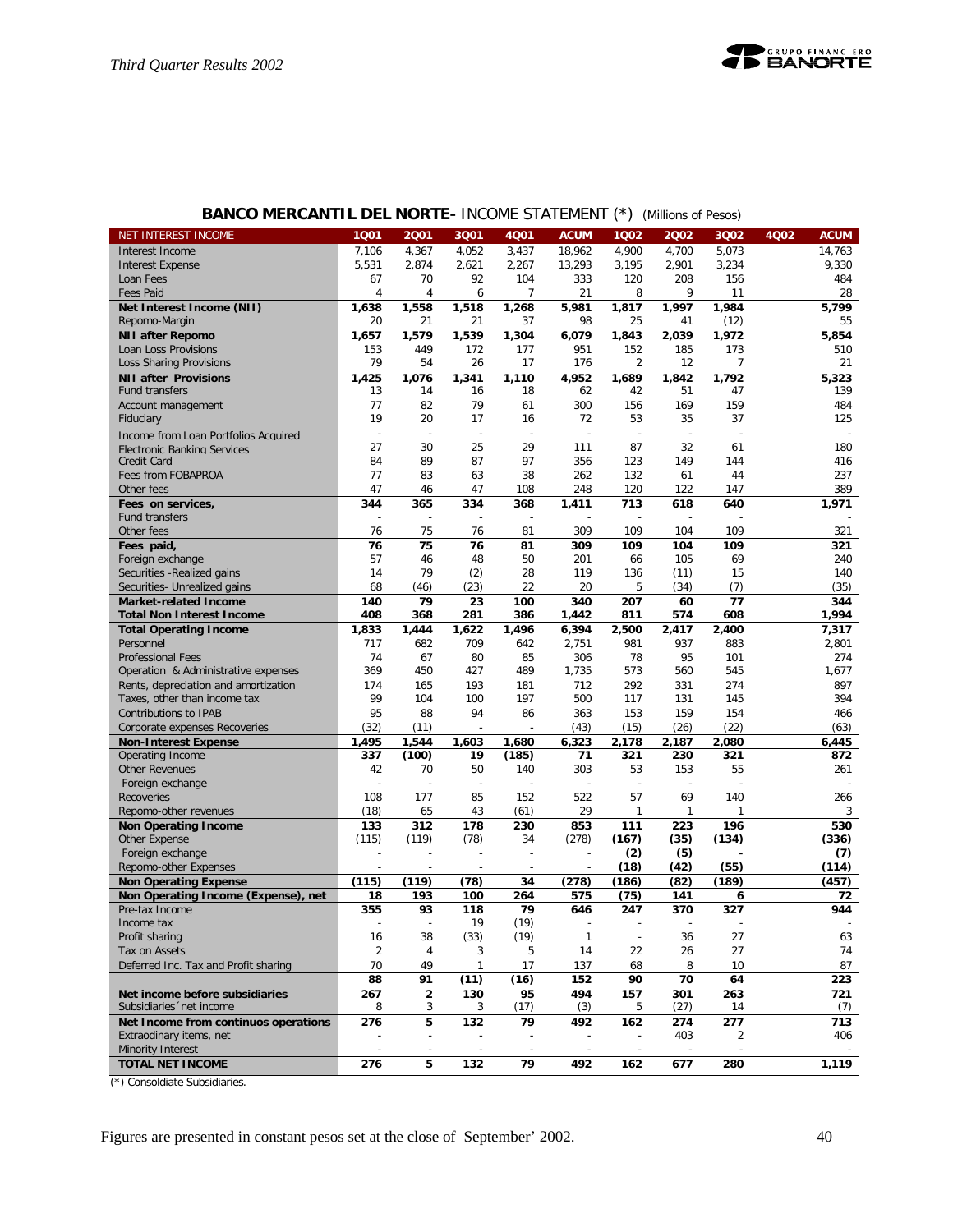![](_page_40_Picture_1.jpeg)

# **BANCO MERCANTIL DEL NORTE-BALANCE SHEET** (\*) *(Millions of Pesos)*

| <b>ASSETS</b>                           | 1001    | 2001                     | 3001   | 4Q01    | 1002                     | 2002    | 3Q02    | 4Q02 |
|-----------------------------------------|---------|--------------------------|--------|---------|--------------------------|---------|---------|------|
| <b>Cash and due from Banks</b>          | 7,153   | 6,900                    | 8,434  | 8,429   | 16,238                   | 17,064  | 18,856  |      |
| Negotiable Instruments                  | 7,615   | 6,279                    | 2,001  | 2,229   | 3,344                    | 3,961   | 2,923   |      |
| Securities held for sale                | 1,718   | 1,520                    | 1,152  | 973     | 940                      | 1,051   | 841     |      |
| Securities held to maturity             | 1,051   | 1,096                    | 1,142  | 2,835   | 3,638                    | 3,757   | 6,021   |      |
| <b>Financial Instruments:</b>           | 10,384  | 8,895                    | 4,295  | 6,038   | 7,922                    | 8,769   | 9,785   |      |
| Repurchase agreements, net              | 95      | 74                       | 34     | 77      | 54                       | 65      | 115     |      |
| Operations with collateral              |         |                          |        |         |                          |         |         |      |
| Futures receivable, net                 |         |                          |        |         |                          |         |         |      |
| Options and derivatives, net            | 5       | 52                       |        | 16      | 26                       |         |         |      |
| <b>Repos &amp; Derivatives:</b>         | 99      | 126                      | 34     | 93      | 80                       | 65      | 115     |      |
| Commercial                              | 19,011  | 16,939                   | 18,022 | 20,926  | 21,998                   | 23,104  | 26,608  |      |
| <b>Financial Intermediaries</b>         | 1,846   | 1,309                    | 1,020  | 1,477   | 722                      | 1,247   | 1,496   |      |
| Consumer                                | 1,329   | 1,447                    | 1,715  | 2,378   | 3,208                    | 3,794   | 4,332   |      |
| Mortgage                                | 3,987   | 4,064                    | 4,219  | 4,545   | 10,514                   | 10,928  | 11,312  |      |
| <b>Goverment Entities</b>               | 41,700  | 41,315                   | 40,749 | 40,437  | 41,166                   | 86,205  | 82,975  |      |
| Fobaproa                                | 12,885  | 12,231                   | 12,465 | 10,470  | 56,836                   | 9,623   | 10,217  |      |
| Fiduciary collection rights             | $\sim$  | $\sim$                   | $\sim$ | $\sim$  | $\sim$                   | $\sim$  |         |      |
| <b>Performing Loans</b>                 | 80,758  | 77,305                   | 78,190 | 80,233  | 134,44                   | 134,90  | 136,94  |      |
| Commercial                              | 1,798   | 2,159                    | 2,263  | 2,339   | 2,285                    | 2,399   | 2,372   |      |
| <b>Financial Intermediaries</b>         |         |                          |        | $\sim$  |                          |         |         |      |
| Consumer                                | 659     | 322                      | 324    | 327     | 357                      | 278     | 321     |      |
| Mortgage                                | 1,858   | 1,761                    | 1,691  | 1,636   | 1,723                    | 1,704   | 1,717   |      |
| <b>Goverment Entities</b>               |         |                          |        |         |                          | 2       |         |      |
| <b>Past Due Loans</b>                   | 4,315   | 4,242                    | 4,277  | 4,302   | 4,365                    | 4,381   | 4,411   |      |
| <b>Total Loans</b>                      | 85,073  | 81,547                   | 82,467 | 84,535  | 138,810                  | 139,281 | 141,352 |      |
| Preventive Ioan loss reserves           | 4,108   | 4,004                    | 4,219  | 4,213   | 5,020                    | 5,086   | 5,169   |      |
| <b>Net Loan Portfolio</b>               | 80,964  | 77,543                   | 78,248 | 80,322  | 133,78                   | 134,19  | 136,18  |      |
| Credit Assets Portfolio                 | ÷       | $\sim$                   | $\sim$ | $\sim$  | $\overline{\phantom{a}}$ | $\sim$  |         |      |
| Sundry debtors and other assets, net    | 804     | 1,028                    | 1,007  | 1,068   | 1,552                    | 1,384   | 1,526   |      |
| Foreclosed assets, net                  | 1,452   | 1,494                    | 1,441  | 1,384   | 1,345                    | 1,286   | 1,237   |      |
| Real Estate, Furniture & Equipment, net | 3,324   | 3,263                    | 3,418  | 3,492   | 5,453                    | 5,376   | 5,339   |      |
| Investments in subsidiaries             | 439     | 404                      | 412    | 401     | 422                      | 411     | 426     |      |
| Deferred taxes                          | 814     | 848                      | 914    | 996     | 857                      | 837     | 862     |      |
| Deferred charges & Intangibles          | 748     | 603                      | 571    | 665     | 643                      | 683     | 564     |      |
| UDIS Mortgage loans reserve coverage    | $\sim$  | $\overline{\phantom{a}}$ | $\sim$ | $\sim$  | $\sim$                   | $\sim$  |         |      |
| <b>Other Assets</b>                     | 7,580   | 7,641                    | 7,762  | 8,006   | 10,273                   | 9,978   | 9,954   |      |
| <b>TOTAL ASSETS</b>                     | 106,181 | 101,103                  | 98,773 | 102,888 | 168,303                  | 170,071 | 174,892 |      |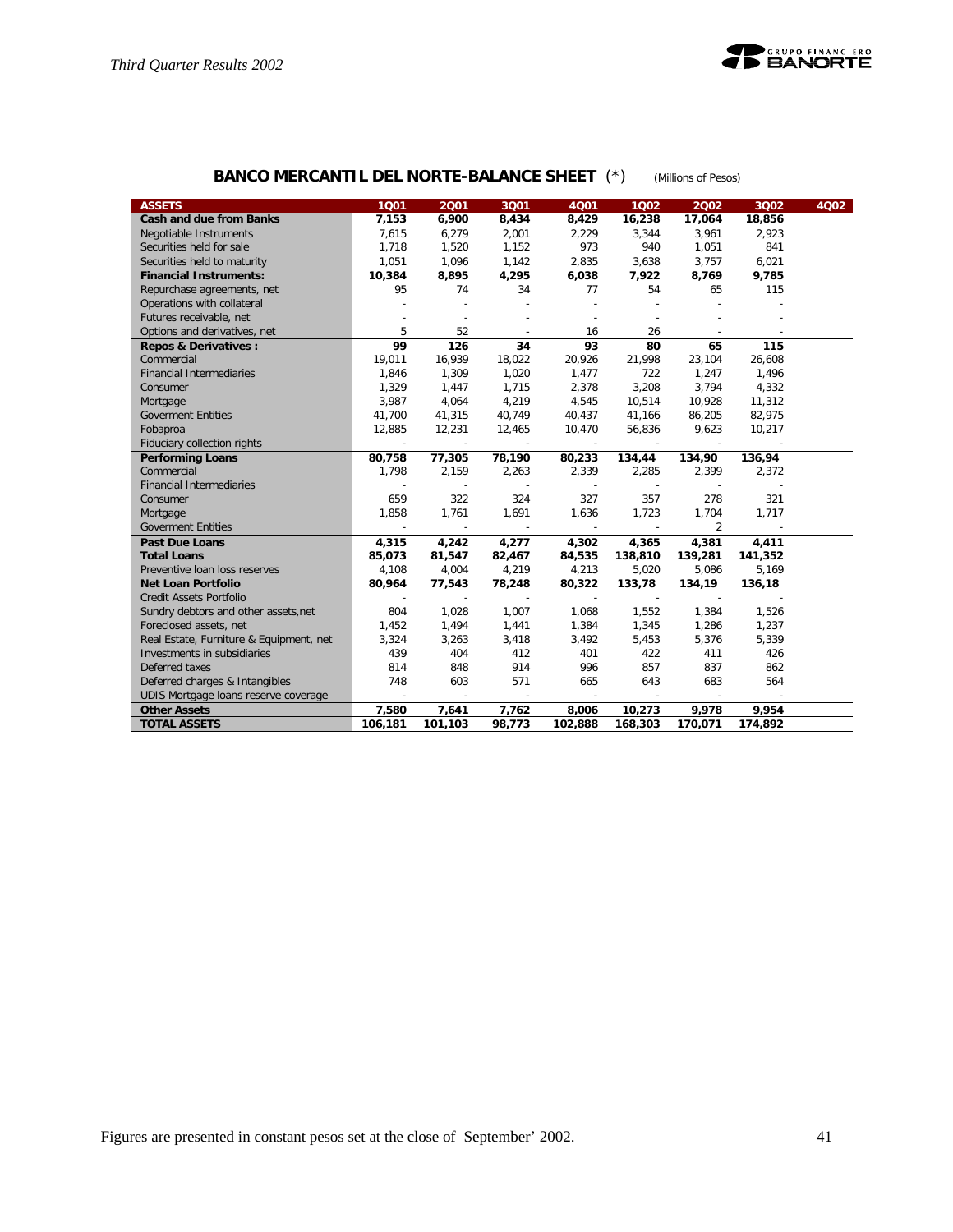# *Third Quarter Results 2002*

![](_page_41_Picture_1.jpeg)

| <b>BANCO MERCANTIL DEL NORTE-BALANCE SHEET</b><br>(Millions of Pesos) |          |          |          |                          |          |          |          |      |  |  |  |
|-----------------------------------------------------------------------|----------|----------|----------|--------------------------|----------|----------|----------|------|--|--|--|
| <b>LIABILITIES</b>                                                    | 1001     | 2001     | 3001     | 4001                     | 1002     | 2002     | 3Q02     | 4002 |  |  |  |
| <b>Demand Deposits</b>                                                | 26,055   | 26,659   | 27,169   | 30,655                   | 49,898   | 47,866   | 47,760   |      |  |  |  |
| <b>Time Deposits</b>                                                  | 47,426   | 50,476   | 46,085   | 46,537                   | 79,345   | 71,779   | 80,809   |      |  |  |  |
| <b>Bonds</b>                                                          | 1,436    | 1,382    | 1,402    | 1,349                    | 1,364    | 1,313    | 1,326    |      |  |  |  |
| <b>Deposits</b>                                                       | 74,917   | 78,516   | 74,656   | 78,540                   | 130,607  | 120,958  | 129,896  |      |  |  |  |
| Demand                                                                | 4,492    | 82       | 21       | 2,604                    | 954      | 11,793   | 625      |      |  |  |  |
| Short term                                                            | 8,580    | 3,210    | 4,973    | 3,037                    | 12,456   | 13,329   | 21,668   |      |  |  |  |
| Long term                                                             | 9,768    | 9,601    | 9,364    | 8,451                    | 12,267   | 11,912   | 10,128   |      |  |  |  |
| Due to banks and correspondents                                       | 22,840   | 12,894   | 14,359   | 14,092                   | 25,678   | 37,034   | 32,422   |      |  |  |  |
| Repurchase agreements, net                                            | 10       | 52       | 21       | 54                       | 34       | 40       | 87       |      |  |  |  |
| Operations with collateral                                            |          |          |          |                          |          |          |          |      |  |  |  |
| Futures receivable, net                                               |          |          |          |                          |          |          |          |      |  |  |  |
| Options and derivatives, net                                          | 18       | 2        | 32       | 10                       |          | 83       | 515      |      |  |  |  |
| <b>Repos &amp; Derivatives:</b>                                       | 28       | 54       | 52       | 64                       | 34       | 123      | 602      |      |  |  |  |
| Income Tax & Profit Sharing                                           | 258      | 74       | 58       | 5                        | 10       | 96       | 117      |      |  |  |  |
| Other Payable accounts                                                | 1,871    | 1,860    | 1,912    | 2,090                    | 3,630    | 3,026    | 2,802    |      |  |  |  |
| Other payable accounts                                                | 2,130    | 1,933    | 1,970    | 2,095                    | 3,641    | 3,122    | 2,919    |      |  |  |  |
| Subordinated non Convertible Debenture                                |          | 1,384    | 1,412    | 1,384                    | 1,412    | 1,384    | 1,412    |      |  |  |  |
| <b>Deferred Taxes</b>                                                 |          |          |          |                          |          |          |          |      |  |  |  |
| Deferred credits                                                      | 126      | 121      | 65       | 71                       | 72       | 17       | 15       |      |  |  |  |
| <b>TOTAL LIABILITIES</b>                                              | 100,041  | 94,902   | 92,514   | 96,246                   | 161,442  | 162,639  | 167,265  |      |  |  |  |
| STOCKHOLDER 'S EQUITY                                                 |          |          |          |                          |          |          |          |      |  |  |  |
| Paid-in Capital                                                       | 4,146    | 4,146    | 4,146    | 4,325                    | 4,326    | 4,325    | 4,325    |      |  |  |  |
| Share subscription premiums                                           | 588      | 588      | 588      | 929                      | 929      | 928      | 928      |      |  |  |  |
| Subordinated Convertible Debentures                                   |          |          |          |                          |          |          |          |      |  |  |  |
| <b>Subscribed Capital</b>                                             | 4,734    | 4,734    | 4,735    | 5,254                    | 5,254    | 5,254    | 5,254    |      |  |  |  |
| <b>Capital Reserves</b>                                               | 2,167    | 2,244    | 2,244    | 2,244                    | 2,244    | 2,244    | 2,244    |      |  |  |  |
| <b>Retained Earnings</b>                                              | 2,045    | 1,968    | 1,969    | 1,771                    | 2,263    | 1,668    | 1,468    |      |  |  |  |
| Surplus (Deficit) from securities                                     | (507)    | (423)    | (503)    | (554)                    | (536)    | (27)     | 70       |      |  |  |  |
| Results of foreign operations exchange                                |          |          |          |                          |          |          |          |      |  |  |  |
| Excess (Insuf.) in capital restatement                                | (2, 243) | (2, 243) | (2, 244) | (2, 240)                 | (2, 245) | (2, 245) | (2, 241) |      |  |  |  |
| Non Mon assets results Fixed Assets                                   |          |          |          |                          |          |          | 11       |      |  |  |  |
| Non Mon assets results Investm                                        | (72)     | (99)     | (93)     | (63)                     | (20)     | (39)     | (37)     |      |  |  |  |
| Adjustment in the employees pension                                   |          |          |          |                          |          |          |          |      |  |  |  |
| Accumulated Deferred tax effect                                       | (262)    | (262)    | (262)    | (262)                    | (262)    | (262)    | (262)    |      |  |  |  |
| Net Income                                                            | 276      | 281      | 413      | 492                      | 162      | 839      | 1,119    |      |  |  |  |
| <b>Earned Capital</b>                                                 | 1,405    | 1,467    | 1,524    | 1,388                    | 1,606    | 2,179    | 2,373    |      |  |  |  |
| <b>Minority Holdings</b>                                              |          |          |          | $\overline{\phantom{a}}$ |          |          |          |      |  |  |  |
| <b>Total Stockholder</b> 's Equity                                    | 6,139    | 6,202    | 6,259    | 6,642                    | 6,861    | 7,433    | 7,627    |      |  |  |  |
|                                                                       | 106,181  | 101,103  | 98,773   | 102,888                  | 168,303  | 170,071  | 174,892  |      |  |  |  |

(\*) Consoldiate Subsidiaries.

# **MEMORANDUM ACCOUNTS OF BANORTE**

| (Millions of Pesos)                    | 1001     | 2001      | 3001      | <b>4Q01</b> | 1Q02      | 2002     | 3Q02      | 4Q02 |
|----------------------------------------|----------|-----------|-----------|-------------|-----------|----------|-----------|------|
| Signature quarantees granted           | 3        | 3         | 3         | 3           |           |          |           |      |
| Other contingent obligations           | 8,527    | 8,453     | 8,845     | 8,872       | 8,622     | 15,605   | 12,100    |      |
| Irrevocable lines of credit            | 1.216    | 1.059     | 818       | 538         | 681       | 945      | 915       |      |
| Assets held in trust and mandate       | 20,569   | 18.930    | 18.708    | 18,417      | 17,868    | 51.984   | 57,923    |      |
| Assets held in custody or in           | 77.354   | 79.269    | 75.485    | 77,023      | 78.180    | 109,418  | 118,321   |      |
| Investment banking transactions for    | 86.468   | 102.648   | 62.254    | 106.971     | 107,836   | 142.463  | 151,157   |      |
| Engaged amounts in fobaproa operations | 3,997    | 4,110     | 4,238     | 4,640       | 5,652     | 52,351   | 5,299     |      |
| Investment of retirement saving funds  | 2,377    | 2,397     | 2,380     | 2,388       | 2,398     | 2,410    | 2,379     |      |
| Integration of loan portfolio          |          |           |           |             |           |          |           |      |
| Received amounts in derivative         | 2,775    | 2.511     | 2.753     | 3,405       | 4,125     | 3,116    | 2.549     |      |
| Fobaproa trusts                        |          |           |           |             |           |          |           |      |
| Securities to be received              | 48,115   | 46,658    | 51,440    | 46.555      | 47,147    | 62,013   | 72,858    |      |
| (Less) payable for reversal            | (48,021) | (46, 584) | (51, 461) | (46, 478)   | (47, 110) | (62,053) | (72, 945) |      |
| Receivables for reversal               | 22,057   | 47.258    | 49.353    | 45.458      | 45,820    | 62,068   | 72,962    |      |
| (Less) securities to be delivered      | (22,067) | (47, 310) | (49, 319) | (45, 512)   | (45, 844) | (62,003) | (72, 847) |      |
| Other control accounts                 | 199,673  | 203,246   | 132,396   | 130,015     | 130,262   | 295,754  | 266,825   |      |
|                                        | 403.043  | 422,648   | 307.891   | 352,295     | 355.637   | 674.070  | 617.496   |      |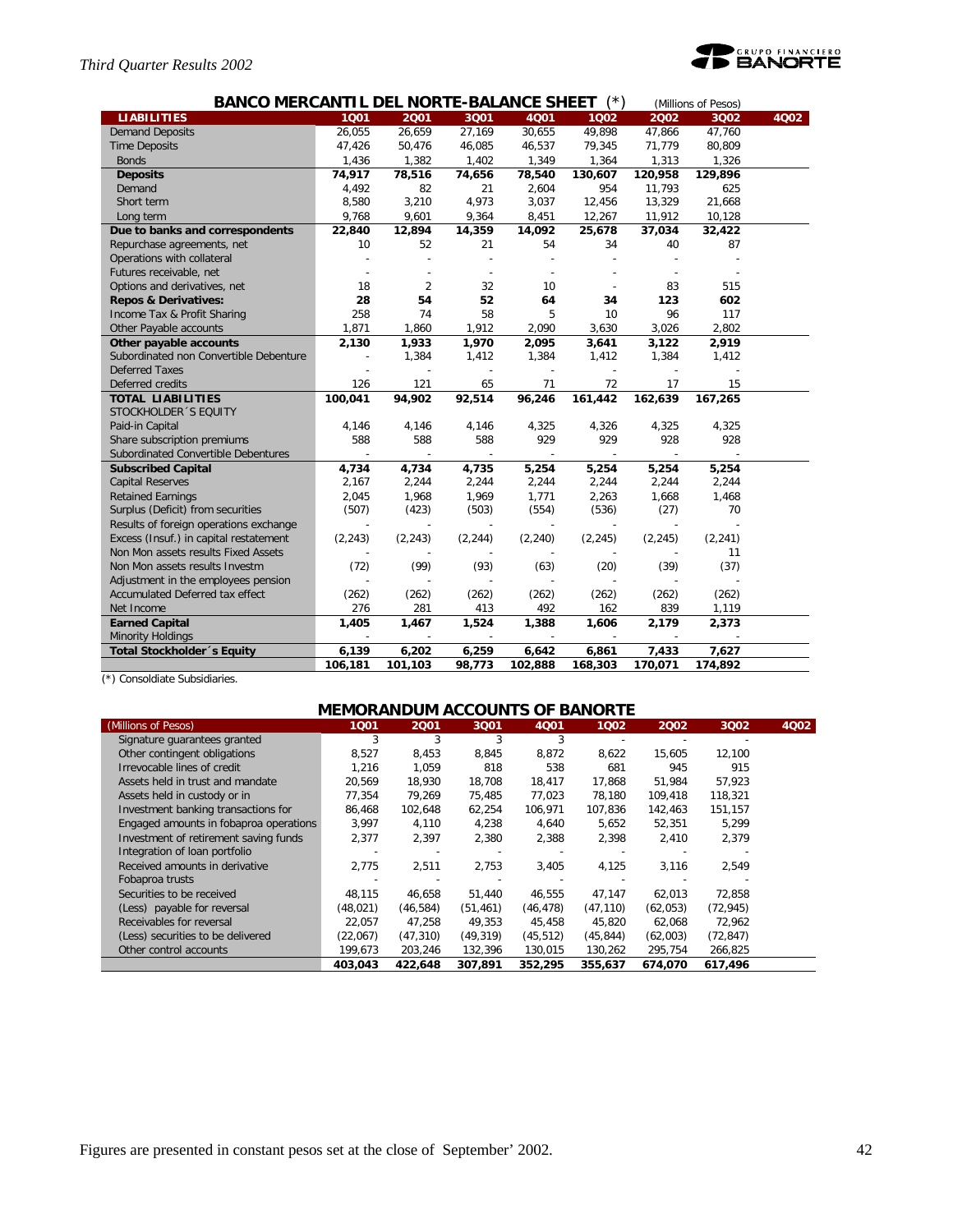![](_page_42_Picture_0.jpeg)

|                                      | <b>DEL VEIVI</b> | NU (Daliceli)  |                          | - INUUNIL JIAILIVILIVI |              |              |                 | J (MIIIIUIIS UI Pesus) |                     |
|--------------------------------------|------------------|----------------|--------------------------|------------------------|--------------|--------------|-----------------|------------------------|---------------------|
| NET INTEREST INCOME                  | 1Q01             | 2001           | 3Q01                     | 4Q01                   | <b>ACUM</b>  | 1Q02         | 2002            | 3Q02                   | 4Q02<br><b>ACUM</b> |
| Interest Income                      | 2,413            | 1,368          | 1,846                    | 1,793                  | 7,420        | 1,694        | 1,758           | 1,966                  | 5.418               |
| <b>Interest Expense</b>              | 2,408            | 1,164          | 1,865                    | 1,722                  | 7,158        | 1,669        | 1,686           | 1,905                  | 5,260               |
| Loan Fees                            |                  |                |                          |                        | $\mathbf{1}$ |              |                 |                        | 1                   |
| <b>Fees Paid</b>                     |                  |                |                          |                        |              |              |                 |                        |                     |
|                                      |                  |                |                          |                        |              |              |                 |                        |                     |
| Net Interest Income (NII)            | 6                | 204            | (18)                     | 71                     | 263          | 25           | 72              | 62                     | 158                 |
| Repomo-Margin                        | (6)              | (4)            | 5                        | (9)                    | (14)         | 6            | 2               | (3)                    | 5                   |
| <b>NII after Repomo</b>              | (1)              | 200            | (13)                     | 62                     | 248          | 31           | $\overline{74}$ | 59                     | 164                 |
| Loan Loss Provisions                 | 32               | 8              | (4)                      | 19                     | 55           | 13           | 7               | 1                      | 21                  |
| Loss Sharing Provisions              |                  |                |                          |                        |              |              |                 |                        |                     |
| <b>NII after Provisions</b>          | (32)             | 192            | (9)                      | 43                     | 193          | 18           | 67              | 58                     | 143                 |
| Fund transfers                       |                  |                |                          |                        |              |              |                 |                        |                     |
| Account management                   |                  |                |                          |                        |              |              |                 |                        |                     |
| Fiduciary                            | 232              | 100            | 422                      | 187                    | 941          | 137          | 202             | 151                    | 490                 |
|                                      |                  |                | 41                       | 55                     | 97           | 44           | 22              | 109                    | 175                 |
| Income from Loan Portfolios Acquired |                  |                |                          |                        |              |              |                 |                        |                     |
| Electronic Banking Services          |                  |                |                          |                        |              |              |                 |                        |                     |
| Credit Card                          |                  |                |                          |                        |              |              |                 |                        |                     |
| Fees from FOBAPROA                   | 5                | 3              | $\overline{c}$           | 5                      | 15           | 3            | 1               | 6                      | 11                  |
| Other fees                           | 191              | 132            | 219                      | 153                    | 695          | 223          | 159             | 246                    | 627                 |
| Fees on services,                    | 428              | 235            | 684                      | 400                    | 1,747        | 406          | 385             | 512                    | 1,303               |
| Fund transfers                       |                  |                |                          |                        |              |              |                 |                        |                     |
| Other fees                           | 19               | 18             | 260                      | 105                    | 402          | 65           | 84              | 102                    | 251                 |
| Fees paid,                           | 19               | 18             | 260                      | 105                    | 402          | 65           | 84              | 102                    | 251                 |
| Foreign exchange                     |                  |                |                          |                        |              |              |                 |                        |                     |
|                                      | 19               | 8              | (22)                     | (48)                   | (43)         | 107          | (159)           | (102)                  |                     |
| Securities - Realized gains          |                  |                |                          |                        |              |              |                 |                        | (154)               |
| Securities- Unrealized gains         | 51               | 31             | (75)                     | 19                     | 26           | (13)         | (11)            | (3)                    | (26)                |
| <b>Market-related Income</b>         | 71               | 39             | (97)                     | (30)                   | (17)         | 95           | (170)           | (105)                  | (181)               |
| <b>Total Non Interest Income</b>     | 481              | 256            | 327                      | 265                    | 1,328        | 436          | 130             | 306                    | 872                 |
| <b>Total Operating Income</b>        | 448              | 447            | 318                      | 308                    | 1,522        | 453          | 198             | 364                    | 1,014               |
| Personnel                            | $\overline{c}$   | 3              | 2                        | 1                      | 7            | 1            | 1               | 1                      | 3                   |
| <b>Professional Fees</b>             | 14               | 8              | 9                        | 8                      | 39           | 9            | 6               | 8                      | 22                  |
| Operation & Administrative expenses  | 112              | 119            | 100                      | 98                     | 428          | 111          | 111             | 103                    | 326                 |
| Rents, depreciation and amortization | 20               | 18             | 19                       | 32                     | 89           | 27           | 26              | 27                     | 80                  |
| Taxes, other than income tax         | 11               | 5              | 5                        | 6                      | 27           | 5            | 5               | 4                      | 14                  |
| Contributions to IPAB                | $\mathbf{1}$     | $\overline{2}$ | (3)                      | $\overline{7}$         | 8            | 3            | 2               | $\overline{2}$         | 8                   |
|                                      |                  |                |                          |                        |              |              |                 |                        |                     |
| Corporate expenses Recoveries        |                  |                |                          |                        |              |              |                 |                        |                     |
| <b>Non-Interest Expense</b>          | 160              | 155            | 131                      | 152                    | 598          | 155          | 153             | 146                    | 453                 |
| <b>Operating Income</b>              | 288              | 292            | 187                      | 156                    | 924          | 298          | 45              | 218                    | 561                 |
| <b>Other Revenues</b>                | 55               | 70             | 71                       | 62                     | 258          | 23           | 28              | 23                     | 74                  |
| Foreign exchange                     |                  |                |                          |                        |              |              |                 |                        |                     |
| Recoveries                           |                  | $\mathbf{1}$   | 3                        | 1                      | 5            | $\mathbf{1}$ | 1               |                        | $\overline{2}$      |
| Repomo-other revenues                |                  |                |                          |                        |              |              |                 |                        |                     |
| <b>Non Operating Income</b>          | 56               | 71             | 74                       | 62                     | 263          | 24           | 29              | 24                     | 77                  |
| Other Expense                        |                  | (75)           | 74                       |                        | (2)          | (77)         | 76              | (7)                    | (8)                 |
| Foreign exchange                     |                  |                |                          |                        |              |              |                 |                        |                     |
| Repomo-other Expenses                | (4)              | (8)            |                          | (28)                   | (54)         | (25)         | (28)            | (23)                   | (76)                |
|                                      |                  |                | (14)                     |                        |              |              |                 |                        |                     |
| <b>Non Operating Expense</b>         | (4)              | (82)           | 59                       | (28)                   | (56)         | (102)        | 48              | (30)                   | (83)                |
| Non Operating Income (Expense), net  | 51               | (11)           | 133                      | 34                     | 207          | (78)         | 77              | (6)                    | (7)                 |
| Pre-tax Income                       | 339              | 281            | 320                      | 190                    | 1,130        | 220          | 122             | 212                    | 554                 |
| Income tax                           |                  |                | 11                       | 67                     | 78           | 25           | 16              | 52                     | 93                  |
| Profit sharing                       |                  |                |                          |                        |              |              |                 |                        |                     |
| Tax on Assets                        |                  |                | $\overline{\phantom{a}}$ |                        |              |              |                 |                        |                     |
| Deferred Inc. Tax and Profit sharing | 41               | 18             | 38                       | (14)                   | 83           | 12           | 9               | 13                     | 33                  |
|                                      | 41               | 18             | 50                       | 53                     | 162          | 37           | 25              | 65                     | 127                 |
| Net income before subsidiaries       | 298              | 263            | 270                      | 137                    | 969          | 184          | 97              | 147                    | 428                 |
| Subsidiaries 'net income             | 12               | 22             | 4                        | 18                     | 56           | 13           | 9               | 11                     | 33                  |
| Net Income from continuos operations | 311              | 285            | 274                      | 156                    |              | 196          | 107             | 158                    | 461                 |
|                                      |                  |                |                          |                        | 1,025        |              |                 |                        |                     |
| Extraodinary items, net              |                  |                |                          |                        |              |              |                 |                        |                     |
| Minority Interest                    | 32               | 5              | 36                       | 15                     | 88           | 42           | 12              | 40                     | 95                  |
| <b>TOTAL NET INCOME</b>              | 278              | 280            | 238                      | 140                    | 937          | 154          | 94              | 117                    | 366                 |

**BANCO DEL CENTRO (Bancen)-** INCOME STATEMENT (\*)*(Millions of Pesos)*

(\*) Consolidate Afore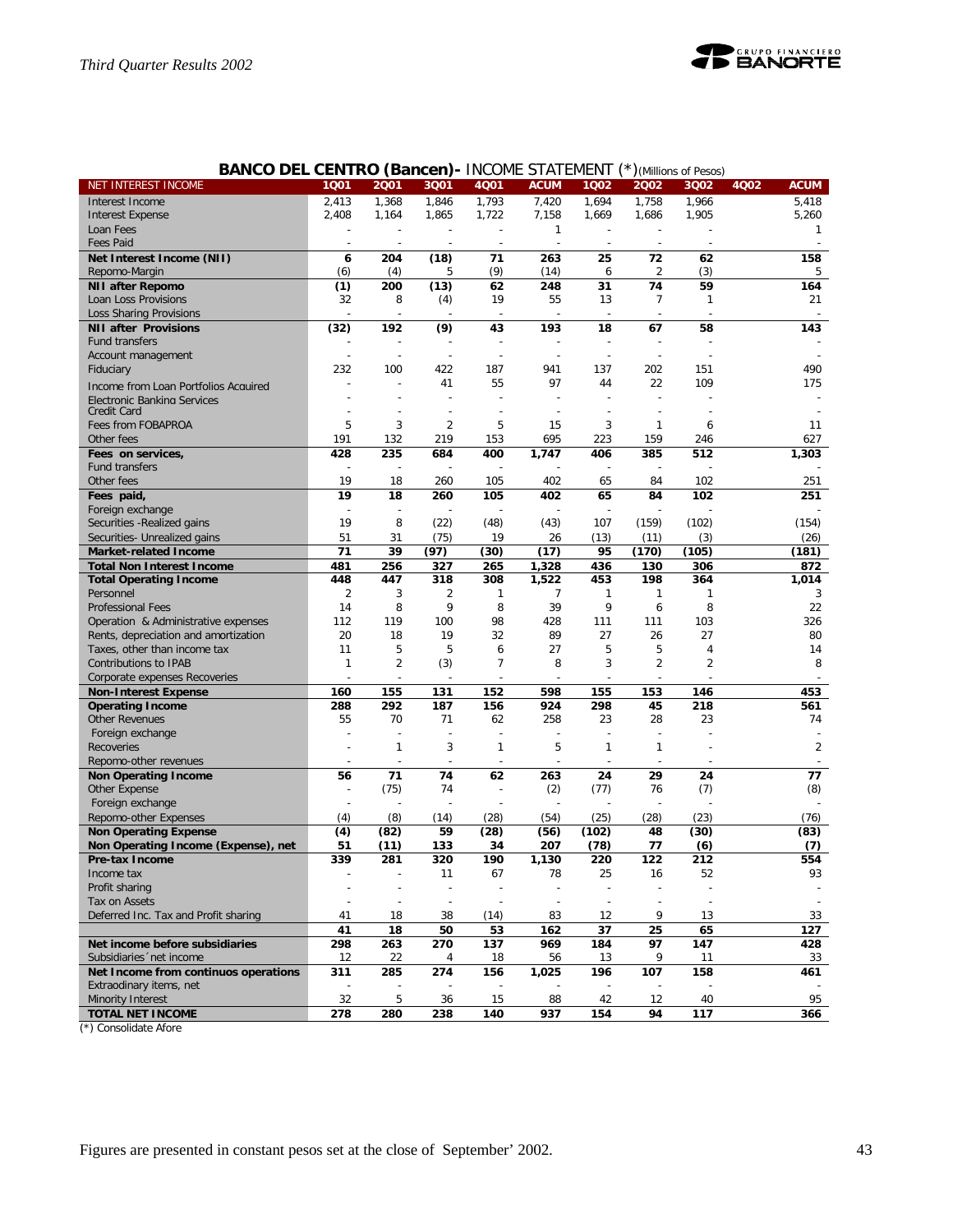![](_page_43_Picture_1.jpeg)

# **BANCO DEL CENTRO (Bancen)-BALANCE SHEET** *(Millions of Pesos)*

| <b>ASSETS</b>                           | 1 <sub>Q01</sub>         | 2001                     | 3Q01                     | 4Q01                     | 1Q02                     | 2002                     | 3Q02                     | 4Q02 |
|-----------------------------------------|--------------------------|--------------------------|--------------------------|--------------------------|--------------------------|--------------------------|--------------------------|------|
| <b>Cash and due from Banks</b>          | 1,596                    | 1,409                    | 1,534                    | 1,577                    | 1,328                    | 1,806                    | 1,120                    |      |
| Negotiable Instruments                  | 1                        |                          | $\overline{a}$           | 1                        | 266                      | 281                      | 178                      |      |
| Securities held for sale                | 168                      | 162                      | 155                      | 121                      |                          |                          |                          |      |
| Securities held to maturity             | 299                      | 307                      | 312                      | 313                      | 315                      | 316                      | 318                      |      |
| <b>Financial Instruments:</b>           | 468                      | 470                      | 466                      | 435                      | 582                      | 598                      | 497                      |      |
| Repurchase agreements, net              | 43                       | 87                       | 40                       | 67                       | 53                       | 33                       | 45                       |      |
| Operations with collateral              |                          |                          |                          |                          |                          |                          |                          |      |
| Futures receivable, net                 |                          |                          | $\overline{\phantom{a}}$ |                          |                          |                          |                          |      |
| Options and derivatives, net            |                          | ÷                        | $\overline{a}$           | ÷,                       |                          |                          |                          |      |
| <b>Repos &amp; Derivatives:</b>         | 43                       | 87                       | 40                       | 67                       | 53                       | 33                       | 45                       |      |
| Commercial                              | 326                      | 322                      | 9                        | 327                      | 265                      | 302                      | 298                      |      |
| <b>Financial Intermediaries</b>         |                          |                          | $\overline{\phantom{a}}$ | ÷,                       | $\overline{\phantom{a}}$ | $\overline{\phantom{a}}$ |                          |      |
| Consumer                                |                          |                          | $\overline{a}$           |                          |                          |                          |                          |      |
| Mortgage                                | 338                      | 337                      | 337                      | 319                      | 299                      | 288                      | 280                      |      |
| <b>Goverment Entities</b>               | 12                       | 17                       | 28                       | 37                       | 42                       | 9                        | 13                       |      |
| Fobaproa                                |                          |                          | $\overline{a}$           |                          |                          |                          |                          |      |
| Fiduciary collection rights             | $\overline{\phantom{a}}$ | $\overline{\phantom{a}}$ | $\overline{\phantom{a}}$ | $\overline{\phantom{a}}$ | $\overline{\phantom{a}}$ | ÷                        | $\overline{\phantom{a}}$ |      |
| <b>Performing Loans</b>                 | 676                      | 675                      | 374                      | 683                      | 605                      | 599                      | 592                      |      |
| Commercial                              | 55                       | 55                       | 232                      | 205                      | 190                      | 188                      | 171                      |      |
| <b>Financial Intermediaries</b>         |                          |                          |                          |                          |                          |                          |                          |      |
| Consumer                                |                          |                          | ÷,                       |                          |                          |                          |                          |      |
| Mortgage                                | 152                      | 138                      | 127                      | 127                      |                          |                          | 135                      |      |
| <b>Goverment Entities</b>               | $\overline{a}$           | $\overline{\phantom{a}}$ | $\overline{a}$           | $\overline{a}$           | 140                      | 136                      |                          |      |
| <b>Past Due Loans</b>                   | 207                      | 193                      | 359                      | 333                      | 331                      | 324                      | 306                      |      |
| <b>Total Loans</b>                      | 884                      | 868                      | 733                      | 1,016                    | 936                      | 923                      | 897                      |      |
| Preventive Ioan loss reserves           | 434                      | 431                      | 418                      | 423                      | 431                      | 430                      | 425                      |      |
| <b>Net Loan Portfolio</b>               | 449                      | 437                      | 315                      | 593                      | 506                      | 493                      | 472                      |      |
| <b>Credit Assets Portfolio</b>          |                          | $\overline{a}$           | 2,497                    | 2,647                    | 2,449                    | 2,300                    | 2,057                    |      |
| Sundry debtors and other assets, net    | 825                      | 922                      | 132                      | 150                      | 101                      | 148                      | 115                      |      |
| Foreclosed assets, net                  | 89                       | 88                       | 101                      | 14                       | 19                       | 19                       | 19                       |      |
| Real Estate, Furniture & Equipment, net | 28                       | 28                       | 31                       | 50                       | 55                       | 56                       | 57                       |      |
| Investments in subsidiaries             | 359                      | 370                      | 376                      | 395                      | 480                      | 627                      | 630                      |      |
| Deferred taxes                          |                          |                          | $\sim$                   | L,                       |                          |                          |                          |      |
| Deferred charges & Intangibles          | 632                      | 618                      | 607                      | 525                      | 494                      | 473                      | 449                      |      |
| UDIS Mortgage loans reserve coverage    |                          |                          |                          |                          |                          |                          |                          |      |
| <b>Other Assets</b>                     | 1,933                    | 2,025                    | 3,744                    | 3,780                    | 3,598                    | 3,624                    | 3,327                    |      |
| <b>TOTAL ASSETS</b>                     | 4,489                    | 4,427                    | 6,100                    | 6,452                    | 6,066                    | 6,553                    | 5,460                    |      |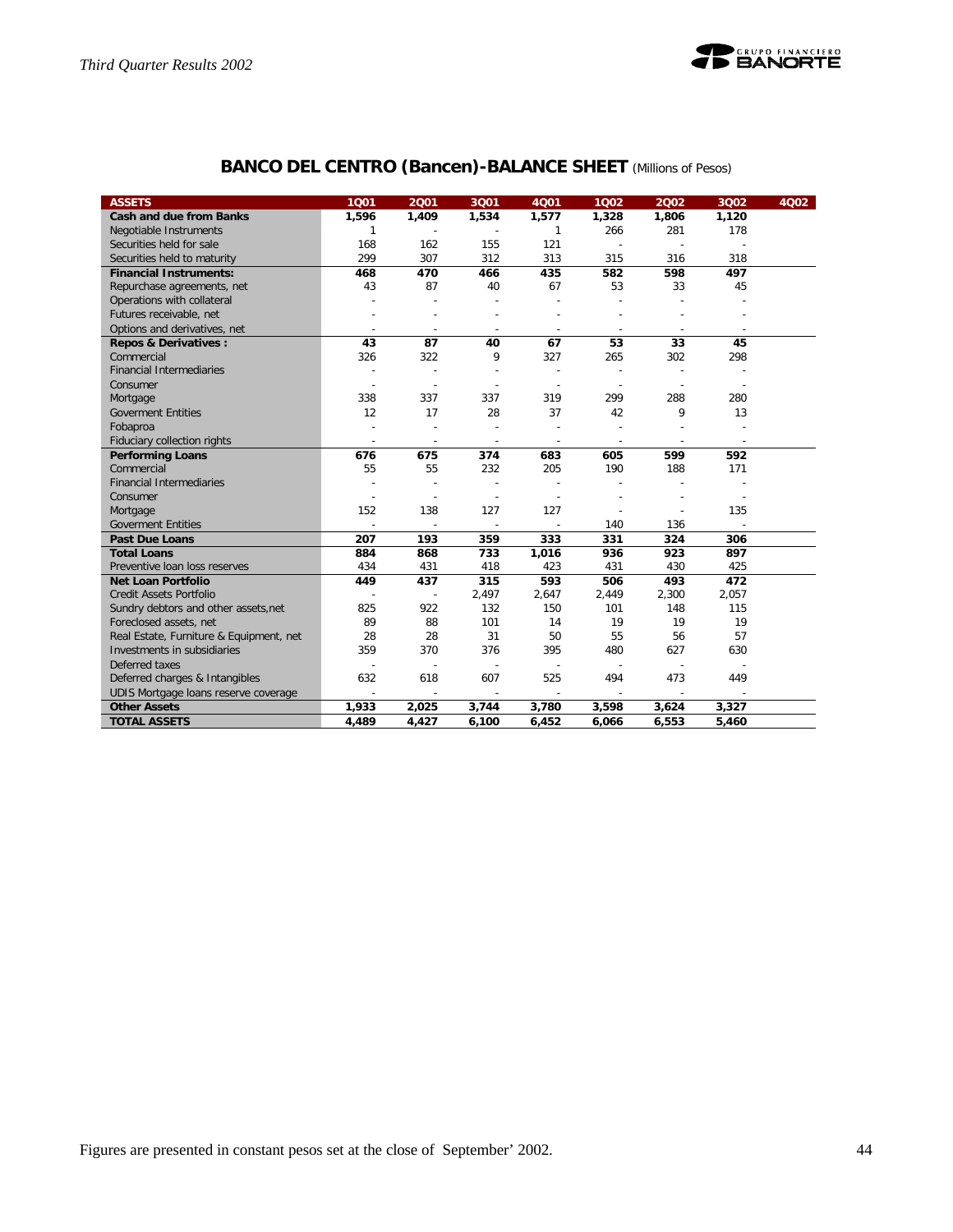![](_page_44_Picture_1.jpeg)

# **BANCO DEL CENTRO (Bancen)-BALANCE SHEET** *(Millions of Pesos)*

| <b>LIABILITIES</b>                     | 1001           | 2001  | 3Q01                     | 4001                     | 1002           | 2002                     | 3Q02  | 4Q02 |
|----------------------------------------|----------------|-------|--------------------------|--------------------------|----------------|--------------------------|-------|------|
| <b>Demand Deposits</b>                 | 95             | 128   | 151                      | 258                      | 264            | 282                      | 356   |      |
| <b>Time Deposits</b>                   | 1,043          | 1,122 | Ĭ.                       | ÷,                       | 1,301          | 1,207                    | 981   |      |
| <b>Bonds</b>                           |                |       | $\overline{\phantom{a}}$ | $\sim$                   |                | ÷,                       |       |      |
| <b>Deposits</b>                        | 1,138          | 1,250 | 151                      | 258                      | 1,565          | 1,489                    | 1,337 |      |
| Demand                                 | 537            |       | 841                      | 1,166                    | 872            | 1,361                    | 150   |      |
| Short term                             | $\overline{a}$ |       | 1,208                    | 1,467                    | $\overline{a}$ |                          |       |      |
| Long term                              | 334            | 305   | 747                      | 548                      | 393            | 313                      | 311   |      |
| Due to banks and correspondents        | 871            | 305   | 2,795                    | 3,181                    | 1,265          | 1,674                    | 461   |      |
| Repurchase agreements, net             | 10             | 5     | 71                       | 42                       |                | 84                       | 129   |      |
| Operations with collateral             |                |       |                          |                          |                |                          |       |      |
| Futures receivable, net                |                |       |                          |                          |                |                          |       |      |
| Options and derivatives, net           |                |       | $\overline{\phantom{a}}$ |                          |                |                          |       |      |
| <b>Repos &amp; Derivatives:</b>        | 10             | 5     | 71                       | 42                       | ÷,             | 84                       | 129   |      |
| Income Tax & Profit Sharing            | 16             | 16    | 27                       | ÷                        |                | $\overline{\phantom{a}}$ | 137   |      |
| Other Payable accounts                 | 37             | 123   | 50                       | 105                      | 158            | 151                      | 275   |      |
| Other payable accounts                 | 52             | 138   | 78                       | 105                      | 158            | 151                      | 412   |      |
| Subordinated non Convertible Debenture |                |       | $\sim$                   |                          |                |                          |       |      |
| <b>Deferred Taxes</b>                  | 160            | 176   | 213                      | 243                      | 253            | 229                      | 236   |      |
| Deferred credits                       |                |       | $\overline{\phantom{a}}$ | 1                        |                |                          |       |      |
| <b>TOTAL LIABILITIES</b>               | 2,231          | 1,874 | 3,308                    | 3,829                    | 3,242          | 3,628                    | 2,577 |      |
| STOCKHOLDER 'S EQUITY                  |                |       |                          |                          |                |                          |       |      |
| Paid-in Capital                        | 1,018          | 1,018 | 1,019                    | 1,018                    | 1,019          | 1,018                    | 1,018 |      |
| Share subscription premiums            |                |       | $\overline{a}$           |                          |                |                          |       |      |
| Subordinated Convertible Debentures    |                |       | $\overline{a}$           |                          |                |                          |       |      |
| <b>Subscribed Capital</b>              | 1,018          | 1,018 | 1,019                    | 1,018                    | 1,019          | 1,018                    | 1,018 |      |
| <b>Capital Reserves</b>                | 159            | 159   | 160                      | 159                      | 160            | 159                      | 159   |      |
| <b>Retained Earnings</b>               | 258            | 258   | 258                      | 8                        | 945            | 945                      | 754   |      |
| Surplus (Deficit) from securities      | (26)           | (11)  | (41)                     | (24)                     | (13)           | (13)                     | (13)  |      |
| Results of foreign operations exchange | $\overline{a}$ |       | $\sim$                   | $\overline{\phantom{a}}$ | $\sim$         | $\overline{\phantom{a}}$ |       |      |
| Excess (Insuf.) in capital restatement | 9              | 8     | $\overline{7}$           |                          | 3              | 3                        |       |      |
| Non Mon assets results Fixed Assets    |                |       | $\overline{a}$           |                          |                |                          |       |      |
| Non Mon assets results Investm         | 6              | 3     | $\overline{2}$           | (41)                     | (46)           | (49)                     | (51)  |      |
| Adjustment in the employees pension    |                |       | $\overline{a}$           |                          |                |                          |       |      |
| Accumulated Deferred tax effect        |                |       |                          |                          |                |                          |       |      |
| Net Income                             | 278            | 558   | 797                      | 937                      | 154            | 248                      | 366   |      |
| <b>Earned Capital</b>                  | 685            | 977   | 1,182                    | 1,039                    | 1,203          | 1,294                    | 1,214 |      |
| <b>Minority Holdings</b>               | 555            | 558   | 592                      | 566                      | 603            | 613                      | 651   |      |
| Total Stockholder 's Equity            | 2,259          | 2,553 | 2,792                    | 2,623                    | 2,824          | 2,926                    | 2,883 |      |
|                                        | 4.489          | 4,427 | 6,100                    | 6,452                    | 6,066          | 6,553                    | 5,460 |      |

(\*) Consolidate Afore

#### **MEMORANDUM ACCOUNTS OF BANCEN**

|                                        | 1001     | 2001      | 3Q01                     | 4Q01      | 1Q02      | 2002      | 3Q02       | 4Q02 |
|----------------------------------------|----------|-----------|--------------------------|-----------|-----------|-----------|------------|------|
| Signature quarantees granted           |          |           |                          |           |           |           |            |      |
| Other contingent obligations           | 1,855    | 1,862     | 1,755                    | 1,757     | 1,738     | 2,602     | 2,251      |      |
| Irrevocable lines of credit            |          |           |                          |           |           |           |            |      |
| Assets held in trust and mandate       | 19,369   | 18,236    | 18,131                   | 22,828    | 22,422    | 22,829    | 22,569     |      |
| Assets held in custody or in           | 1,034    | 1,113     |                          |           | 1,298     | 1.206     | 981        |      |
| Investment banking transactions for    |          |           |                          |           |           |           |            |      |
| Engaged amounts in fobaproa operations | 95       | 128       | 151                      | 258       | 264       | 279       | 356        |      |
| Investment of retirement saving funds  |          |           |                          |           |           |           |            |      |
| Integration of loan portfolio          |          |           |                          |           |           |           |            |      |
| Received amounts in derivative         |          |           | $\overline{\phantom{a}}$ |           |           |           |            |      |
| Fobaproa trusts                        |          |           |                          |           |           |           |            |      |
| Securities to be received              | 44,218   | 70,191    | 75.936                   | 76.935    | 87,939    | 89.092    | 101,121    |      |
| (Less) payable for reversal            | (44.175) | (70, 105) | (76,007)                 | (76, 868) | (87,929)  | (89, 176) | (101, 250) |      |
| Receivables for reversal               | 19.899   | 28.996    | 36.785                   | 23.867    | 29,471    | 41.509    | 38.870     |      |
| (Less) securities to be delivered      | (19,908) | (29,001)  | (36, 745)                | (23,909)  | (29, 428) | (41, 475) | (38, 825)  |      |
| Other control accounts                 | 46,753   | 43,540    | 43,431                   | 42,806    | 42,418    | 41,868    | 41,314     |      |
|                                        | 69,140   | 64,961    | 63,438                   | 67,673    | 68,193    | 68,734    | 67.387     |      |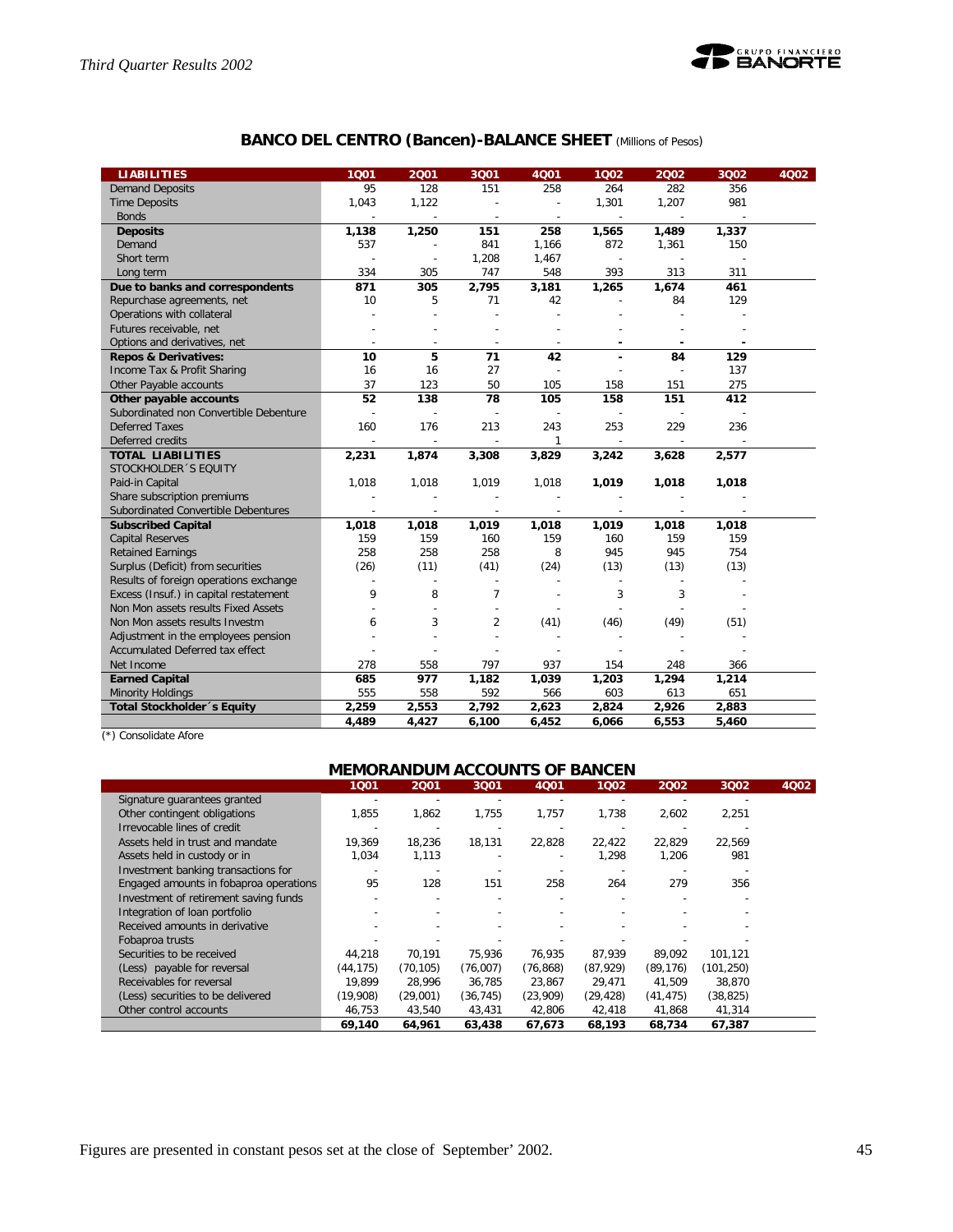![](_page_45_Picture_1.jpeg)

# **Annex 5. Notes to Banking Sector Financial Statements**

# **Financial Instruments and Valuation Effects 3Q02**

*(Millions of Pesos)*

*BANORTE*

|                                     | <b>BOOK</b>  | <b>MARKET</b> | <b>UNREALIZED GAIN</b> |
|-------------------------------------|--------------|---------------|------------------------|
| <b>NEGOTIABLE INSTRUMENTS</b>       | <b>VALUE</b> | <b>VALUE</b>  | (LOSS)                 |
| <b>Goverment Securities</b>         | 667.9        | 662.4         | (5.5)                  |
| <b>Banking Securities</b>           | 1,664.2      | 1,686.5       | 22.3                   |
| Private                             | 62.3         | 62.7          | 0.4                    |
| <b>Commercial Paper</b>             | 511.3        | 511.2         |                        |
| <b>Total</b>                        | 2,905.6      | 2,922.8       | 17.2                   |
| SECURITIES HELD FOR SALE            |              |               |                        |
| <b>Goverment Securities</b>         |              |               |                        |
| Mexican Government Securities (UMS) | 254.9        | 257.9         | 3.0                    |
| Eurobonds                           | 1,219.3      | 583.3         | (636.1)                |
| <b>Total</b>                        | 1,474.2      | 841.2         | (633.0)                |
| SECURITIES HELD TO MATURITY         |              |               |                        |
| <b>Special Cetes</b>                | 3,125.6      | 3,125.6       |                        |
| <b>Trust Bonds</b>                  | 30.6         | 30.6          |                        |
| <b>Fiduciary Rights</b>             | 24.1         | 24.1          |                        |
| <b>Bonds</b>                        | 267.9        | 267.9         |                        |
| Mexican Government Securities (UMS) |              |               |                        |
|                                     | 2,347.2      | 2,347.2       |                        |
| <b>Others</b>                       | 153.9        | 153.9         |                        |
| <b>US Clearing Master Trust</b>     | 71.6         | 71.6          |                        |
| <b>Total</b>                        | 6,021.0      | 6,021.0       |                        |

#### *BANCEN*

|                                     | <b>BOOK</b>  | <b>MARKET</b> | <b>UNREALIZED GAIN</b> |
|-------------------------------------|--------------|---------------|------------------------|
| NEGOTIABLE INSTRUMENTS              | <b>VALUE</b> | <b>VALUE</b>  | (LOSS)                 |
| <b>Goverment Securities</b>         | 0.1          | 0.1           |                        |
| <b>Banking Securities</b>           | 0.4          | 0.4           |                        |
| Private                             | 206.1        | 178.0         | (28.1)                 |
| <b>Commercial Paper</b>             |              |               |                        |
| Total                               | 206.6        | 178.5         | (28.1)                 |
| SECURITIES HELD FOR SALE            |              |               |                        |
| <b>Goverment Securities</b>         |              |               |                        |
| Mexican Government Securities (UMS) |              |               |                        |
| Eurobonds                           |              |               |                        |
| <b>Total</b>                        |              |               |                        |
| SECURITIES HELD TO MATURITY         |              |               |                        |
| <b>Special Cetes</b>                | 318.1        | 318.1         |                        |
| <b>Trust Bonds</b>                  |              |               |                        |
| <b>Fiduciary Rights</b>             |              |               |                        |
| <b>Bonds</b>                        |              |               |                        |
| Mexican Government Securities (UMS) |              |               |                        |
| <b>US Clearing Master Trust</b>     |              |               |                        |
| Total                               |              |               |                        |
| <b>TOTAL</b>                        | 318.1        | 318.1         |                        |
|                                     | 524.7        | 496.6         | (28.1)                 |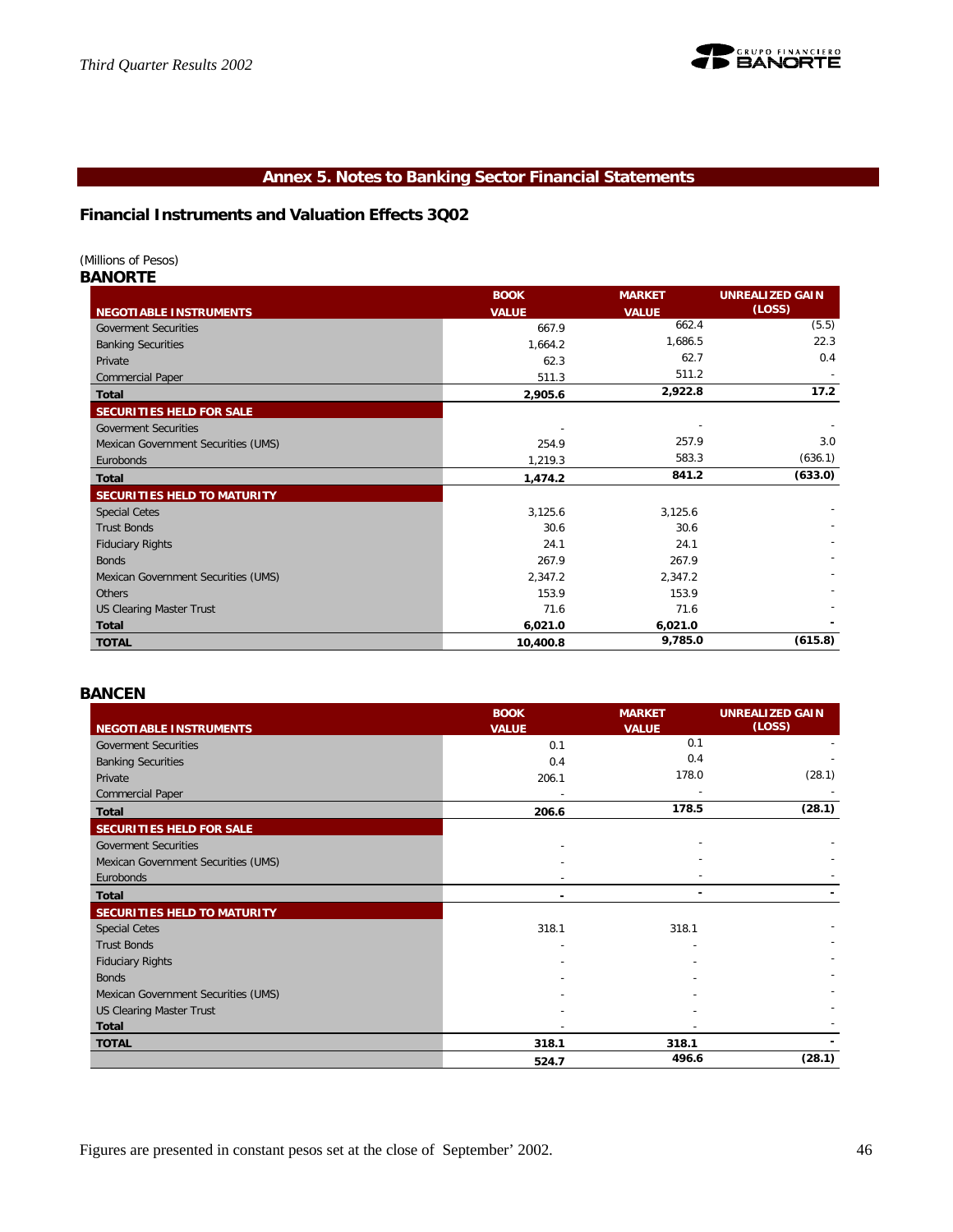![](_page_46_Picture_1.jpeg)

# *BANKING SECTOR*

|                                     | <b>BOOK</b>  | <b>MARKET</b> | <b>UNREALIZED GAIN</b> |
|-------------------------------------|--------------|---------------|------------------------|
| <b>NEGOTIABLE INSTRUMENTS</b>       | <b>VALUE</b> | <b>VALUE</b>  | (LOSS)                 |
| <b>Goverment Securities</b>         | 667.9        | 662.5         | (5.5)                  |
| <b>Banking Securities</b>           | 1,664.5      | 705.9         | (958.7)                |
| Private                             | 268.5        | 240.7         | (27.8)                 |
| <b>Commercial Paper</b>             | 511.3        | 511.2         |                        |
| Total                               | 3,112.2      | 2,120.3       | (991.9)                |
| SECURITIES HELD FOR SALE            |              |               |                        |
| <b>Goverment Securities</b>         |              |               |                        |
| Mexican Government Securities (UMS) | 254.9        | 257.9         | 3.0                    |
| Eurobonds                           | 1,219.3      | 583.3         | (636.1)                |
| <b>Total</b>                        | 1,474.2      | 841.2         | (633.0)                |
| SECURITIES HELD TO MATURITY         |              |               |                        |
| <b>Special Cetes</b>                | 3,443.7      | 3,443.7       |                        |
| <b>Trust Bonds</b>                  | 30.6         | 30.6          |                        |
| <b>Fiduciary Rights</b>             | 24.1         | 24.1          |                        |
| <b>Bonds</b>                        | 267.9        | 267.9         |                        |
| Mexican Government Securities (UMS) | 2,347.2      | 2,347.2       |                        |
| Others                              | 153.9        | 153.9         |                        |
| <b>US Clearing Master Trust</b>     | 71.6         | 71.6          |                        |
| <b>Total</b>                        | 6,339.1      | 6,339.1       |                        |
| <b>TOTAL</b>                        | 10,925.5     | 9,300.6       | (1,624.9)              |

# **Repurchase Agreement Operations 3Q02**

*(Millions of Pesos)*

# *BANORTE*

| <b>REPURCHASE AGREEMENT DEBTORS</b>                                           | <b>MARKET VALUE</b><br>(1) | <b>ASSET BALANCE</b>     |
|-------------------------------------------------------------------------------|----------------------------|--------------------------|
| <b>Goverment Securities</b>                                                   | 59.596.3                   | (91.5)                   |
| <b>Banking Securities</b>                                                     | 13,262.1                   | 4.7                      |
| Total                                                                         | 72.858.3                   | (86.8)                   |
| <b>REPURCHASE AGREEMENT CREDITORS</b>                                         | <b>MARKET VALUE</b><br>(2) | <b>LIABILITY BALANCE</b> |
| <b>Goverment Securities</b>                                                   | 59.584.4                   | (118.2)                  |
| <b>Banking Securities</b>                                                     | 13,262.4                   | 3.3                      |
| Total                                                                         | 72.846.7                   | (115.0)                  |
| RECEIVABLES ON REPURCHASE AGREEMENT<br>PAYABLES ON REPURCHASE AGREEMENT<br>2) |                            |                          |

## *BANCEN*

| <b>REPURCHASE AGREEMENT DEBTORS</b>   | <b>MARKET VALUE</b><br>(1) | <b>ASSET BALANCE</b>     |
|---------------------------------------|----------------------------|--------------------------|
| <b>Goverment Securities</b>           | 79.660.3                   | (134.9)                  |
| <b>Banking Securities</b>             | 21,460.9                   | 5.9                      |
| Total                                 | 101,121.3                  | (129.0)                  |
| <b>REPURCHASE AGREEMENT CREDITORS</b> | <b>MARKET VALUE</b><br>(2) | <b>LIABILITY BALANCE</b> |
| <b>Goverment Securities</b>           | 38.689.9                   | (45.0)                   |
| <b>Banking Securities</b>             | 134.8                      |                          |
| Total                                 | 38,824.7                   | (45.0)                   |

• RECEIVABLES ON REPURCHASE AGREEMENT 1) PAYABLES ON REPURCHASE AGREEMENT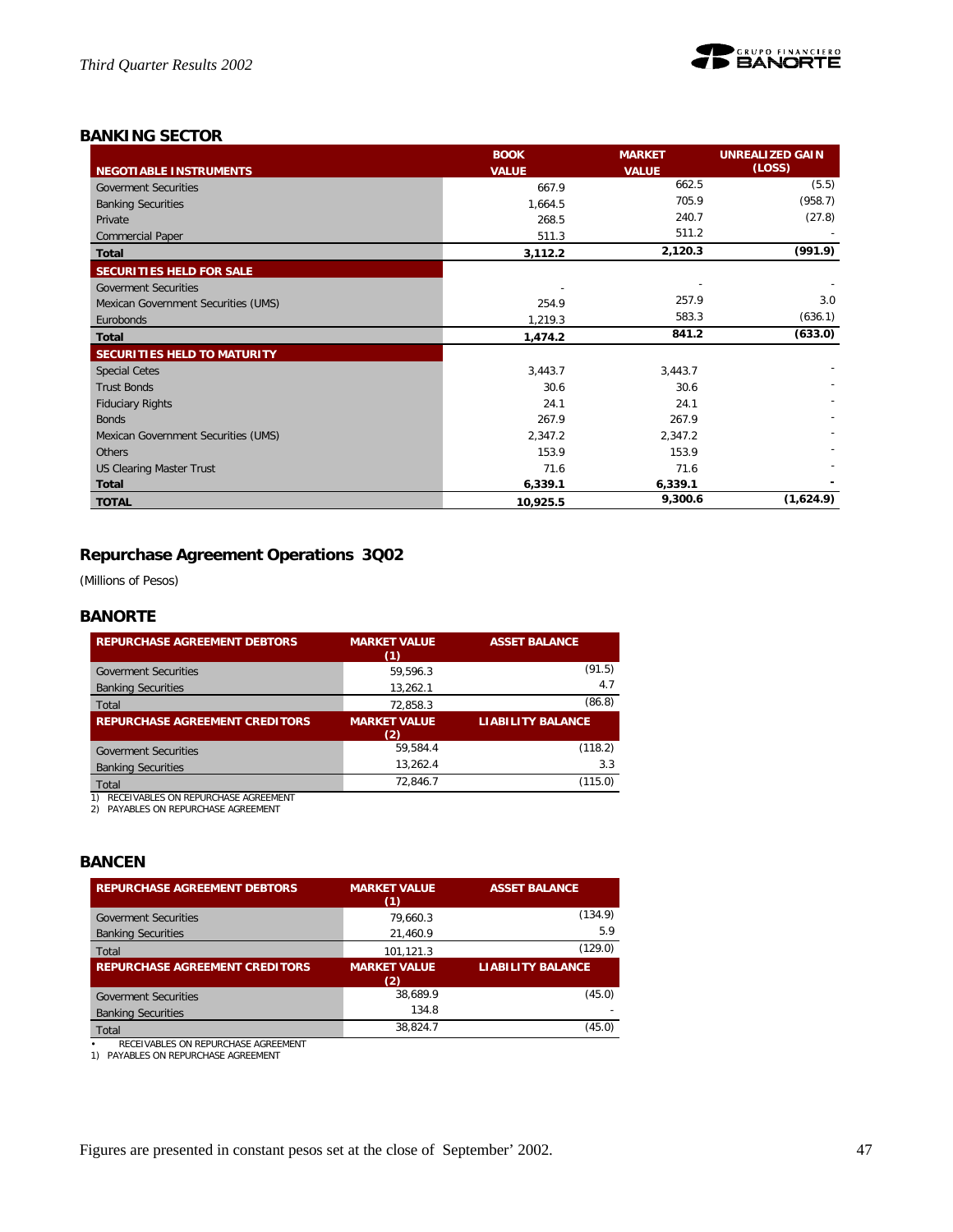![](_page_47_Picture_1.jpeg)

# *BANKING SECTOR*

| <b>REPURCHASE AGREEMENT DEBTORS</b>   | <b>MARKET VALUE</b><br>(1) | <b>ASSET BALANCE</b>     |
|---------------------------------------|----------------------------|--------------------------|
| <b>Goverment Securities</b>           | 139.256.6                  | (226.4)                  |
| <b>Banking Securities</b>             | 34,723.0                   | 10.5                     |
| Total                                 | 173.979.6                  | (215.9)                  |
| <b>REPURCHASE AGREEMENT CREDITORS</b> | <b>MARKET VALUE</b>        | <b>LIABILITY BALANCE</b> |
|                                       | (2)                        |                          |
| <b>Goverment Securities</b>           | 98.274.2                   | (163.2)                  |
| <b>Banking Securities</b>             | 13.397.2                   | 3.3                      |
| Total                                 | 111.671.4                  | (159.9)                  |

1) RECEIVABLES ON REPURCHASE AGREEMENT 2) PAYABLES ON REPURCHASE AGREEMENT

# **Derivate Financial Instruments 3Q02**

*(Millions of Pesos)*

## *BANORTE*

| <b>NEGOTIABLE INSTRUMENTS</b>    |            |                          |            |
|----------------------------------|------------|--------------------------|------------|
| <b>FOREIGN CURRENCY FUTURES</b>  | <b>BUY</b> | <b>SELL</b>              | <b>NET</b> |
| Market Value                     |            | ۰                        |            |
| <b>Agreed Price</b>              |            | ۰                        |            |
| Total                            |            | $\overline{\phantom{a}}$ |            |
| <b>FOREIGN CURRENCY FORWARDS</b> |            |                          |            |
| Market Value                     | 919.5      | (1,028.1)                | (108.6)    |
| <b>Agreed Price</b>              | (913.1)    | 1019.6                   | 106.5      |
| Total                            | 6.4        | (8.6)                    | (2.1)      |
| <b>DEBTOR BALANCE NOTE</b>       |            |                          |            |

# **COVERAGE INSTRUMENTS**

|                                 | <b>FLOW</b>            | <b>FLOW RECEIVABLE</b> | NET FLOWS        |
|---------------------------------|------------------------|------------------------|------------------|
| <b>SWAPS</b>                    | <b>PAYABLE</b>         |                        |                  |
| <b>Cross Currency</b>           | (4, 577.5)             | 4,068.4                | (509.1)          |
| Interest Rate                   | (10.2)                 | 6.6                    | (3.6)            |
| Total                           | (4, 587.7)             | 4,075.0                | (512.6)          |
| <b>FOREIGN CURRENCY OPTIONS</b> | <b>OPENING PREMIUM</b> | <b>VALUED PREMIUM</b>  | <b>VALUATION</b> |
| <b>Foreign Currency Options</b> | (0.2)                  |                        | (0.2)            |
| Total                           | (0.2)                  | -                      | (0.2)            |
| <b>BALANCE NOTE</b>             |                        |                        | 515.0            |

# **Non-governmental Financial Instruments above by 5% of Net Capital 3Q02**

*(Millions of Pesos)*

# **BANORTE**

| <b>INDUSTRY</b> | <b>INVESTMENT INSTRUMENT</b> | <b>AMOUNT</b> | % NET<br><b>CAPITAL</b> |
|-----------------|------------------------------|---------------|-------------------------|
| <b>BANCEN</b>   | Term Deposits                | 671           | 6.3%                    |

BANCEN don't have Nongovernmental Financial Instruments above by 5% of Net Capital.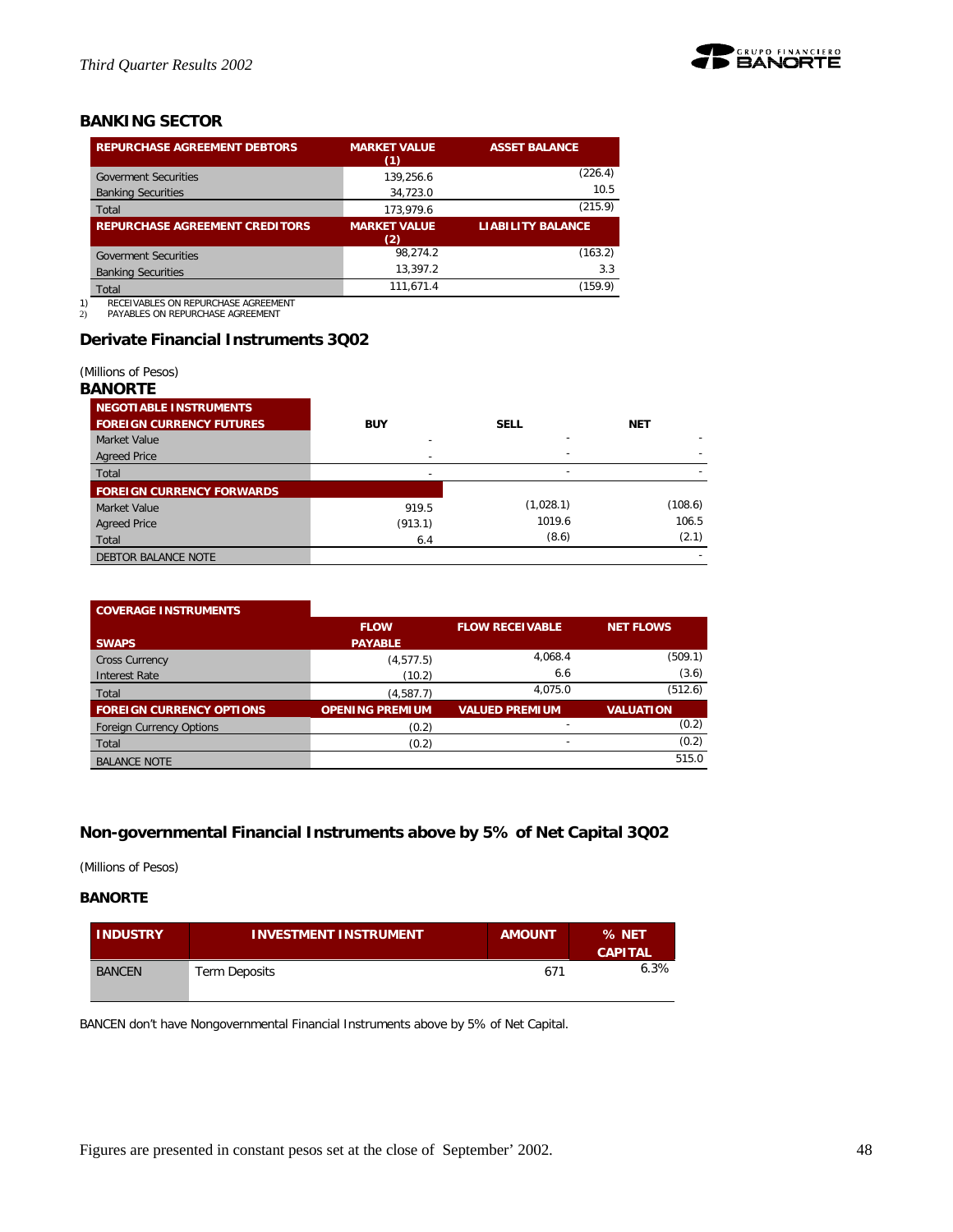![](_page_48_Picture_1.jpeg)

# **Loan Portfolio**

| (Million of Pesos)              | <b>LOCAL CURRENCY</b> |         |         | <b>FOREIGN CURRENCY</b> |        |                          | <b>TOTAL</b> |         |         |
|---------------------------------|-----------------------|---------|---------|-------------------------|--------|--------------------------|--------------|---------|---------|
|                                 | 3Q01                  | 2002    | 3002    | 3Q01                    | 2002   | 3002                     | 3Q01         | 2002    | 3Q02    |
| <b>Performing Loans</b>         |                       |         |         |                         |        |                          |              |         |         |
| Commercial                      | 13,421                | 17,537  | 19,970  | 4,611                   | 5,868  | 6,936                    | 18,031       | 23,405  | 26,906  |
| <b>Financial Intermediaries</b> | 245                   | 753     | 798     | 373                     | 494    | 699                      | 617          | 1,247   | 1,496   |
| Consumer                        | 1,714                 | 3,790   | 4,324   | 1                       | 4      | 8                        | 1,715        | 3,794   | 4,332   |
| Mortgages                       | 4,556                 | 11,215  | 11,593  |                         |        | $\overline{\phantom{a}}$ | 4,556        | 11,215  | 11,593  |
| <b>Goverment Entities</b>       | 40,762                | 86,207  | 82,552  | 15                      | 8      | 436                      | 40,777       | 86,214  | 82,988  |
| Fobaproa                        | 6,294                 | 4,345   | 4,848   | 6,020                   | 4,996  | 5,012                    | 12,314       | 9,341   | 9,861   |
| <b>Total</b>                    | 66,991                | 123,847 | 124,085 | 11,019                  | 11,370 | 13,091                   | 78,010       | 135,217 | 137,176 |
| <b>Past Due Loans</b>           |                       |         |         |                         |        |                          |              |         |         |
| Commercial                      | 1,407                 | 1,375   | 1,328   | 1,087                   | 1,212  | 1,215                    | 2,494        | 2,587   | 2,543   |
| <b>Financial Intermediaries</b> |                       |         |         |                         |        |                          |              |         |         |
| Consumer                        | 324                   | 278     | 321     |                         |        |                          | 324          | 278     | 322     |
| Mortgages                       | 1,818                 | 1,839   | 1,852   |                         |        |                          | 1,818        | 1,839   | 1,852   |
| <b>Goverment Entities</b>       |                       |         |         |                         | 2      |                          |              | 2       |         |
| <b>Total</b>                    | 3,549                 | 3,492   | 3,501   | 1,087                   | 1,213  | 1,215                    | 4,636        | 4,705   | 4,717   |
| <b>Total Propietary Loans</b>   | 70,541                | 127,339 | 127,586 | 12,106                  | 12,584 | 14,306                   | 82,646       | 139,923 | 141,893 |
| % Past Due Loans                | 5.0%                  | 2.7%    | 2.7%    | 9.0%                    | 9.6%   | 9.7%                     | 5.6%         | 3.4%    | 3.3%    |

(\*) Includes valued UDIS

(1)Excludes Fobaproa-IPAB notes and Ioan to IPAB that are accounted in the Loans to Government Entities line.<br>(2) Includes Fobaproa promissory notes and Ioans to IPAB registered in Government Entities.<br>Note: There is no sc

# **Cost and Balances of FINAPE, FOPIME, Mortgage UDIS and Mortgage FOVI loan portfolios as of 3Q02**

|                     |               | <b>BANORTE</b>                  | <b>BANCEN</b>            |                                 | <b>TOTAL</b>  |                                 |
|---------------------|---------------|---------------------------------|--------------------------|---------------------------------|---------------|---------------------------------|
| (Millions of Pesos) | <b>PERIOD</b> | <b>BALANCE</b>                  | <b>PERIOD</b>            | <b>BALANCE</b>                  | <b>PERIOD</b> | <b>BALANCE</b>                  |
|                     | <b>COST</b>   | <b>LOAN</b><br><b>PORTFOLIO</b> | <b>COST</b>              | <b>LOAN</b><br><b>PORTFOLIO</b> | <b>COST</b>   | <b>LOAN</b><br><b>PORTFOLIO</b> |
| <b>FINAPE</b>       | 1.0           | 4.1                             | $\overline{\phantom{a}}$ | 3.2                             | 1.0           | 7.2                             |
| <b>FOPYME</b>       | 2.2           | 7.2                             | $\overline{\phantom{0}}$ | 0.1                             | 2.2           | 7.4                             |
| Mortgage UDIS       | 14.4          | 81.4                            | 2.4                      | 27.6                            | 16.9          | 109.0                           |
| Mortgage tipo FOVI  | 12.1          | 49.0                            | 3.9                      | 9.7                             | 16.0          | 58.6                            |
|                     | 27.3          | 141.7                           | 6.4                      | 40.6                            | 36.1          | 182.2                           |

The quarter ending with a balance of Ps 182.2 million pesos in debtors support programs with a cost of the period of Ps 36.1 million. The 99% of this portfolio are concentrated in Banorte.

# **Past Due Loans Variations as of 3Q02**

| Past Due Loans                     |                                              |       |
|------------------------------------|----------------------------------------------|-------|
| Balance as of June 30, 02          |                                              | 4,649 |
|                                    | Performing loans to Past due loans transfers | 1,361 |
|                                    | Renewals                                     | (26)  |
|                                    | <b>Cash Collections</b>                      | (696) |
|                                    | Charge Offs                                  | (192) |
|                                    | Foreclosures                                 | (1)   |
|                                    | Reclasification                              | (439) |
|                                    | Exchange Adjustment                          | 60    |
| <b>Balance as of September, 02</b> |                                              | 4,717 |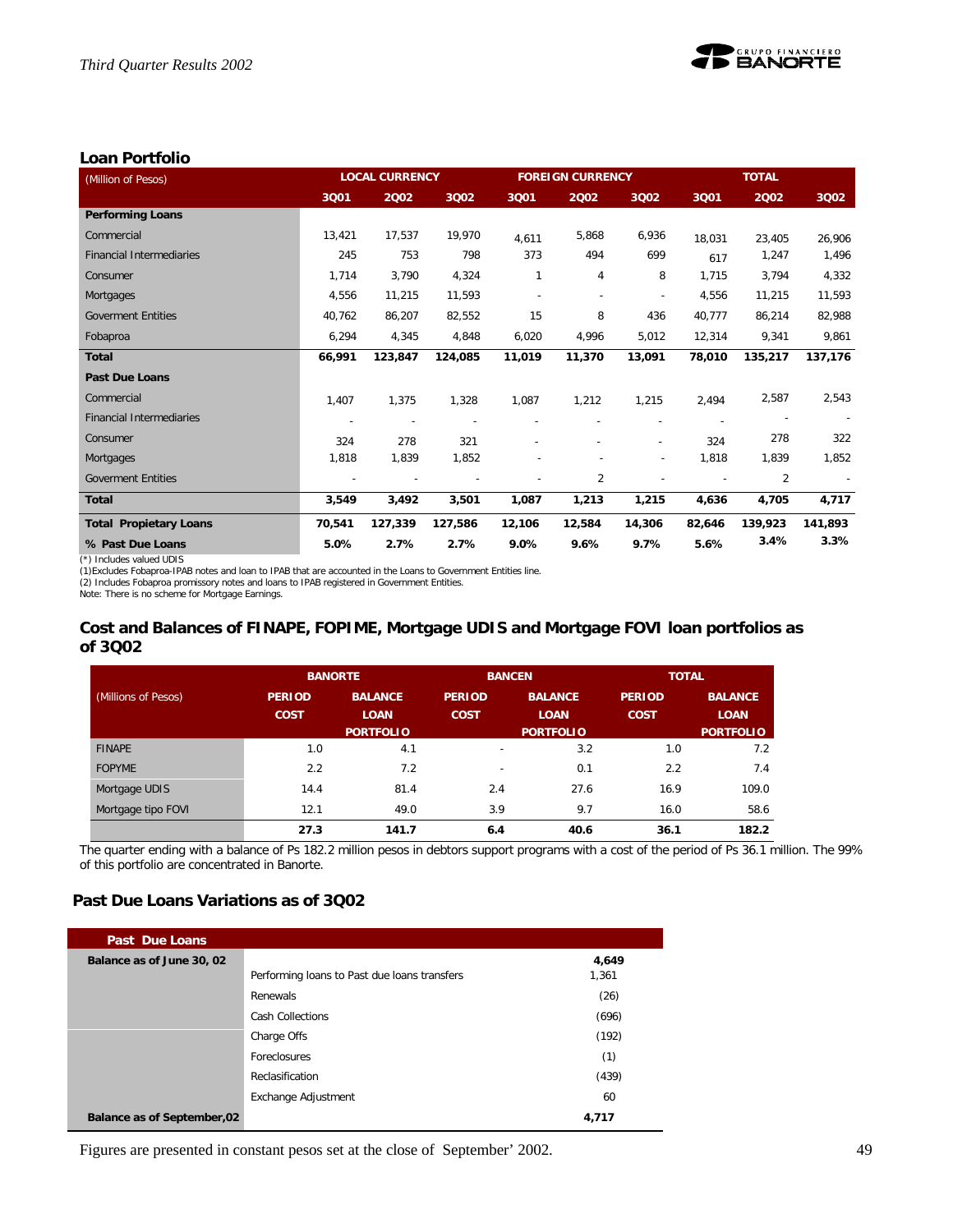![](_page_49_Picture_1.jpeg)

# **Troubled Portfolio 3Q02**

The National Banking and Securities Commission (CNByV) accepted the Proposal of the Bankers Association of Mexico (ABM), to consider as a Troubled Portfolio the D and E risk grades of the portfolio classification. The following table shows the troubled portfolio.

| (Millions of Pesos)              | <b>TOTAL</b> |
|----------------------------------|--------------|
| <b>Troubled Portfolio</b>        | 3.939        |
| <b>Total Loans</b>               | 141.893      |
| Troubled Portfolio / Total Loans | 2.8%         |

# **Fobaproa-IPAB**

| (Millions of Pesos)           | LOS(1)<br><b>SHARING</b> | <b>REMAINING CONTINGENCIES</b><br>INCENTIVE(1)<br><b>SCHEME</b> |
|-------------------------------|--------------------------|-----------------------------------------------------------------|
| Gross Fobaproa notes balance  | 10.238                   | 6,232                                                           |
| - Cash recoveries             | 2,698                    | 1,697                                                           |
| - Repossesed assets           |                          | Ξ                                                               |
| $=$ Balance net of recoveries | 7,685                    | 4,535                                                           |
| Contingency before reserves   | 2.047                    | 344                                                             |
| - Reserves                    | 2,047                    | 344                                                             |
| $=$ Remaining contingencies   |                          |                                                                 |
| Includes only cash recoveries |                          |                                                                 |

Includes only cash recoveries.

2) Included in Loss Sharing program.

Banorte provisioned Ps 7.4 million through the Income Statement during the quarter to keep 100% provisioned on the FOBAPROA-IPAB Loss Sharing program and Incentive Scheme. Cash recoveries in the Loss Sharing program represented 26% of Banorte's Gross FOBAPROA-IPAB notes balance.

## **Fobaproa - IPAB Notes Integration 3Q02**

| (Millions of Pesos)        |                                                                  | <b>BANORTE</b>                           |               |                                | <b>BANCEN</b>                   | <b>BANPAIS</b>                  | <b>BANKING</b><br><b>SECTOR</b> |              |
|----------------------------|------------------------------------------------------------------|------------------------------------------|---------------|--------------------------------|---------------------------------|---------------------------------|---------------------------------|--------------|
|                            | <b>LOSS</b><br><b>SHARING</b><br><b>LOCAL</b><br><b>CURRENCY</b> | LOSS<br><b>SHARING</b><br><b>DOLLARS</b> | <b>RISK</b>   | <b>WITHOUT (CENTIVE SCHEN)</b> | <b>LOCAL</b><br><b>CURRENCY</b> | <b>LOCAL</b><br><b>CURRENCY</b> | <b>DOLLARS</b>                  | <b>TOTAL</b> |
| Gross Balance              | 10.238                                                           | 145                                      | 1.298         | (1)                            | -                               |                                 | 5,397                           | 17.078       |
| - Checking account balance | 2.434                                                            | 270                                      | 154           | (1)                            | 356                             | 1,353                           | 259                             | 4,826        |
| - Reserves                 | 2,047                                                            | -                                        |               | 344                            |                                 |                                 |                                 | 2,391        |
| $=$ Net Balance            | 5.757                                                            | (125)                                    | 1.144         | (344)                          | (356)                           | (1, 353)                        | 5.138                           | 9,861        |
| <b>Interest Rate</b>       | CETES 91-1.35                                                    | $LIBOR + 5$                              | CFTFS 91      | N.A.                           | N.A.                            | N.A.                            | CPT DOL+2                       |              |
| Maturity                   | 2005                                                             | 2006                                     | 2006          | 2005/2006                      | N.A.                            | N.A.                            | 2007                            |              |
| Remaining Contingencies    | $-0-$                                                            |                                          | -0- No existe | $-0-$                          | No existe                       | No existe                       | No existe                       |              |

1) \$6,232 y \$1,697, Gross Balance and Checking account balance of Incentive Scheme are included in Loss Sharing.

2) Is included in Government Entities, has a rate of TIIE 28+0.86 and it's maturity is in 2010.<br>3) Interest rate of TIIE 28 days +0.40 and maturity in 2009, with a single capital payment at

Interest rate of TIIE 28 days +0.40 and maturity in 2009, with a single capital payment at maturity.

N.A.- Not Applicable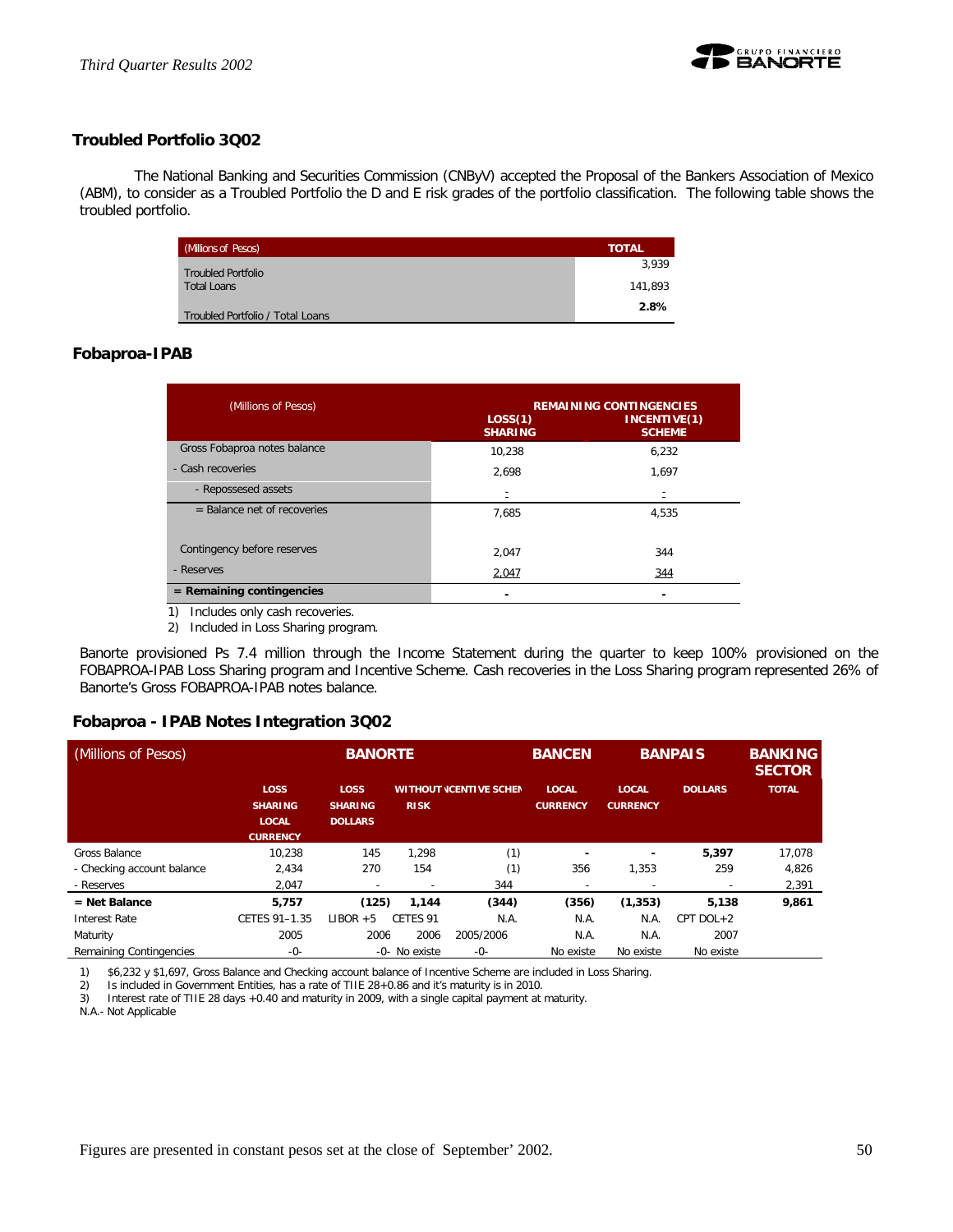![](_page_50_Picture_1.jpeg)

# **ORIGIN OF THE NOTES**

The source of the Fobaproa-IPAB notes is different as each was given for different objectives, according to the following list:

| <b>FOBAPROA NOTES</b> | <b>YEAR</b> | ORIGIN                    |
|-----------------------|-------------|---------------------------|
| BANORTE               |             |                           |
| LOSS SHARING          | 1995-1996   | Sale of Loans to Fobaproa |
| <b>WITHOUT RISK</b>   | 1996        | Sale of Loans to Fobaproa |
| <b>BANPAIS</b>        | 1996-1997   | Reorganization            |
| SIMPLE CREDIT         | 2000        | Reorganization            |
| <b>BANCRECER</b>      | 1999        | Reorganization            |

# **SIGNIFICANCE IN BANORTE BALANCE**

|                | 1997  | 1998  | 1999  | 2000       | 2001  | 3002  |
|----------------|-------|-------|-------|------------|-------|-------|
| % Total Loans  | 70.9% | 64.6% | 53.5% | 58.7%      | 55.5% | 62.7% |
| % Total Assets | 60.6% | 53.5% | 7%    | 7%<br>-46. | 44.5% | 50.1% |

# **Deferred Taxes 3Q02**

| (Millions of Pesos)                                                                             |            |            |            |
|-------------------------------------------------------------------------------------------------|------------|------------|------------|
| <b>ASSETS</b>                                                                                   | <b>ISR</b> | <b>PTU</b> | <b>NET</b> |
| Allowance for loan losses (not deducted)                                                        | 102        |            | 102        |
| Tax loss carryforwards                                                                          | 328        |            | 328        |
| Deficit from retirement obligations                                                             | 224        | 64         | 288        |
| Obligations FOBAPROA, Net                                                                       | 714        |            | 714        |
| <b>Others</b>                                                                                   |            |            |            |
| <b>Total Assets</b>                                                                             | 1,368      | 64         | 1,432      |
| <b>LIABILITIES</b>                                                                              |            |            |            |
| Accrued interest and inflationary component of Fixed Assets.<br>Foreclosed, Intangible & Others | (642)      | (38)       | (679)      |
| <b>Total liabilities</b>                                                                        | (642)      | (38)       | (679)      |
| Assets (Liabilities) Accumulated Net                                                            | 726        | 26         | 753        |

# **Long term debt as of 3Q02**

| <b>TYPE OF DEBT</b>                                | <b>CURRE</b><br><b>NCY</b> | <b>DATE</b><br><b>OF</b><br><b>ISSUE</b> | <b>AMOUNT</b><br>(Millons Ps o<br>DIS) | <b>ORIGINAL</b><br><b>AMOUNT</b><br>(Millons Ps,<br>DIs o UDIS) | <b>TERM</b> | <b>INTEREST</b><br><b>RATE</b> | <b>MATURITY</b> | <b>INTEREST</b><br><b>PAYMENT</b> |
|----------------------------------------------------|----------------------------|------------------------------------------|----------------------------------------|-----------------------------------------------------------------|-------------|--------------------------------|-----------------|-----------------------------------|
| <b>BANORTE</b>                                     |                            |                                          |                                        |                                                                 |             |                                |                 |                                   |
| Bank Bonds - Banorte 1-00                          | Ps                         | 23-Mar-00                                | 1,000                                  | 1,000                                                           | 3 years     | 15.59%                         | 1- May-03       | $E/189$ days                      |
| Bank Bonds - Banorte 2-00                          | Ps                         | 27-Jul-00                                | 250                                    | 250                                                             | 3 years     | 16.00%                         | 4-Sep-03        | $E/189$ days                      |
| CD's- Banorte U01001                               | <b>UDIS</b>                | 11-Ene-01                                | 90                                     | 90                                                              | 10 years    | 8.13%                          | 30-Dic-10       | $E/182$ days                      |
| CD's -Banorte U01002                               | Ps                         | 29-May-01                                | 20                                     | 20                                                              | 3 years     | TIIE-0.25%                     | 25-May-04       | $E/28$ days                       |
| Non Convertible Subordinate Bonds-<br>Obanorte 01U | <b>UDIS</b>                | 21-Jun-01                                | 436                                    | 436                                                             | 8 years     | 8.00%                          | 21-Jun-09       | $E/182$ days                      |
| CD's -Banorte M7001                                | Ps                         | 30-Sep-97                                | 16                                     | 16                                                              | 7 years     | 17.65%                         | 21-Sep-04       | $E/182$ days                      |
| <b>CD's Serie 1999-1</b>                           | <b>DIS</b>                 | 15-Jul-99                                | 0                                      | 200                                                             | 7 years     | $Libor+1.15%$                  | 15-Jul-06       | Prepago                           |
| CD's 1999-2A                                       | DIs                        | 15-Jul-99                                | 37.7                                   | 75                                                              | 5 years     | 8.94%                          | 15-Jul-04       | Monthly                           |
| CD's Serie 1999-2B                                 | <b>DIS</b>                 | 15-Jul-99                                | 20.2                                   | 25                                                              | 7 years     | 9.49%                          | 15-Jul-06       | Monthly                           |
| Cedes Bancrecer 00265                              | Ps                         | 5-Oct-00                                 | 500                                    | 500                                                             | 2 years     | TIIE-0.30%                     | $3-Oct-02$      | $E/28$ days                       |

On July 15, 2002 a USD 169.8 million pre-payment was made of CD's series 1999-1. These CD's were issued on July 15, 1999 for a US dollar remitance securitization.

BANCEN. does not present balance as of September 30, 2002.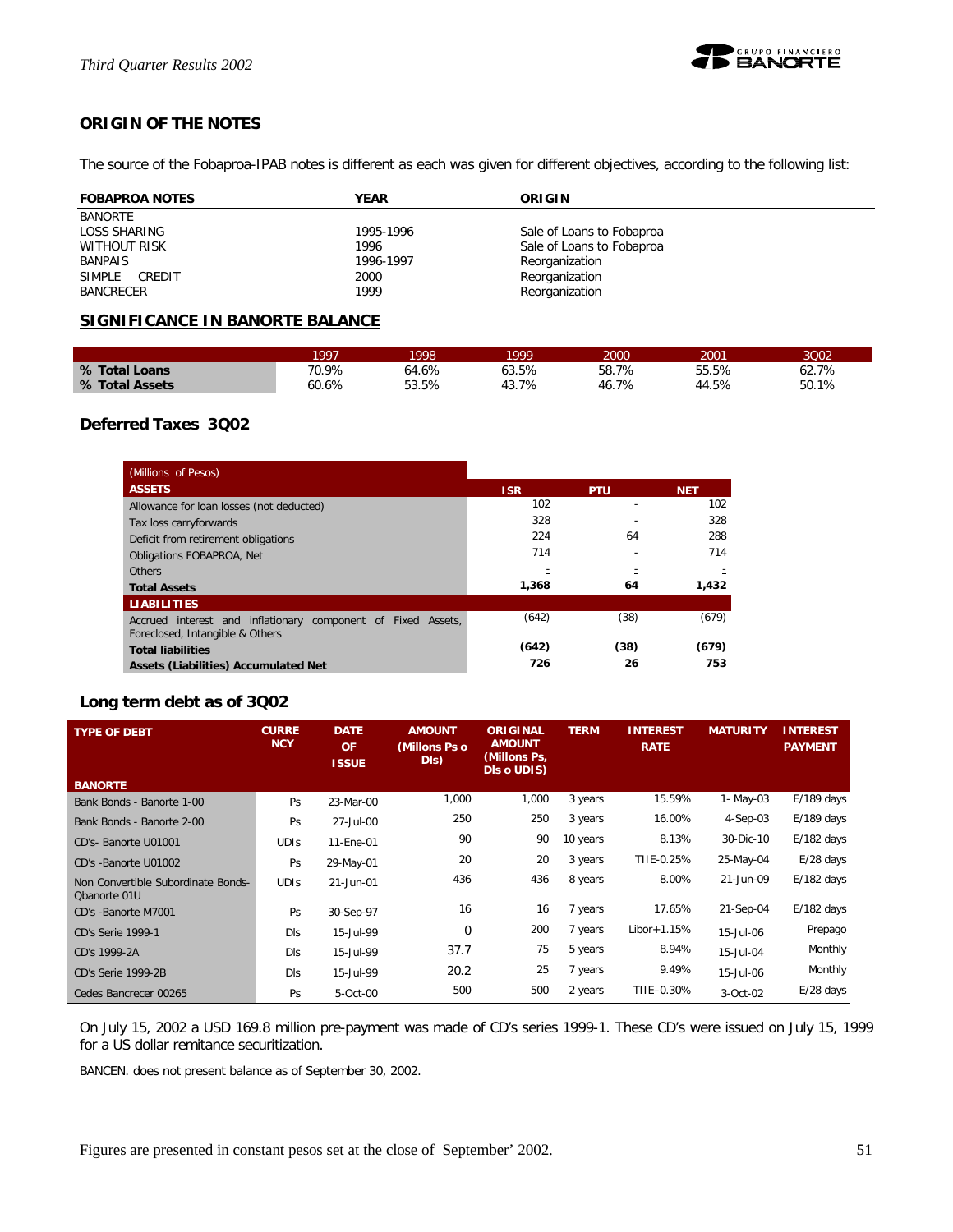![](_page_51_Picture_1.jpeg)

# **Bank and Other entities loans as of 3Q02**

| (Millions of Pesos)                                   | <b>LOCAL</b><br><b>CURRENCY</b> | <b>INTERE</b><br><b>ST RATE</b> | <b>TERM</b><br>(DAYS)    | <b>FOREIGN</b><br><b>CURRENCY</b> | <b>INTEREST</b><br><b>RATE</b> | <b>TERM</b><br>(DAYS)    | <b>TOTAL</b> |
|-------------------------------------------------------|---------------------------------|---------------------------------|--------------------------|-----------------------------------|--------------------------------|--------------------------|--------------|
| <b>LOANS FROM LOCAL BANKS</b>                         |                                 | ٠                               | $\overline{\phantom{a}}$ | 886.5                             | $L + 6$                        | 671                      | 886.5        |
| LOANS FROM FOREIGN BANK CONCERTED FROM<br>THE COUNTRY |                                 |                                 |                          |                                   |                                |                          |              |
| LOANS FROM FOREIGN BANK CONCERTED FROM<br>CAYMAN      |                                 |                                 |                          | 1.536.8                           | 2.35                           | 84                       | 1,536.8      |
| <b>SECURITIZATION</b>                                 |                                 |                                 | $\overline{\phantom{a}}$ | 592.0                             | 9.13                           | 575                      | 592.0        |
| LOANS FROM DEVELOPING BANKS                           | 414.6                           | 14.93                           | 753                      | 1.017.1                           | 3.91                           | 1.038                    | 1,431.7      |
| LOANS FROM PUBLIC FUNDS                               | 3.873.4                         | 6.80                            | 749                      | 190.5                             | 4.74                           | 836                      | 4.063.9      |
| CALL & LOANS FROM BANKS                               | 19.246.0                        | 8.37                            | 11                       |                                   |                                | $\overline{\phantom{a}}$ | 19,246.0     |
| LOANS FROM FIDUCIARY FUNDS                            | 4.879.4                         | N.D.                            | N.D.                     |                                   |                                | $\overline{\phantom{a}}$ | 4.879.4      |
| PROVISIONS FOR INTEREST                               | 86.9                            | N.D.                            | N.D.                     | $\sim$                            |                                |                          | 86.9         |
|                                                       | 28,500.3                        |                                 |                          | 4,222.9                           |                                |                          | 32,723.4     |

# **Trading Income 3Q02**

*(Millones de Pesos)*

| <b>VALUATION EFFECTS</b>                       | <b>NET</b> |
|------------------------------------------------|------------|
| Negotiable Instruments                         | (59.3)     |
| Repurchase                                     | (7.6)      |
| <b>Futures</b>                                 |            |
| Foreign Currency Forwards                      | 6.3        |
| Options                                        | (0.3)      |
| <b>Inflation Adjustment</b>                    | (0.8)      |
| <b>Total</b>                                   | (61.7)     |
| <b>RESULTS FROM BUYING AND SELLING</b>         |            |
| Negotiable Instruments                         | (42.4)     |
| Securities Held for Sell                       | 22.8       |
| <b>Inflation Adjustment</b>                    |            |
| <b>Total of Buying and Selling Instruments</b> | (19.6)     |
| <b>FX Spot</b>                                 | 225.1      |
| <b>FX Forwards</b>                             | (1.5)      |
| <b>FX Futures</b>                              |            |
| <b>FX Futures TIIF</b>                         |            |
| Forwards                                       | 0.7        |
| <b>Total of Foreign Exchange</b>               | 224.3      |
| <b>Inflation Adjustment</b>                    | 8.8        |
| <b>Total of Buying and Selling</b>             | 213.6      |
| <b>TOTAL TRADING INCOME</b>                    | 151.9      |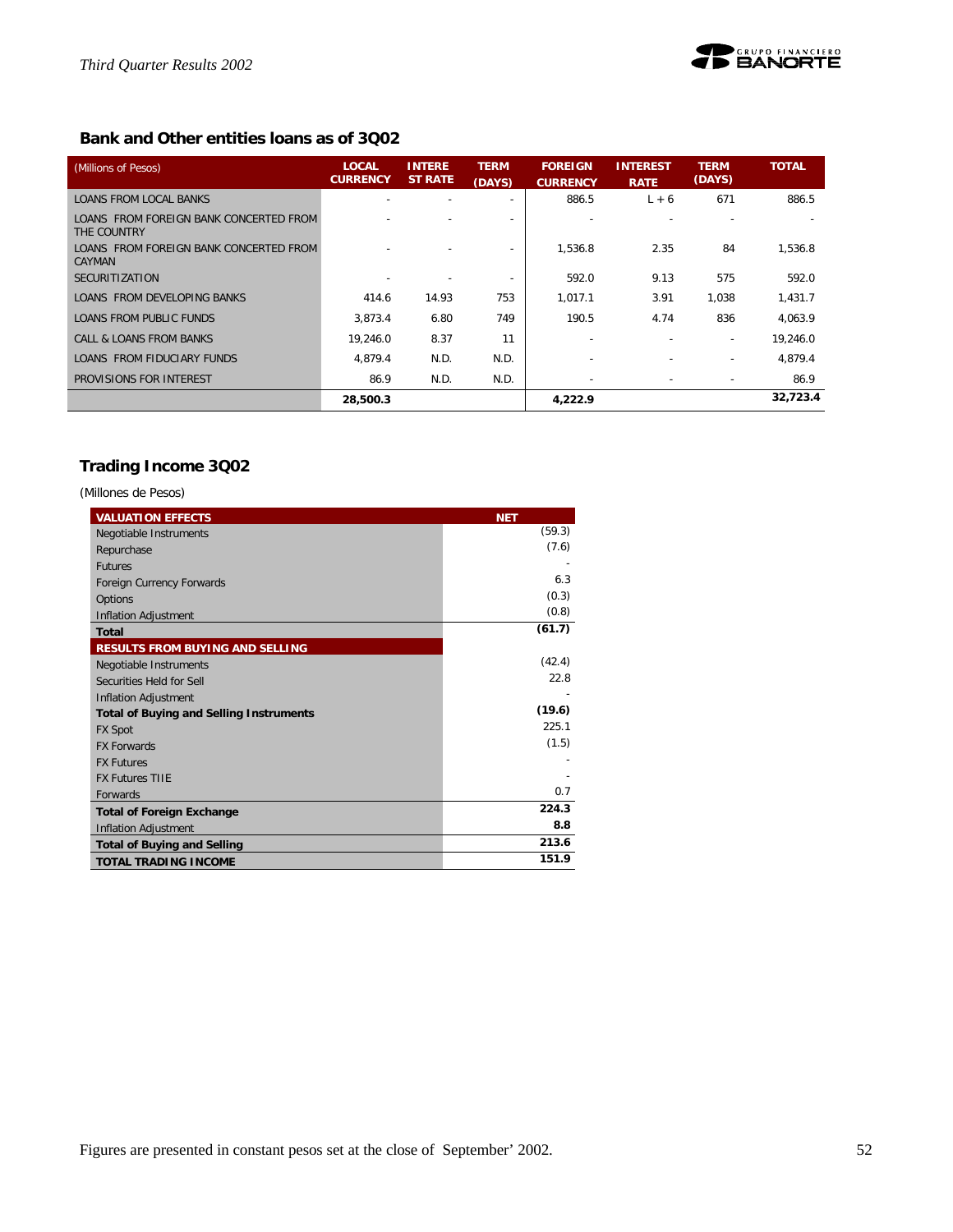![](_page_52_Picture_1.jpeg)

# **Capitalization**

| (Millions of Pesos)                                                                            | <b>BANORTE</b> | <b>BANCEN</b> |
|------------------------------------------------------------------------------------------------|----------------|---------------|
| Tier 1 Capital:                                                                                |                |               |
| <b>Stockholders Equity</b>                                                                     | 7,626.7        | 2,232.7       |
| (+) Subordinated debt and Capitalization Instruments                                           |                |               |
| (-) Investment in Subordinated debt                                                            |                |               |
| (-) Investment in Financial Institutions                                                       | 66.9           | 12, .4        |
| (-) Investment in Non-Financial Institutions                                                   |                |               |
| (-) Financing granted for the acquisition of shares of the bank or other Group<br>subsidiaries | 48.1           | 677.4         |
| (-) Excess on deferred taxes                                                                   | 1,140.0        |               |
| (-) Restructuring Charges and others intangibles                                               | 495.7          |               |
| (-) Others Assets                                                                              | 1,140.0        |               |
| <b>Total Deductions</b>                                                                        | 610.7          | 689.8         |
| <b>Total Tier 1</b>                                                                            | 7,016.0        | 1,542.9       |
| Tier 2 Capital:                                                                                |                |               |
| Capitalization Instruments                                                                     | 1,380.7        |               |
| (+) General Preventive Reserves                                                                | 661.3          | 1.5           |
| <b>Subordinated Debt</b>                                                                       |                |               |
| <b>Total Tier 2</b>                                                                            | 2,042.0        | 1.5           |
| <b>Net Capital</b>                                                                             | 9,058.0        | 1,544.4       |

|                                                                      | <b>Total Assets</b> | <b>BANORTE</b><br>Weighted<br><b>Assets</b> | <b>Required</b><br>Capital | <b>Total Assets</b> | <b>BANCEN</b><br>Weighted<br><b>Assets</b> | <b>Required</b><br>Capital |
|----------------------------------------------------------------------|---------------------|---------------------------------------------|----------------------------|---------------------|--------------------------------------------|----------------------------|
| <b>Credit Risk-Weighted Assets:</b>                                  | 103.765.5           |                                             |                            | 45.623.9            |                                            |                            |
| Group 1 (risk weight 0%)                                             | 7.443.9             | 1,488.8                                     | 119.1                      | 2.464.0             | 492.8                                      | 39.4                       |
| Group 2 (risk weight 20%)                                            | 6,068.9             | 606.9                                       | 48.6                       | 433.3               | 43.3                                       | 3.5                        |
| Group 2bis (risk weight 10%)                                         |                     |                                             |                            |                     |                                            |                            |
| Group 2bis1 (risk weight 10%)                                        |                     |                                             |                            | 283.5               | 65.2                                       | 5.2                        |
| Group 2bis2                                                          | 47.204.2            | 46.286.3                                    | 3.702.9                    | 3.379.1             | 3,379.1                                    | 270.3                      |
| Group 3 (risk weight 100%)                                           | 2.184.7             | 1.092.4                                     | 87.4                       |                     |                                            |                            |
| Group 3bis (risk weight 50%)                                         | 1,581.0             | 1,818.2                                     | 145.5                      |                     |                                            |                            |
| Group 3bis2 (risk weight 115%)                                       | 1.076.3             | 1.614.4                                     | 129.2                      |                     |                                            |                            |
| Group 3V (risk weight 150%)                                          | 169,324.4           | 52,906.9                                    | 4,232.6                    | 52,183.9            | 3,980.5                                    | 318.4                      |
| Total Credit Risk-Weighted Assets                                    |                     | 5,878.5                                     | 470.3                      |                     |                                            |                            |
| Investment in Subsidiaries, fixed assets<br>and deferred assets (8%) |                     | 58,785.4                                    | 4,702.8                    |                     | 3,980.5                                    | 318.4                      |

|                                                                     | <b>BANORTE</b><br><b>Amount in</b><br>equivalent<br>positions in<br>assets | <b>Required</b><br>Capital | <b>Amount in</b><br>equivalent<br>positions in<br>assets | <b>BANCEN</b><br><b>Required</b><br>Capital |
|---------------------------------------------------------------------|----------------------------------------------------------------------------|----------------------------|----------------------------------------------------------|---------------------------------------------|
| Market risk-weighted assets:                                        |                                                                            |                            |                                                          |                                             |
| Peso Nominal interest rate operations                               | 4,958.1                                                                    | 396.6                      | 12,649.5                                                 | 1,012.0                                     |
| Peso or UDI real interest rate operations                           | 862.1                                                                      | 69.0                       |                                                          |                                             |
| Interest rate operations in foreign<br>currency with nominal rate   | 797.7                                                                      | 63.8                       | 10.2                                                     | 0.8                                         |
| Position in UDIS or with a return indexed<br>to inflation           | (93.7)                                                                     | (7.5)                      |                                                          |                                             |
| Positions in foreign currency or indexed to<br>the FX rate          | 324.2                                                                      | 25.9                       |                                                          |                                             |
| Positions in share or index to the price of<br>securities           |                                                                            |                            | 478.0                                                    | 38.2                                        |
| Total market risk weighted assets                                   | 6,848.3                                                                    | 547.9                      | 13,137.7                                                 | 1,051.0                                     |
| credit<br><b>Total</b><br>market<br>risk-<br>and<br>weighted assets | 65,333.7                                                                   | 5,250.7                    | 17,118.2                                                 | 1,369.5                                     |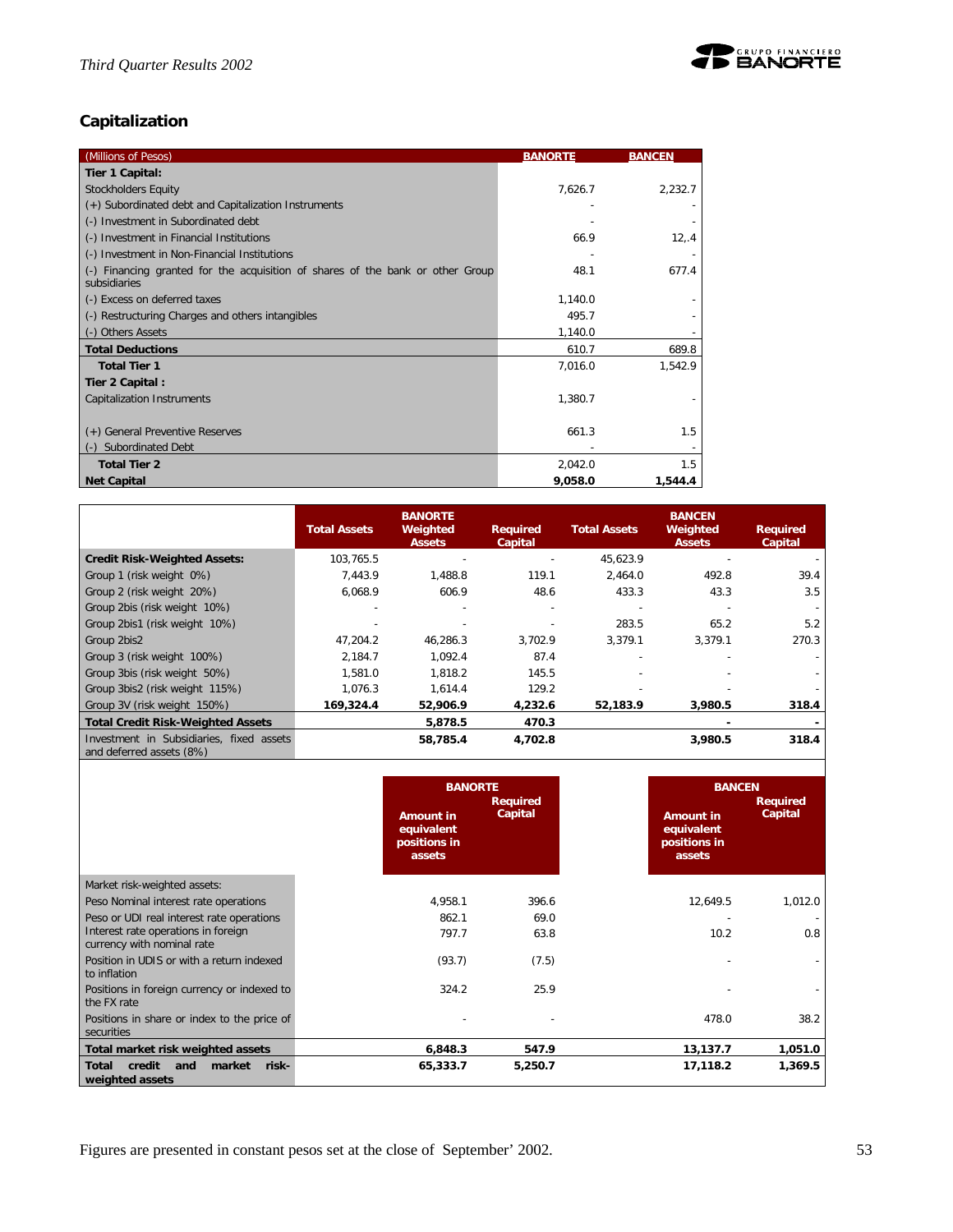![](_page_53_Picture_1.jpeg)

## **Risk Management**

#### **Market Risk**

The methodology used to calculate market risk is the Value at Risk by historical simulation, which is determined by simulating 500 historical scenarios of Grupo Financiero Banorte's current portfolios.

Said method is applied to all the Group's portfolios exposed to risk factor variations that have a direct effect on their appraisal (domestic interest rates, foreign interest rates, exchange rates, among others), using a 99% reliability rate and a 10-day portfolio tenure.

The average quarterly Value at Risk (VaR) of the financial instrument portfolios of the Group (Sectors, Banking and Brokerage) including bonds, shares, money market operations, interest rate swaps, forwards, futures, and others derived in and outside the balance, is as follows:

Value at Risk

| Millions of<br>of pesos |            |               |                   |             |      |
|-------------------------|------------|---------------|-------------------|-------------|------|
|                         | 3Q01       | 4Q01          | 1002              | 2Q02        | 3002 |
| VaR 10 days             | 22<br>33 I | $\sim$<br>دد∠ | $\bigcap$<br>الدے | 122<br>၂ ၁၁ | 140  |

The Value at Risk make up for the third quarter 2002, calculated under the aforementioned premises per Institution and Sector is as follows:

(Millions of Pesos)

|                        | VaR 10 days |
|------------------------|-------------|
| Banorte                | 107         |
| Bancen                 | 133         |
| <b>Banking Sector</b>  | 139         |
| <b>Brokerage House</b> |             |
| GFNorte                | 140         |

The consolidated Value at Risk both for the Banking Sector and for Grupo Financiero Banorte, considers the correlations of every risk factor involved in portfolio appraisal. Therefore, the mathematical sum of the Value at Risk per Institution may not match.

Additionally, the Value at Risk per risk factor of the instruments portfolio described for Grupo Financiero Banorte as a whole, was as follows for the third quarter of 2002:

| (Millios of pesos)     |              |
|------------------------|--------------|
| <b>RISK FACTOR</b>     | <b>Total</b> |
| Domestic interest rate | 115          |
| Foreign interest rate  | 44           |
| Exchange rate          | 58           |
| <b>Stock Exchange</b>  | 25           |
| Eurobonds Price        | 73           |
|                        |              |

The VaR for each of the risk factors presented is determined by simulating 500 historical scenarios of the variables that make up each one of said factors, while keeping the variables that affect the rest of the indicated risk factors constant.

## **Loan Risk**

Loan Risk is the risk of clients failing to meet their payments. Therefore, it is essential to correctly manage such a risk in order to maintain a quality loan portfolio.

The objectives of loan risk management at GFNorte are:

- To develop and carry out loan risk policies that are compatible with the strategic objectives of the institution.
- To support strategic decision-making, maximizing the creation of value for the stockholders and guaranteeing security for our clients.
- To set specific policies and procedures to identify the level of risk of the debtor, using said procedures as a basis for granting loans as well as for their follow-up.
- To calculate the exposure of loan risk in time, considering and evaluating the concentration of exposure by qualifying risk,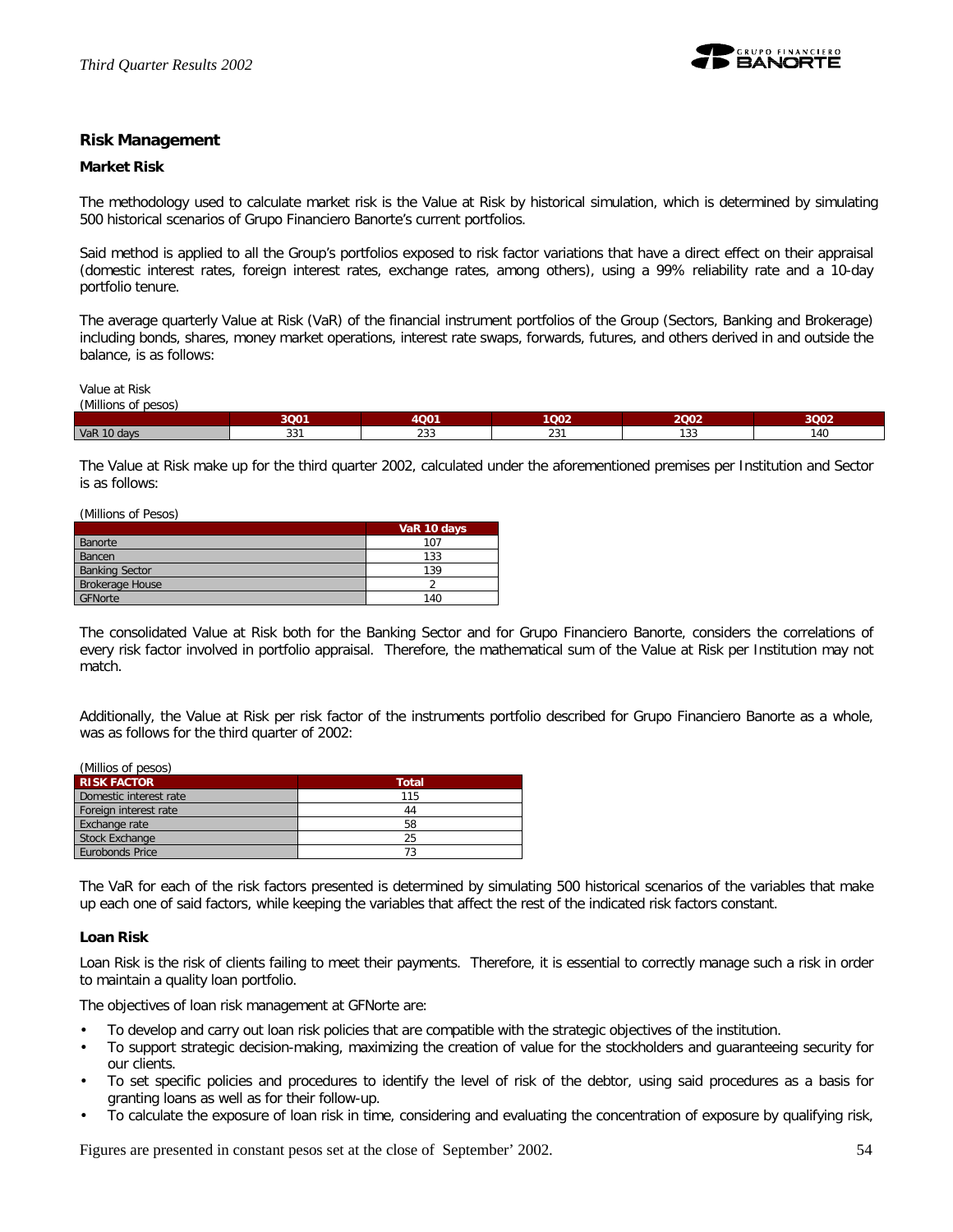#### *Third Quarter Results 2002*

geographical regions, economic activities, currency and type of product.

- To create diversification strategies of the loan portfolio, setting down its limits.
- To implement a global loan risk management supervising all the operations and aspects related to loan risk.

#### **Individual Loan Risk**

Individual risk is identified and measured at GFNorte by Qualifying Loan Risk, per Target Markets and pursuant to the Risk Acceptance Criteria.

Regarding the commercial loans credit risk classification, departing 1Q01, this process carried out based on Circular 1480 of the CNBV, using Banorte's Risk Internatl Classification (RIC) in order to calculate debtor rank and circualr 1480 to calculate credit ranking. For small credits, a parametric system is used. Mortgage loans, Consumer loans and Credit Cards are classified using their specific CNBV circulars.

The Target Markets and the Risk Acceptance Criteria are tools that are part of GFNorte's loan strategy which help in determining individual loan risk levels. The Target Markets are activities selected by region and economic activity, backed up by economic and quality studies of the portfolio in which Banorte is interested in placing loans. The Risk Acceptance Criteria are parameters that describe the identified risks per industry, making it possible to identify the risk implied for the bank in granting a loan to a client depending on the economic activity involved. The types of risk considered in the Risk Acceptance Criteria are financial, operation, market, company life cycle, legal and regulatory, loan experience and management quality.

#### **Portfolio Loan Risk**

GFNorte has designed a portfolio loan risk method that, besides contemplating the major and latest international practices in identification, measurement, control and follow-up, has been adapted to work within the context of the Mexican Financial System.

This loan risk methodology makes it possible to know the current value of the portfolio loans, that is, *the loan exposure*, allowing surveillance of the risk concentration levels per risk qualification, geographical regions, economic activities, currency and type of product in order to know the portfolio's profile and take action to direct it toward a diversification which will maximize profitability with the lowest risk.

Calculating loan exposure implies generating a cash flow of each one of the loans, of both capital and interest to discount it later. This exposure is sensible to changes in the market, thereby facilitating calculations under different economic scenarios.

The method, in addition to contemplating loan exposure, takes into consideration the probability of non-compliance, the recovery level associated to each client and the classification of the debtor based on the Merton model. The *probability of noncompliance* is the probability that the debtor will not meet his/her debt obligation with the bank according to the originally agreed terms and conditions. The probability of non-compliance is based on the transition matrixes that GFNorte calculates from the migration of the debtor through different risk qualification levels. The *recovery ratio* is the percentage of total exposure that is estimated to be recovered in the debtor fails to comply. The *classification of the debtor*, based on the Merton model, associated the debtor's future behavior to loan and market factors on which his "credit health" depends, as determined by statistical techniques.

The results are risk measures such as the expected and unexpected loss at a one-year horizon. The expected loss is the credit portfolio's loss distribution average. The unexpected loss is the maximum loss at a specific confidence level (95% in this case) given the loss distribution.

The results obtained are used as a tool for better decision-making in granting loans and in the diversification of the portfolio, according to GFNorte's global strategy. The individual risk identification tools and the portfolio loan risk methodology are periodically checked and updated to allow the application of new techniques that may support or strengthen them. As a result, GFNorte has tools and methods of the highest quality on an international scale to identify, measure, control and follow up loan risks.

![](_page_54_Picture_17.jpeg)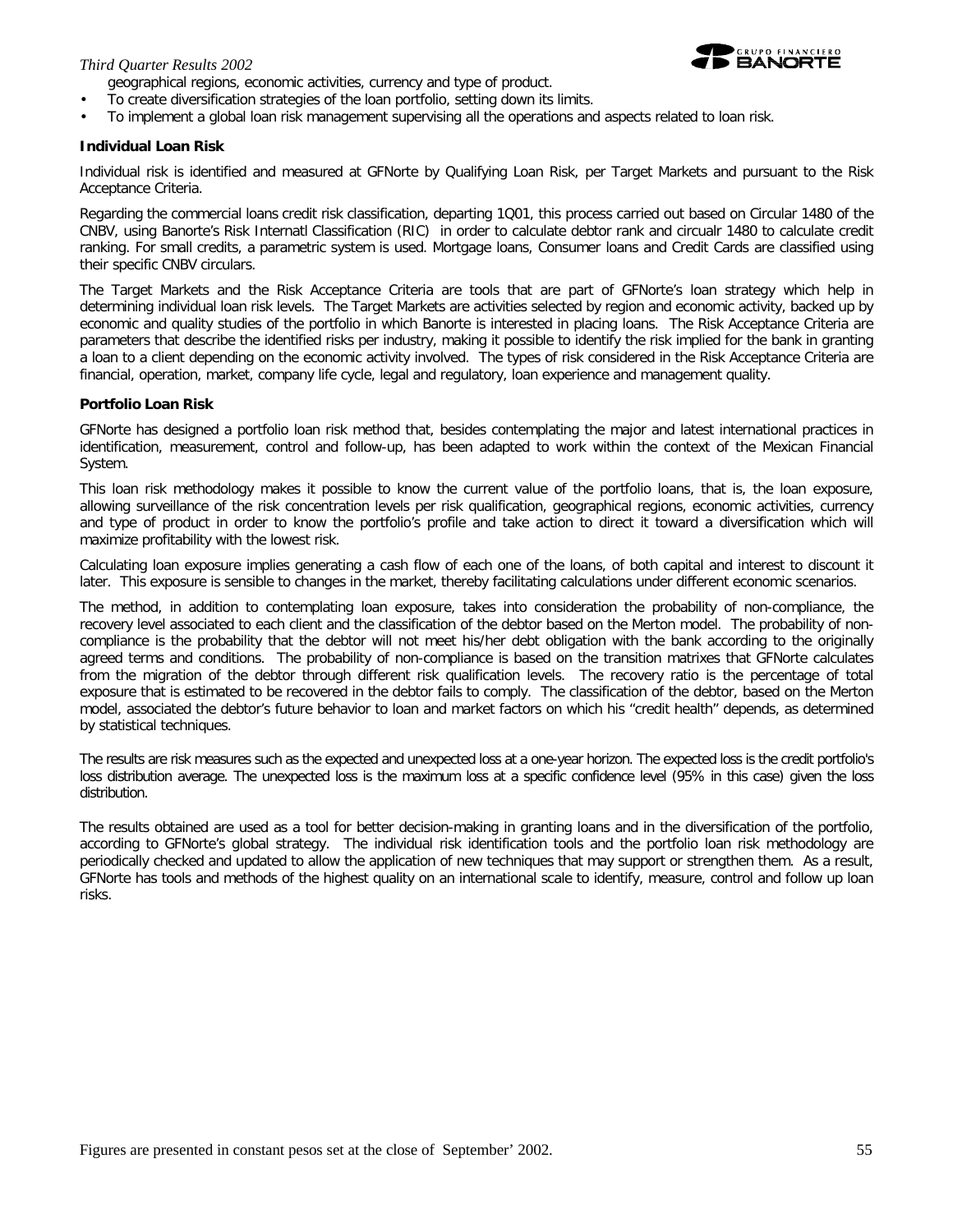![](_page_55_Picture_1.jpeg)

## **Information by Segments**

With the ultimate goal of improving the understanding of information of the Group and given the importance of the 2 banks (Banorte and Bancen) within the Financial Group, (together representing more than 90% each of the Shares, Deposits, and Profits of the Group), we have included their financial statements and combined indicators pro-forma together under the "Banking Sector" heading. The Banking Sector is defined as the 2 banks with their respective subsidiaries, except the Afore unit (a subsidiary of Bancen), which is not considered part of this Sector for management reasons (as of the end of 1998). We have also grouped companies corresponding to other Sectors, which are defined in accordance with the orientation of the companies. These Sectors are as follows: The Brokerage Sector which is made up of the Brokerage House; the Long-Term Savings Sector, made up of the Annuities, Insurance and Afore companies, and the Auxiliary Organizations Sector which includes the Leasing, the Brokerage, the Warehousing, and the Bonding companies. For purposes of the Reconciliation Table by Sector, these sectors are all put under the heading "Other Sectors" as they each represent only a very small participation in the group. This segmentation was done on the basis of the International Accounting Normative (NIC 14) and the Statement of Financial and Accounting Standards N° 131 that refers to the rules for presenting financial information by segment.

# **Proforma Consolidated Data-3Q02**

| (Millions of pesos)                | BANORTE (1) | BANCEN (3) | TOTAL   |
|------------------------------------|-------------|------------|---------|
| <b>Income Statement</b>            |             |            |         |
| Net Interest Income                | 754.4       | 1,283.8    | 2,038.3 |
| Non Interest Income                | 608.5       | 68.5       | 677.0   |
| Non Interest Expense               | 2.079.5     | 28.9       | 2,108.4 |
| Other income (expense)             | 6.5         | (5.9)      | 0.6     |
| Extraordinary items, net           | 2.4         |            | 2.4     |
| Net Income                         | (950.1)     | 1,347.2    | 397.1   |
| <b>Balance Sheet</b>               |             |            |         |
| Assets                             | 173,751     | 3,760      | 177,512 |
| Loans                              | 141.352     | 541        | 141.893 |
| Deposits                           | 129.618     |            | 129,618 |
| Equity                             | 7.627       | 2.233      | 9.860   |
| Past Due Loans                     | 4,411       | 306        | 4,717   |
| Loan Loss Reserves                 | 5,169       | 425        | 5,595   |
| Ratios                             |             |            |         |
| Non Interest Expense/ Total Assets | 1.2%        | 0.8%       | 1.2%    |
| % Past Due Loans                   | 3.1%        | 56.5%      | 3.3%    |
| Reserves / Past Due Loans          | 117.2%      | 139.0%     | 118.6%  |
| % Capitalization (2)               | 13.8%       | 9.0%       | 12.8%   |

1) Includes a 96.11% participation of the Group. 2) Includes Market Risks.Using 2003 rules.

3) Excludes the AFORE.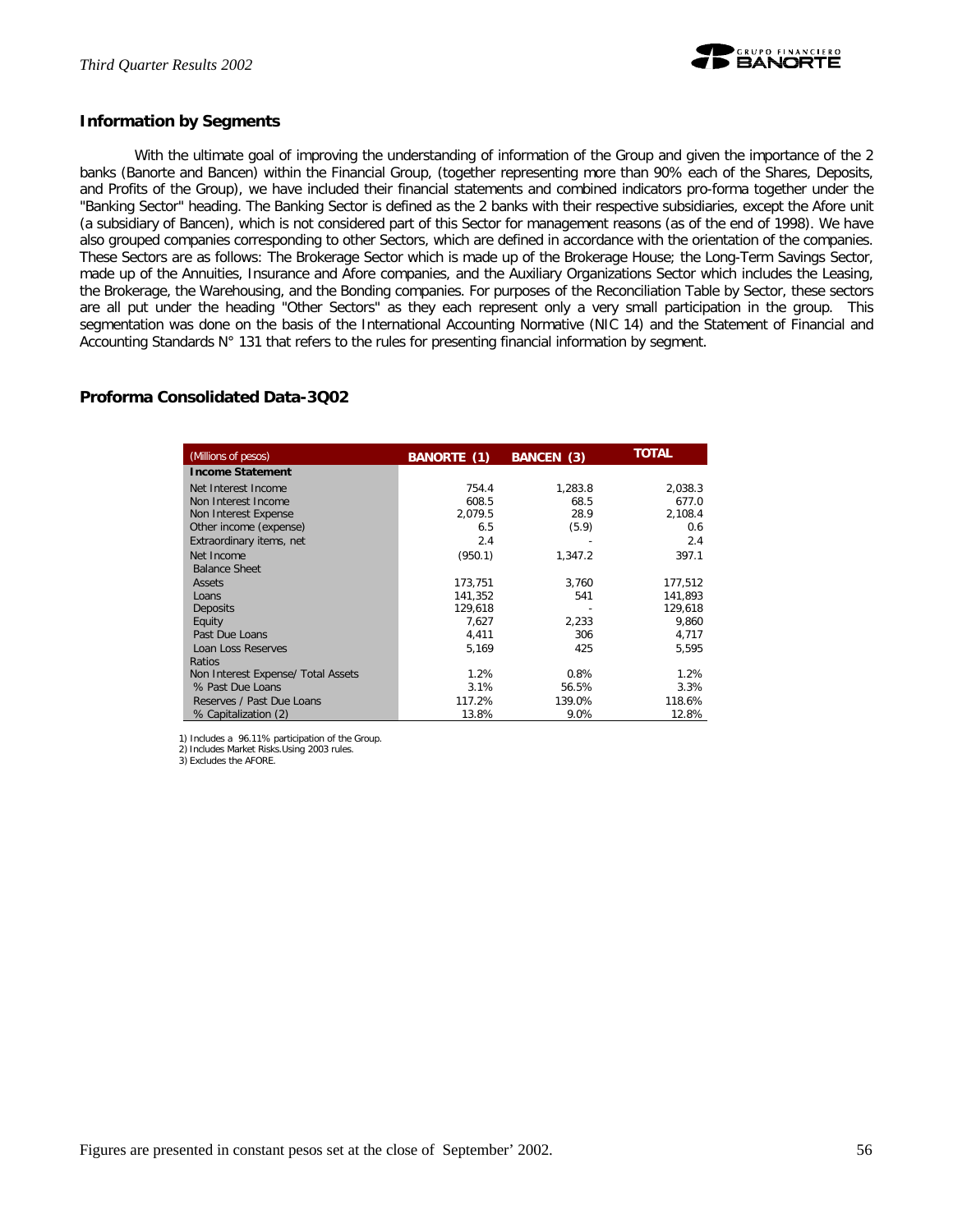![](_page_56_Picture_1.jpeg)

# **Inter-bank Eliminations Summary**

| (Millions of Pesos)                | <b>BANORTE</b><br><b>BANCEN</b> |          | <b>INTERBANK</b><br><b>ELIMINATIONS</b> |  |
|------------------------------------|---------------------------------|----------|-----------------------------------------|--|
| <b>Income Statement</b>            |                                 |          |                                         |  |
| Net Interest Income                | (1,229.7)                       | 1,229.7  |                                         |  |
| Non Interest Income                |                                 |          |                                         |  |
| Non Interest Expense               | (21.6)                          | 21.6     |                                         |  |
| Other Income (expense)             |                                 |          |                                         |  |
| Extraordinary items, net           |                                 |          |                                         |  |
| <b>Balance Sheet</b>               |                                 |          |                                         |  |
| <b>Assets</b>                      | (1, 141)                        | (743)    | (1,884)                                 |  |
| Cash and Due from Banks            | (160)                           | (278)    | (438)                                   |  |
| <b>Financial Instruments</b>       | (981)                           |          | (981)                                   |  |
| Loans                              |                                 | (356)    | (356)                                   |  |
| <b>Deposits</b>                    | (278)                           | (1, 337) | (1,615)                                 |  |
| Due to Banks                       |                                 | (160)    | (160)                                   |  |
| Equity                             |                                 |          |                                         |  |
| Past Due Loans                     |                                 |          |                                         |  |
| Loan Loss Reserves                 |                                 |          |                                         |  |
| <b>Investments in Subsidiaries</b> |                                 |          |                                         |  |
| Deferred Taxes, (Liabilities) (*)  |                                 | (109)    | (109)                                   |  |
| Deferred Taxes, (Assets)(*)        |                                 | (109)    | (109)                                   |  |

(\*)Reclassifications, in accordance to CNBV and accounting criteria presentation

The aforementioned table shows the eliminations between the two banks, considered as the "Banking Sector," showing the balance of the same under each heading in the Income Statement and the Balance Sheet. Note, however, that the individual numbers from the pro-forma table of combined indicators cannot be compared directly with those of the individual Financial Statements of each Bank, as one must consider the eliminations contained in this section, and also take into account that the Afore unit is not included under Bancen but *is*, nevertheless, included in the individual Financial Statements of Bancen.

Reconciliation per Segments Table

| (Millions of Pesos)      | <b>BANKING</b><br><b>SECTOR</b> | <b>OTHER</b><br><b>SECTORS</b> | <b>WITHOUT</b><br>OT. SECT. | <b>TOTAL</b><br><b>GROUP</b> |
|--------------------------|---------------------------------|--------------------------------|-----------------------------|------------------------------|
| <b>Income Statement</b>  |                                 |                                |                             |                              |
| Net Interest Income      | 2,038.3                         | 86.8                           | (6.4)                       | 2.118.6                      |
| Non Interest Income      | 677.0                           | 354.8                          |                             | 1.031.8                      |
| Non Interest Expense     | 2,108.4                         | 276.6                          | (6.7)                       | 2,378.3                      |
| Other Income (expense)   | 0.6                             | (2.6)                          | (0.3)                       | (2.3)                        |
| Extraordinary items, net | 2.4                             |                                |                             | 2.4                          |
| <b>Balance Sheet</b>     |                                 |                                |                             |                              |
| Assets                   | 177.512                         | 15.865                         | (12, 724)                   | 180,653                      |
| Loans                    | 141.893                         | 2.629                          | (1,486)                     | 143,036                      |
| Deposits                 | 129.618                         |                                | (158)                       | 129,460                      |
| Equity                   | 9,860                           | 12,152                         | (10, 921)                   | 11,090                       |
| Past Due Loans           | 4.717                           | 35                             |                             | 4.751                        |
| Loan Loss Reserves       | 5,595                           | 21                             |                             | 5,616                        |

The criteria for distributing income and expenditures between the Subsidiaries of the Group is done on the basis of the relative size and operational volume of each company, depending on the type of primary service it provides. These criteria are applied to the expenses related to the operation of primary areas, these being Accounting, Systems, and Operations, as well as to the expenses for maintaining the corporate structure.